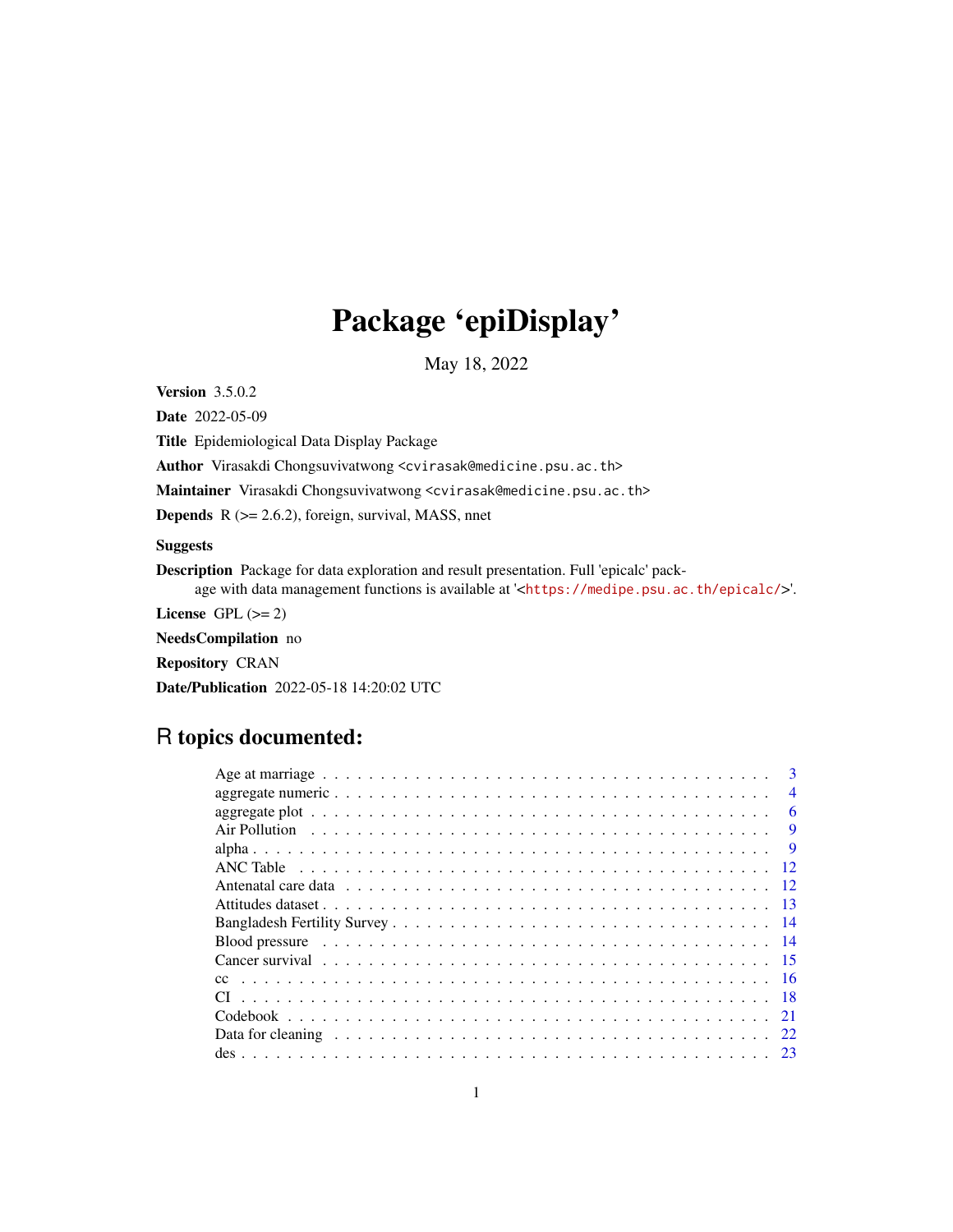|                                                                                                                          | 24   |
|--------------------------------------------------------------------------------------------------------------------------|------|
|                                                                                                                          | 25   |
|                                                                                                                          | 27   |
|                                                                                                                          | 28   |
|                                                                                                                          | 29   |
|                                                                                                                          |      |
|                                                                                                                          |      |
|                                                                                                                          | 32   |
|                                                                                                                          | 33   |
|                                                                                                                          | - 34 |
|                                                                                                                          | 34   |
|                                                                                                                          | -35  |
| List non-function objects $\dots \dots \dots \dots \dots \dots \dots \dots \dots \dots \dots \dots \dots \dots$          | -37  |
|                                                                                                                          | - 38 |
|                                                                                                                          |      |
|                                                                                                                          |      |
|                                                                                                                          |      |
|                                                                                                                          |      |
|                                                                                                                          |      |
|                                                                                                                          |      |
|                                                                                                                          |      |
|                                                                                                                          |      |
|                                                                                                                          |      |
|                                                                                                                          |      |
|                                                                                                                          |      |
|                                                                                                                          |      |
|                                                                                                                          |      |
|                                                                                                                          |      |
|                                                                                                                          |      |
|                                                                                                                          |      |
|                                                                                                                          |      |
|                                                                                                                          |      |
|                                                                                                                          |      |
|                                                                                                                          |      |
|                                                                                                                          |      |
|                                                                                                                          |      |
|                                                                                                                          |      |
|                                                                                                                          | 57   |
| print power.for.2means $\dots \dots \dots \dots \dots \dots \dots \dots \dots \dots \dots \dots \dots \dots \dots \dots$ | 58   |
|                                                                                                                          | 58   |
|                                                                                                                          | 59   |
|                                                                                                                          | 60   |
| print summ.default $\dots \dots \dots \dots \dots \dots \dots \dots \dots \dots \dots \dots \dots \dots \dots \dots$     | 60   |
|                                                                                                                          | 61   |
|                                                                                                                          | 62   |
|                                                                                                                          | 63   |
|                                                                                                                          | 67   |
|                                                                                                                          | 69   |
|                                                                                                                          |      |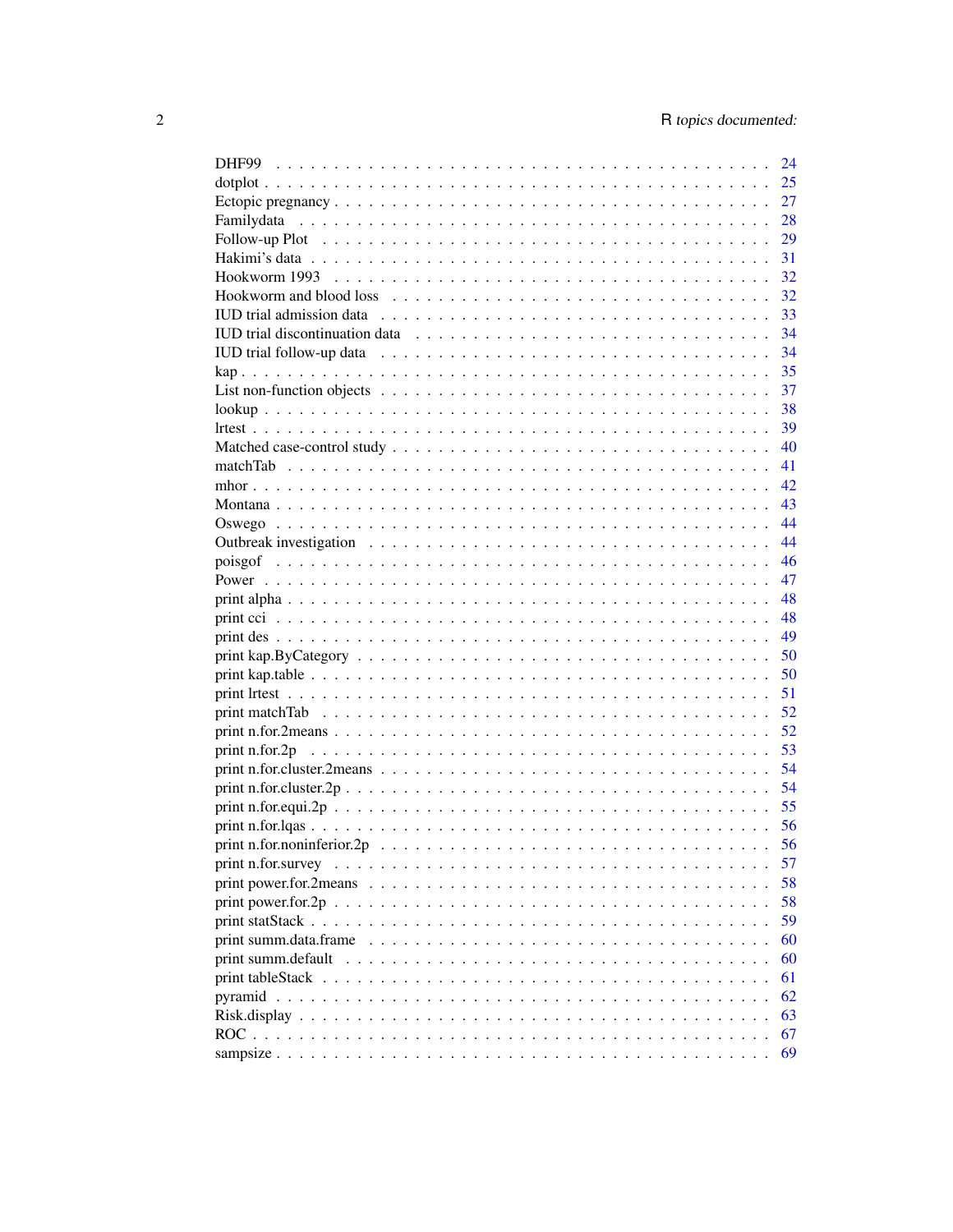# <span id="page-2-0"></span>Age at marriage 3

|       | Xerophthalmia and respiratory infection $\dots \dots \dots \dots \dots \dots \dots \dots \dots \dots \dots \dots$ |    |
|-------|-------------------------------------------------------------------------------------------------------------------|----|
| Index |                                                                                                                   | 92 |

Age at marriage *Dataset on age at marriage*

# Description

This dataset contains data on age at first marriage of attendants at a workshop in 1997.

# Usage

data(Marryage)

# Format

A data frame with 27 observations on the following 7 variables.

id a numeric vector

sex a factor with levels male female

birthyr a numeric vector indicating year of birth

educ a factor with levels bach- bachelor or higher

marital a factor with levels Single Married

maryr a numeric vector indicating year of marriage

endyr a numeric vector indicating year of analysis

# Examples

data(Marryage) des(Marryage)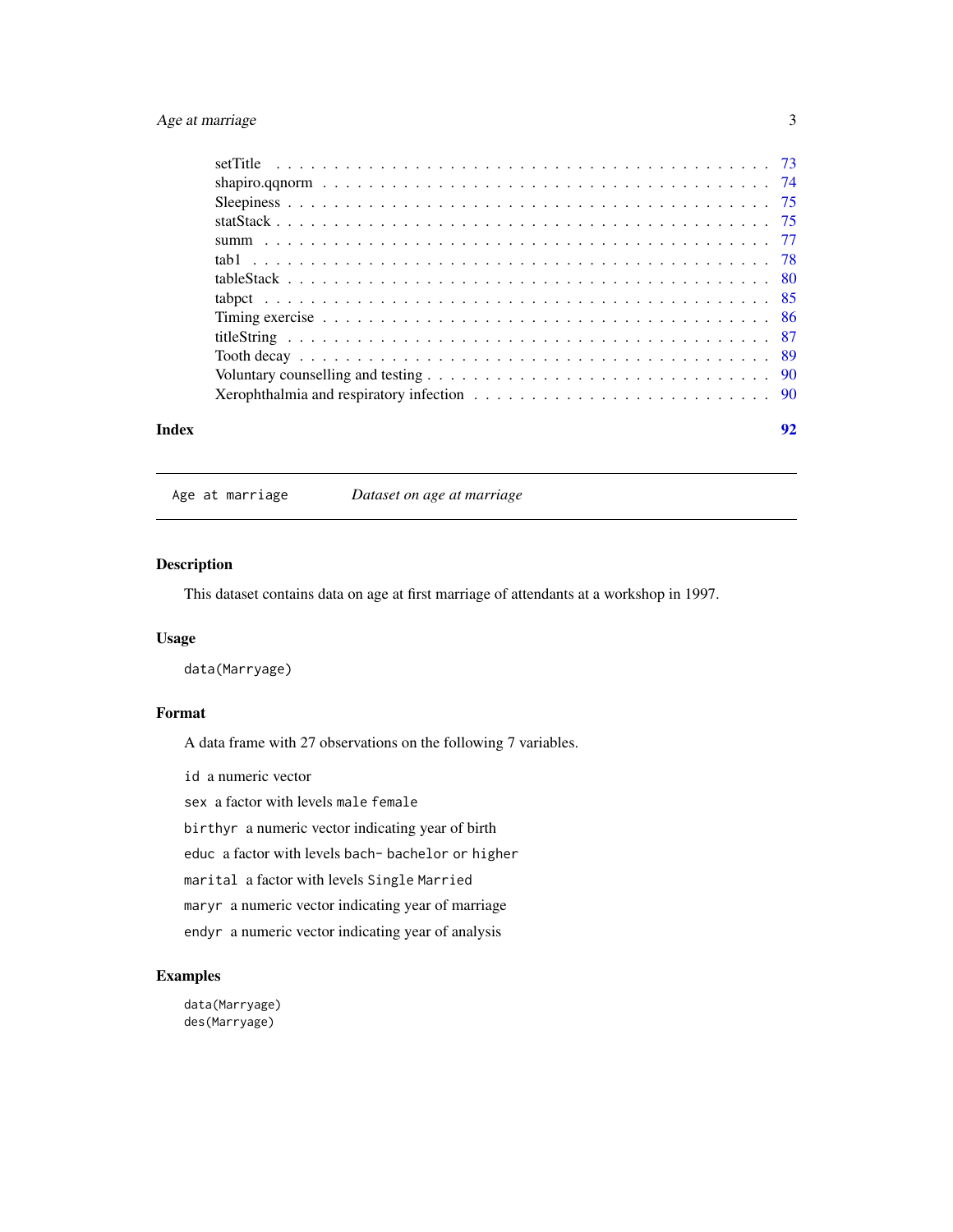<span id="page-3-0"></span>aggregate numeric *Summary statistics of a numeric variable by group*

# **Description**

Split the numeric variable into subsets, compute summary statistics for each, and return the results in a data frame.

#### Usage

```
## S3 method for class 'numeric'
aggregate(x, by, FUN=c("count","sum","mean","median","sd","se","min","max"),
na.rm=TRUE, length.warning=TRUE, ...)
```
#### Arguments

| x          | a numeric variable                                                                                                                                                                                                                   |
|------------|--------------------------------------------------------------------------------------------------------------------------------------------------------------------------------------------------------------------------------------|
| by         | a list of grouping elements, each as long as the variables in 'x'. Names for the<br>grouping variables are provided if they are not given. The elements of the list<br>will be coerced to factors (if they are not already factors). |
| <b>FUN</b> | scalar functions to compute the summary statistics which can be applied to all<br>data subsets.                                                                                                                                      |
| na.rm      | whether missing values will be removed during the computation of the statistics.                                                                                                                                                     |
|            | length.warning show warning if x has any missing values                                                                                                                                                                              |
| .          | additional arguments passed on to 'aggregate'                                                                                                                                                                                        |

# Details

This is the 'aggregate' method for objects inheriting from class 'numeric'.

If Epicalc is loaded, applying 'aggregate' to a numeric variable 'x' will call 'aggregate.numeric'. If 'x' is a data frame, 'aggregate.data.frame' will be called.

If the Epicalc package is not loaded, 'aggregate', from the stats package, coerces numeric variables (including 'ts' objects) into a data frame and calls 'aggregate.data.frame'.

The 'FUN' argument in 'aggregate.data.frame' can accept only one function.

'aggregate.numeric' takes a different approach. More than one function can be suppplied to the 'FUN' argument, however it can only be applied to one numeric variable.

'aggregate' in Epicalc is 'backward compatible' with the 'aggregate' function from the stats package. In other words, Epicalc users do not need to change basic syntax or arguments. However, the naming system of the returned object is slightly different. In addition to the ability to provide more statistics in one command, another useful feature of 'aggregate.numeric' in Epicalc is the default values of FUN. Without typing such an argument, 'aggregate.numeric' gives commonly wanted statistics in a shorter line of command.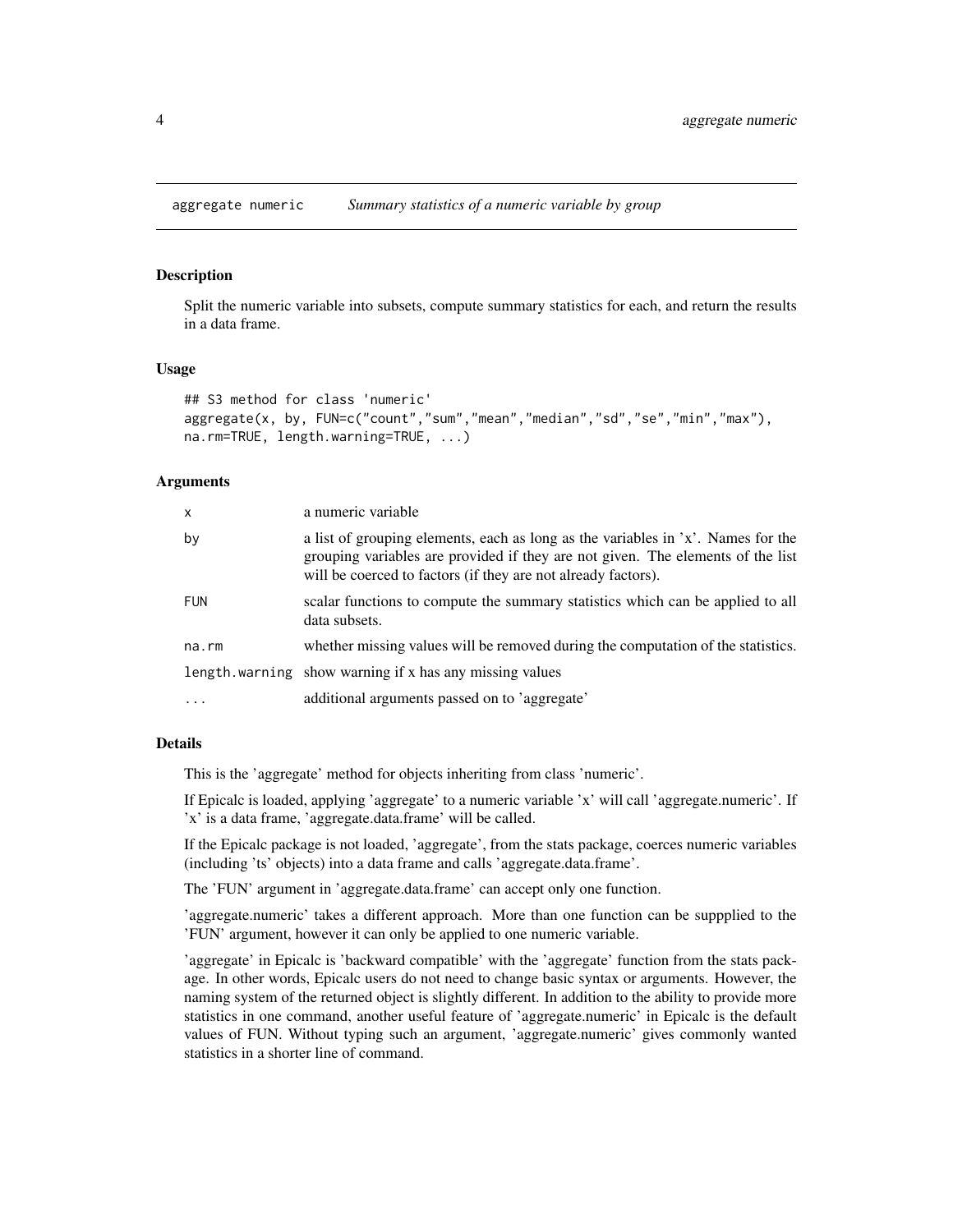Note that 'na.rm' set to TRUE by default to allow computation of descriptive statistics such as 'mean', and 'sd', when they are in the FUN argument, and 'length' is computed with missing records included. In standard R functions, the equivalent argument is '"na.rm"=TRUE'.

The default value of the argument 'length.warning' is TRUE. A condition where 'x' has any missing value will be noticed, which is useful during data exploration. In further analysis, after missing values have been recognized, users may change 'length.warning' to FALSE to make the output look nicer. Both 'na.rm' and 'length.,warning' will have no effect if there are no missing values in x.

'count' is an additional function specific to 'aggregate.numeric'. It displays the number of nonmissing records in each subgroup.

'aggregate.plot' makes use of the above function in drawing bar plots with error lines computed from 'aggregate.numeric'. When 'FUN="mean"', the automactic choice of error values is "se". Users can also choose "sd" or "ci". 'alpha' is effective only for 'error="ci"'. If 'FUN="median"', the error values are inter-quartile range.

#### Author(s)

Virasakdi Chongsuvivatwong < cvirasak@gmail.com>

# See Also

'aggregate', 'summ' and 'tapply'

```
data(Compaq)
.data <- Compaq
attach(.data)
## If 'x' is a data frame, the default S3 aggregate method from the stats package is called.
aggregate(data.frame(id,year), by=list(HOSPITAL=hospital, STAGE=stage),
FUN="mean")
# The two additional columns are means of 'id' and 'year'
## If 'x' is a numeric vector, 'aggregate.numeric' from Epicalc package is called.
aggregate(year, by = list(HOSPITAL = hospital, STATE = stage),FUN = mean)# The above command is the same as the one below.
# However, note the difference in the name of the last column of the returned
# data frame.
aggregate.data.frame(year, by = list(HOSPITAL = hospital,
STAGE = stage), FUN = mean)# aggregate in Epicalc can handle multiple functions
aggregate(year, by = list(HOSPITAL = hospital, STAGE = stage),
FUN = c("mean", "sd", "length"))
## Handling of missing values
.data$year[8] <- NA
detach(.data)
```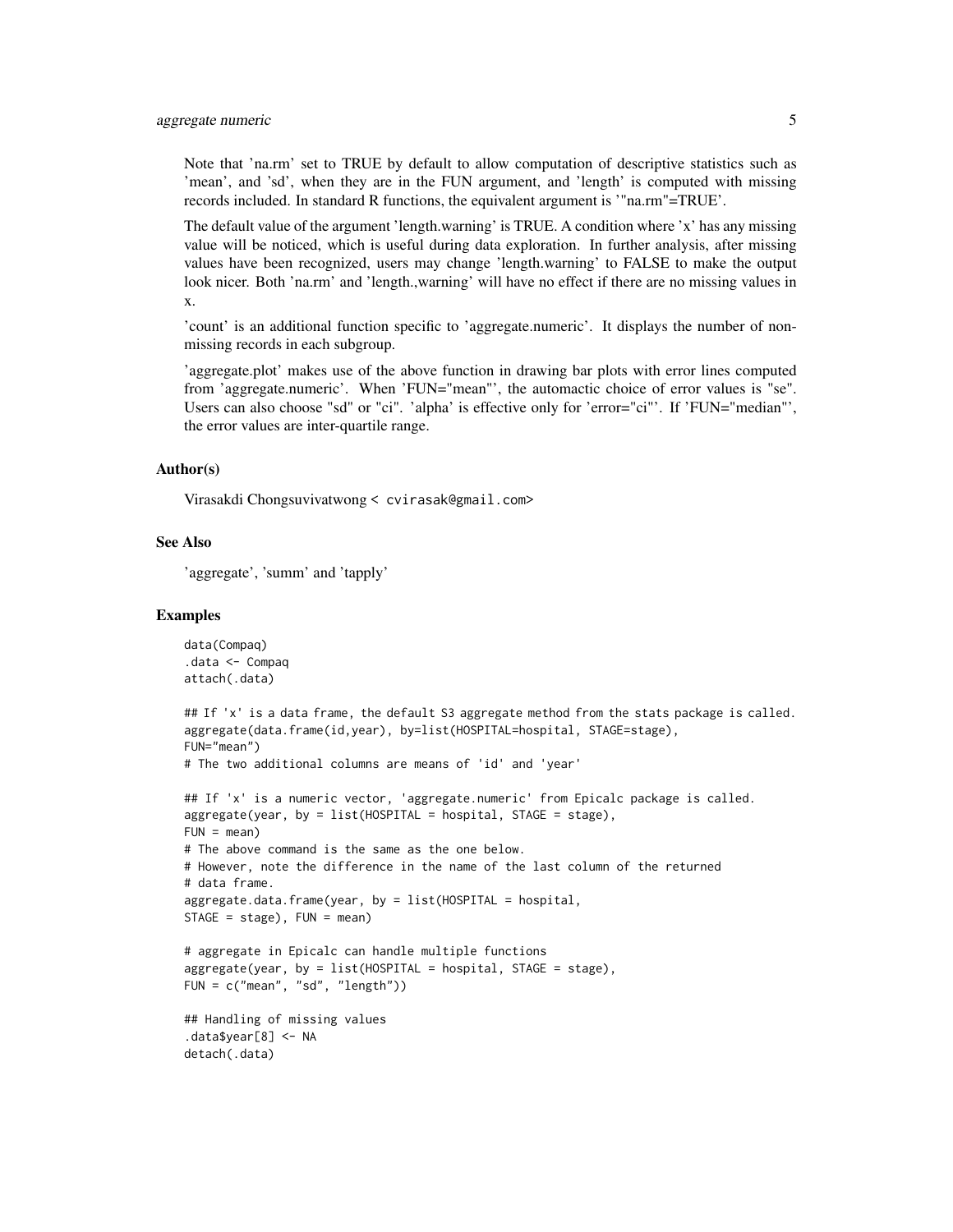```
attach(.data)
aggregate(year, by = list(STAGE = stage), FUN = c("length", "count"))
# Note the difference between 'length' and 'count' in Stage 1
# Means of subsets in 'aggregrate.data.frame'
# have 'na.rm' set to FALSE.
aggregate.data.frame(year, by = list(STAGE = stage), FUN = "mean")
## The default value of 'na.rm' is TRUE in aggregate.numeric of Epicalc.
aggregate(year, by = list(STAGE = stage), FUN = c("mean", "median"))## It can be set to FALSE though.
aggregate(year, by = list(STAGE = stage), FUN = c("mean","median"),
"na.rm"=FALSE)
# Omitting the FUN argument produces various statistics.
options(digits=3)
aggregate(year, by = list(HOSPITAL = hospital, STAGE = stage))
# Warning of na.rm
aggregate(year, by = list(HOSPITAL = hospital, STAGE = stage), length.warning=FALSE)
# Newly defined functions can be used
p05 <- function(x) quantile(x, prob=.05, na.rm=TRUE)
p95 <- function(x) quantile(x, prob=.95, na.rm=TRUE)
aggregate(year, by = list(HOSPITAL = hospital, STAGE = stage), FUN=c("p05", "p95"))
detach(.data)
rm(list=ls())
```
aggregate plot *Plot summary statistics of a numeric variable by group*

# **Description**

Split a numeric variable into subsets, plot summary statistics for each

#### Usage

```
## S3 method for class 'plot'
aggregate(x, by, grouping = NULL, FUN = c("mean", "median"),error = c("se", "ci", "sd", "none"), alpha = 0.05, lwd = 1,lty = "auto", line.col = "auto", bin.time = 4, bin.method = c("fixed","quantile"), legend = "auto", legend.site = "topright",
   legend.bg = "white", xlim = "auto", ylim = "auto", bar.col = "auto",
   cap.size = 0.02, lagging = 0.007, main = "auto", return.output = FALSE, ...)
```
#### Arguments

x a numeric variable

<span id="page-5-0"></span>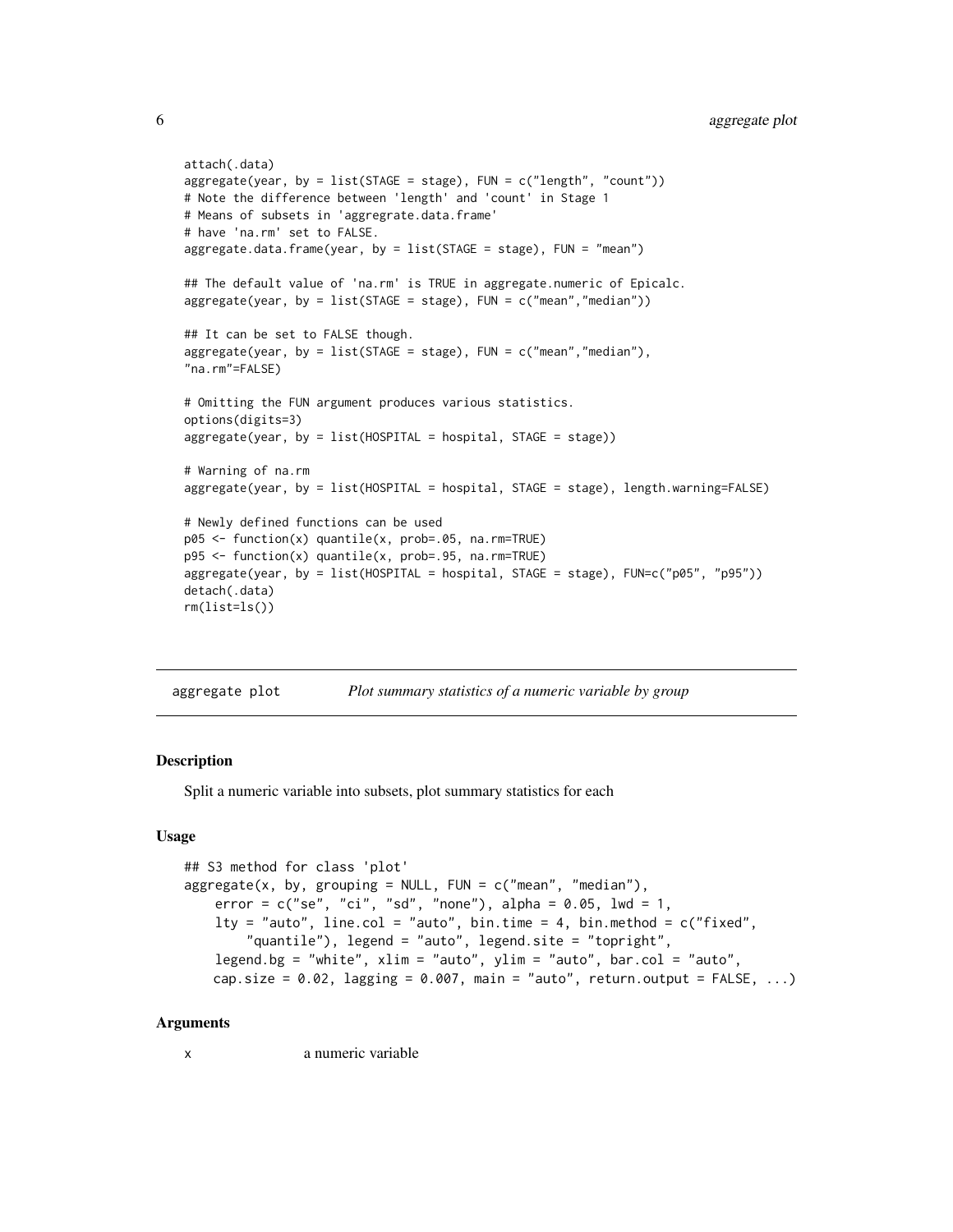| by            | a list of grouping elements for the bar plot, or a single numeric or integer variable<br>which will form the X axis for the time line graph                                 |
|---------------|-----------------------------------------------------------------------------------------------------------------------------------------------------------------------------|
| grouping      | further stratification variable for the time line graph                                                                                                                     |
| <b>FUN</b>    | either "mean" or "median"                                                                                                                                                   |
| error         | statistic to use for error lines (either 'se' or 'sd' for barplot, or 'ci' or 'none' for<br>time line graph). When $FUN = "median", can only be 'IQR' (default) or 'none'.$ |
| alpha         | level of significance for confidence intervals                                                                                                                              |
| 1wd           | relative width of the "time" lines. See 'lwd' in ?par                                                                                                                       |
| $1$ ty        | type of the "time" lines. See 'lty' in ?par                                                                                                                                 |
| line.col      | $\text{colour}(s)$ of the error and time lines                                                                                                                              |
| bin.time      | number bins in the time line graph                                                                                                                                          |
| bin.method    | method to allocate the "time" variable into bins, either with 'fixed' interval or<br>equally distributed sample sizes based on quantiles                                    |
| legend        | presence of automatic legend for the time line graph                                                                                                                        |
| legend.site   | a single character string indicating location of the legend. See details of ?legend                                                                                         |
| legend.bg     | background colour of the legend                                                                                                                                             |
| xlim          | X axis limits                                                                                                                                                               |
| ylim          | Y axis limits                                                                                                                                                               |
| bar.col       | bar colours                                                                                                                                                                 |
| cap.size      | relative length of terminating cross-line compared to the range of X axis                                                                                                   |
| lagging       | lagging value of the error bars of two adjecant categories at the same time point.<br>The value is result of dividing this distance with the range of X axis                |
| main          | main title of the graph                                                                                                                                                     |
| return.output | whether the dataframe resulted from aggregate should be returned                                                                                                            |
| $\cdots$      | additional graphic parameters passed on to other methods                                                                                                                    |

# Details

This function plots aggregated values of 'x' by a factor (barplot) or a continuous variable (time line graph).

When 'by' is of class 'factor', a bar plot with error bars is displayed.

When 'by' is a continuous variable (typically implying time), a time line graph is displayed.

Both types of plots have error arguments. Choices are 'se' and 'sd' for the bar plot and 'ci' and IQR for both bar plot and time line graph. All these can be suppressed by specifying 'error'="none".

'bin.time' and 'bin.method' are exclusively used when 'by' is a continuous variable and does not have regular values (minimum frequency of 'by' <3). This condition is automatically and silently detected by 'aggregate.plot' before 'bin.method' chooses the method for aggregation and bin.time determines the number of bins.

If 'legend = TRUE" (by default), a legend box is automatically drawn on the "topright" corner of the graph. This character string can be changed to others such as, "topleft", "center", etc (see examples).

'cap.size' can be assigned to zero to remove the error bar cap.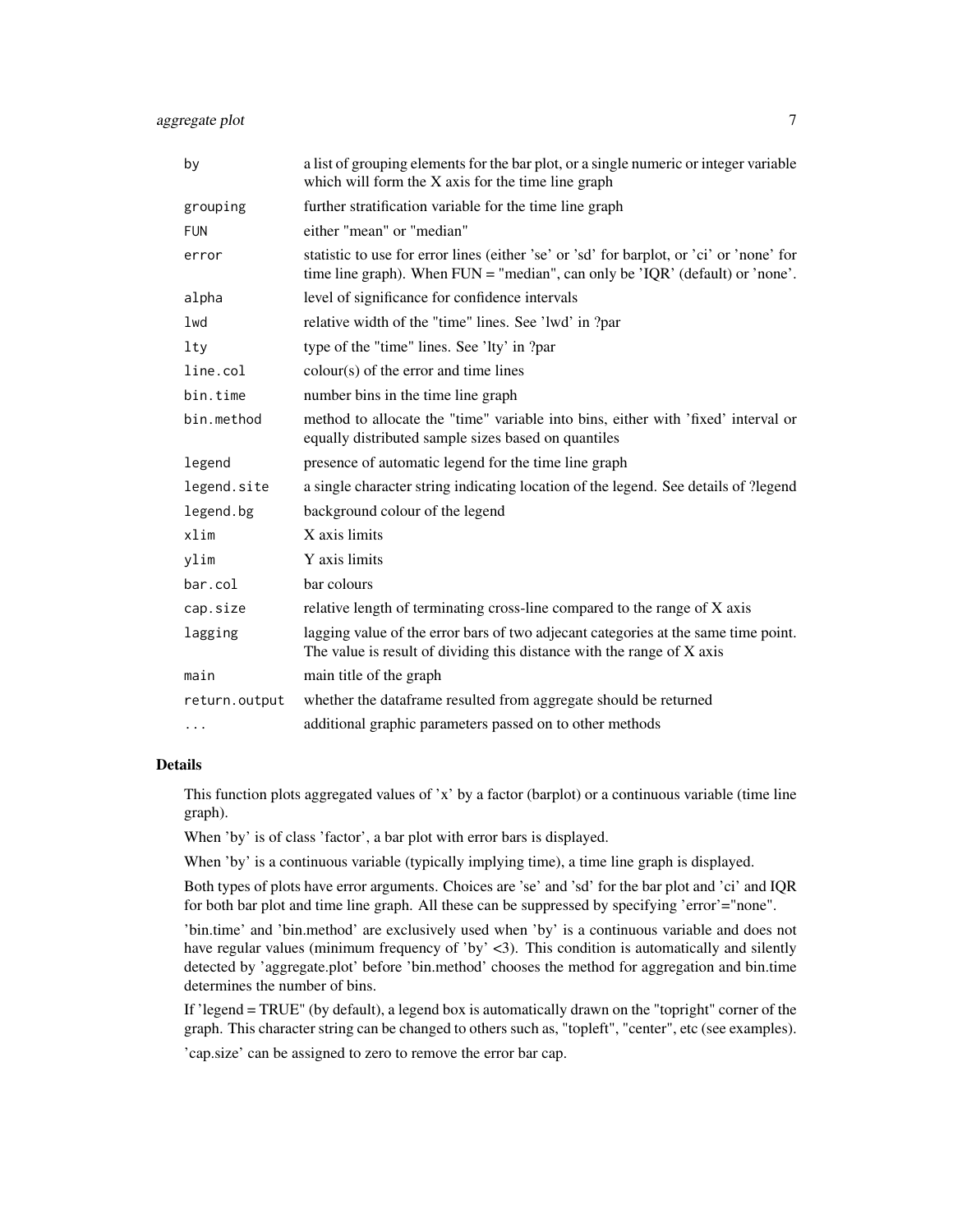# Author(s)

Virasakdi Chongsuvivatwong < cvirasak@gmail.com>

# See Also

'aggregate.data.frame', 'aggregate.numeric', 'tapply'

```
data(Compaq)
.data <- Compaq
attach(.data)
aggregate.plot(x=year, by=list(HOSPITAL = hospital, STAGE = stage),
  return = TRUE)
# moving legend and chaging bar colours
aggregate.plot(x=year, by=list(HOSPITAL = hospital, STAGE = stage), error="ci",
 legend.site = "topleft", bar.col = c("red","blue"))
detach(.data)
# Example with regular time intervals (all frequencies > 3)
data(Sitka, package="MASS")
.data <- Sitka
attach(.data)
tab1(Time, graph=FALSE) # all frequencies > 3
aggregate.plot(x=size, by=Time, cap.size = 0) # Note no cap on error bars
# For black and white presentation
aggregate.plot(x=size, by=Time, grouping=treat, FUN="median",
 line.col=3:4, lwd =2)
detach(.data)
# Example with irregular time intervals (some frequencies < 3)
data(BP)
.data <- BP
attach(.data)
des(.data)
age <- as.numeric(as.Date("2008-01-01") - birthdate)/365.25
aggregate.plot(x=sbp, by=age, grouping=saltadd, bin.method="quantile")
aggregate.plot(x=sbp, by=age, grouping=saltadd, lwd=3,
 line.col=c("blue","green") , main = NULL)
title(main="Effect of age and salt adding on SBP", xlab="years",ylab="mm.Hg")
points(age[saltadd=="no"], sbp[saltadd=="no"], col="blue")
points(age[saltadd=="yes"], sbp[saltadd=="yes"], pch=18, col="green")
detach(.data)
rm(list=ls())
## For a binary outcome variable, aggregrated probabilities is computed
data(Outbreak)
.data <- Outbreak
attach(.data)
.data$age[.data$age == 99] <- NA
detach(.data)
attach(.data)
```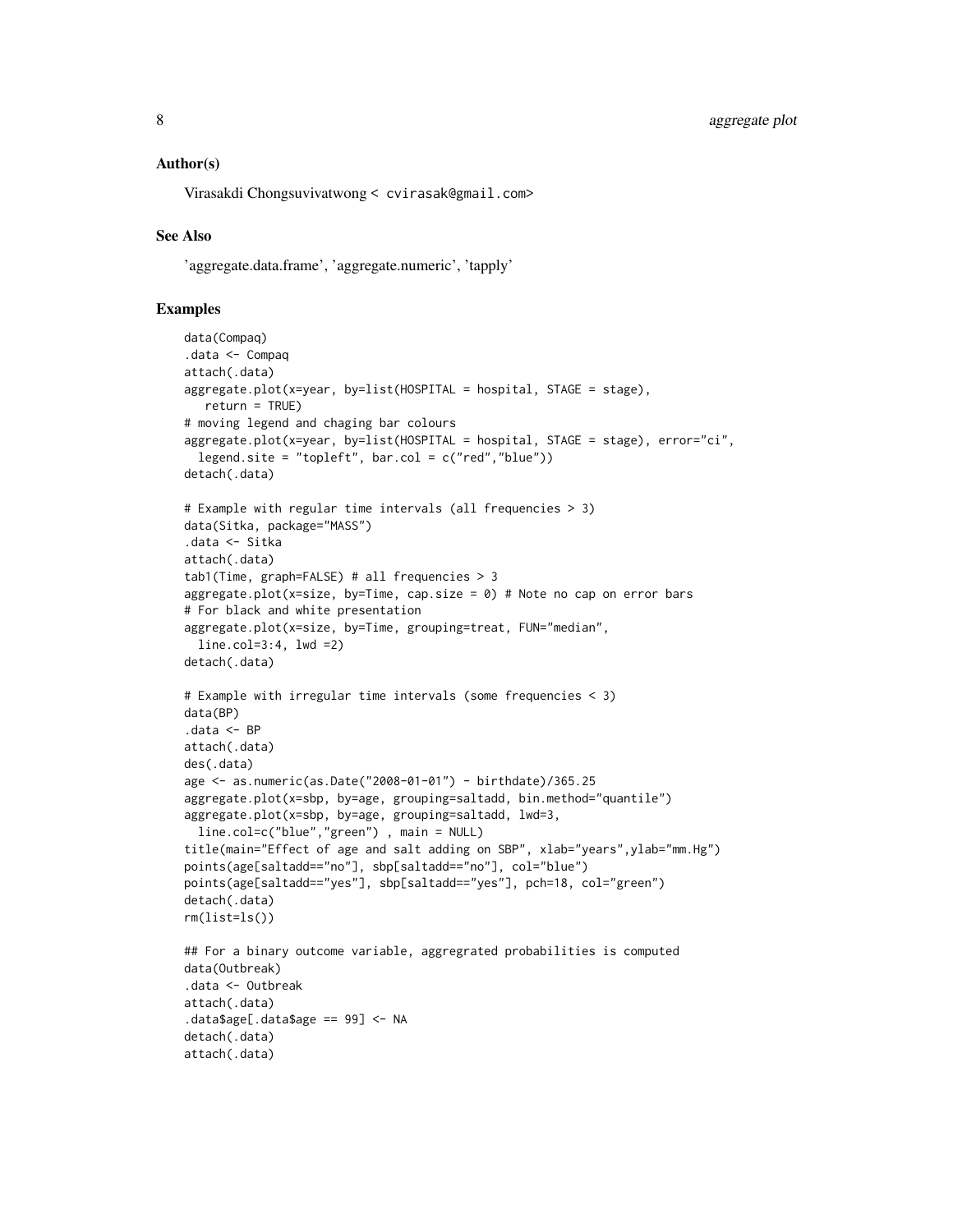#### <span id="page-8-0"></span>Air Pollution **9**

```
aggregate.plot(diarrhea, by=age, bin.time=5)
diarrhea1 <- factor(diarrhea)
levels(diarrhea1) <- c("no","yes")
aggregate.plot(diarrhea1, by=age, bin.time=5)
detach(.data)
rm(list=ls())
```
Air Pollution *Dataset on air pollution and deaths in UK*

# Description

Deaths in London from 1st-15th Dec 1952

#### Usage

data(SO2)

# Format

A data frame with 15 observations on the following 4 variables.

day a numeric vector: the day in Dec 1952

deaths a numeric vector: number of deaths

smoke a numeric vector: atmospheric smoke (mg/cu.m)

SO2 a numeric vector: atmospheric sulphur dioxide (parts/million)

# Source

from John F. Osborn, Statistical Exercises in Medical Research, Blackwell 1979

alpha *Cronbach's alpha*

# Description

Calculate reliability coefficient of items in a data frame

#### Usage

```
alpha (vars, dataFrame, casewise = FALSE, reverse = TRUE,
   decimal = 4, vars.to.reverse = NULL, var.labels = TRUE,
    var.labels.trunc =150)
alphaBest (vars, dataFrame, standardized = FALSE)
```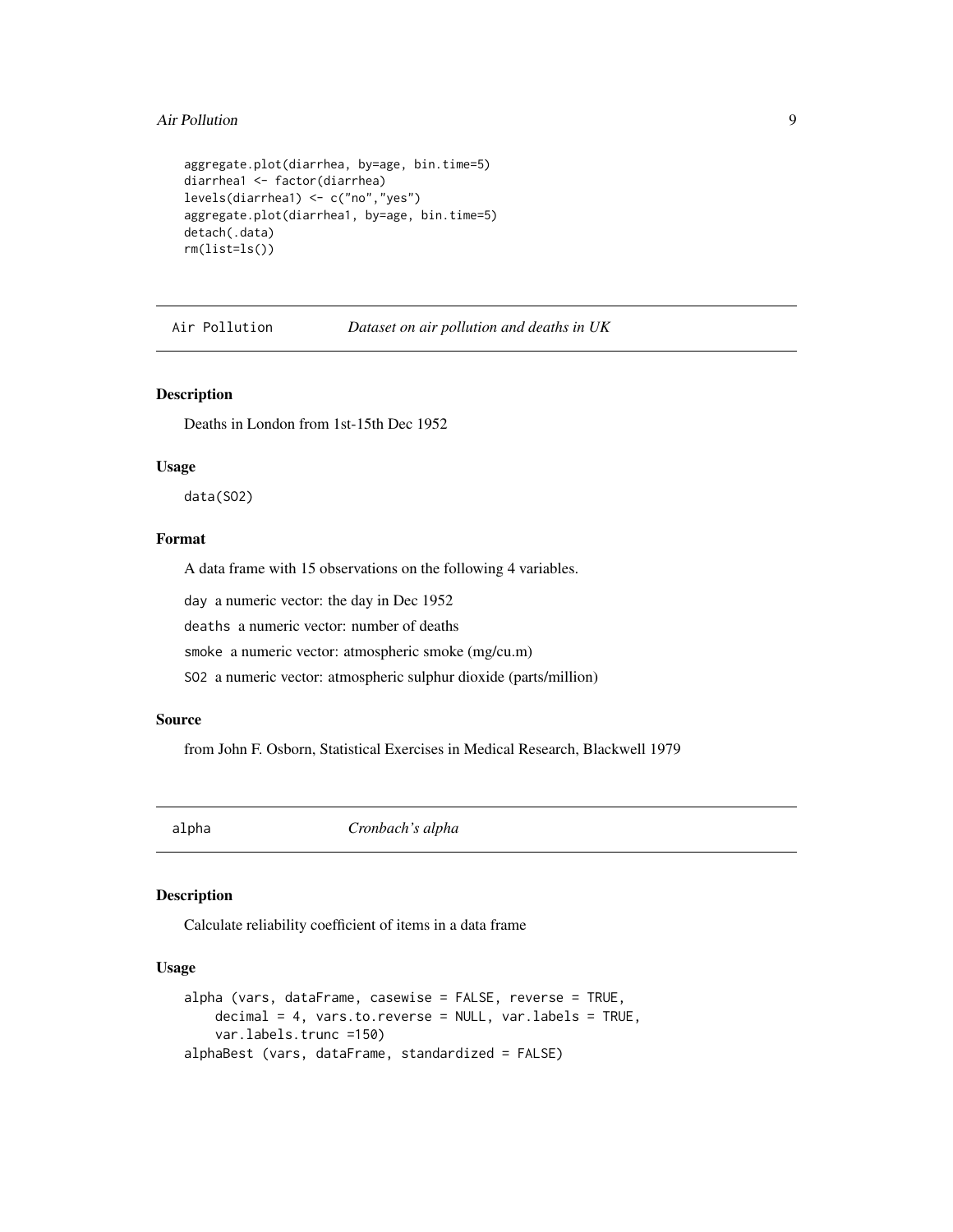#### Arguments

| vars             | a vector containing at least three variables from the data frame                                                                                        |  |
|------------------|---------------------------------------------------------------------------------------------------------------------------------------------------------|--|
| dataFrame        | data frame where items are set as variables                                                                                                             |  |
| casewise         | whether only records with complete data will be used                                                                                                    |  |
| reverse          | whether item(s) negatively correlated with other majority will be reversed prior<br>to computation                                                      |  |
| decimal          | number of decimal places displayed                                                                                                                      |  |
| var.labels       | presence of descriptions of variables in the last column of the output                                                                                  |  |
| var.labels.trunc |                                                                                                                                                         |  |
|                  | number of characters used for variable descriptions, long labels can be truncated                                                                       |  |
| vars.to.reverse  |                                                                                                                                                         |  |
|                  | variable(s) to reverse prior to computation                                                                                                             |  |
| standardized     | whether choosing the best subset of items is based on the standardized alpha<br>coefficient, if FALSE then the unstandardized alpha coefficient is used |  |

# Details

This function is based on the 'reliability' function from package 'Rcmdr', which computes Cronbach's alpha for a composite scale.

There must be at least three items in 'vars' specified by their names or their index in the data frame.

The argument 'reverse' (default = TRUE) automatically reverses items negatively correlated with other majority into negative and reports the activities in the first column of the last result section. This can be overwritten by the argument 'vars.to.reverse'

Similar to the 'reliability' function, users can see the effect of removing each item on the coefficents and the item-rest correlation.

'alphaBest' is a variant of 'alpha' for successive removal of items aiming to reach the highest possible Cronbach alpha. The resultant values include variable indices of excluded and remaining items, which can be forwarded to 'tableStack' to achieve total and mean scores of the best selected items. However, there is no promise that this will give the highest possible alpha. Manual attemps may also be useful in making comparison.

#### Value

A list.

'alpha' returns an object of class "alpha"

| alpha       | unstandardized alpha coefficient                            |
|-------------|-------------------------------------------------------------|
| std.alpha   | standardized alpha coefficient                              |
| sample.size | sample size                                                 |
| use.method  | method for handling missing values                          |
| rbar        | the average inter-item correlation                          |
|             | items. selected names of variables included in the function |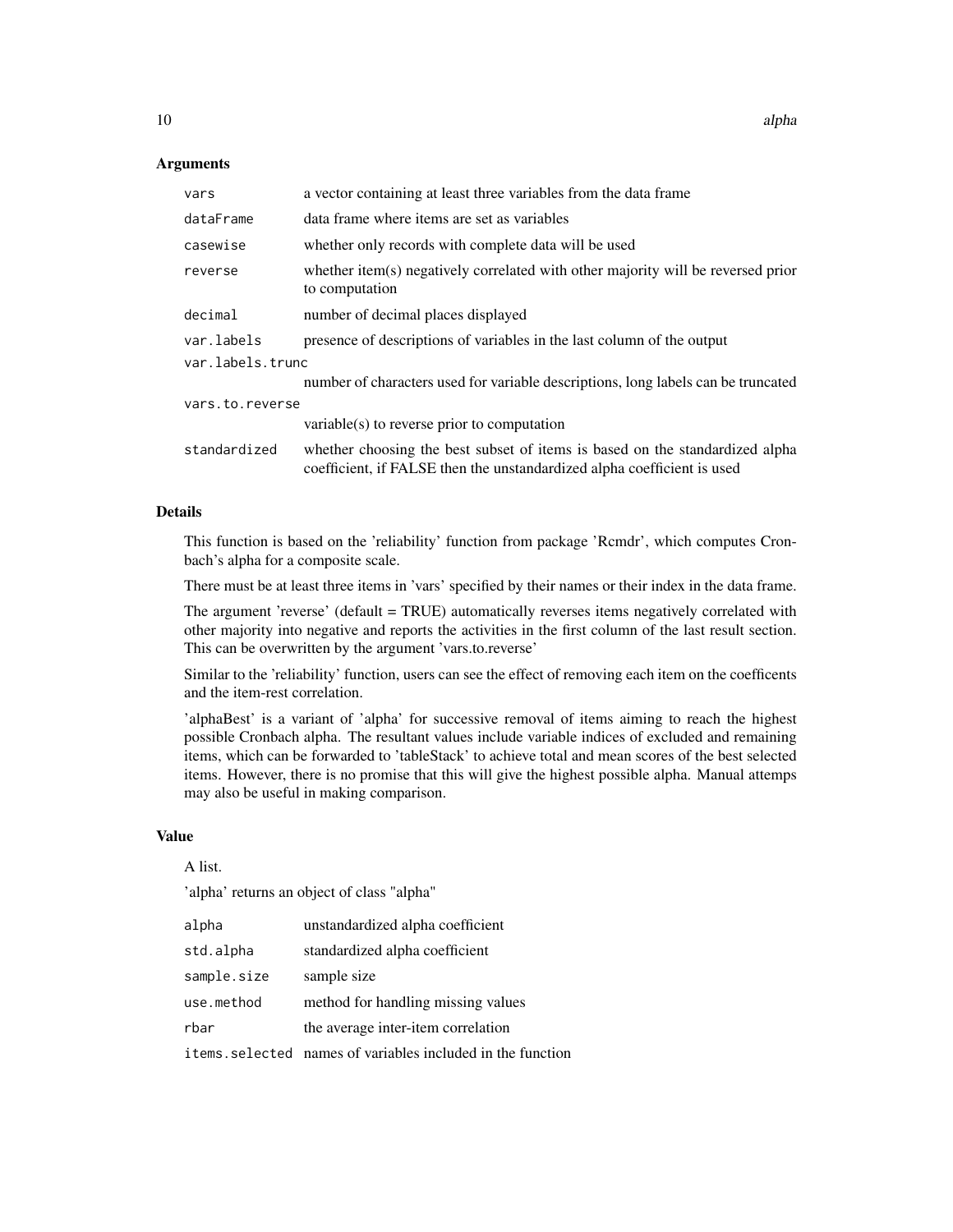#### alpha tanàna amin'ny faritr'i Normandie, ao amin'ny faritr'i Normandie, ao amin'ny faritr'i Normandie, ao amin'ny faritr'i Normandie, ao amin'ny faritr'i Normandie, ao amin'ny faritr'i Normandie, ao amin'ny faritr'i Norman

| alpha.if.removed |                                                                                                                                                                                                  |
|------------------|--------------------------------------------------------------------------------------------------------------------------------------------------------------------------------------------------|
|                  | a matrix of unstandardized and standardized alpha coefficients and correlation<br>of each item with the rest of the items                                                                        |
| result           | as above but includes a column showing the items that were reversed (if TRUE)<br>and a column of item description. As a matrix, it could be sent to a spread sheet<br>software using 'write.csv' |
| decimal          | decimal places                                                                                                                                                                                   |
| item.labels      | a character vector containing descriptions of the items                                                                                                                                          |
|                  | 'apha. Best' returns a list of the following elements                                                                                                                                            |
| best.alpha       | the possible highest alpha obtained from the function                                                                                                                                            |
| removed          | indices of items removed by the function                                                                                                                                                         |
| remaining        | indices of the remaining items                                                                                                                                                                   |
|                  | items.reversed names of items reversed                                                                                                                                                           |

# Author(s)

Virasakdi Chongsuvivatwong < cvirasak@gmail.com>

# See Also

'cronbach' from 'psy' package and 'reliability' from 'Rcmdr' package and 'tableStack' and 'unclassDataframe' of Epicalc

```
data(Cars93, package="MASS")
.data <- Cars93
attach(.data)
alpha(vars=c(Min.Price:MPG.highway, EngineSize), .data)
detach(.data)
data(Attitudes)
.data <-Attitudes
attach(.data)
alpha(qa1:qa18, .data) # Needs full screen of Rconsole
alpha(qa1:qa18, var.labels.trunc=30, .data)
                 # Fits in with default R console screen
alpha(qa1:qa18, reverse=FALSE, .data)
alphaBest(qa1:qa18, .data) -> best.alpha
best.alpha # .7621
tableStack(best.alpha$remaining, dataFrame=.data, reverse=TRUE)
# Manual attempts by trial and error give the following
alpha(c(qa1:qa9, qa15,qa18), .data) # .7644
detach(.data)
rm(list=ls())
```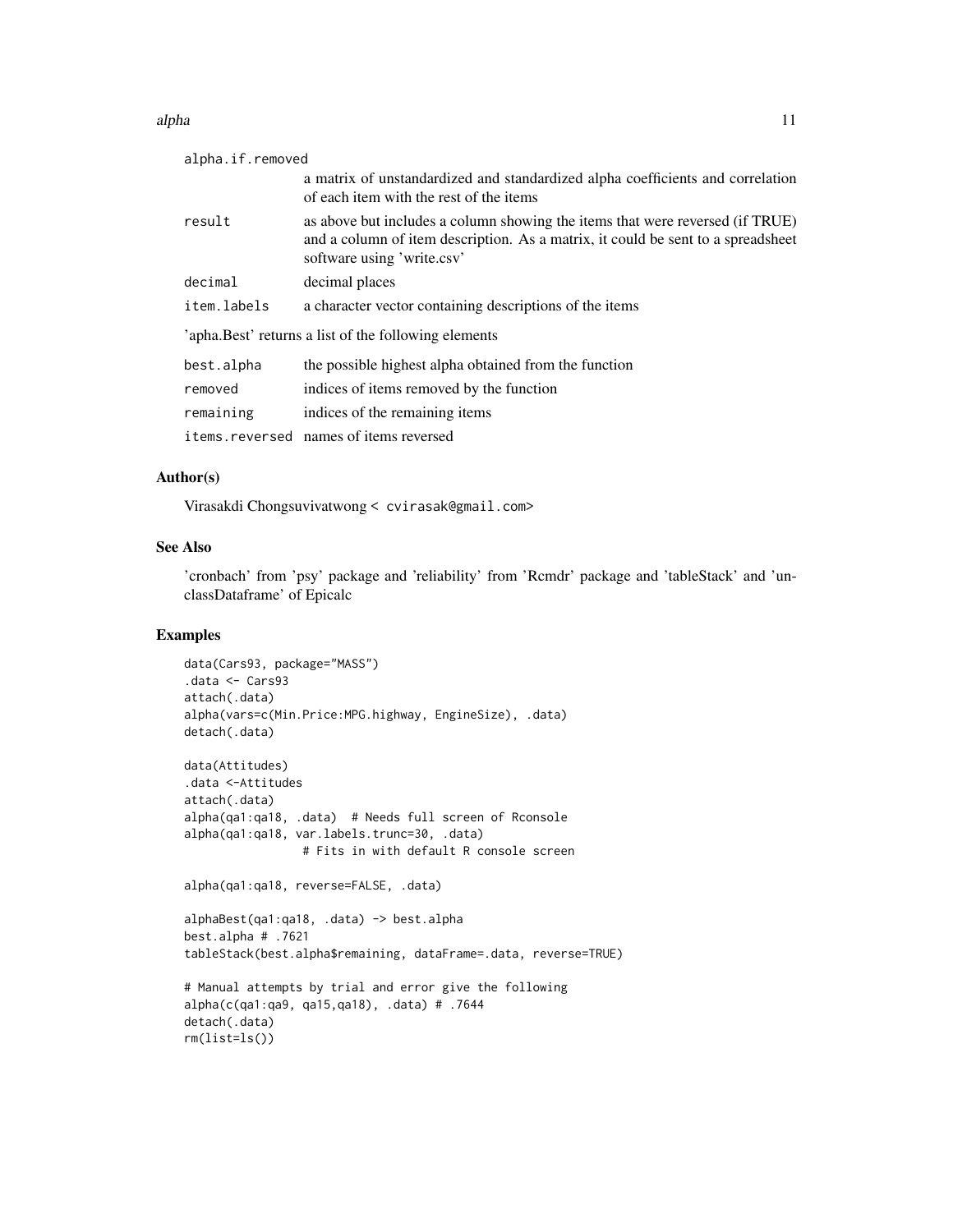<span id="page-11-0"></span>

This dataset contains frequency of various combinations of methods of antenatal care in two clinics with the outcome being perinatal mortality.

# Usage

```
data(ANCtable)
```
# Format

A data frame with 8 observations on the following 4 variables.

death a numeric vector: 1=no, 2=yes

anc a numeric vector indicating antenatal care type: 1=old 2=new

clinic a numeric vector indicating clinic code: 1=clinic A, 2=clinic B

Freq a numeric vector of frequencies

#### Examples

```
data(ANCtable)
glm1 <- glm(death==2 ~ factor(anc) + factor(clinic),weights=Freq, family=binomial, data=ANCtable)
logistic.display(glm1)
glm2 <- glm(death==2 ~ factor(anc) + factor(clinic),weights=Freq, family=binomial, data=ANCtable)
summary(glm2)$coefficients
```
Antenatal care data *Dataset on effect of new antenatal care method on mortality*

# Description

This dataset contains records of high risk pregnant women under a trial on new and old methods of antenatal care in two clinics. The outcome was perinatal mortality.

#### Usage

data(ANCdata)

#### Format

A data frame with 755 observations on the following 3 variables.

death a factor with levels no yes

anc a factor with levels old new

clinic a factor with levels A B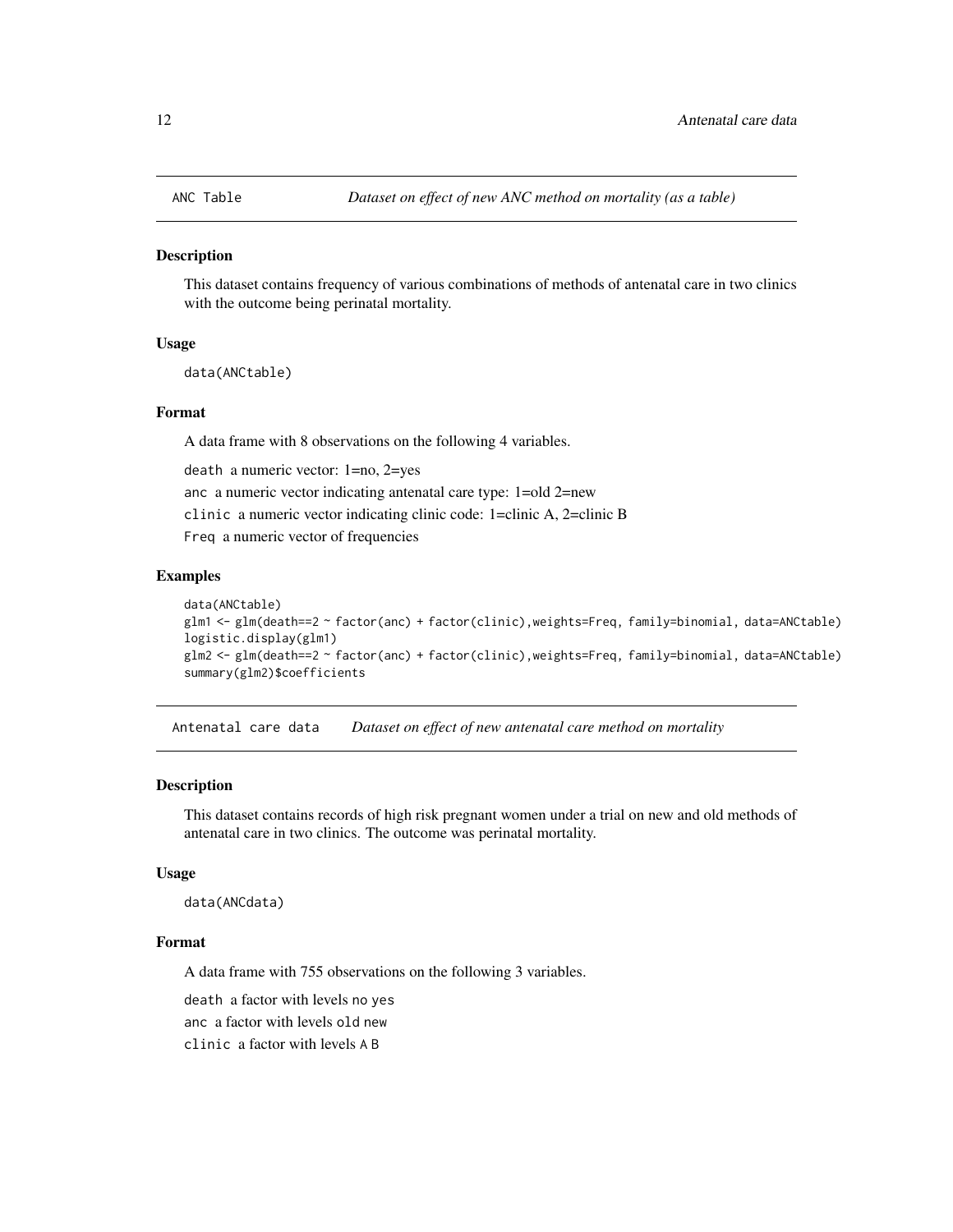<span id="page-12-0"></span>

Survey on attitudes related to services among hospital staff.

Codes for the answers qa1 to qa18 are

- $1 =$  strongly disagree
- $2 =$  disagree
- $3$  = neutral
- $4 = \text{agree}$
- $5 =$ strong agree

#### Usage

data(Attitudes)

# Format

A data frame with 136 observations on the following 7 variables.

id identifying code of repondent

- sex gender of respondent
- dep code of department
- qa1 I have pride in my job
- qa2 I'm happy to give service
- qa3 I feel difficulty in giving service
- qa4 I can improve my service
- qa5 A service person must have patience
- qa6 I would change my job if had the chance
- qa7 Devoting some personal time will improve oneself
- qa8 Hard work will improve oneself
- qa9 Smiling leads to trust
- qa10 I feel bad if I cannot give service
- qa11 A client is not always right
- qa12 Experienced clients should follow the procedure
- qa13 A client violating the regulation should not bargain
- qa14 Understanding colleagues will lead to understanding clients
- qa15 Clients like this place due to good service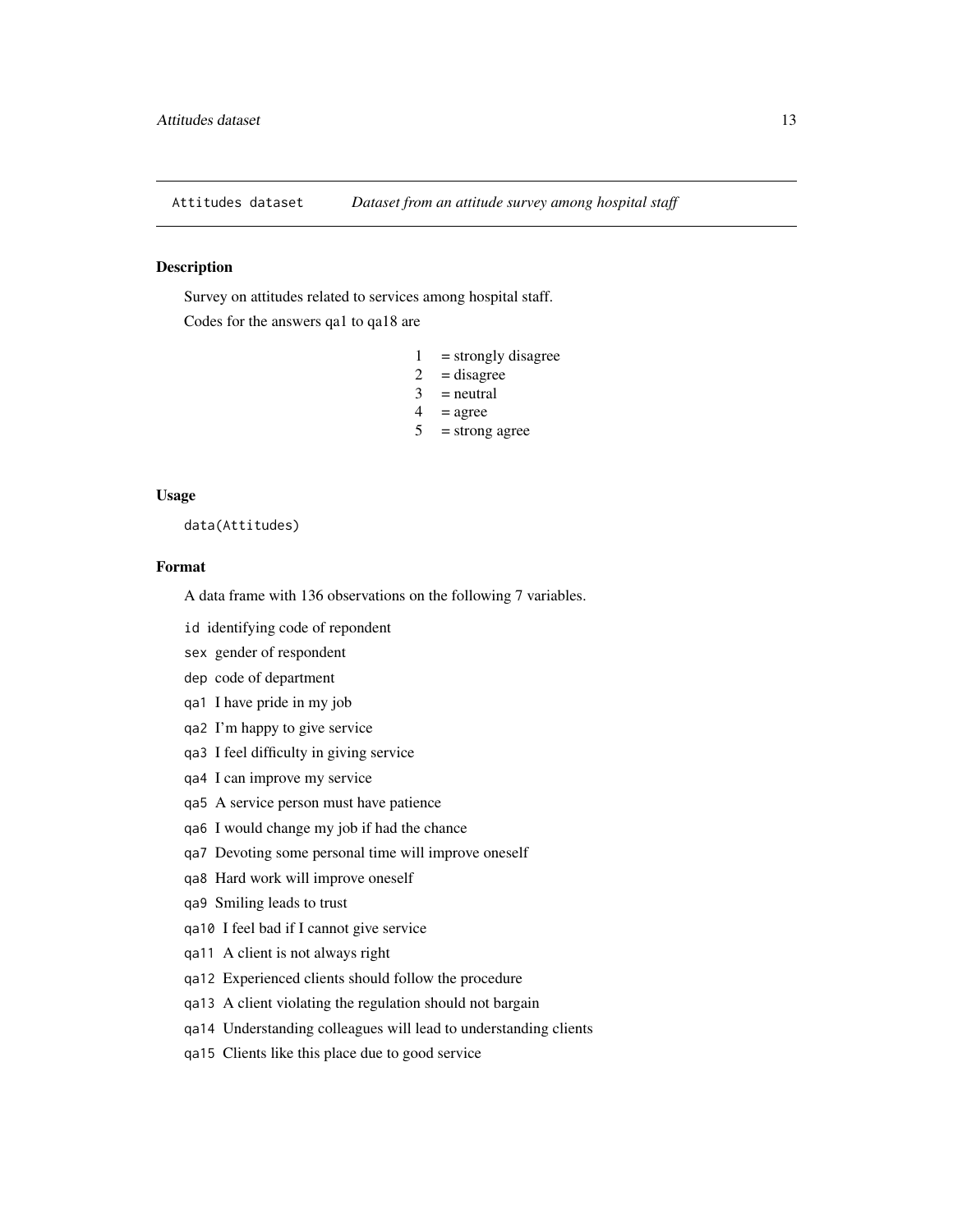- <span id="page-13-0"></span>qa16 Clients who expect our smiling faces create pressure on us
- qa17 Clients are often self-centered
- qa18 Clients should be better served

#### Bangladesh Fertility Survey

*Dataset from 1988 Bangladesh Fertility Survey*

# Description

The file consists of a subsample of 1934 women grouped in 60 districts.

# Usage

data(Bang)

# Format

A data frame with 1934 observations on the following 7 variables.

woman identifying code of each woman

district identifying code for each district

user  $1 =$  using contraceptive  $0 =$  not using

living.children Number of living children at time of survey

 $1 = none$  $2 = 1$  $3 = 2$  $4 = 3$  or more

age\_mean age of woman in years, centred around the mean urban Type of region of residence:  $1 =$  urban,  $0 =$  rural  $constant$  constant term  $= 1$ 

# Source

Huq, N. M., and Cleland, J. 1990. Bangladesh Fertility Survey 1989 (Main Report). Dhaka: *National Institute of Population Research and Training*

Blood pressure *Dataset on blood pressure and determinants*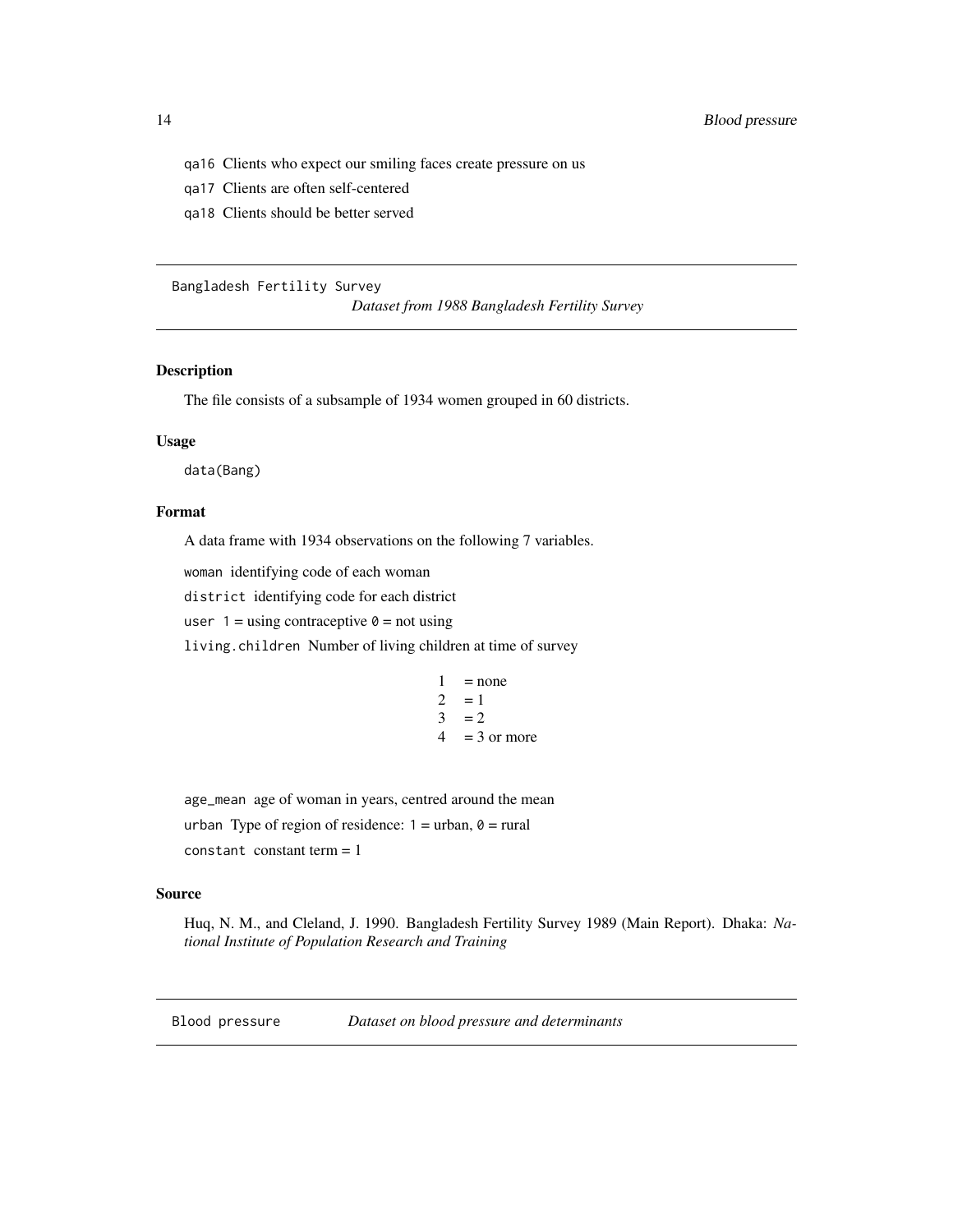# <span id="page-14-0"></span>Cancer survival the contract of the contract of the contract of the contract of the contract of the contract of the contract of the contract of the contract of the contract of the contract of the contract of the contract o

# Description

This dataset contains information on the records of 100 adults from a small cross-sectional survey in 2001 investigating blood pressure and its determinants in a community.

#### Usage

data(BP)

# Format

A data frame containing 100 observations and 6 variables with variable descriptions.

# Examples

data(BP) des(BP)

Cancer survival *Dataset on cancer survival*

# Description

A dataset on cancer survival checking whether there is a survival difference between cancer patients in private and public hospitals.

#### Usage

data(Compaq)

# Format

A data frame with 1064 observations on the following 7 variables.

id a numeric vector

hospital a factor with levels Public hospital Private hospital

status a numeric vector

stage a factor with levels Stage 1 Stage 2 Stage 3 Stage 4

agegr a factor with levels <40 40-49 50-59 60+

ses a factor with levels Rich High-middle Poor-middle Poor

year a numeric vector indicating the year of recruitment into the study

# Examples

data(Compaq) des(Compaq)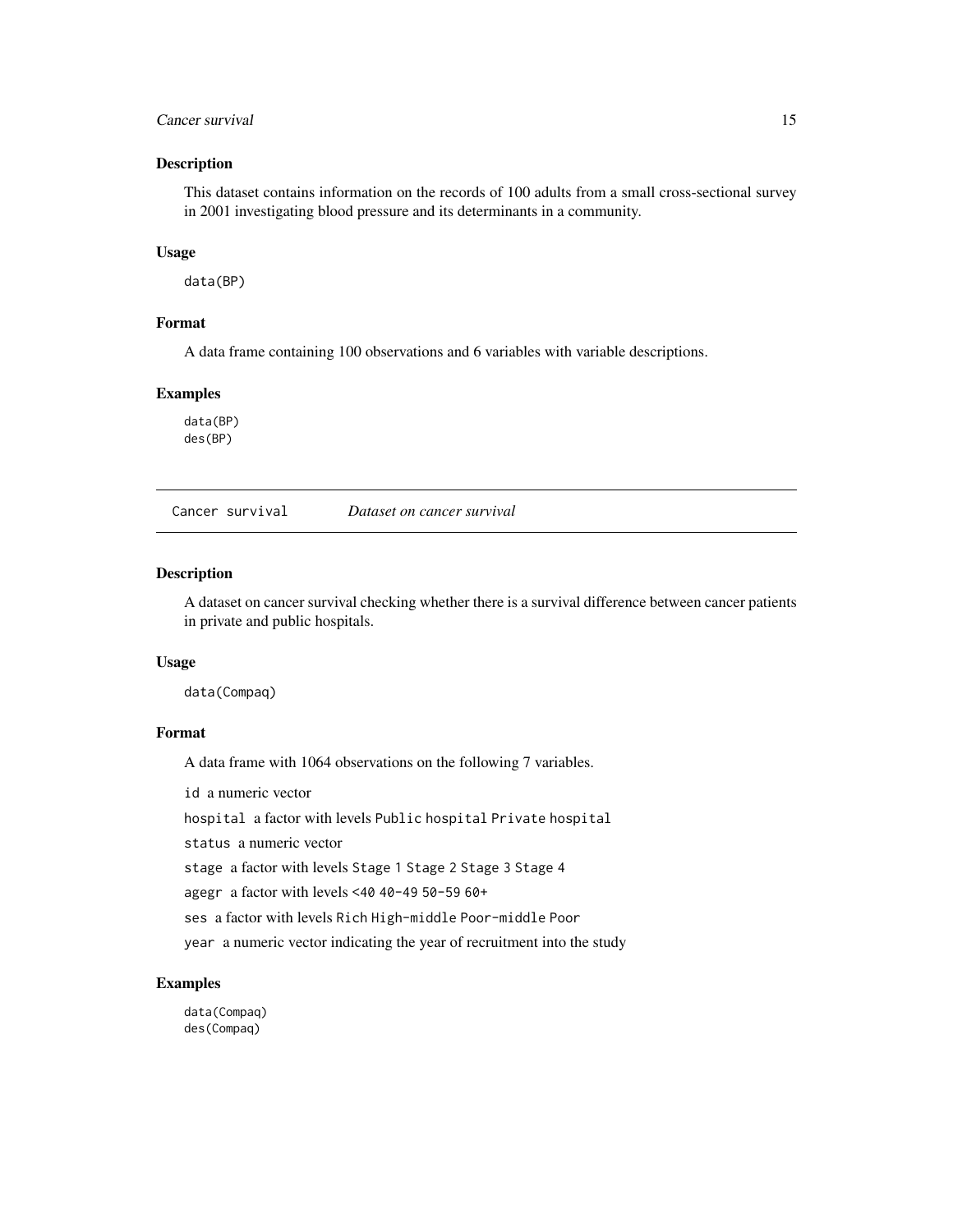<span id="page-15-0"></span>Odds ratio calculation and graphing

# Usage

```
cc(\text{outcome}, \text{exposure}, \text{decimal} = 2, \text{cctable} = \text{NULL}, \text{graph} = \text{TRUE},original = TRUE, design = "cohort", main, xlab = "auto", ylab,
  alpha = .05, fisher.or = FALSE, exact.ci.or = FALSE)
cci(caseexp, controlex, casenonex, controlnonex, cctable = NULL,
graph = TRUE, design = "cohort", main, xlab, ylab, xaxis, yaxis,
  alpha = .05, fisher.or = FALSE, exact.ci.or = FALSE, decimal = 2 )
cs(outcome, exposure, cctable = NULL, decimal = 2, method="Newcombe.Wilson",
   main, xlab, ylab, cex, cex.axis)
csi(caseexp, controlex, casenonex, controlnonex, cctable = NULL,
decimal = 2, method="Newcombe.Wilson")
graph.casecontrol(caseexp, controlex, casenonex, controlnonex,
 decimal=2)
graph.prospective(caseexp, controlex, casenonex, controlnonex,
 decimal=2)
labelTable(outcome, exposure, cctable = NULL, cctable.dimnames = NULL)
make2x2(caseexp, controlex, casenonex, controlnonex)
```
# Arguments

| cctable.dimnames  |                                                                                                |  |
|-------------------|------------------------------------------------------------------------------------------------|--|
|                   | Dimension names of the variables, usually omitted                                              |  |
| decimal           | number of decimal places displayed                                                             |  |
| outcome, exposure |                                                                                                |  |
|                   | two dichotomous variables                                                                      |  |
| cctable           | A 2-by-2 table. If specified, will supercede the outcome and exposure variables                |  |
| graph             | If TRUE (default), produces an odds ratio plot                                                 |  |
| design            | Specification for graph; can be "case control", "case-control", "cohort" or "prospec-<br>tive" |  |
| caseexp           | Number of cases exposed                                                                        |  |
| controlex         | Number of controls exposed                                                                     |  |
| casenonex         | Number of cases not exosed                                                                     |  |
| controlnonex      | Number of controls not exposed                                                                 |  |
| original          | should the original table be displayed instead of standard outcome vs exposure<br>table        |  |
| main              | main title of the graph                                                                        |  |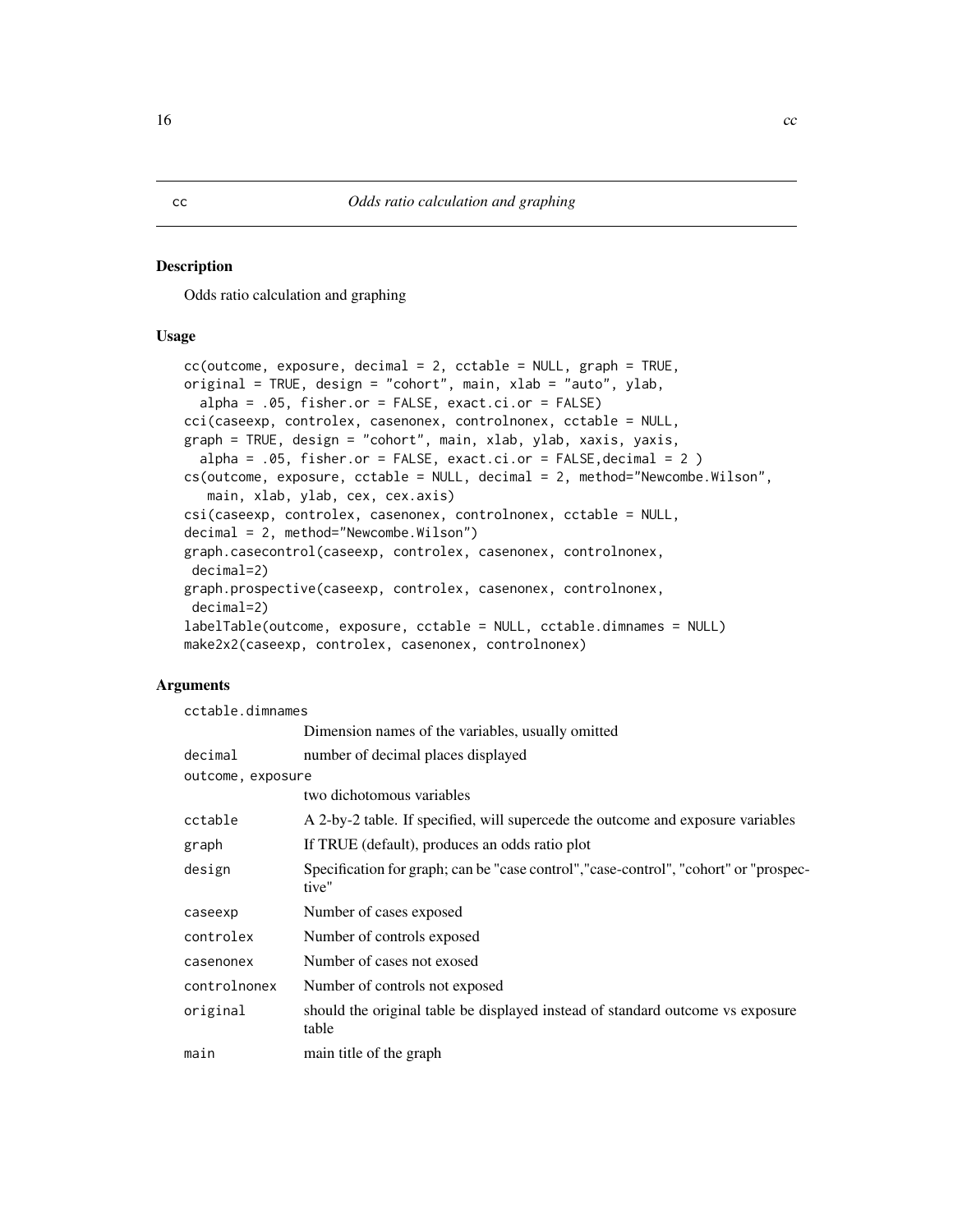| xlab        | label on X axis                                                                       |
|-------------|---------------------------------------------------------------------------------------|
| ylab        | label on Y axis                                                                       |
| alpha       | level of significance                                                                 |
| fisher.or   | whether odds ratio should be computed by the exact method                             |
| exact.ci.or | whether confidence limite of the odds ratio should be computed by the exact<br>method |
| xaxis       | two categories of exposure in graph                                                   |
| yaxis       | two categories of outcome in graph                                                    |
| method      | method of computation for 95 percent limits of risk difference                        |
| cex.axis    | character expansion factor for graph axis                                             |
| cex         | character expansion factor for text in the graph                                      |

#### Details

'cc' usually reads in two variables whereas in 'cci' four number are entered manually. However, both the variables and the numbers should be omitted if the analysis is directly on a table specified by 'cctable'.

From both functions, odds ratio and its confidence limits, chisquared test and Fisher's exact test are computed. The odds ratio calcuation is based on cross product method unless 'fisher.or' is set as TRUE. It's confidence limits are obtained by the exact method unless exact.ci.or is set as FALSE.

'cs' and 'csi' are for cohort and cross-sectional studies. It computes the absolute risk, risk difference, and risk ratio. When the exposure is a risk factor, the attributable fraction exposure, attributable fraction population and number needed to harm (NNH) are also displayed in the output. When the exposure is a protective factor, protective efficacy or percent of risk reduced and number needed to treat (NNT) are displayed instead.

If there are more than 2 exposure categories and the sample size is large enough, a graph will be plotted.

'method' in 'csi' and 'cs' chooses whether confidence limits of the risk difference should be computed by Newcomb-Wilson method. Both this and the standard method may give non-sensible values if the risk difference is not statistically significant.

'make2x2' creates a 2-by-2 table using the above orientation.

'graph.casecontrol' and 'graph.prospective' draw a graph comparing the odds of exposure between cases and controls or odds of diseased between exposed and non-exposed.

These two graphic commands are automatically chosen by 'cc' and 'cci', depending on the 'design' argument.

Alternatively, a contingency table saved from 'make2x2' can be supplied as the 'cctable' argument for the 'cc' function and so on.

# Author(s)

Virasakdi Chongsuvivatwong < cvirasak@gmail.com>

# See Also

'fisher.test', 'chisq.test' and 'mhor'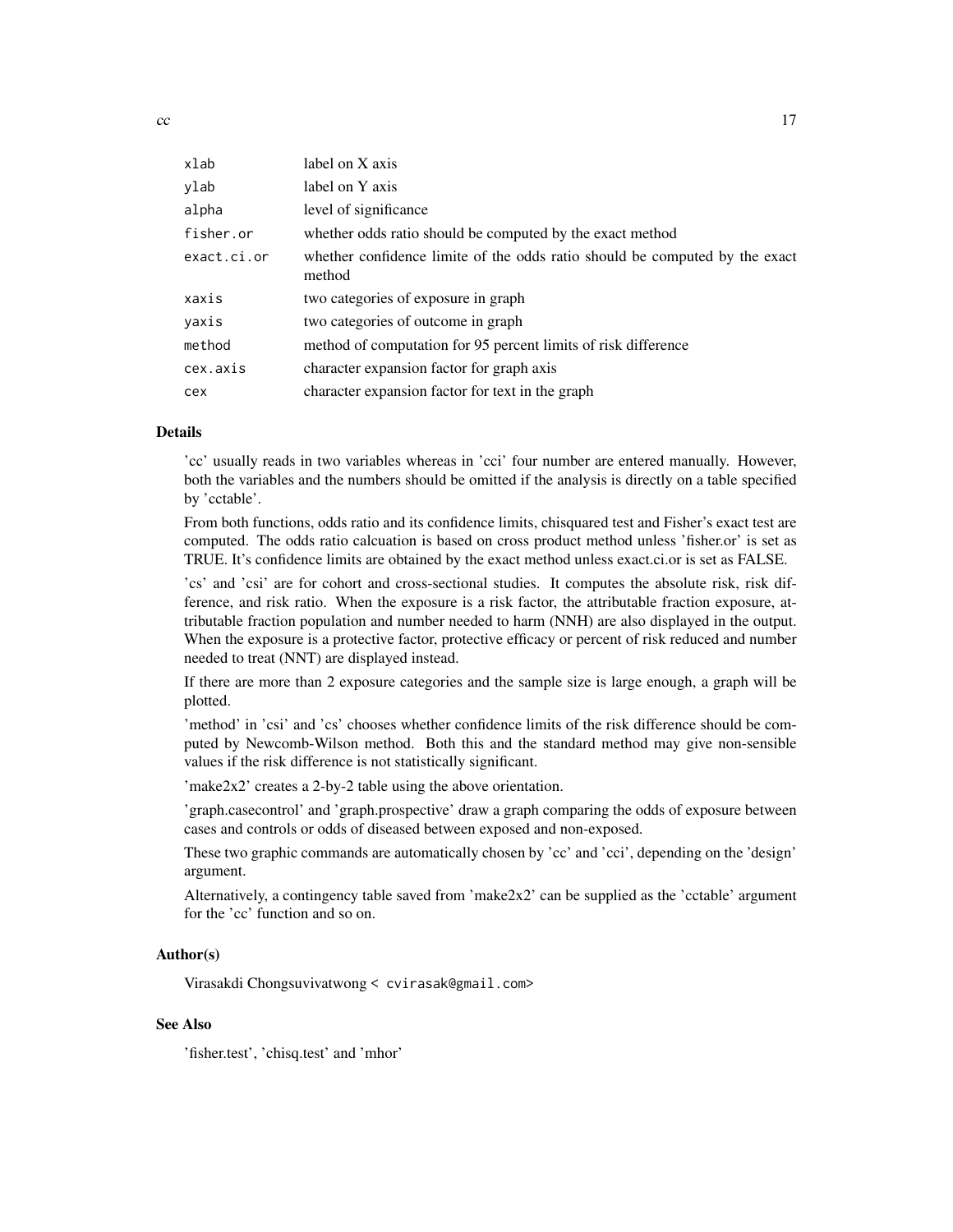```
data(Oswego)
.data <- Oswego
attach(.data)
cc(ill, chocolate)
cc(ill, chocolate, design="case-control")
cs(ill, chocolate) # The outcome variable should come first.
# For the following table
# chocolate
# ill FALSE TRUE
# FALSE 7 22
# TRUE 20 25
#
cci(25, 22, 20, 7)
graph.casecontrol(25, 22, 20, 7)
graph.prospective(25, 22, 20, 7)
# Each of the above two lines produces untitled graph, which can be decorated
# additionally decorated
#Alternatively
table1 <- make2x2(25,22,20,7)
cc(outcome=NULL, exposure=NULL, cctable=table1)
cs(outcome=NULL, exposure=NULL, cctable=table1)
agegr <- pyramid(age, sex, bin=30)$ageGroup
cs(ill, agegr, main="Risk ratio by age group", xlab="Age (years)")
rm(list=ls())
detach(.data)
```

| ٧<br>×<br>۰  |  |
|--------------|--|
| ۰.<br>$\sim$ |  |

Confidence interval of probabilty, mean and incidence

# Description

Compute confidence interval(s) of variables or values input from keyboard.

# Usage

```
\text{ci}(x, \ldots)## Default S3 method:
\text{ci}(x,\ldots)## S3 method for class 'binomial'
ci(x, size, precision, alpha = 0.05, ...)## S3 method for class 'numeric'
ci(x, n, sds, alpha = 0.05, ...)
```
<span id="page-17-0"></span>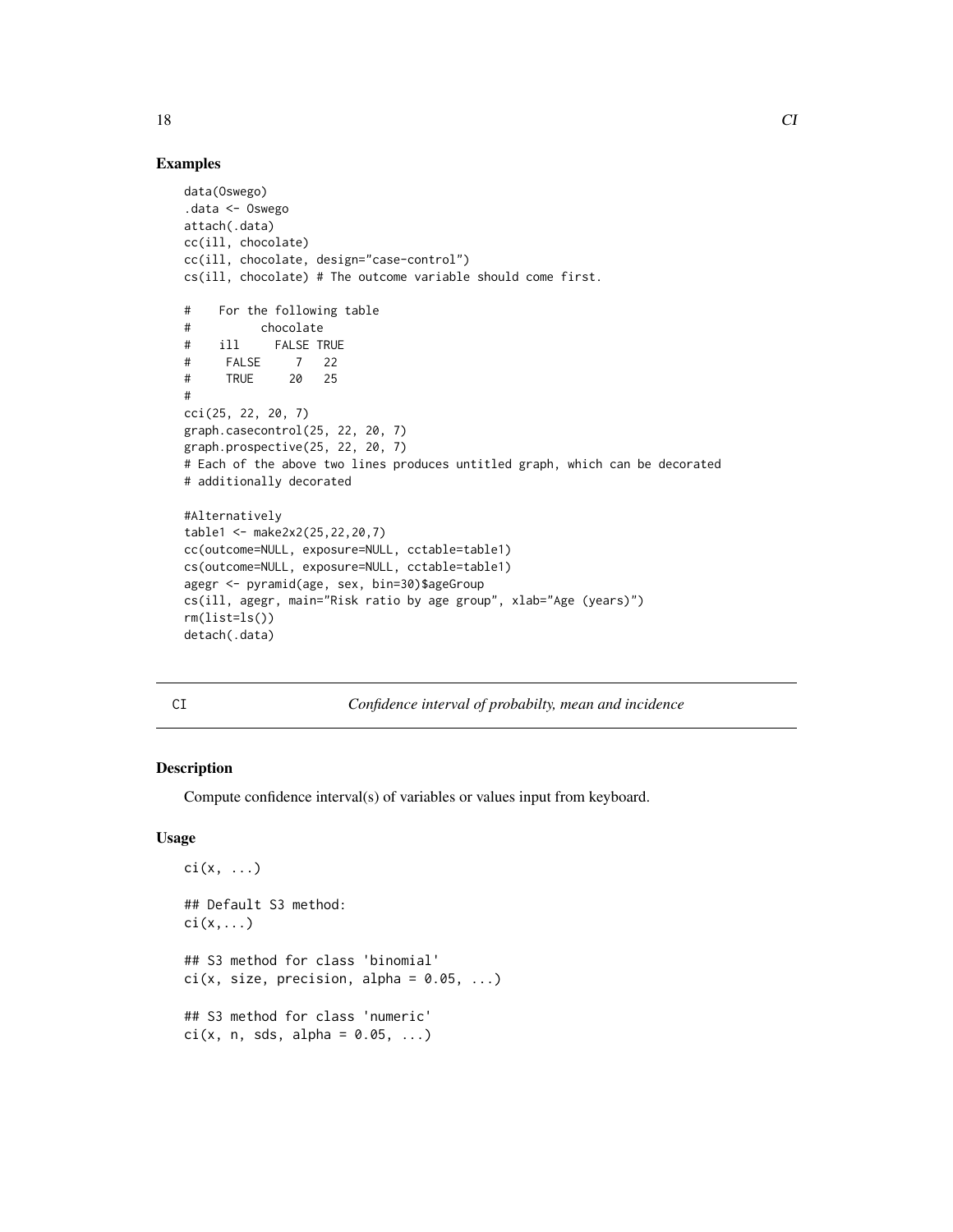```
## S3 method for class 'poisson'
ci(x, person.time, precision, alpha = 0.05, ...)
```
#### **Arguments**

| $\mathsf{x}$ | a variable for 'ci', number of success for 'ci.binomial', mean(s) for 'ci.numeric',<br>and counts for 'ci.poisson' |
|--------------|--------------------------------------------------------------------------------------------------------------------|
| size         | denominator for success                                                                                            |
| precision    | level of precision used during computation for the confidence limits                                               |
| alpha        | significance level                                                                                                 |
| n            | sample size                                                                                                        |
| sds          | standard deviation                                                                                                 |
| person.time  | denominator for count                                                                                              |
|              | further arguments passed to or used by other methods                                                               |

# Details

These functions compute confidence intervals of probability, mean and incidence from variables in a dataset or values from keyboard input.

'ci' will try to identify the nature of the variable 'x' and determine the appropriate method (between 'ci.binomial' and 'ci.numeric') for computation. 'ci' without a specified method will never call 'ci.poisson'.

The specific method, ie. 'ci.binomial', 'ci.numeric' or 'ci.poisson', should be used when the values are input from the keyboard or from an aggregated data frame with columns of variables for the arguments.

'ci.binomial' and 'ci.numeric' employ exact probability computation while 'ci.numeric' is based on the t-distribution assumption.

#### Value

'ci.binomial' and 'ci.poisson' return a data frame containing the number of events, the denominator and the incidence rate. 'ci.numeric' returns means and standard deviations. All of these are followed by the standard error and the confidence limit, the level of which is determined by 'alpha'

# Author(s)

Virasakdi Chongsuvivatwong < cvirasak@gmail.com>

# See Also

'summ'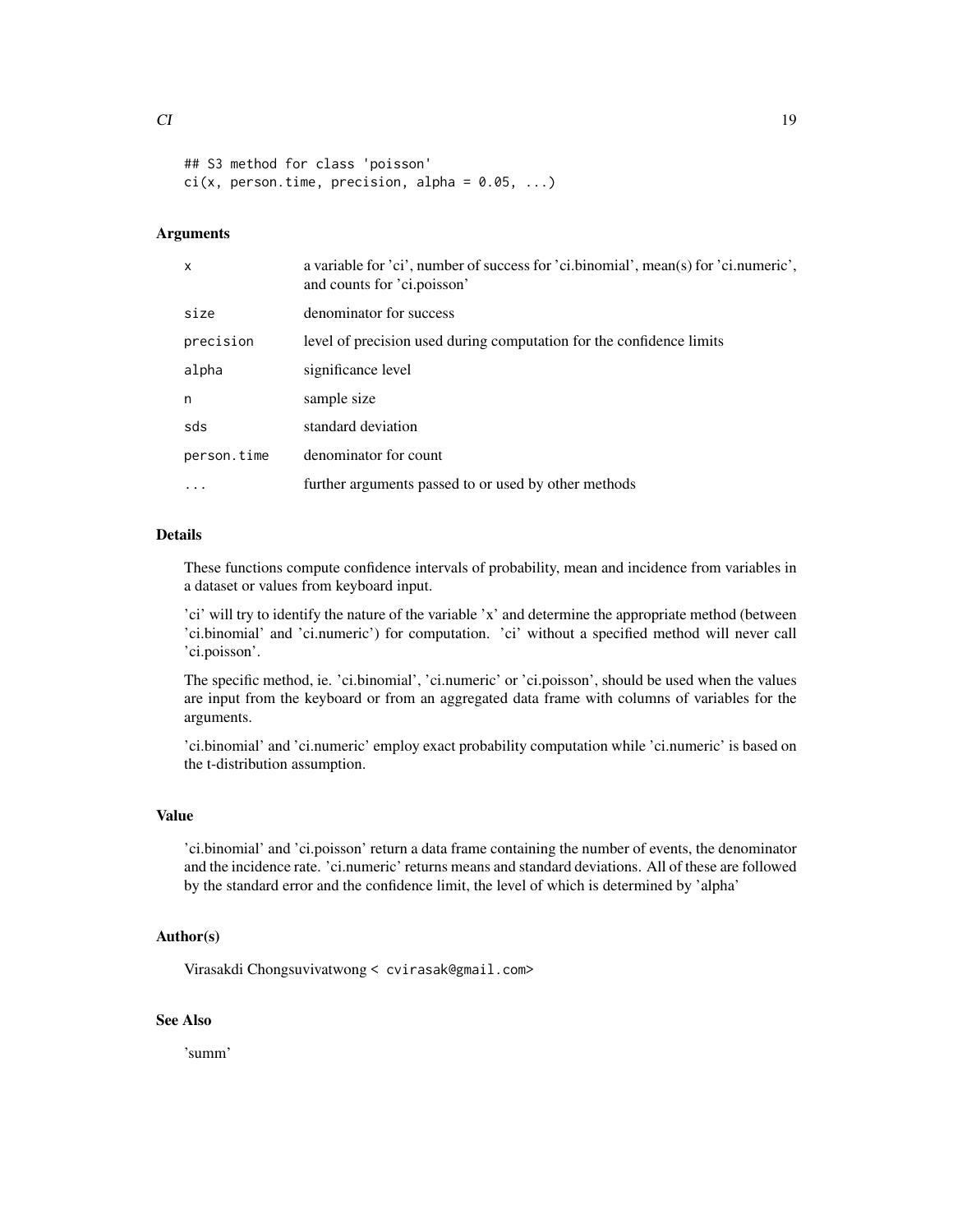```
data(Oswego)
.data <- Oswego
attach(.data)
# logical variable
ci(ill)
# numeric variable
ci(age)
# factor
ci(sex=="M")
ci(sex=="F")
detach(.data)
# Example of confidence interval for means
library(MASS)
.data <- Cars93
attach(.data)
car.price <- aggregate(Price, by=list(type=Type), FUN=c("mean","length","sd"))
car.price
ci.numeric(x=car.price$mean, n=car.price$length, sds=car.price$sd.Price )
detach(.data)
rm(list=ls())
# Example of confidence interval for probabilty
data(ANCdata)
.data <- ANCdata
attach(.data)
death1 <- death=="yes"
death.by.group <- aggregate.numeric(death1,
by=list(anc=anc, clinic=clinic), FUN=c("sum","length"))
death.by.group
ci.binomial(death.by.group$sum.death1, death.by.group$length)
detach(.data)
rm(list=ls())
# Example of confidence interval for incidence
data(Montana)
.data <- Montana
attach(.data)
des(.data)
age.Montana <- aggregate.data.frame(Montana[,1:2],
by=list(agegr=Montana$agegr),FUN="sum")
age.Montana
ci.poisson(age.Montana$respdeath, person.time=age.Montana$personyrs)
detach(.data)
rm(list=ls())
# Keyboard input
# What is the 95 % CI of sensitivity of a test that gives all
# positive results among 40 diseased individuals
ci.binomial(40,40)
```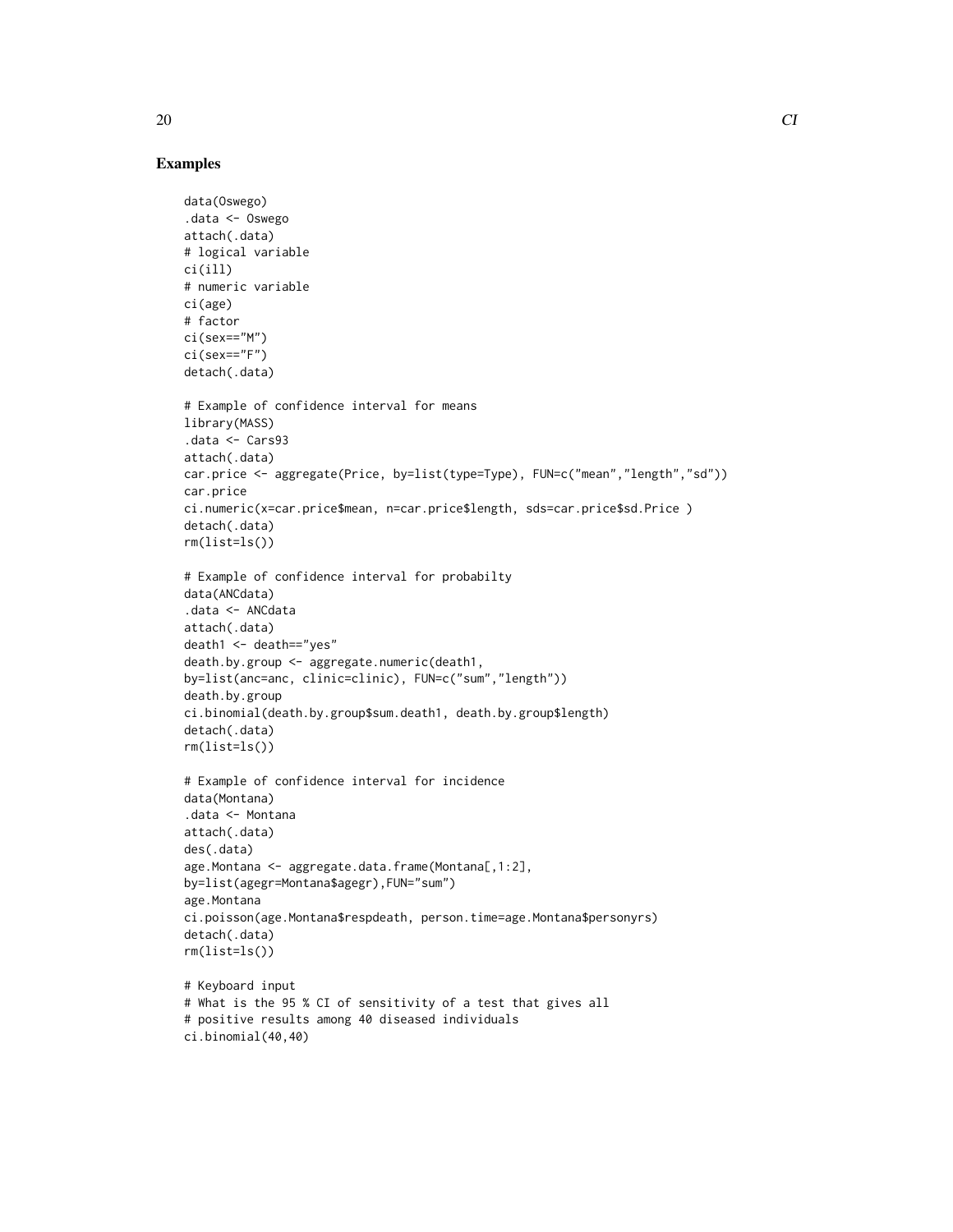#### <span id="page-20-0"></span>Codebook 21

```
# What is the 99 % CI of incidence of a disease if the number
# of cases is 25 among 340,000 person-years
ci.poisson(25, 340000, alpha=.01) # 4.1 to 12.0 per 100,000 person-years
```
Codebook *Codebook of a data frame*

# Description

Print description, summary statistics and one-way tabulation of variables

# Usage

codebook(dataFrame)

# Arguments

dataFrame A data frame for printing the codebook

# Details

The default value of dataFrame (ie if no argument is supplied) is '.data'.

While 'summ' produces summary statistics of both numeric and factor variables, 'codebook' gives summary statistics of all numeric variables and one-way tabulation of all factors of the data frame.

# Author(s)

Virasakdi Chongsuvivatwong < cvirasak@gmail.com>

# See Also

'use', 'summ', 'tab1' and 'tableStack'

```
data(Familydata)
codebook(Familydata)
```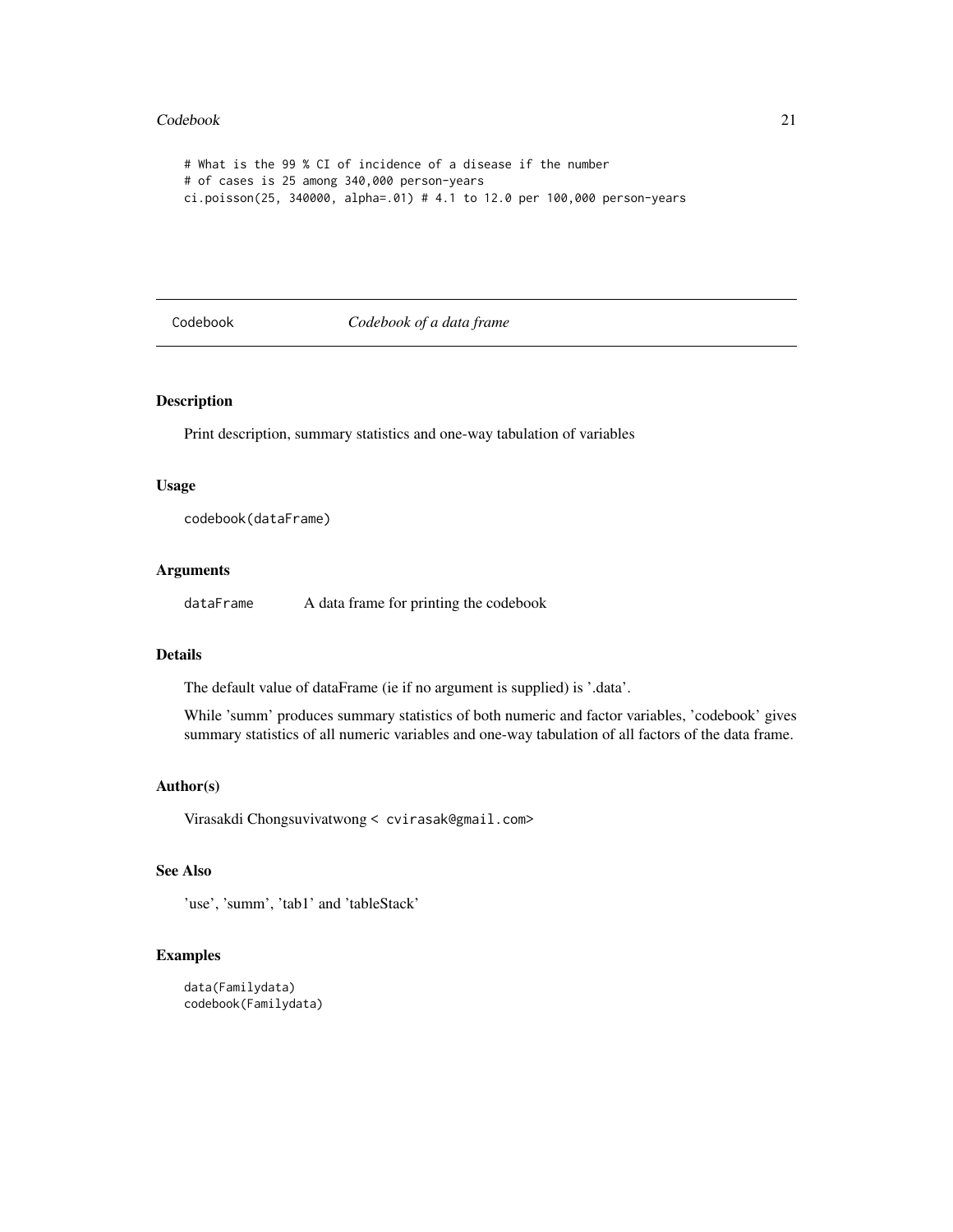<span id="page-21-0"></span>

The data come from clients of a family planning clinic. For all variables except id: 9, 99, 99.9, 888, 999 represent missing values

# Usage

```
data(Planning)
```
# Format

A data frame with 251 observations on the following 11 variables.

ID a numeric vector: ID code

AGE a numeric vector

RELIG a numeric vector: Religion

$$
1 = \text{Buddhist} 2 = \text{Muslim}
$$

PED a numeric vector: Patient's education level

| 1                           | $=$ none             |
|-----------------------------|----------------------|
| $\mathcal{D}_{\mathcal{L}}$ | $=$ primary school   |
| 3                           | $=$ secondary school |
| 4                           | $=$ high school      |
| 5                           | = vocational school  |
| 6                           | $=$ university       |

 $7 = other$ 

INCOME a numeric vector: Monthly income in Thai Baht

$$
1 = \text{nil}
$$
  
\n
$$
2 = 1,000
$$
  
\n
$$
3 = 1,000-4,999
$$
  
\n
$$
4 = 5,000-9,999
$$
  
\n
$$
5 = 10,000
$$

AM a numeric vector: Age at marriage REASON a numeric vector: Reason for family planning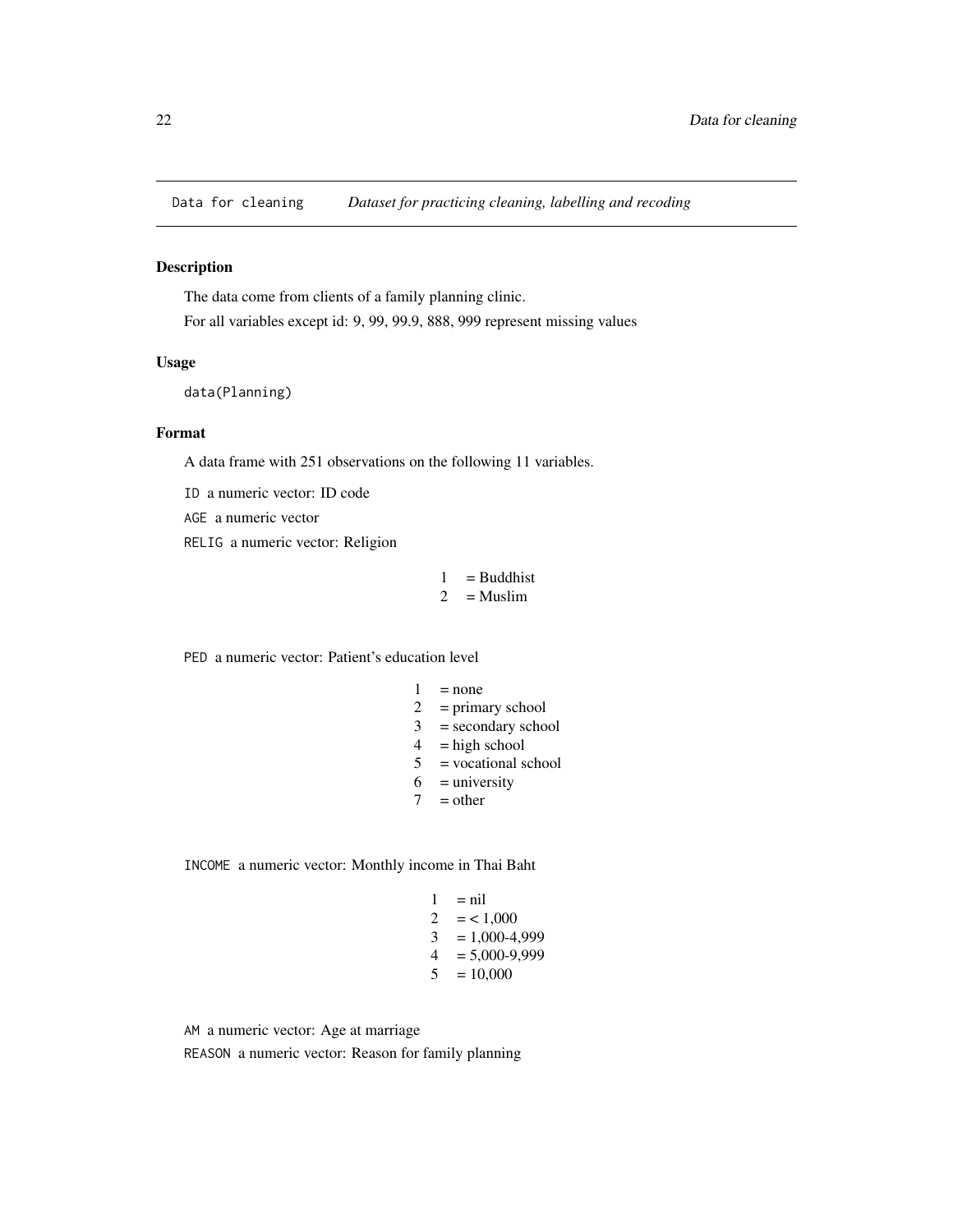- $1 = \text{birth spacing}$
- $2 =$  enough children
- $3 = \text{other}$
- <span id="page-22-0"></span>BPS a numeric vector: systolic blood pressure
- BPD a numeric vector: diastolic blood pressure
- WT a numeric vector: weight (Kg)
- HT a numeric vector: height (cm)

#### Examples

```
data(Planning)
des(Planning)
# Change var. name to lowercase
names(Planning) <- tolower(names(Planning))
.data <- Planning
des(.data)
# Check for duplication of 'id'
attach(.data)
```

```
any(duplicated(id))
duplicated(id)
id[duplicated(id)] #215
```

```
# Which one(s) are missing?
setdiff(min(id):max(id), id) # 216
```

```
# Correct the wrong on
id[duplicated(id)] <- 216
detach(.data)
rm(list=ls())
```
des *Desription of a data frame or a variable*

#### Description

Description of a data frame or a variable or wildcard for variable names

#### Usage

des(dataFrame)

#### Arguments

dataFrame a data frame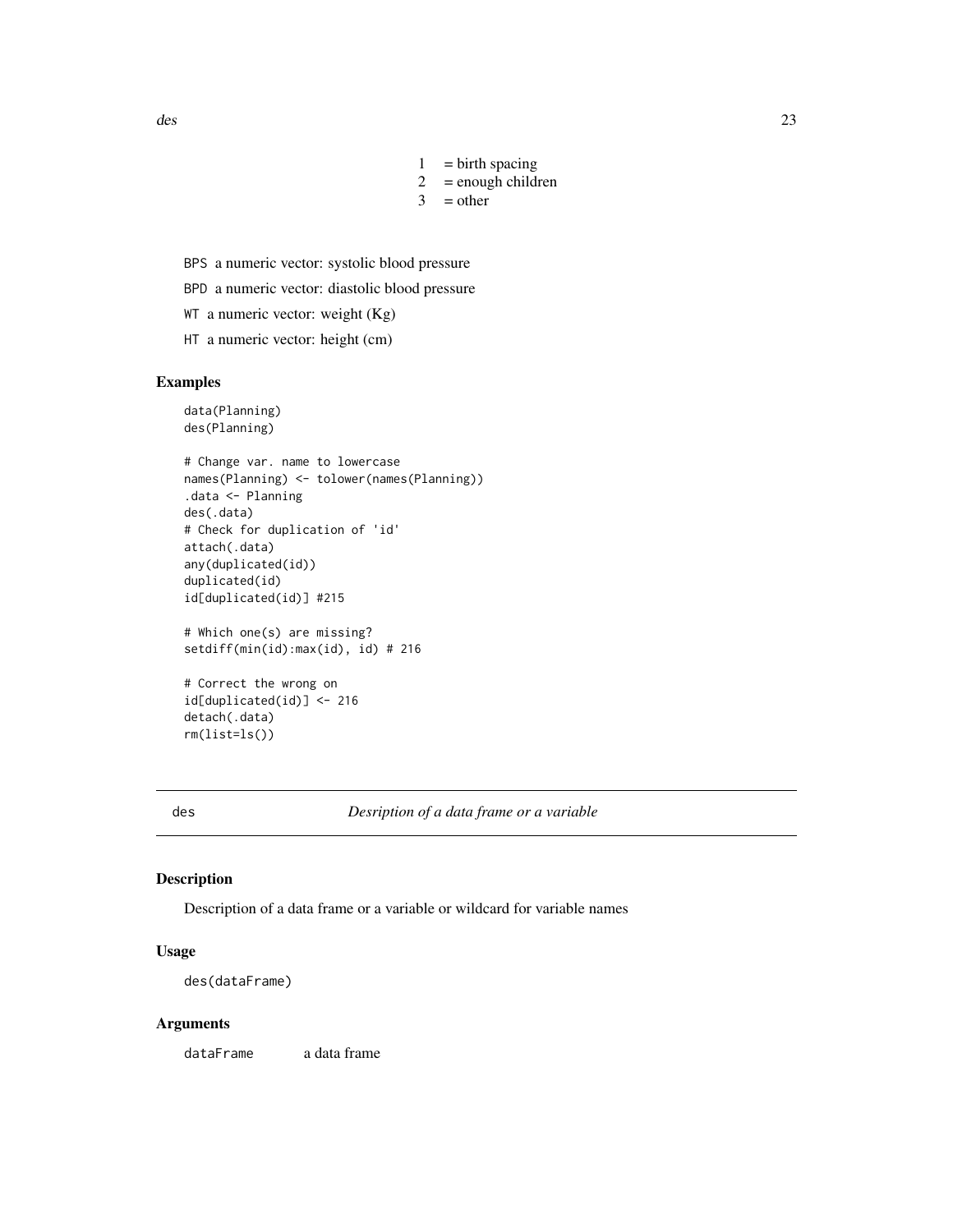# <span id="page-23-0"></span>Details

The variable names will be listed with class and the description of each variable

#### Author(s)

Virasakdi Chongsuvivatwong < cvirasak@gmail.com>

# See Also

'summ', 'label.var', 'subset' and 'keepData'

#### Examples

data(Oswego) .data <- Oswego des(.data)

DHF99 *Dataset for exercise on predictors for mosquito larva infestation*

# Description

Dataset from a community survey on water containers infested by mosquito larvae.

#### Usage

data(DHF99)

# Format

A data frame with 300 observations on the following 5 variables.

houseid a numeric vector

village a numeric vector indicating village ID

education a factor with levels Primary Secondary High school Bachelor Other

containers a numeric vector indicating number of containers infested

viltype a factor with levels rural urban slum

# References

Thammapalo, S., Chongsuwiwatwong, V., Geater, A., Lim, A., Choomalee, K. 2005. Sociodemographic and environmental factors associated with Aedes breeding places in Phuket, Thailand. *Southeast Asian J Trop Med Pub Hlth* 36(2): 426-33.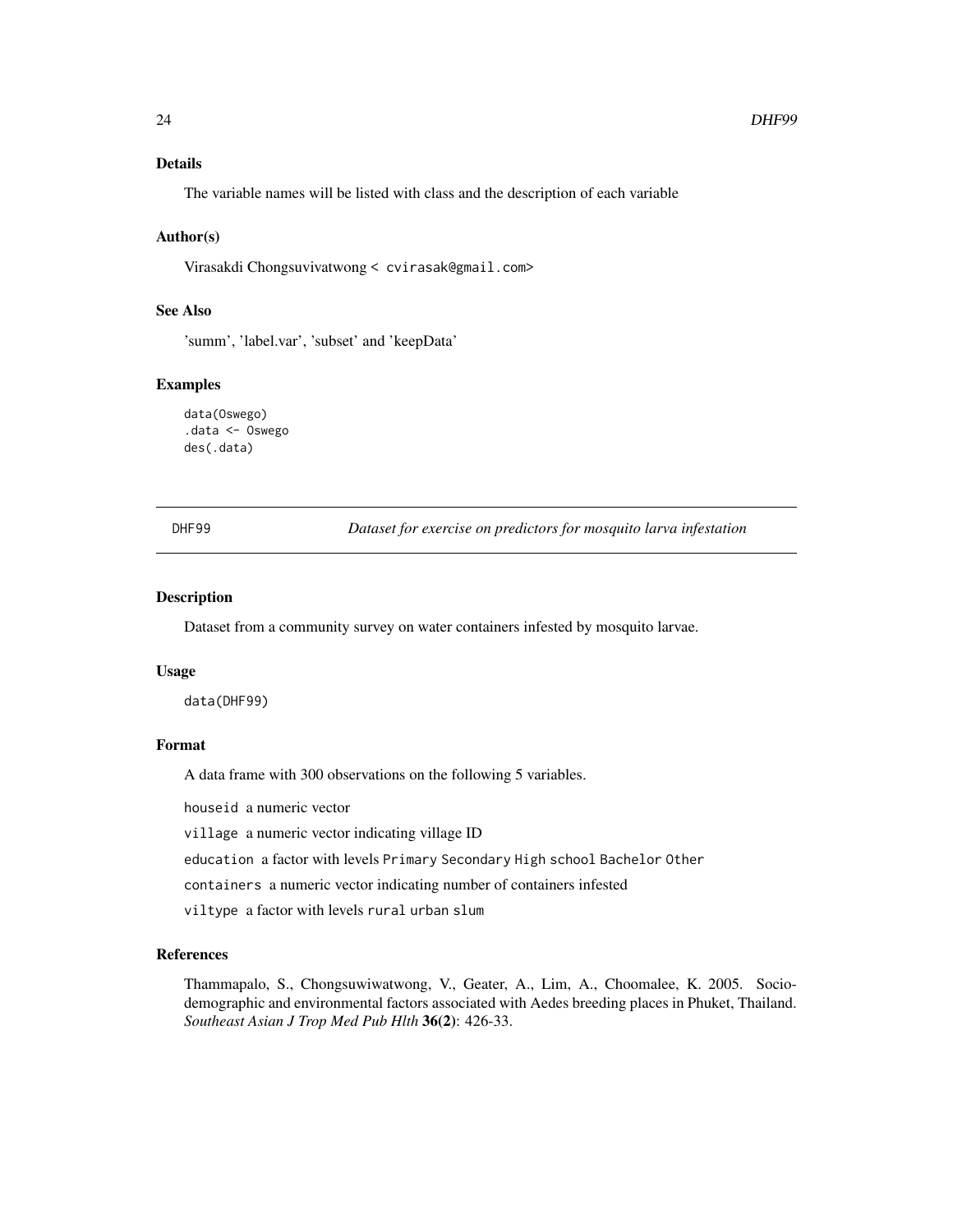<span id="page-24-0"></span>

Plot of frequency in dots

#### Usage

```
dotplot (x, bin = "auto", by = NULL, xmin = NULL, xmax = NULL,time.format = NULL, time.step = NULL, pch = 18, dot.col = "auto",
   main = "auto", ylab = "auto", cex.X.axis = 1, cex.Y.axis = 1, ...)
```
#### Arguments

| $\mathsf{x}$ | a numeric vector. Allowed types also include "Date" and "POSIXct"                                           |
|--------------|-------------------------------------------------------------------------------------------------------------|
| bin          | number of bins for the range of 'x'                                                                         |
| by           | stratification variable                                                                                     |
| xmin         | lower bound of x in the graph                                                                               |
| xmax         | upper bound of x in the graph                                                                               |
| time.format  | format for time or date at the tick marks                                                                   |
| time.step    | a character string indicating increment of the sequence of tick marks                                       |
| pch          | either an integer specifying a symbol or a single character to be used as the<br>default in plotting points |
| dot.col      | a character or a numeric vector indicating the colour of each category of 'by'                              |
| main         | main title                                                                                                  |
| ylab         | Y axis title                                                                                                |
| cex.X.axis   | character extension scale of X axis                                                                         |
| cex.Y.axis   | character extension scale of Y axis                                                                         |
| $\cdots$     | graphical parameters for the dots when there is no stratification                                           |

#### Details

'dotplot' in Epicalc is similar to a histogram. Each dot represents one record. Attributes of the dots can be further specified in '...' when there is no strafication. Otherwise, the dots are plotted as a diamond shape and the colours are automatically chosen based on the current palette and the number of strata.

When 'bin="auto"' (by default), and the class of the vector is 'integer', 'bin' will be automatically set to  $max(x)$ -min $(x)+1$ . This strategy is also applied to all other time and date variables. Users can try other values if the defaults are not to their liking. See the example of 'timeExposed' below.

The argument 'xmin' and 'xmax' indicate the range of x to be displayed on the graph. These two arguments are independent from the value of 'bin', which controls only the number of columns for the original data range.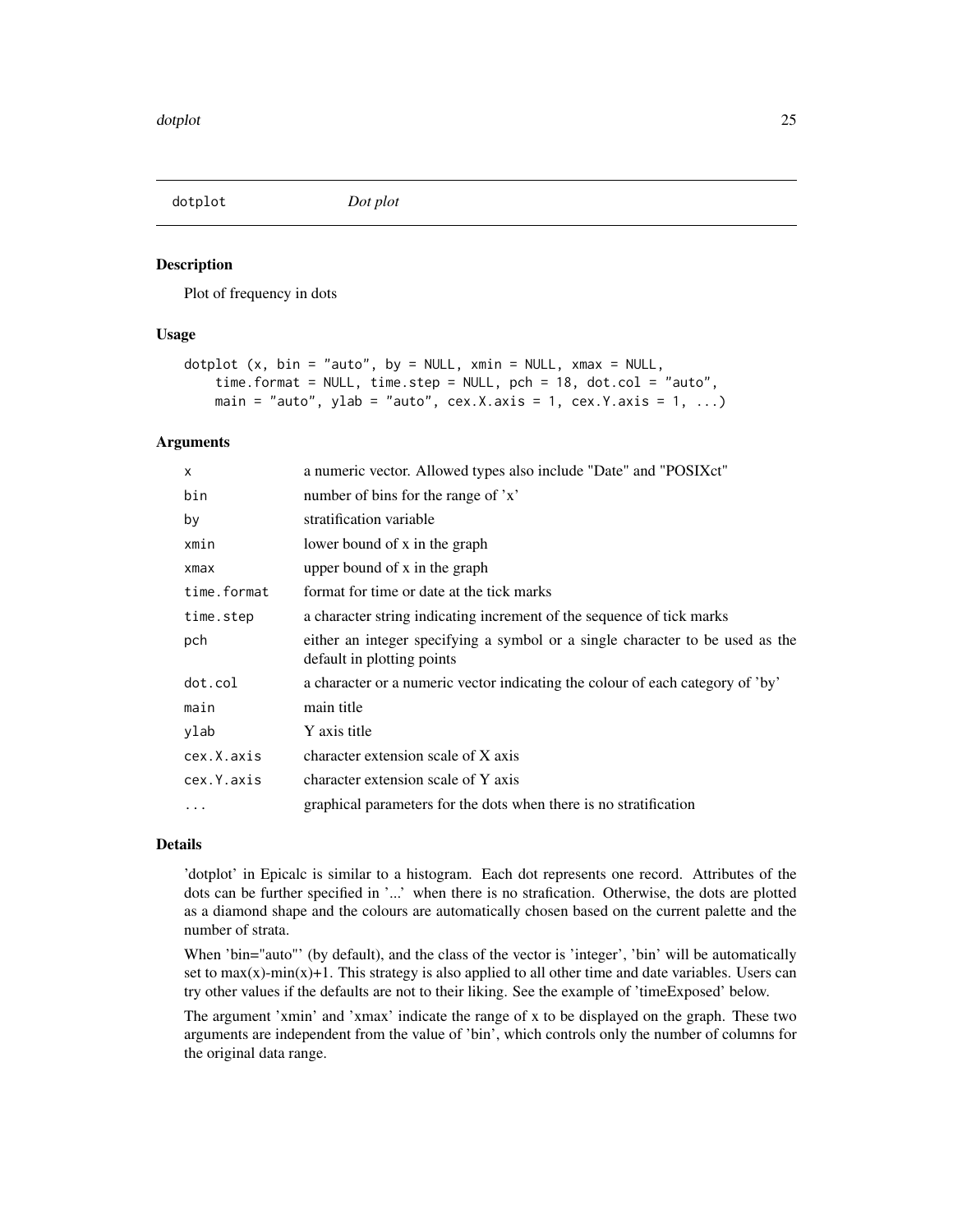Dotplot usually starts the first tick mark on the X-axis at 'xmin' (or  $min(x)$  if the 'xmin' is not specified). The argument 'time.step' is typically a character string, containing one of 'sec', 'min', 'hour', 'day', 'DSTday', 'week', 'month' or 'year'. This can optionally be preceded by an integer and a space, or followed by "s", such as "2 weeks".

Setting proper 'xmin', 'xmax' and 'time.step' can improve the location of tick marks on the Xaxis. The 'time.format' argument can then be given to further improve the graph. See the last two examples for a better understanding.

# Author(s)

Virasakdi Chongsuvivatwong < cvirasak@gmail.com>

dotplot(age.as.integer, xmin=0, xmax=70, by=sex1,

#### See Also

'summ', 'hist', 'seq.Date' and 'seq.POSIXt'

```
a \leq rep(1:2, 250)b \le- rnorm(500, mean=a)
dotplot(b)
dotplot(b, pch=1)
dotplot(b, by=a)
dotplot(b, by=a, pch=1) # You may try other values of 'pch'
# For the commands below,
# if dates in X axis are not readable,
# try omitting '#' from the next line
# Sys.setlocale("LC_ALL", "C")
# The number of dots in each column is the frequency
# of 'x' for the exact value on the X axis.
data(Outbreak)
.data <- Outbreak
attach(.data)
class(age) # numeric
dotplot(age) # 40 columns
age.as.integer <- as.integer(age)
dotplot(age.as.integer)
# 'bin' is the number of columns in the data range.
# Specifying 'min' and 'max' only expands or truncates
# the range of the X axis and has no effect on the distribution
# of the dots inside the data range.
dotplot(age.as.integer, xmin=0, xmax=150) # Just for demonstration.
dotplot(age.as.integer, xmin=0, xmax=70) # the "99"s are now out of the plot.
dotplot(age.as.integer, xmin=0, xmax=70, by=sex)
# Controlling colours of the dots
dotplot(age.as.integer, xmin=0, xmax=70, dot.col="chocolate")
sex1 <- factor(sex); levels(sex1) <- list("M"=1,"F"=0)
dotplot(age.as.integer, xmin=0, xmax=70, by=sex1, dot.col=c(2,5))
```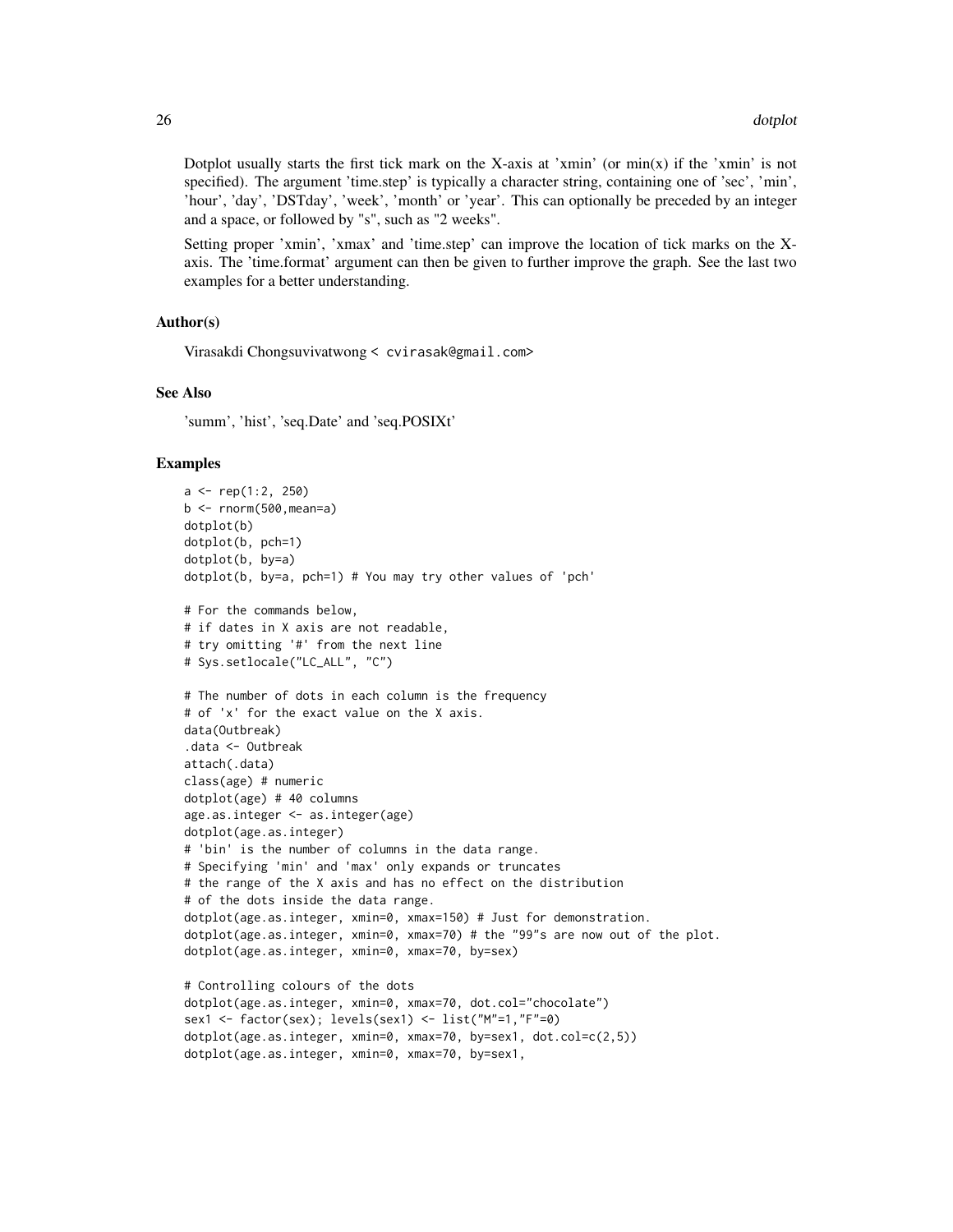# <span id="page-26-0"></span>Ectopic pregnancy 27

```
dot.col=c("brown","blue"), main="Age by sex",
 cex.X.axis=1.3, cex.Y.axis=1.5, cex.main=1.5)
rm(list=ls())
detach(.data)
```
Ectopic pregnancy *Dataset of a case-control study looking at history of abortion as a risk factor for ectopic pregnancy*

# Description

This case-control study has one case series and two control groups. The subjects were recruited based on three types of pregnancy outcome

# Usage

data(Ectopic)

# Format

A data frame with 723 observations on the following 4 variables.

id a numeric vector

outc a factor with levels EP IA Deli

- $EP = ectopic$  pregnancy
- IA = women coming for induced abortion
- Deli = women admitted for full-term delivery

hia a factor with levels never IA ever IA gravi a factor with levels 1-2 3-4 >4

```
data(Ectopic)
library(nnet)
data(Ectopic)
.data <- Ectopic
multi1 <- multinom(outc ~ hia + gravi, data=.data)
summary(multi1)
mlogit.display(multi1)
```

```
# Changing referent group of outcome
.data$outcIA <- relevel(.data$outc, ref="IA")
multi2 <- multinom(outcIA ~ hia + gravi, data=.data)
summary(multi2)
mlogit.display(multi2)
```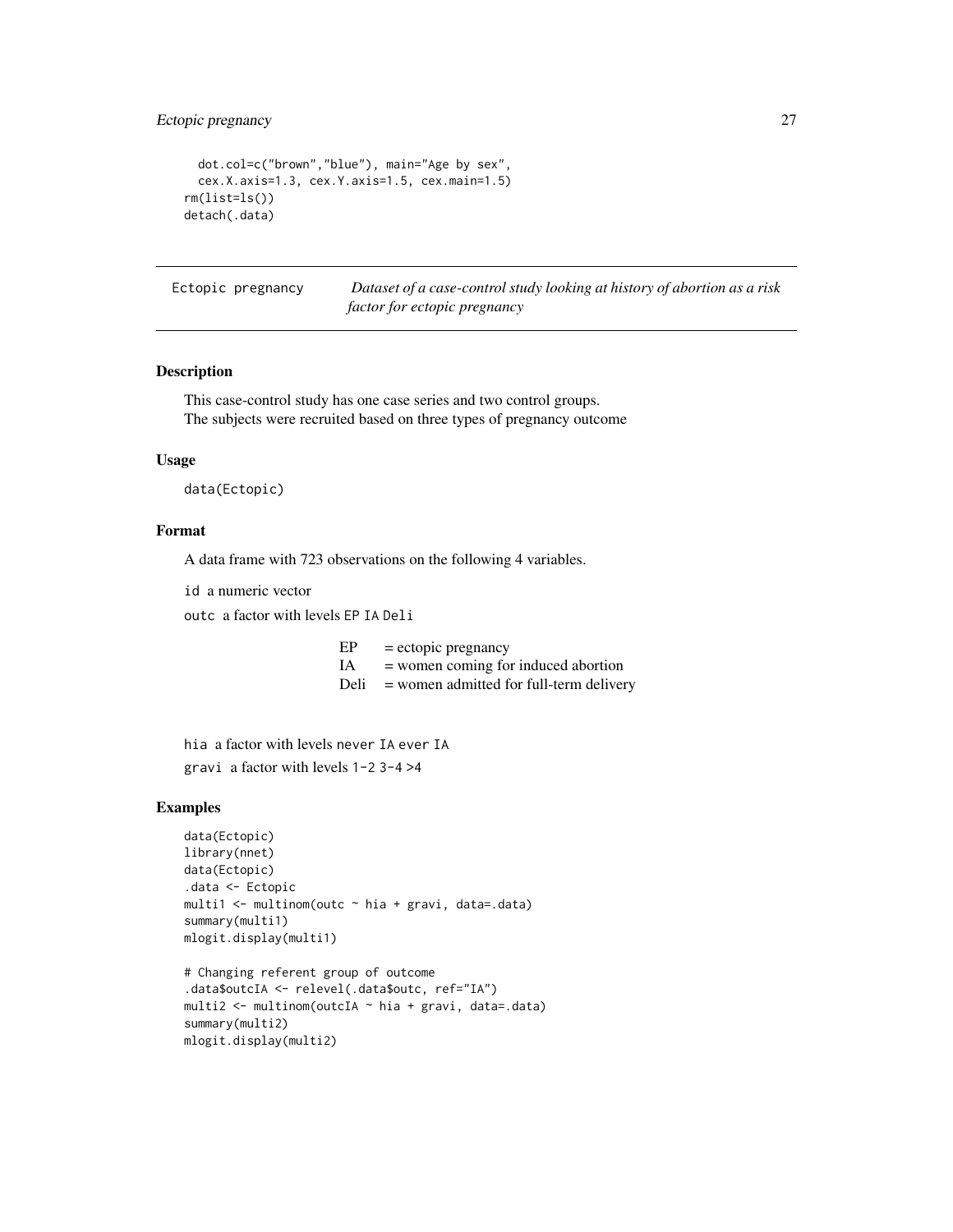<span id="page-27-0"></span>

Anthropometric and financial data of a hypothetical family

# Usage

data(Familydata)

#### Format

A data frame with 11 observations on the following 6 variables.

code a character vector age a numeric vector ht a numeric vector wt a numeric vector money a numeric vector sex a factor with levels F M

```
data(Familydata)
.data <- Familydata
des(.data)
summ(.data)
age2 <- with(.data, age)^2
with(.data, plot(age, money, log="y"))
dots.of.age <- seq(0,80,0.01)
new.data.frame <- data.frame(age=dots.of.age, age2=dots.of.age^2)
lm1 <- lm(log(money) ~ age + age2, data=.data)
summary(lm1)$coefficients
dots.of.money <- predict.lm(lm1, new.data.frame)
lines(dots.of.age, exp(dots.of.money), col="blue")
```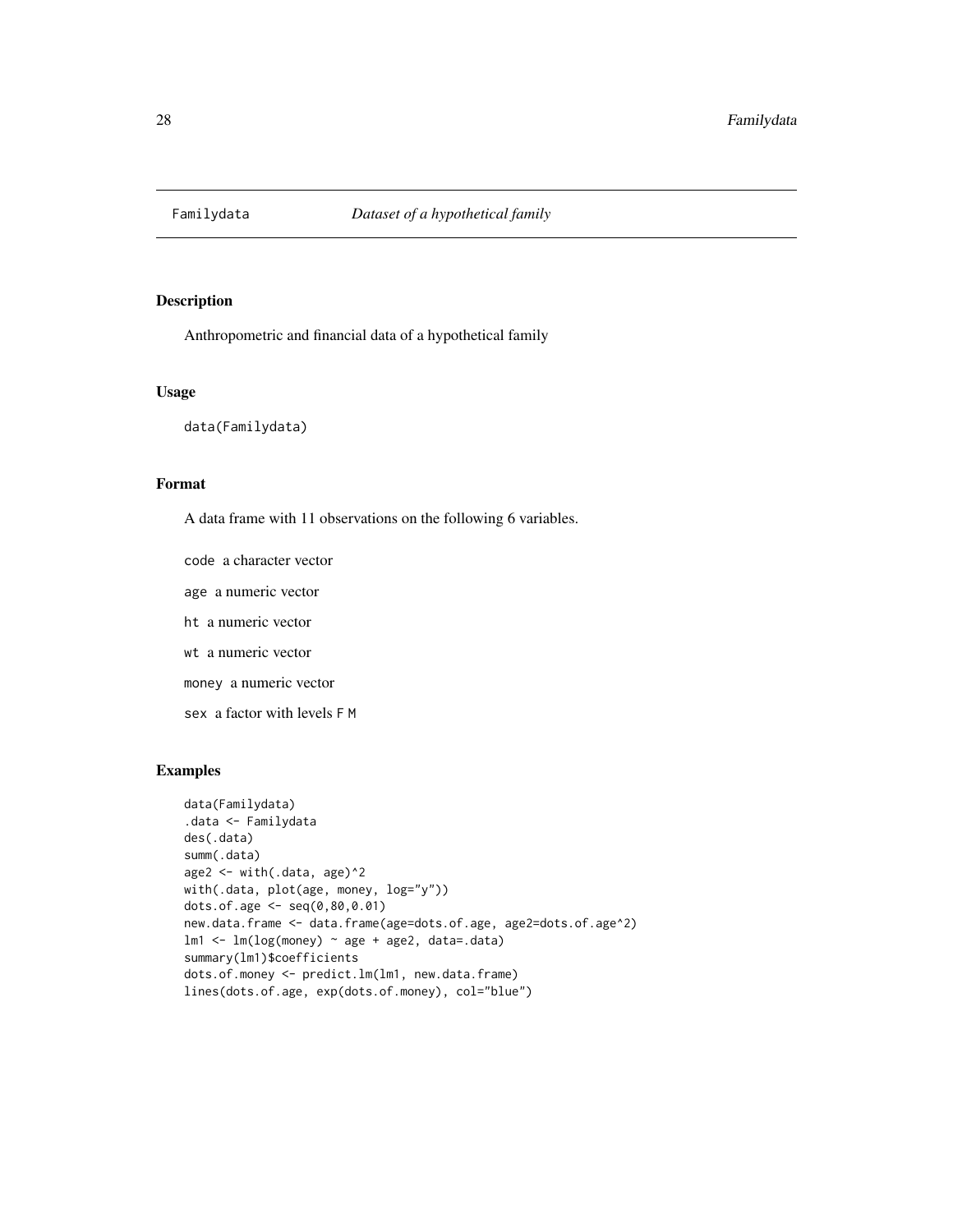<span id="page-28-0"></span>Plot longitudinal values of individuals with or without stratification

# Usage

```
followup.plot(id, time, outcome, by = NULL, n.of.lines = NULL, legend = TRUE,
   legend.site = "topright", lty = "auto", line.col = "auto",
   stress = NULL, stress.labels = FALSE, label.col = 1, stress.col = NULL,
   stress.width = NULL, stress.type = NULL, lwd = 1, xlab, ylab, ...)
```
# Arguments

| id            | idenfication variable of the same subject being followed up                              |
|---------------|------------------------------------------------------------------------------------------|
| time          | time at each measurement                                                                 |
| outcome       | continuous outcome variable                                                              |
| by            | stratification factor (if any)                                                           |
| n.of.lines    | number of lines (or number of subjects in the data frame) randomly chosen for<br>drawing |
| legend        | whether a legend will be automatically included in the graph                             |
| legend.site   | a single character string indicating location of the legend. See details of ?legend      |
| lty           | type of the "time" lines. See 'lty' in ?par                                              |
| line.col      | line colour(s) for non-stratified plot                                                   |
| stress        | subset of ids to draw stressed lines                                                     |
| stress.labels | whether the stressed lines should be labelled                                            |
| label.col     | single integer indicating colour of the stressed line labels                             |
| stress.col    | colour values used for the stressed line. Default value is '1' or black                  |
| stress.width  | relative width of the stressed line                                                      |
| stress.type   | line type code for the stressed line                                                     |
| lwd           | line width                                                                               |
| xlab          | label for X axis                                                                         |
| ylab          | label for Y axis                                                                         |
| $\cdots$      | other graphic parameters                                                                 |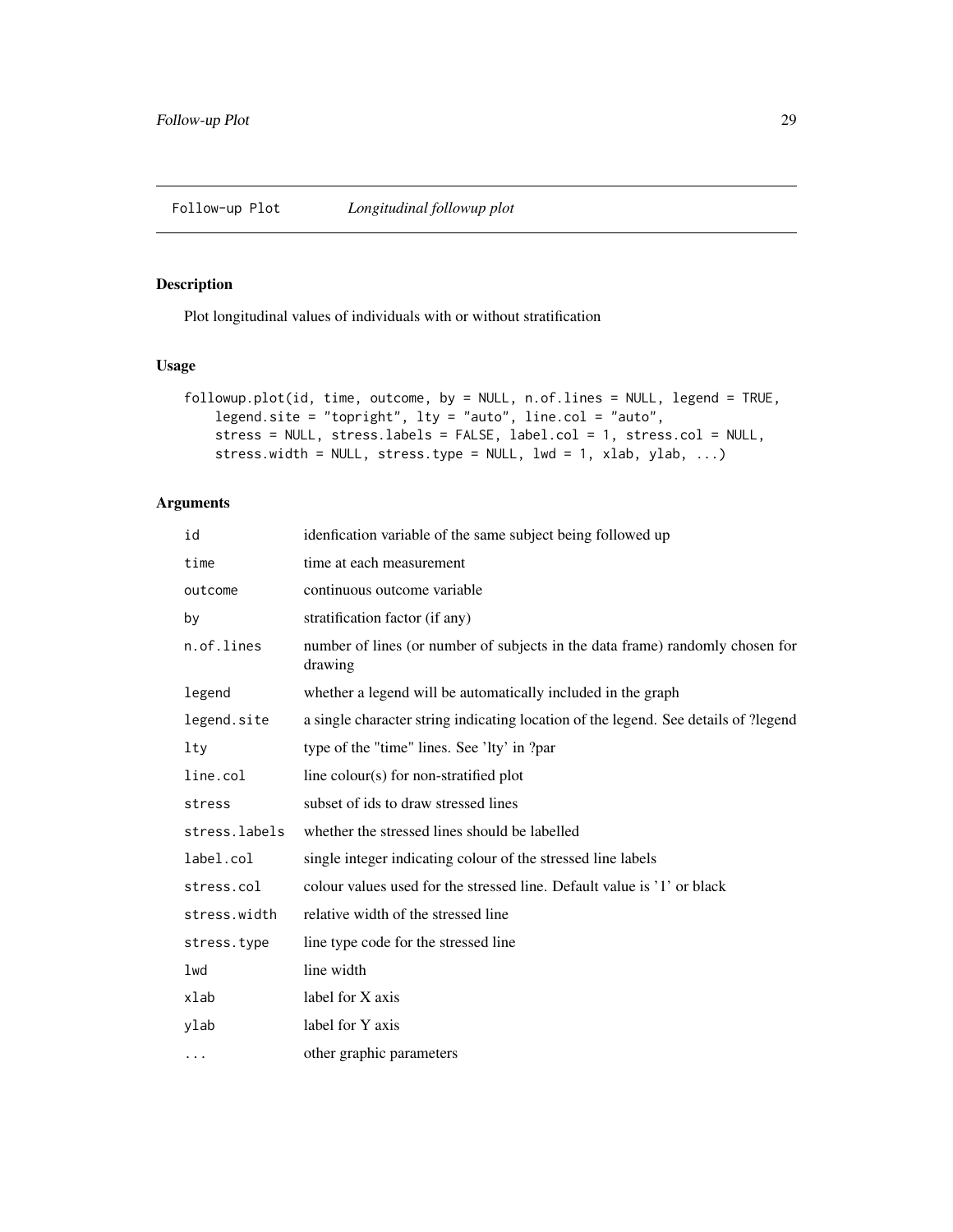'followup.plot' plots outcome over time of the individual subjects.

If a stratification variable 'by' is specified, the levels of this variable will be used to color the lines.

'n.of.lines' is used to reduce the number of lines to allow the pattern to be seen more clearly.

'legend' is omitted if 'n.of.lines' is not NULL or the number of subjects exceeds 7 without stratification.

'line.col' works only for a non-stratified plot. It can be a single standard colour or "multicolor".

Values for 'stress.col', 'stress.width' and 'stress.type', if not NULL, should follow those for 'col', 'lwd' and 'lty', respectively

#### Author(s)

Virasakdi Chongsuvivatwong < cvirasak@gmail.com>

# See Also

'plot','lines'

```
.data <- Indometh
attach(.data)
followup.plot(Subject, time, conc)
followup.plot(Subject, time, conc, lty=1:6, line.col=rep("black",6))
detach(.data)
.data <- Sitka
attach(.data)
followup.plot(tree, Time, size)
followup.plot(tree, Time, size, line.col = "brown")
followup.plot(tree, Time, size, line.col = "multicolor")
followup.plot(tree, Time, size, n.of.lines=20, line.col = "multicolor")
# Breakdown of color by treatment group
followup.plot(tree, Time, size, by=treat)
# The number of lines reduced to 40
followup.plot(tree, Time, size, by=treat, n.of.lines=40)
# Stress some lines
length(table(tree)) # 79 trees followed up
# Identifying trees that sometimes became smaller
.data <- .data[order(.data$tree, .data$Time),]
detach(.data)
attach(.data)
next.tree <- c(tree[-1], NA)
next.size <- c(size[-1], NA)
next.size[tree != next.tree] <- NA
```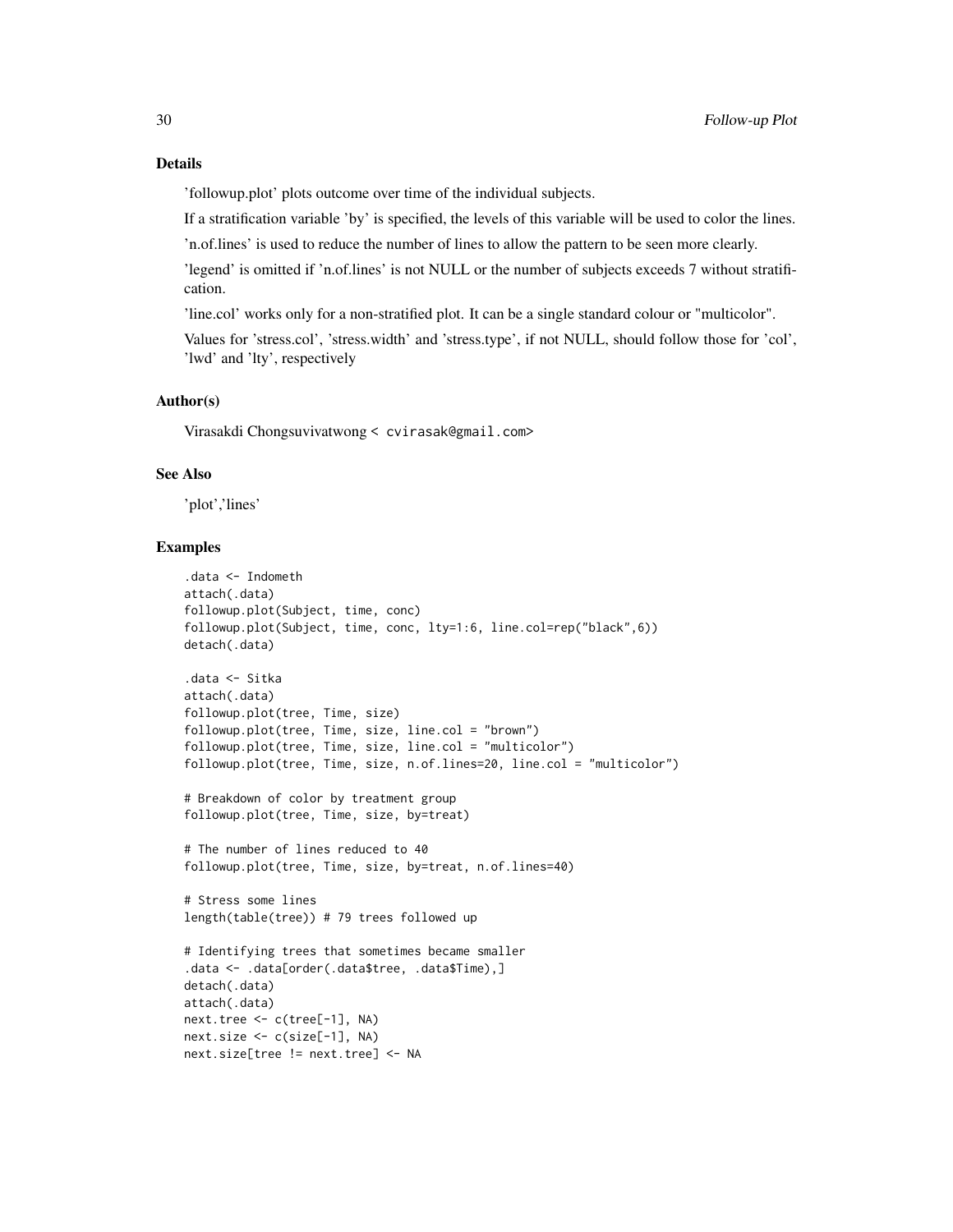```
smaller.trees <- tree[next.size < size]
followup.plot (tree, Time, size, line.col=5, stress=smaller.trees,
  stress.col=2, stress.width=2, stress.type=2)
followup.plot (tree, Time, size, line.col=5, stress=smaller.trees,
  stress.col=2, stress.width=2, stress.type=2, stress.labels=TRUE)
detach(.data)
rm(list=ls())
```
Hakimi's data *Dataset on effect of training personnel on neonatal mortality*

# Description

Subset of a dataset from an intervention trial of education on personnel and the effect on neonatal mortality. Non-fatal records were randomly selected from the original dataset, just for practice and interpretation of interaction term.

#### Usage

data(Hakimi)

#### Format

A data frame containing 456 observations and 4 variables.

dead neonatal death: 1=yes, 0=no

treatment intervention programme: 1=yes, 2=no

malpres malpresentation of fetus: 1=yes, 0=no

birthwt birth weight for foetus in gram

```
data(Hakimi)
.data <- Hakimi
attach(.data)
cc(dead, treatment)
mhor(dead, treatment, malpres)
detach(.data)
```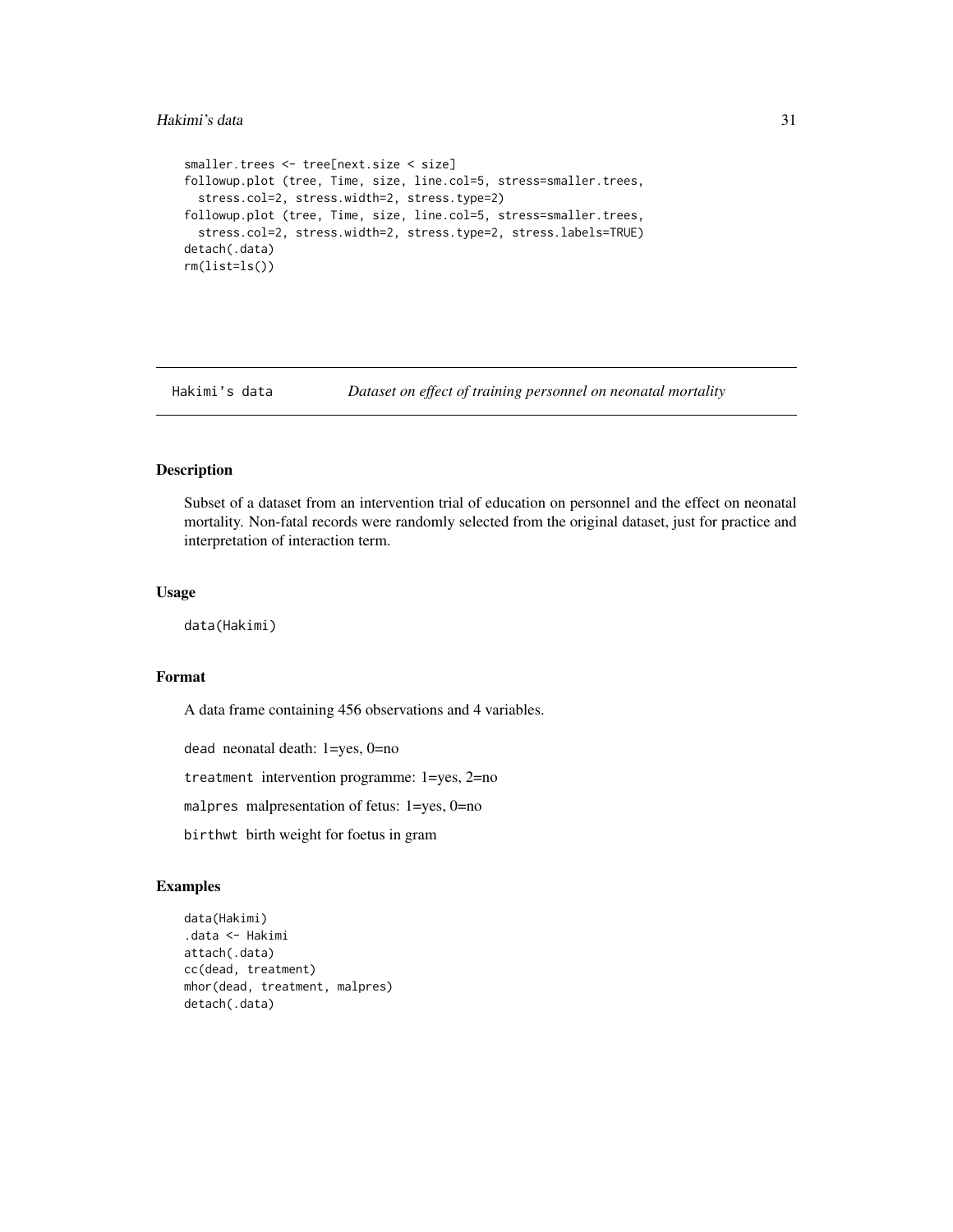<span id="page-31-0"></span>

A dataset from a cross-sectional survey in 1993 examining hookworm infection

# Usage

data(HW93)

#### Format

A data frame with 637 observations on the following 6 variables.

id a numeric vector for personal identification number

epg a numeric vector for eggs per gram of faeces

age a numeric vector for age in years

shoe a factor for shoe wearing with levels no yes

intense a factor for intensity of infection in epg. with levels 0 1-1,999 2,000+

agegr a factor for age group with levels <15 yrs 15-59 yrs 60+ yrs

# Examples

```
data(HW93)
des(HW93)
.data <- HW93
.data$order.intense <- ordered(.data$intense)
ord.hw <- polr(ordered(intense) ~ agegr + shoe, data=.data)
summary(ord.hw)
ordinal.or.display(ord.hw)
```
Hookworm and blood loss

*Hookworm infection and blood loss: SEAJTM 1970*

# Description

A study using radio-isotope to examine daily blood loss and number of hookworms infecting the patients.

#### Usage

data(Suwit)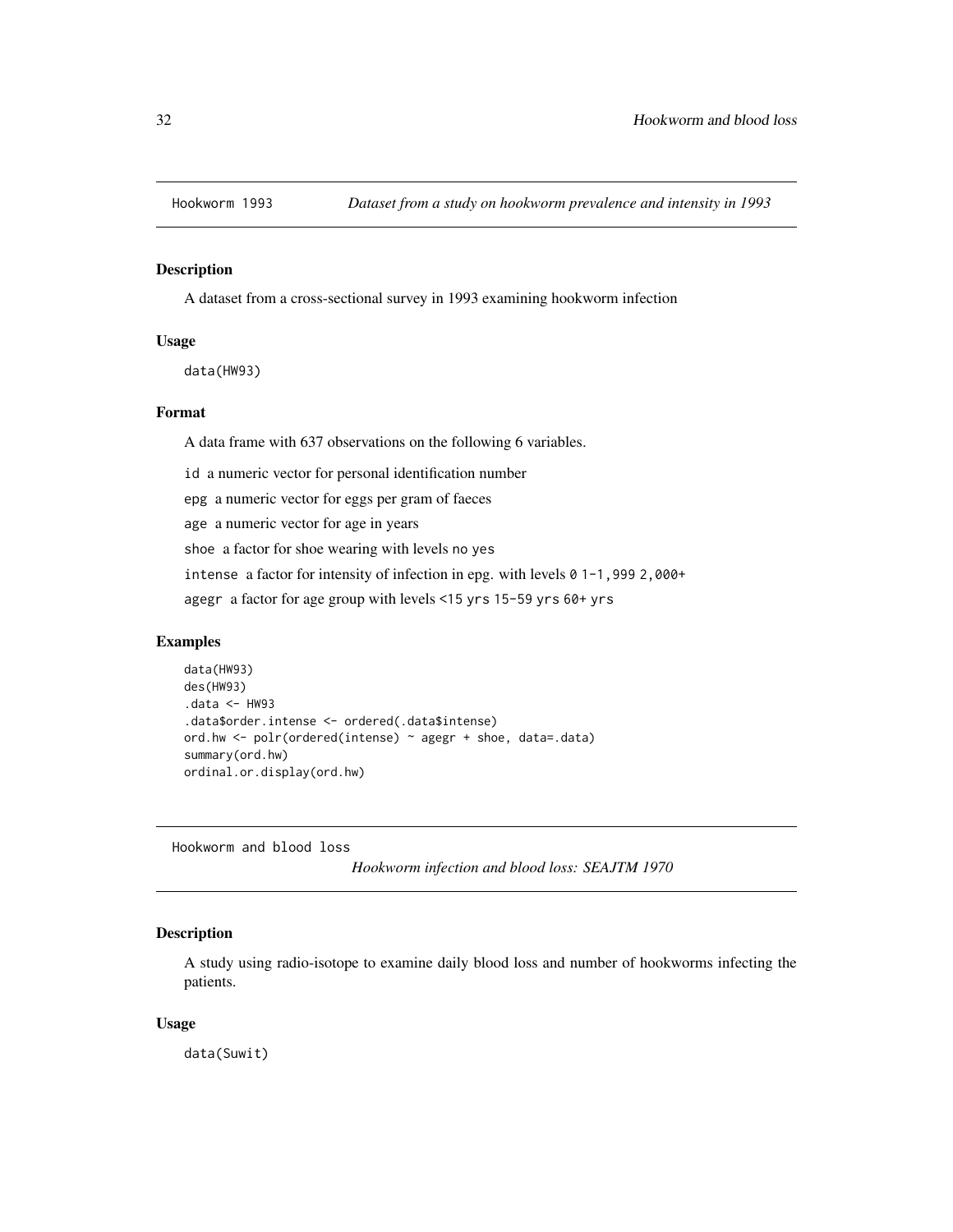# <span id="page-32-0"></span>Format

A data frame with 15 observations on the following 3 variables.

id a numeric vector

worm a numeric vector: number of worms

bloss a numeric vector: estimated daily blood loss (mg/day)

# Source

Areekul, S., Devakul, K., Viravan, C., Harinasuta, C. 1970 Studies on blood loss, iron absorption and iron reabsorption in hookworm patients in Thailand. *Southeast Asian J Trop Med Pub Hlth* 1(4): 519-523.

# References

~~ possibly secondary sources and usages ~~

#### Examples

```
data(Suwit)
with(Suwit, plot(worm, bloss, type="n"))
with(Suwit, text(worm, bloss, labels=id))
abline(lm(bloss ~ worm, data=Suwit), col="red")
```
IUD trial admission data

*Dataset admission of cases for IUD trials*

#### Description

This dataset is a subset of WHO IUD trial. It should be merged with IudFollowup and IudDiscontinue

#### Usage

data(IudAdmit)

#### Format

A data frame containing 918 observations and 4 variables.

id a numeric vector for personal identification number

idate date of IUD insertion

lmptime time since last menstrual period

a122 type of IUD

#### Examples

data(IudAdmit)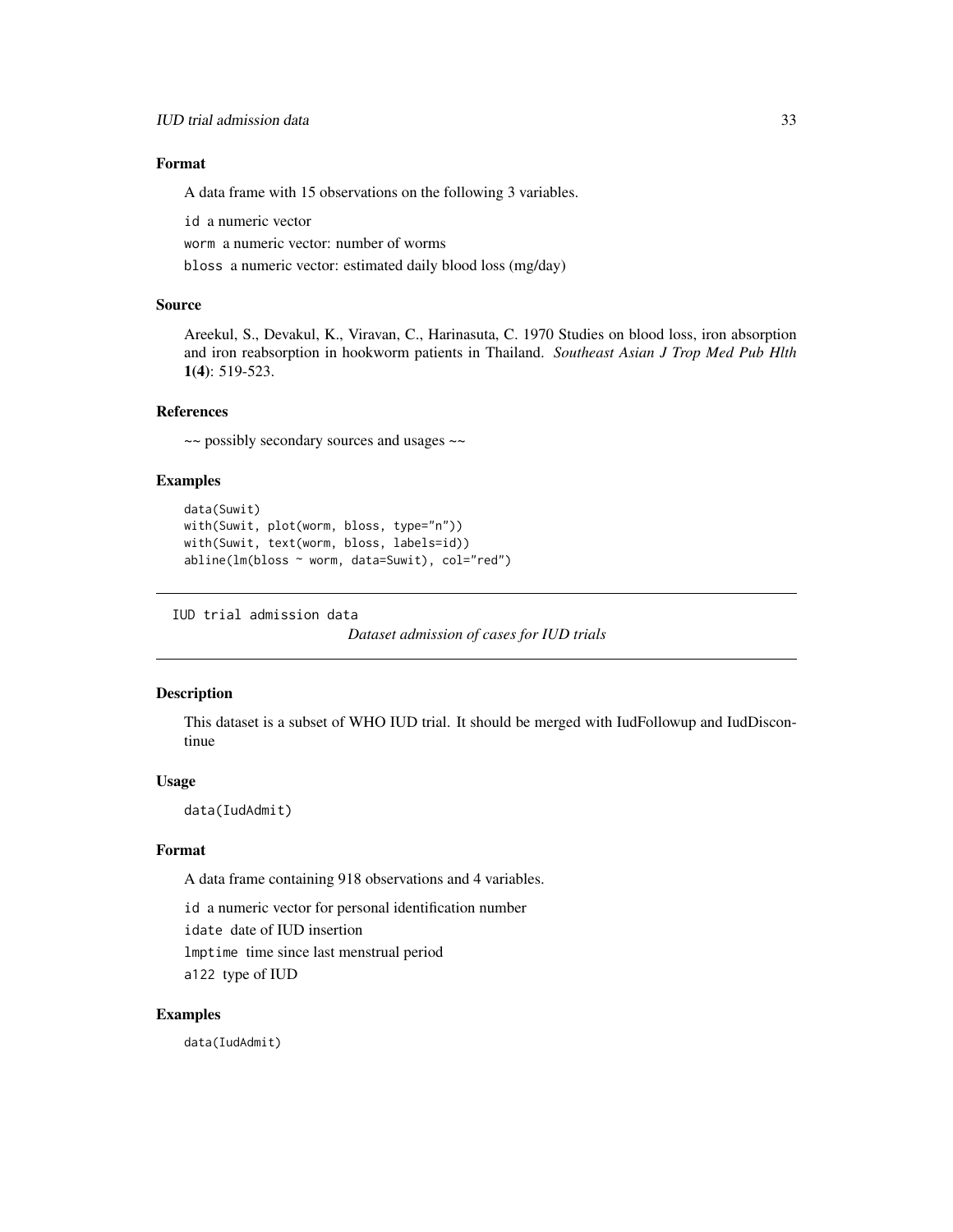# <span id="page-33-0"></span>IUD trial discontinuation data

*Dataset on discontinuation of the IUD trial cases*

# Description

This dataset is a subset of WHO IUD trial. It should be merged with IudAdmit and IudFollowup

# Usage

data(IudDiscontinue)

# Format

A data frame containing 398 observations and 3 variables.

id a numeric vector for personal identification number

discdate date of discontinuation

d23 primary reason for discontinuation

#### Examples

data(IudDiscontinue)

IUD trial follow-up data

*Dataset followup cases of IUD trials*

# Description

This dataset is a subset of WHO IUD trial. It should be merged with IudAdmit and IudDiscontinue

#### Usage

data(IudFollowup)

#### Format

A data frame containing 4235 observations and 6 variables.

id a numeric vector for personal identification number

vlmpdate date of last mentrual period before this visit

vdate date of visit

f22 lactating

- f51 IUD threads visible
- f61 subject continuing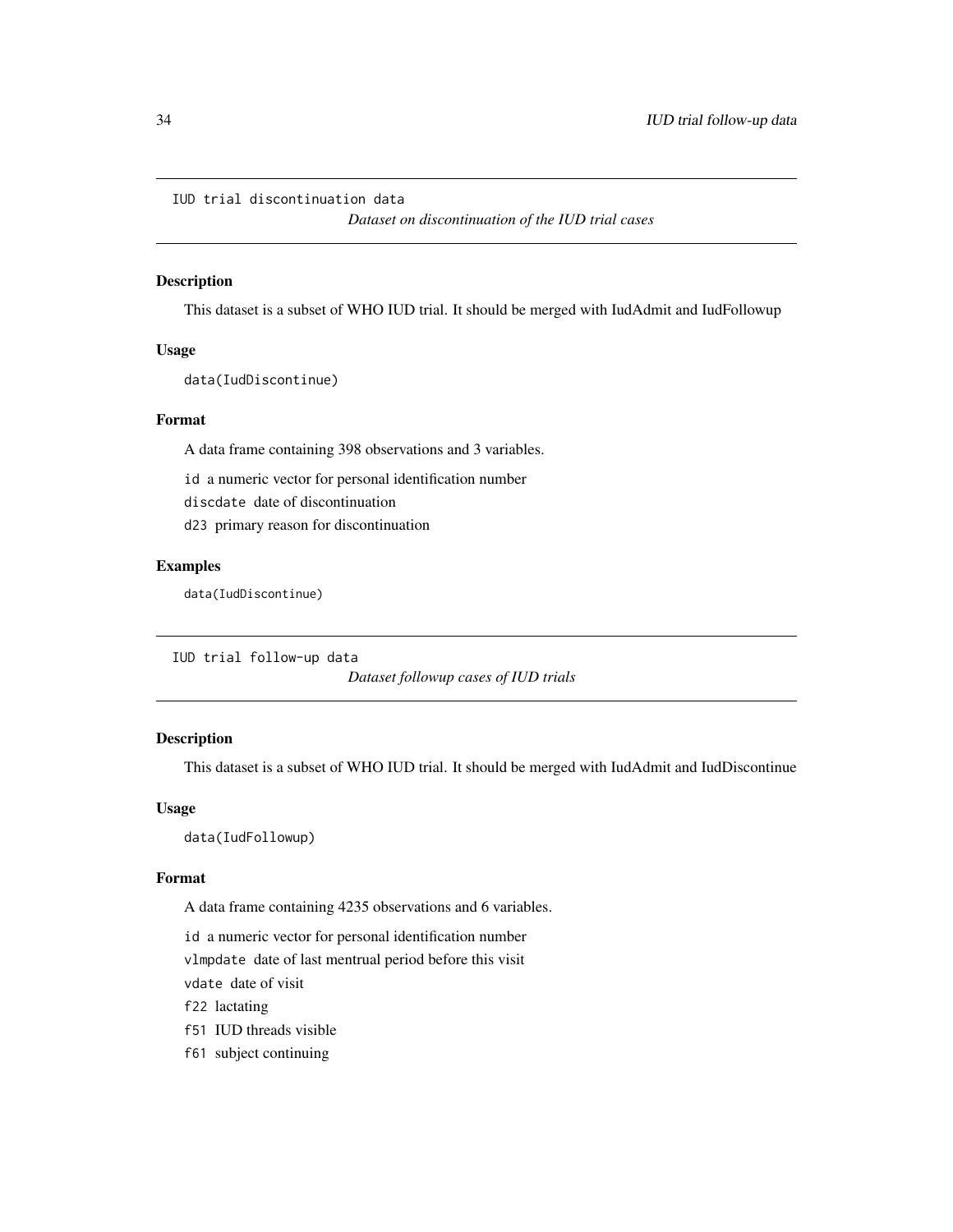#### <span id="page-34-0"></span>kap 35

# Examples

data(IudFollowup)

kap *Kappa statistic*

# Description

Measurement of agreement in categorization by 2 or more raters

# Usage

```
\text{kap}(x, \ldots)## Default S3 method:
kap(x, ...)
## S3 method for class 'table'
kap(x, decimal =3, wtable = NULL, print.wtable = FALSE, ...)## S3 method for class '2.raters'
kap(x, \text{rater2}, \text{decimal }=3, ...)## S3 method for class 'm.raters'
kap(x, decimal =3, ...)## S3 method for class 'ByCategory'
kap(x, decimal =3, ...)
```
# Arguments

x an object serving the first argument for different methods

| <b>FUNCTION</b>  | $, \mathbf{v}, \mathbf{v}$           |
|------------------|--------------------------------------|
| 'kap.table'      | table                                |
| 'kap.2.raters'   | rater1                               |
| 'kap.m.raters'   | data frame with raters in column     |
| 'kap.ByCategory' | data frame with categories in column |
|                  |                                      |

| decimal       | number of decimal in the print                                                                                                                 |
|---------------|------------------------------------------------------------------------------------------------------------------------------------------------|
| wttable       | cross tabulation of weights of agreement among categories. It can be NULL,<br>"w" and "w2". Applicable only for 'kap.table' and 'kap.2.raters' |
| print.wttable | whether the weights table will be printed out                                                                                                  |
| rater2        | a vector or factor containing opinions of the second rater among two raters.                                                                   |
| $\cdots$      | further arguments passed to or used by other methods.                                                                                          |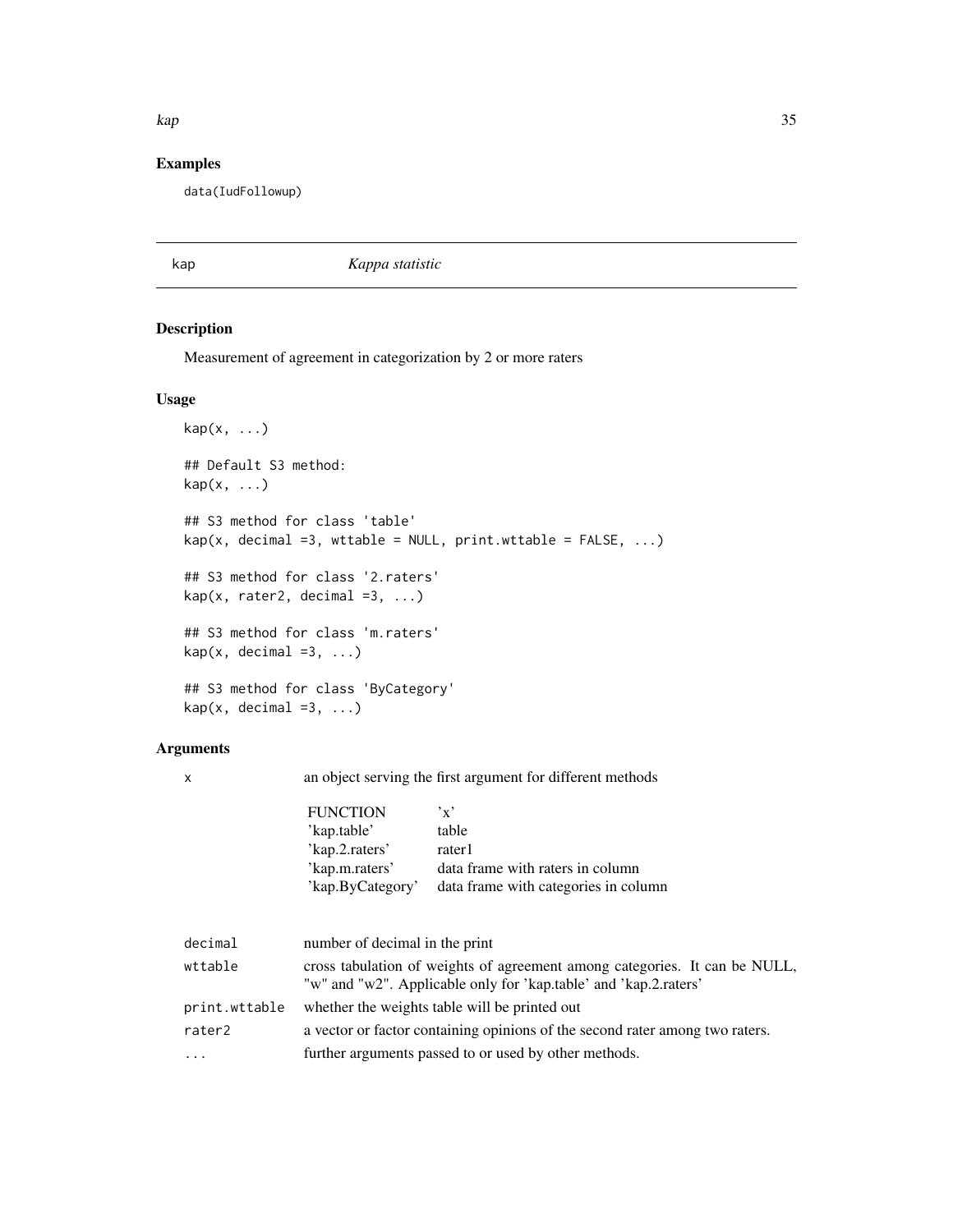There are two different principles for the calculation of the kappa statistic. 'kap.table' and 'kap.2.raters' use two fixed raters whereas 'kap.m.raters' and 'kap.ByCategory' are based on frequency of category of rating an individual received without a requirement that the raters must be fixed.

'kap.table' analyses kappa statistics from a predefined table of agreement of two raters.

'wttable' is important only if the rating can be more than 2 levels. If this argument is left as default or 'NULL', full agreement will be weighted as 1. Partial agreement is considered as non-agreement and weighted as 0.

When 'wttable  $=$  "w"' the weights are given by

$$
1 - abs(i - j)/(1 - k)
$$

where i and j index the rows and columns of the ratings and k is the maximum number of possible ratings. A weight of 1 indicates an observation of perfect agreement.

When 'wttable  $=$  "w2", the weights are given by

$$
1 - (abs(i - j)/(1 - k))^2.
$$

In this case, weights of partial agreements will further increase.

'wttable' can otherwise be defined by the user.

'kap.2.raters' takes two vectors or factors, one for each of the two raters. Cross-tabulation of the two raters is displayed and automatically forwarded for computation of kappa statistic by 'kap.table'.

'kap.m.raters' is used for more than 2 raters. Although the variables are arranged based on columns of individual raters, only the frequency in each category rating is used. This function calculates the frequencies without any display and automatically forwards the results for computation by 'kap.ByCategory'.

'kap.ByCategory' is for the grouped data format, where each category (column) contains the counts for each individual subject being rated. As mentioned above, the frequencies can come from different sets of raters.

#### Author(s)

Virasakdi Chongsuvivatwong < cvirasak@gmail.com>

#### See Also

'table'

#### Examples

```
## Computation of kappa from a table
class <- c("Normal","Benign","Suspect","Cancer")
raterA \leq gl(4,4, label=class)
raterB \leftarrow gl(4,1,16, label=class)
freq \langle -c(50, 2, 0, 1, 2, 30, 4, 3, 0, 0, 20, 1, 1, 3, 4, 25) \rangletable1 <- xtabs(freq ~ raterA + raterB)
table1
kap(table1)
```
36 kap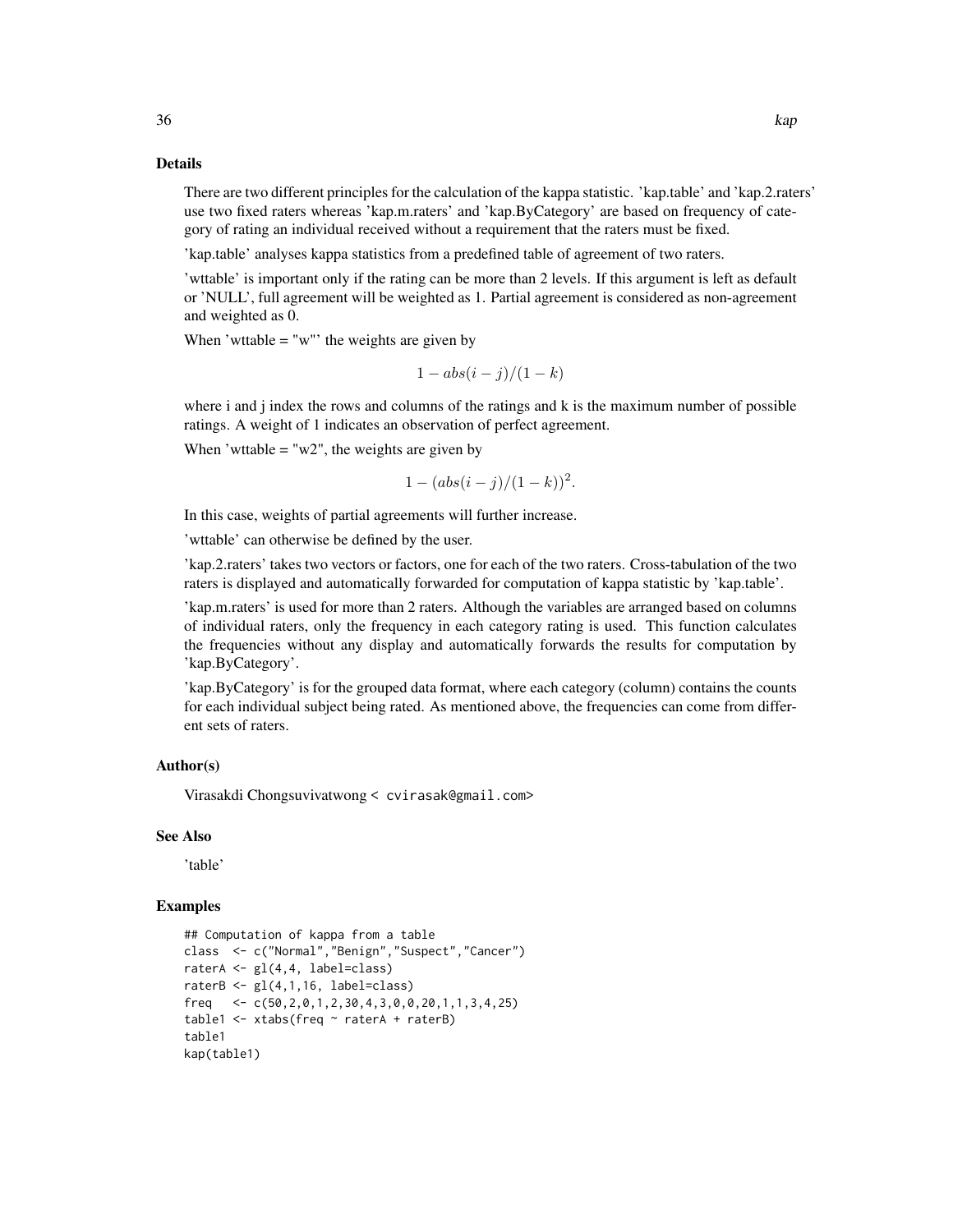```
wt <-c(1,.5,0,0,.5,1,0,0,0,0,1,.8,0,0,.8,1)
wttable <- xtabs(wt ~ raterA + raterB)
wttable # Agreement between benign vs normal is .5, suspect vs cancer is .8
kap(table1, wttable=wttable, print.wttable=TRUE)
# The following two lines are computational possible but inappropriate
kap(table1, wttable = "w", print.wttable=TRUE)
kap(table1, wttable = "w2", print.wttable=TRUE)
## A data set from 5 raters with 3 possible categories.
category.lab <- c("yes","no","Don't know")
rater1 <- factor(c(1,1,3,1,1,1,1,2,1,1), labels=category.lab)
rater2 <- factor(c(2,1,3,1,1,2,1,2,3,1), labels=category.lab)
rater3 <- factor(c(2,3,3,1,1,2,1,2,3,1), labels=category.lab)
rater4 <- factor(c(2,3,3,1,3,2,1,2,3,3), labels=category.lab)
rater5 <- factor(c(2,3,3,3,3,2,1,3,3,3), labels=category.lab)
kap.m.raters(data.frame(rater1,rater2,rater3,rater4,rater5))
# The above is the same as
YES <- c(1,2,0,4,3,1,5,0,1,3)
NO \leq C(4, 0, 0, 0, 0, 4, 0, 4, 0, 0)DONTKNOW \leq c(0, 3, 5, 1, 2, 0, 0, 1, 4, 2)kap.ByCategory(data.frame(YES,NO,DONTKNOW))
# Using 'kap.m.raters' for 2 raters is inappropriate. Kappa obtained
# from this method assumes that the agreement can come from any two raters,
# which is usually not the case.
kap.m.raters(data.frame(rater1, rater2))
# 'kap.2.raters' gives correct results
kap.2.raters(rater1, rater2)
# When there are missing values,
rater3[9] <- NA; rater4[c(1,9)] <- NA
kap.m.raters(data.frame(rater1,rater2,rater3,rater4,rater5))
# standard errors and other related statistics are not available.
# Two exclusive rating categories give only one common set of results.
# The standard error is obtainable even if the numbers of raters vary
# among individual subjects being rated.
totalRaters <- c(2,2,3,4,3,4,3,5,2,4,5,3,4,4,2,2,3,2,4,5,3,4,3,3,2)
pos <- c(2,0,2,3,3,1,0,0,0,4,5,3,4,3,0,2,1,1,1,4,2,0,0,3,2)
neg <- totalRaters - pos
kap.ByCategory(data.frame(neg, pos))
```
List non-function objects

*List non-function objects*

### **Description**

List all objects visible in the global environment except user created functions.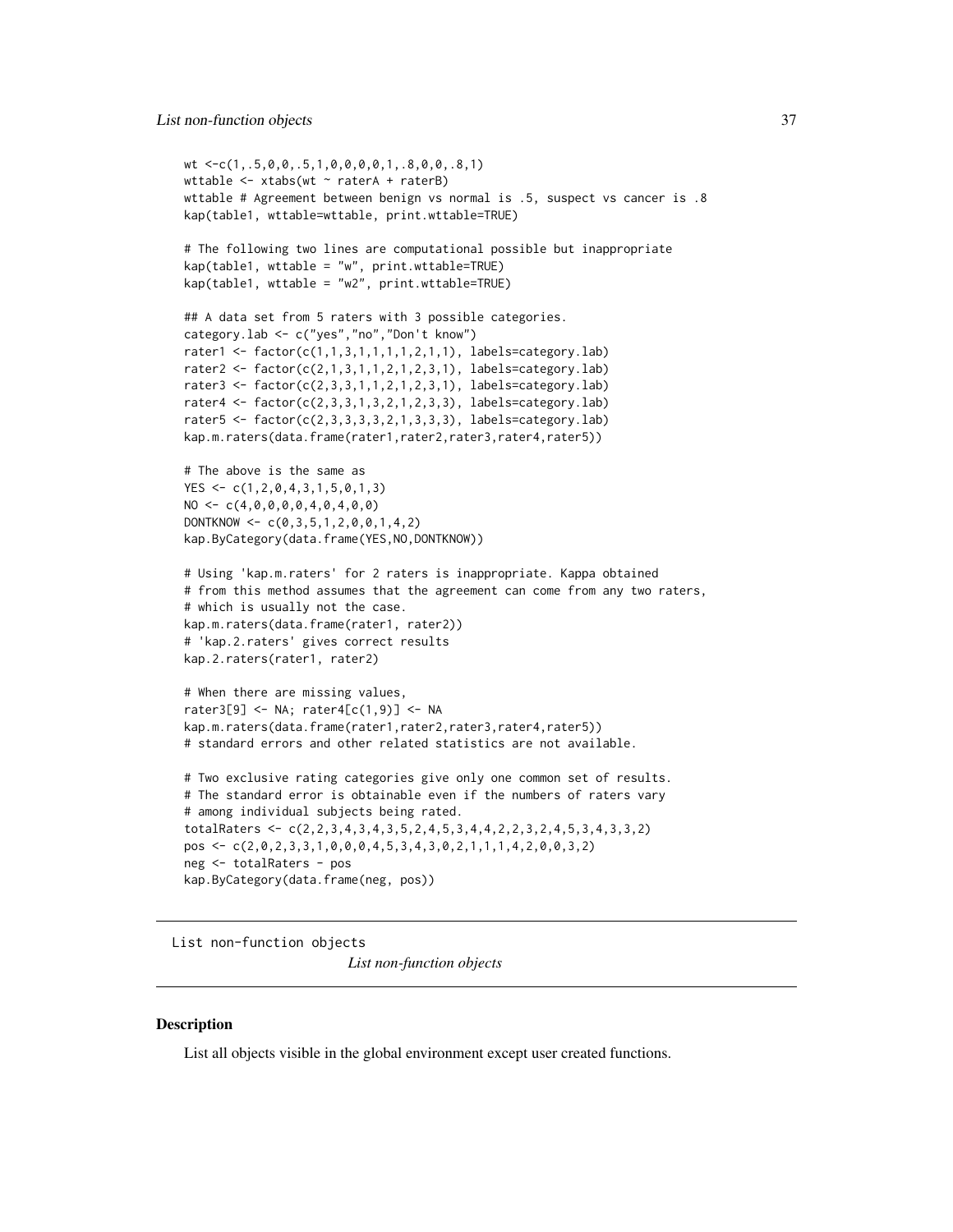# Usage

```
lsNoFunction()
```
### Details

Compared to standard 'ls()', this function displays only the subset of 'ls()' which are not functions. The member of this list can be removed by 'zap()' but not the set of the functions created.

# Author(s)

Virasakdi Chongsuvivatwong < cvirasak@gmail.com>

### See Also

'use', 'detach', 'ls', 'rm'

# Examples

```
object1 < -1:5object2 <- list(a=3, b=5)
function1 <- function(x) \{x^3 +1\}ls()
lsNoFunction()
```

```
## To show only functions
as.character(lsf.str()[])
```
lookup *Recode several values of a variable*

# Description

Systematic replacement of several values of a variable using an array

### Usage

lookup(x, lookup.array)

### Arguments

x a variable

lookup.array a n-by-2 array used for looking up the recoding scheme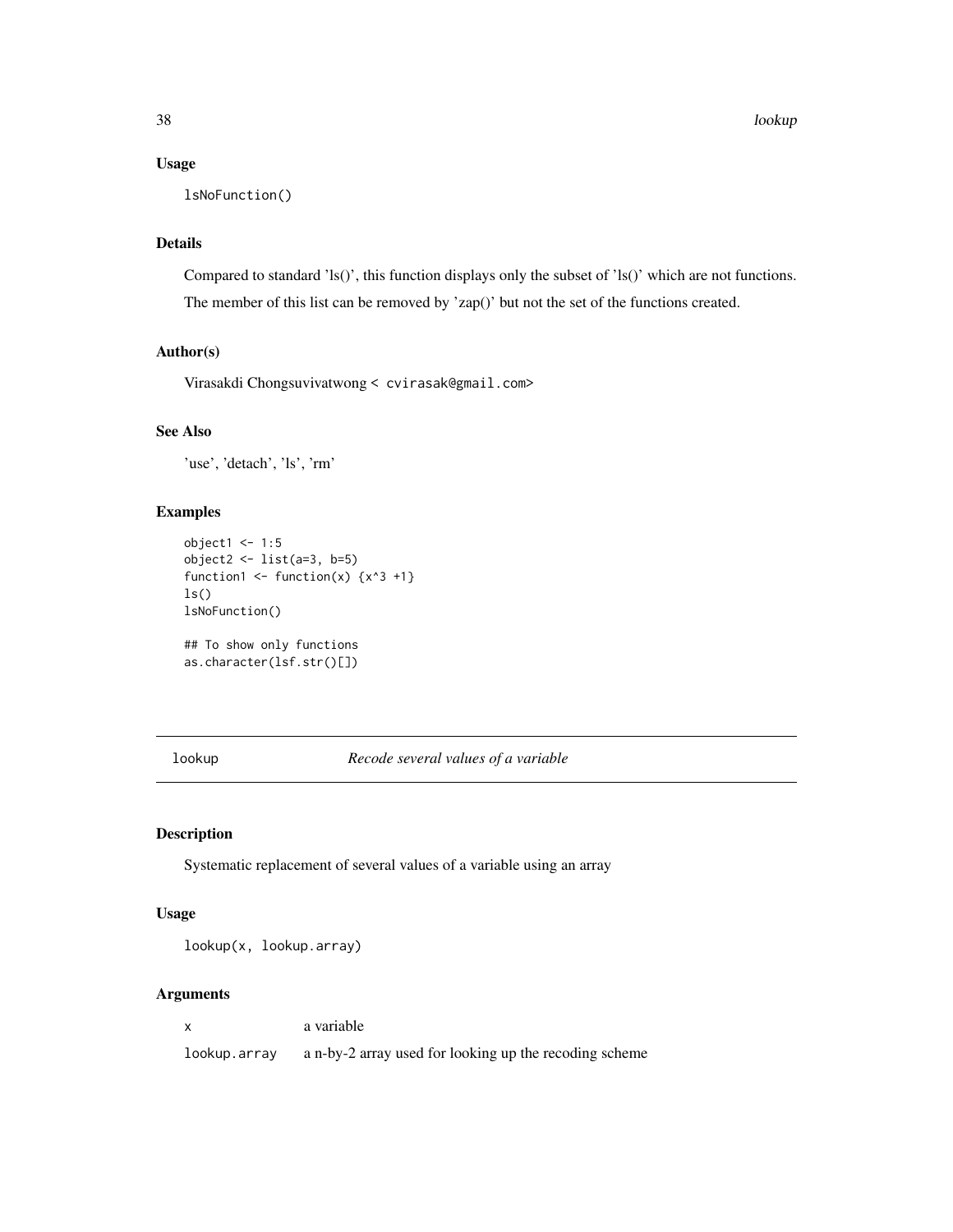lrtest 39

### Details

This command is used for changing more than one value of a variable using a n-by-2 look-up array. The first column of the look-up array (index column) must be unique.

If either the variable or the look-up table is character, the result vector will be character.

For changing the levels of a factor variable, 'recode(vars, "old level", "new level")' or 'levels(var) <- ' instead.

#### Author(s)

Virasakdi Chongsuvivatwong < cvirasak@gmail.com>

### See Also

'replace', 'recode'

### Examples

```
a <- c( 1, 2, 2, 3, 3, 3, 4, 4, 4, 4, 5, 5, 5, 5, 5, NA)
tx \left\{ \text{c} \in \text{rbind}(c(1,2), c(2,1), c(3,4), c(4,NA), c(NA,3)) \right\}# Swapping values of 1 and 2; rotating 3, 4 and NA
new.a <- lookup(a, tx)
data.frame(a, new.a)
tableA <- table(a, new.a, exclude=NULL)
# All non-diagonal cells which are non-zero are the recoded cells.
print(tableA, zero=".")
## Character look-up table
b <- c(rep(letters[1:4],2), ".", NA)
tx1 <- cbind(c(letters[1:5], ".", NA), c("Disease A","Disease B","Disease C",
"Disease D","Disease E", NA, "Unknown"))
DiseaseName <- lookup(b, tx1)
data.frame(b, DiseaseName)
```
lrtest *Likelihood ratio test*

### Description

Likelihood ratio test for objects of class 'glm'

#### Usage

lrtest (model1, model2)

#### Arguments

model1, model2 Two models of class "glm" having the same set of records and the same type ('family' and 'link')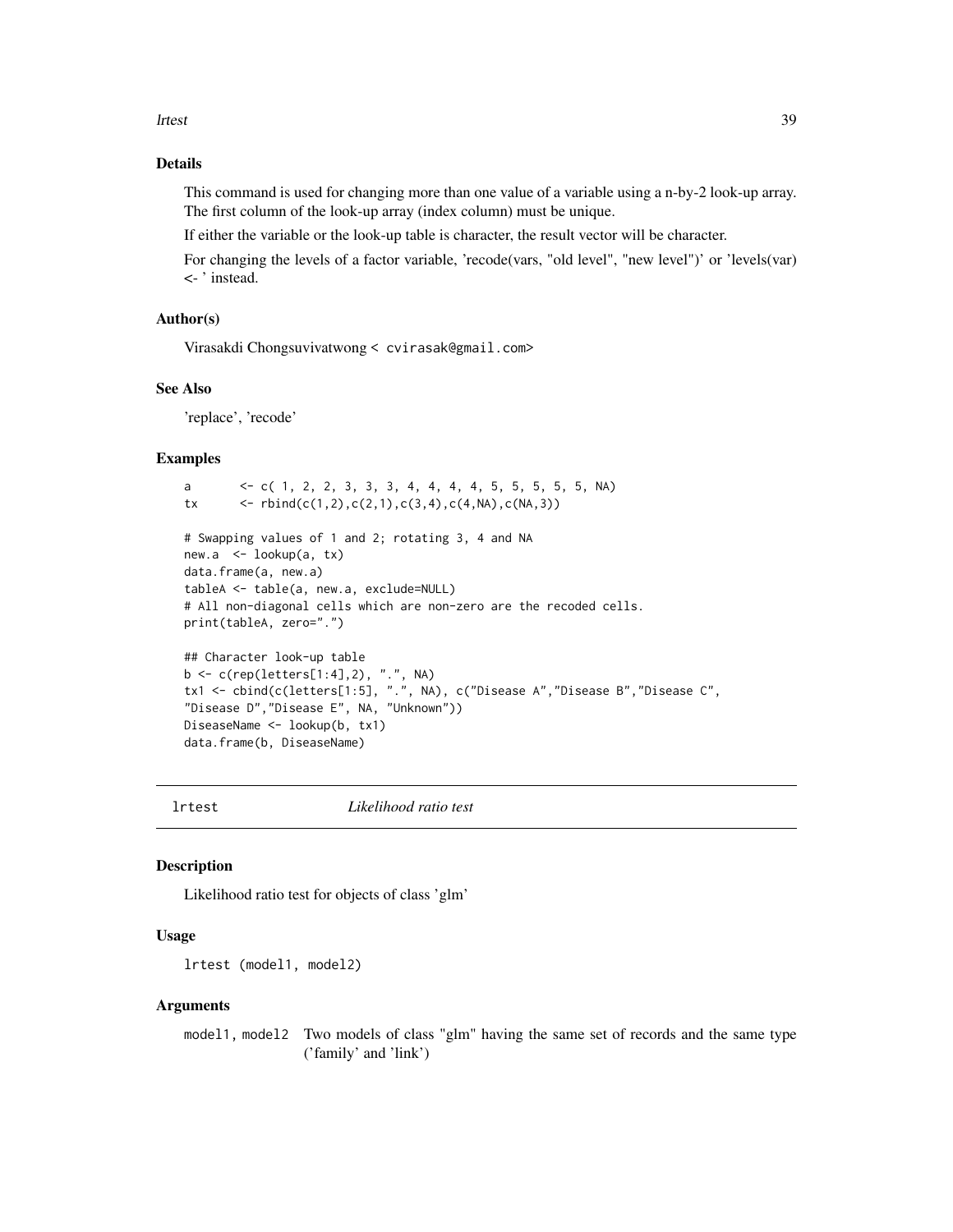### Details

Likelihood ratio test checks the difference between -2\*logLikelihood of the two models against the change in degrees of freedom using a chi-squared test. It is best applied to a model from 'glm' to test the effect of a factor with more than two levels. The records used in the dataset for both models MUST be the same. The function can also be used with "clogit", which does not have real logLikelihood.

### Author(s)

Virasakdi Chongsuvivatwong < cvirasak@gmail.com>

# See Also

'glm', 'logLik', 'deviance'

### Examples

```
model0 <- glm(case ~ induced + spontaneous, family=binomial, data=infert)
model1 <- glm(case ~ induced, family=binomial, data=infert)
lrtest (model0, model1)
lrtest (model1, model0) # same result
lrtest (model1, model0) \rightarrow a
a
```
Matched case-control study

*Datasets on a matched case-control study of esophageal cancer*

### Description

Two different datasets for the same matched case-control study. VC1to6 has 1 case : varying number of controls (from 1 to 6) whereas VC1to1 has the number of control reduced to 1 for each case.

#### Usage

```
data(VC1to1)
```
data(VC1to6)

### Format

A data frame with the following 5 variables.

matset a numeric vector indicating matched set number from 1 to 26 case a numeric vector: 1=case, 0=control smoking a numeric vector: 1=smoker, 0=non-smoker rubber a numeric vector: 1=exposed, 0=never exposed to rubber industry alcohol a numeric vector: 1=drinker, 0=non-drinker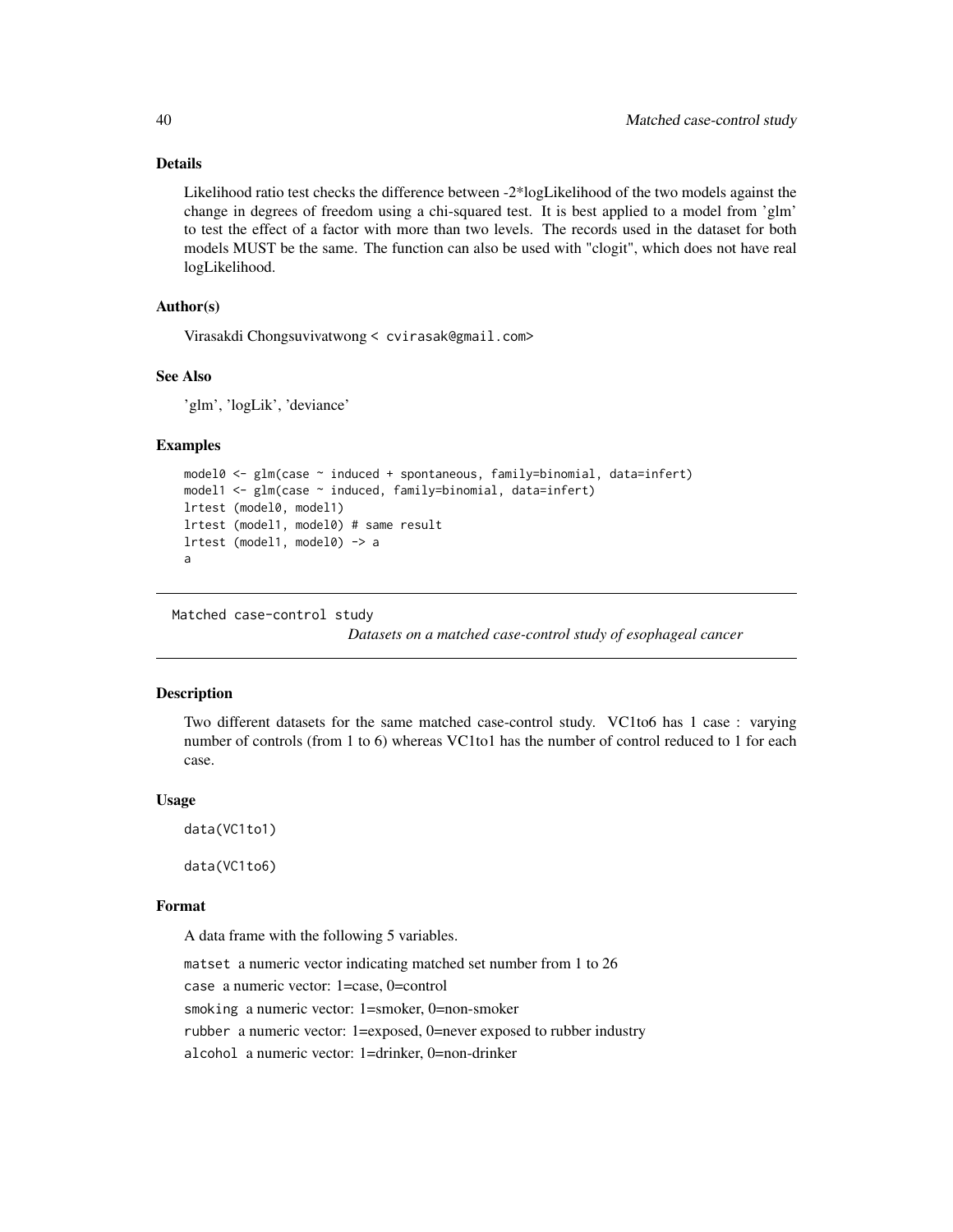#### matchTab 41

### Source

Chongsuvivatwong, V. 1990 A case-control study of esophageal cancer in Southern Thailand. *J Gastro Hep* 5:391–394.

### See Also

'infert' in the datasets package.

### Examples

```
data(VC1to6)
.data <- VC1to6
des(.data)
with(.data, matchTab(case, alcohol, matset))
rm(.data)
```
matchTab *Matched tabulation*

#### Description

Tabulation of outcome vs exposure from a matched case control study

#### Usage

matchTab (case, exposed, strata, decimal)

### Arguments

| case    | Outcome variables where $0 =$ control and $1 =$ case        |
|---------|-------------------------------------------------------------|
| exposed | Exposure variable where $0 =$ non-exposed and $1 =$ exposed |
| strata  | Identification number for each matched set                  |
| decimal | Number of digits displayed after the decimal point          |

### Details

Tabulation for an unmatched case control study is based on individual records classified by outcome and exposure variables.

Matched tabulation is tallying based on each matched set. The simplest form is McNemar's table where only one case is matched with one control. 'matchTab' can handle 1:m matching where m can vary from 1 to m. A MLE method is then used to compute the conditional odds ratio.

### Author(s)

Virasakdi Chongsuvivatwong < cvirasak@gmail.com>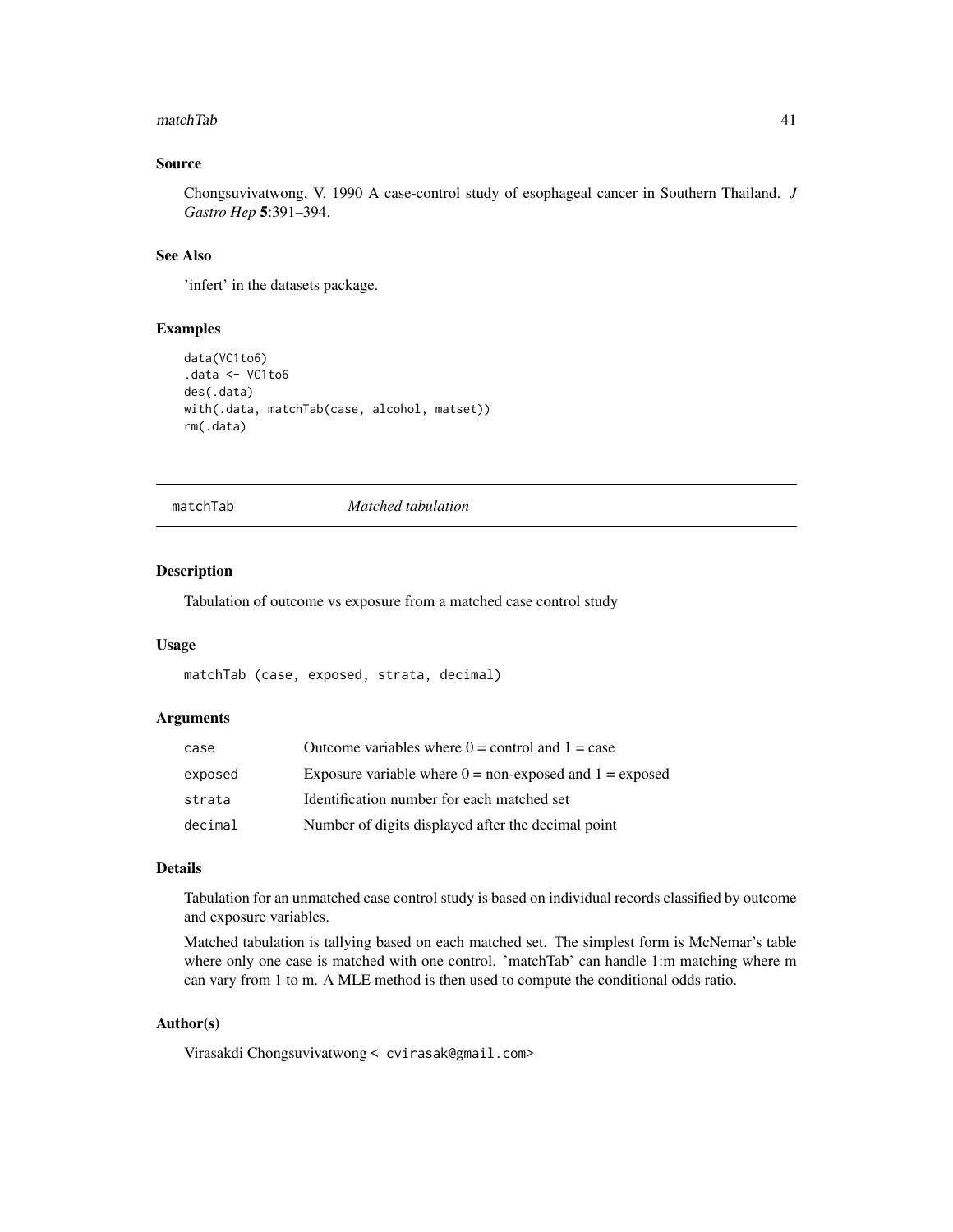42 mhor

### See Also

'table', 'cc' and 'clogit'

### Examples

```
.data <- infert
## Not run:
# matchTab(case, induced, stratum)
# Tabulation successful but OR not computed
# because 'induced' is not binary
## End(Not run)
attach(.data)
ia \le induced > 0 # any induced abortion
matchTab(case, ia, stratum)
# See also
clogit(case ~ ia + strata(stratum), data=infert)
detach(.data)
rm(list=ls())
```
### mhor *Mantel-Haenszel odds ratio*

### Description

Mantel-Haenszel odds ratio calculation and graphing from a stratified case-control study

### Usage

```
mhor(..., mhtable = NULL, decimal=2, graph = TRUE, design = "cohort")
```
# Arguments

| $\cdot$ | Three variables viz. 'outcome', 'exposure' and 'stratification'.                               |
|---------|------------------------------------------------------------------------------------------------|
| mhtable | a 2-by-2-by-s table, where s (strata) is more than one                                         |
| decimal | number of decimal places displayed                                                             |
| graph   | If TRUE (default), produces an odds ratio plot                                                 |
| design  | Specification for graph; can be "case control", "case-control", "cohort" or "prospec-<br>tive" |

### Details

'mhor' computes stratum-specific odds ratios and 95 percent confidence intervals and the Mantel-Haenszel odds ratio and chi-squared test is given as well as the homogeneity test. A stratified odds ratio graph is displayed.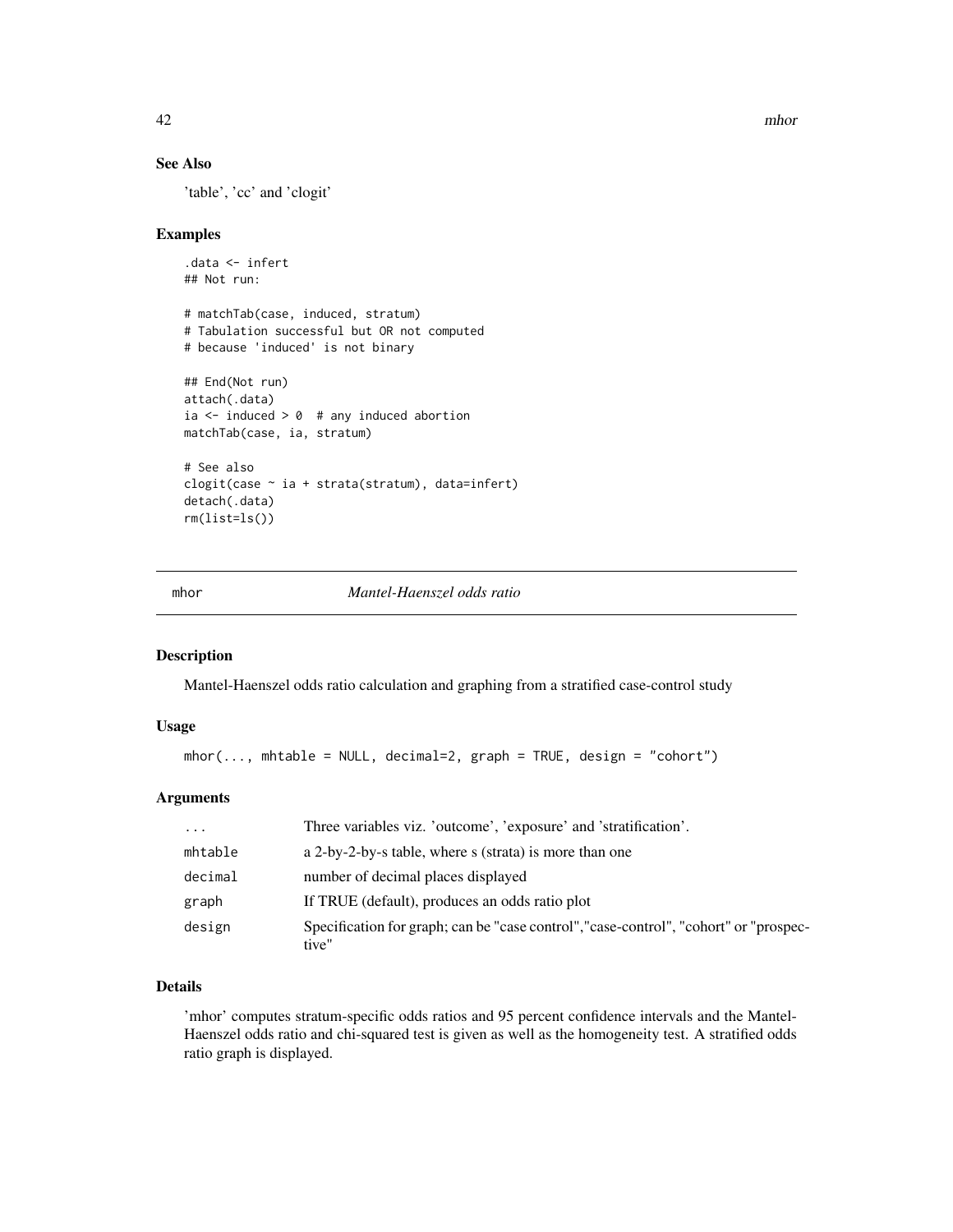#### Montana and the contract of the contract of the contract of the contract of the contract of the contract of the contract of the contract of the contract of the contract of the contract of the contract of the contract of th

### Author(s)

Virasakdi Chongsuvivatwong < cvirasak@gmail.com>

# See Also

'fisher.test', 'chisq.test'

# Examples

```
data(Oswego)
with(Oswego, cc(ill, chocolate))
with(Oswego, mhor(ill, chocolate, sex))
mht1 <- with(Oswego, table(ill, chocolate, sex))
dim(mht1)
mhor(mhtable=mht1) # same results
```
Montana *Dataset on arsenic exposure and respiratory deaths*

### Description

Dataset from a cohort study of exposure to arsenic from industry and deaths from respiratory diseases.

#### Usage

data(Montana)

### Format

A data frame with 114 observations on the following 6 variables.

respdeath a numeric vector indicating number of deaths from respiratory diseases

personyrs a numeric vector indicating person-years of exposure

agegr a numeric vector: 1=40-49, 2=50-59, 3=60-69, 4=70-79)

period a numeric vector: 1=1938-1949, 2=1950-1959, 3=1960-1969, 4=1970-1977

starting a numeric vector indicating starting period: 1=pre-1925, 2=1925 & after

arsenic a numeric vector indicating years of exposure: 1=<1 year, 2=1-4 years, 3=5-14 years,  $4=15+$  years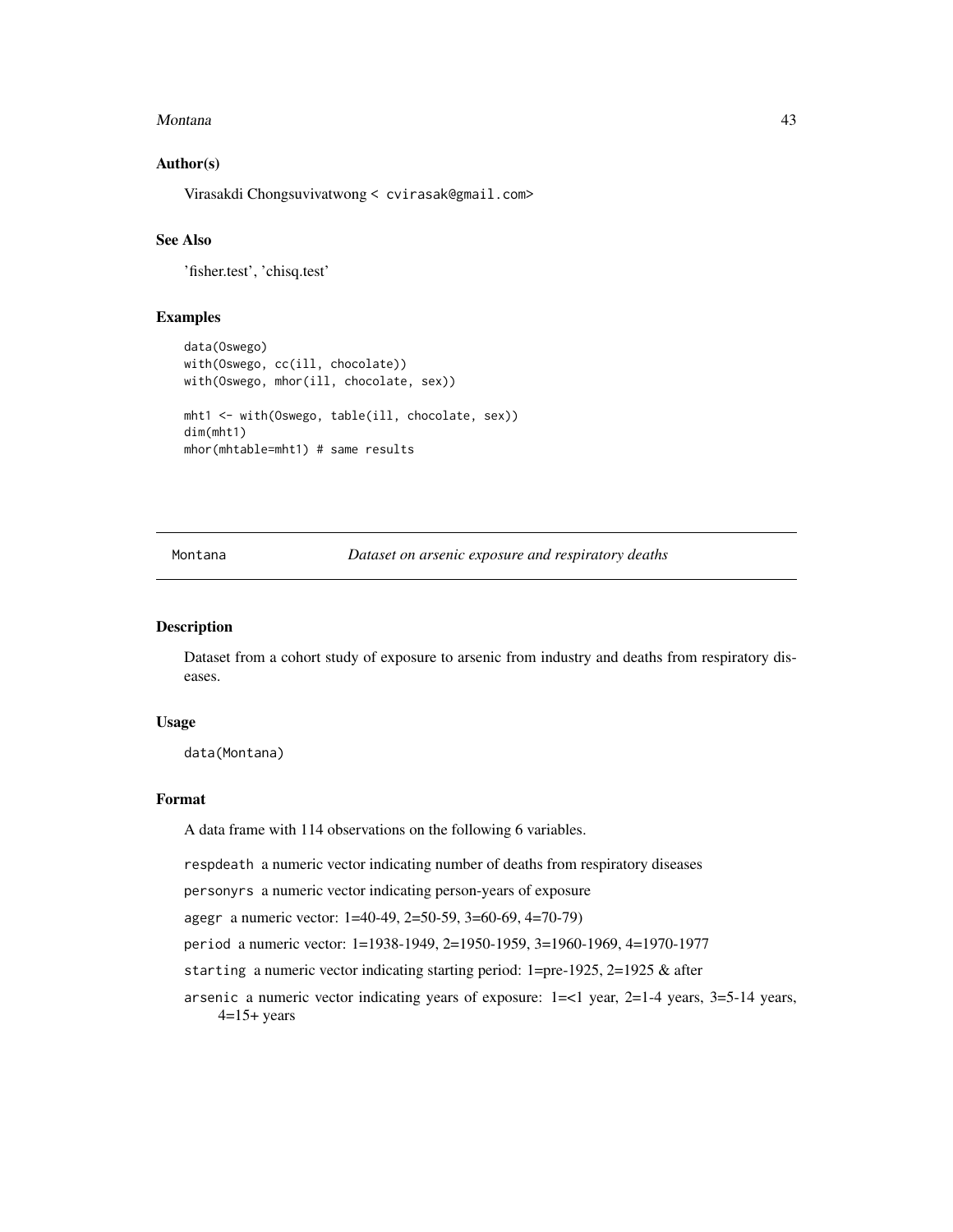### Description

This dataset contains information on the records of 75 persons under investigation for the cause of acute food poisoning after a dinner party.

### Usage

data(Oswego)

### Format

A data frame containing 75 observations and 20 variables.

### Source

EpiInfo package

### Examples

```
data(Oswego)
.data <- Oswego
attach(.data)
pyramid(age, sex)
detach(.data)
```
Outbreak investigation

*Dataset from an outbreak of food poisoning on a sportsday, Thailand 1990.*

#### Description

This dataset contains information from an outbreak investigation concerning food poisoning on a sportsday in Thailand 1990.

Dichotomous variables for exposures and symptoms were coded as follow:

```
0 = no1 = yes
```

```
9 = missing or unknown
```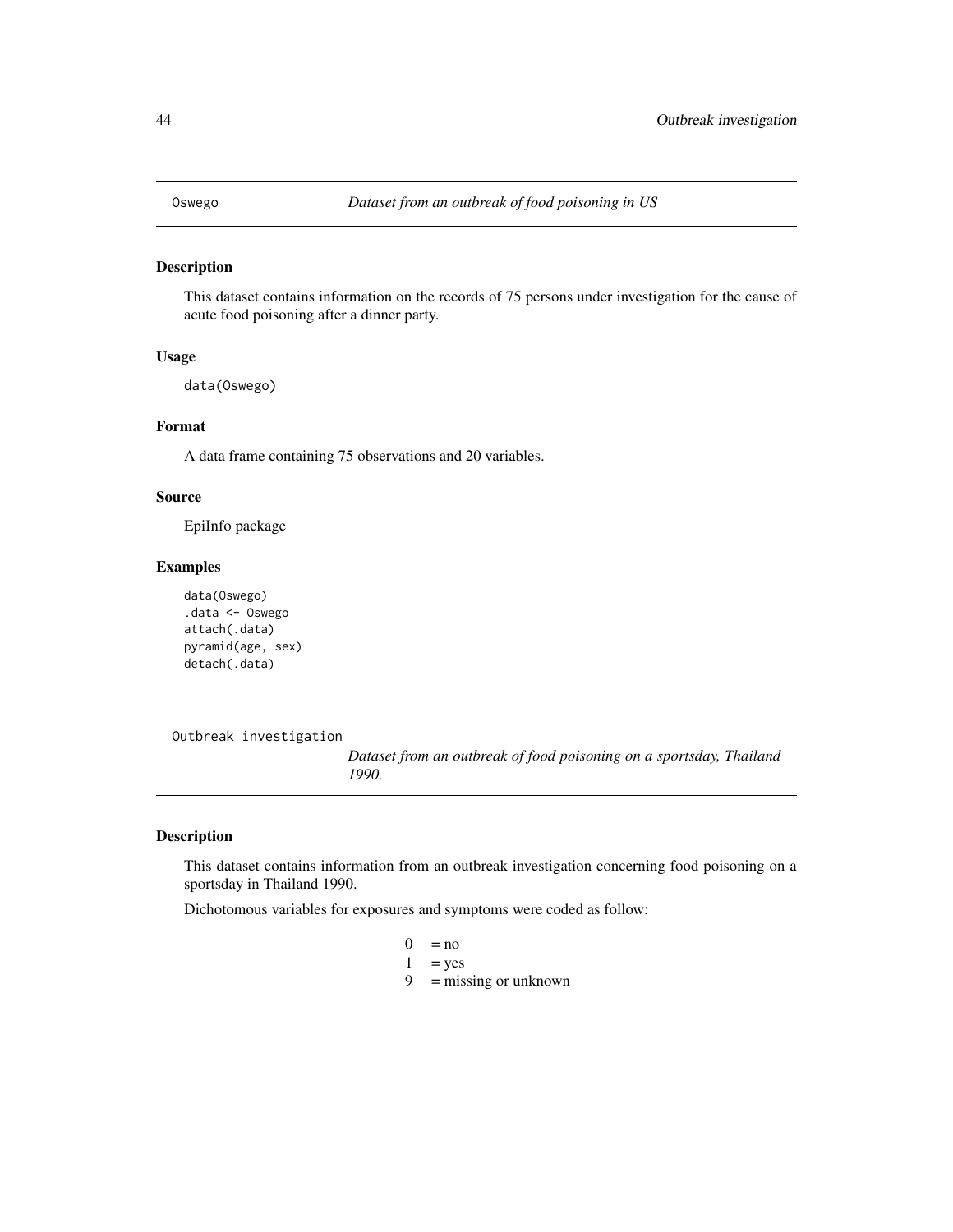# Outbreak investigation 45

#### Usage

data(Outbreak)

### Format

A data frame with 1094 observations on the following 13 variables.

id a numeric vector

sex a numeric vector

```
0 = female
1 = male
```
age a numeric vector: age in years

$$
99 = \text{missing}
$$

exptime an AsIs or character vector of exposure times beefcurry a numeric vector: whether the subject had eaten beefcurry saltegg a numeric vector: whether the subject had eaten salted eggs eclair a numeric vector: pieces of eclair eaten

> 80 = ate but could not remember how much 90 = totally missing information

water a numeric vector: whether the subject had drunk water

onset an AsIs or character vector of onset times

nausea a numeric vector

vomiting a numeric vector

abdpain a numeric vector: abdominal pain

diarrhea a numeric vector

### References

Thaikruea, L., Pataraarechachai, J., Savanpunyalert, P., Naluponjiragul, U. 1995 An unusual outbreak of food poisoning. *Southeast Asian J Trop Med Public Health* 26(1):78-85.

```
data(Outbreak)
.data <- Outbreak
# Distribution of reported pieces of eclair taken
attach(.data)
```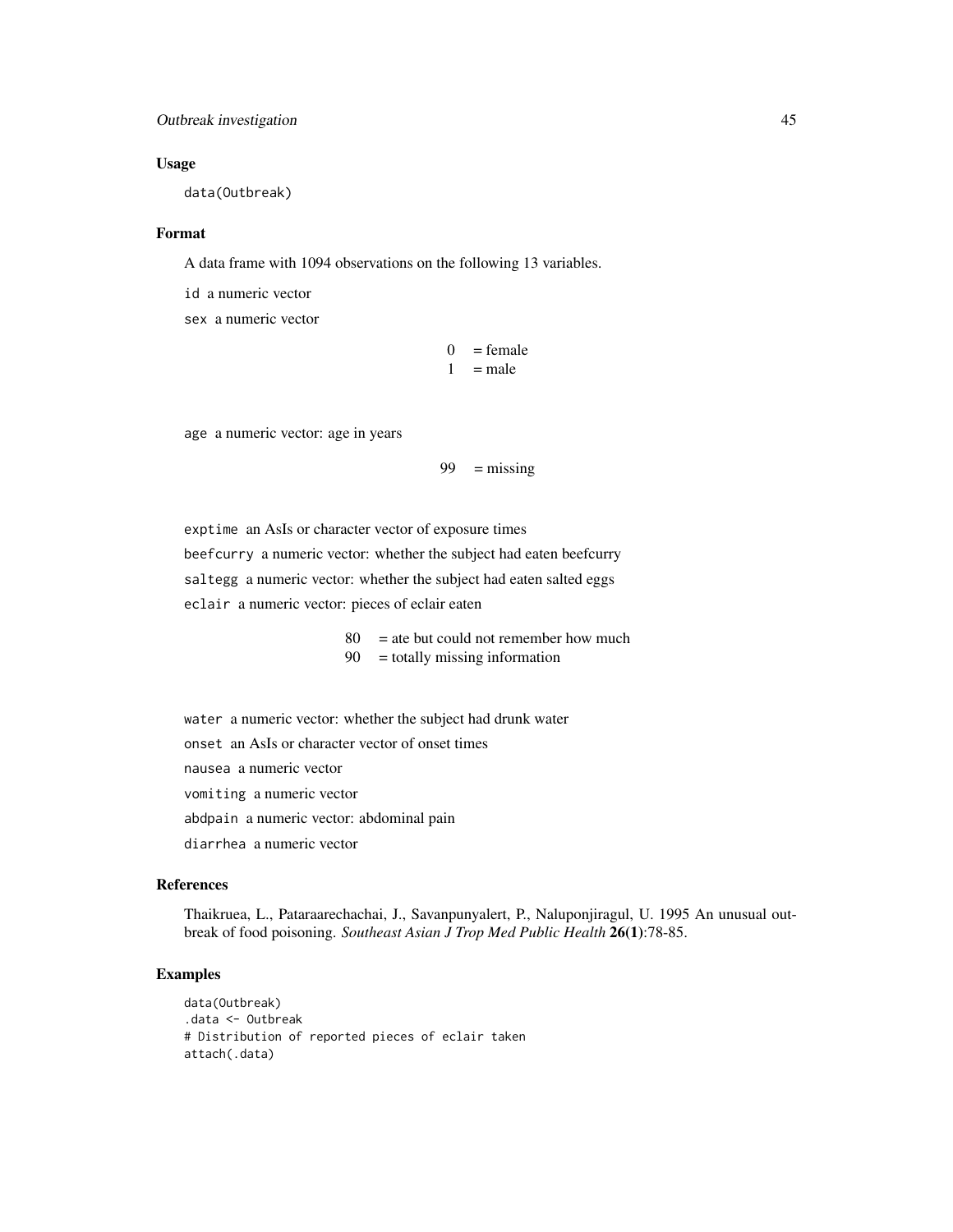```
tab1(eclair)
# Defining missing value
.data$eclair[.data$eclair > 20] <- NA
detach(.data)
attach(.data)
pieces.of.eclair <- cut(eclair, c(0,1,2,20), include.lowest=TRUE, right=FALSE)
tabpct(pieces.of.eclair, diarrhea)
rm(list=ls())
detach(.data)
```
poisgof *Goodness of fit test for modeling of count data*

### Description

Poisson and negative binomial regression are used for modeling count data. This command tests the deviance against the degrees of freedom in the model thus determining whether there is overdispersion.

# Usage

poisgof(model)

# Arguments

model A Poisson or negative binomial model

### Details

To test the significance of overdispersion of the errors of a Poisson or negative binomial model, the deviance is tested against degrees of freedom using chi-squared distribution. A low P value indicates significant overdispersion.

#### Author(s)

Virasakdi Chongsuvivatwong < cvirasak@gmail.com>

#### See Also

'glm'

```
library(MASS)
quine.pois <- glm(Days ~ Sex/(Age + Eth*Lrn), data = quine, family=poisson)
poisgof(quine.pois)
quine.nb1 \leq glm.nb(Days \sim Sex/(Age + Eth*Lrn), data = quine)
poisgof(quine.nb1)
```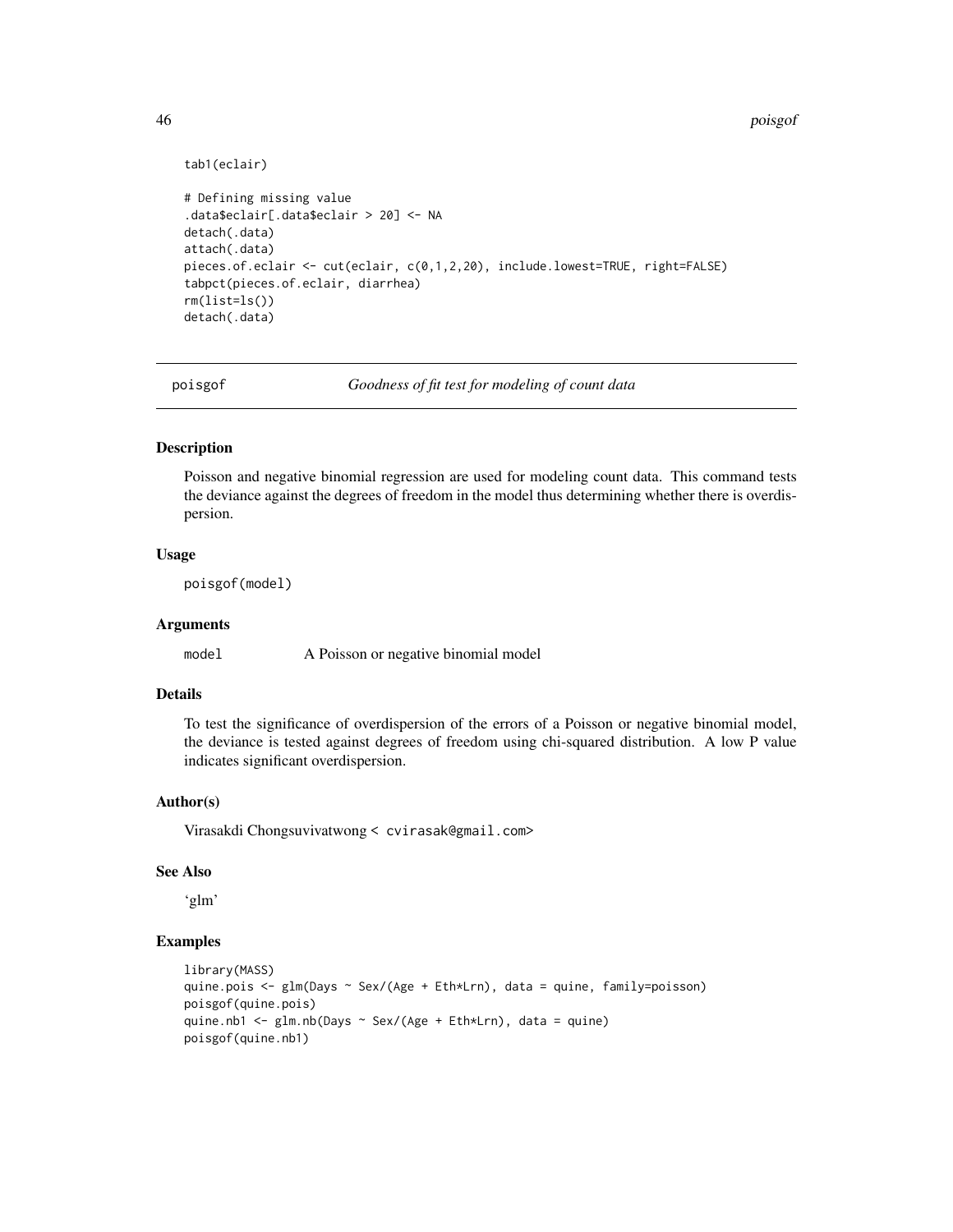### Description

Calculation of power given the results from a study

### Usage

```
power.for.2p(p1, p2, n1, n2, alpha = 0.05)
power.for.2means(mu1, mu2, n1, n2, sd1, sd2, alpha = 0.05)
```
### Arguments

| p1, p2        | probabilities of the two samples       |
|---------------|----------------------------------------|
| n1, n2        | sample sizes of the two samples        |
| alpha         | significance level                     |
| $mu1$ , $mu2$ | means of the two samples               |
| sd1, sd2      | standard deviations of the two samples |

# Details

These two functions compute the power of a study from the given arguments

#### Author(s)

Virasakdi Chongsuvivatwong < cvirasak@gmail.com>

### See Also

'n.for.2means', 'n.for.2p'

```
# Suppose, in the example found in 'help(n.for.2p)',
# given the two proportions are .8 and .6 and the sample size
# for each group is 60.
power.for.2p(p1=.8, p2=.6, n1=60, n2=60) # 59 percent
# If the means of a continuous outcome variable in the same
# two groups were 50 and 60 units and the standard deviations were 30
# and 35 units, then the power to detect a statistical significance
# would be
```

```
power.for.2means(mu1=50, mu2=60, sd1=30, sd2=35, n1=60, n2=60)
# 39 percent. Note the graphic display
```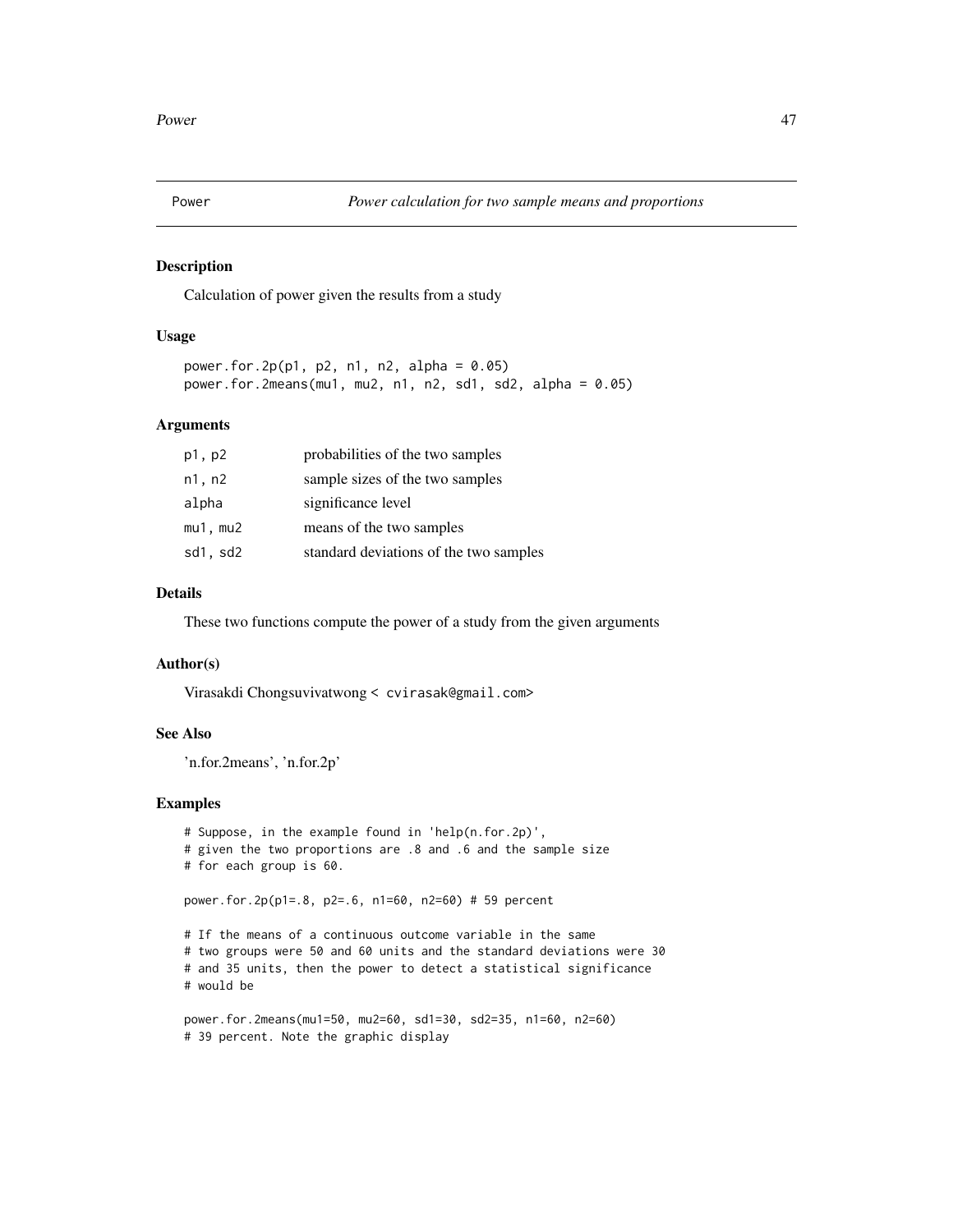# Description

Print results related to Cronbach's alpha

# Usage

## S3 method for class 'alpha'  $print(x, \ldots)$ 

# Arguments

|          | object of class 'alpha'                         |
|----------|-------------------------------------------------|
| $\cdots$ | further arguments passed to or used by methods. |

# Author(s)

Virasakdi Chongsuvivatwong < cvirasak@gmail.com>

### See Also

'tableStack'

# Examples

```
data(Attitudes)
alpha(qa1:qa18, dataFrame=Attitudes) -> a
print(a)
a
```
print cci *Print cci results*

# Description

Print results for cci and cc commands

### Usage

```
## S3 method for class 'cci'
print(x, \ldots)
```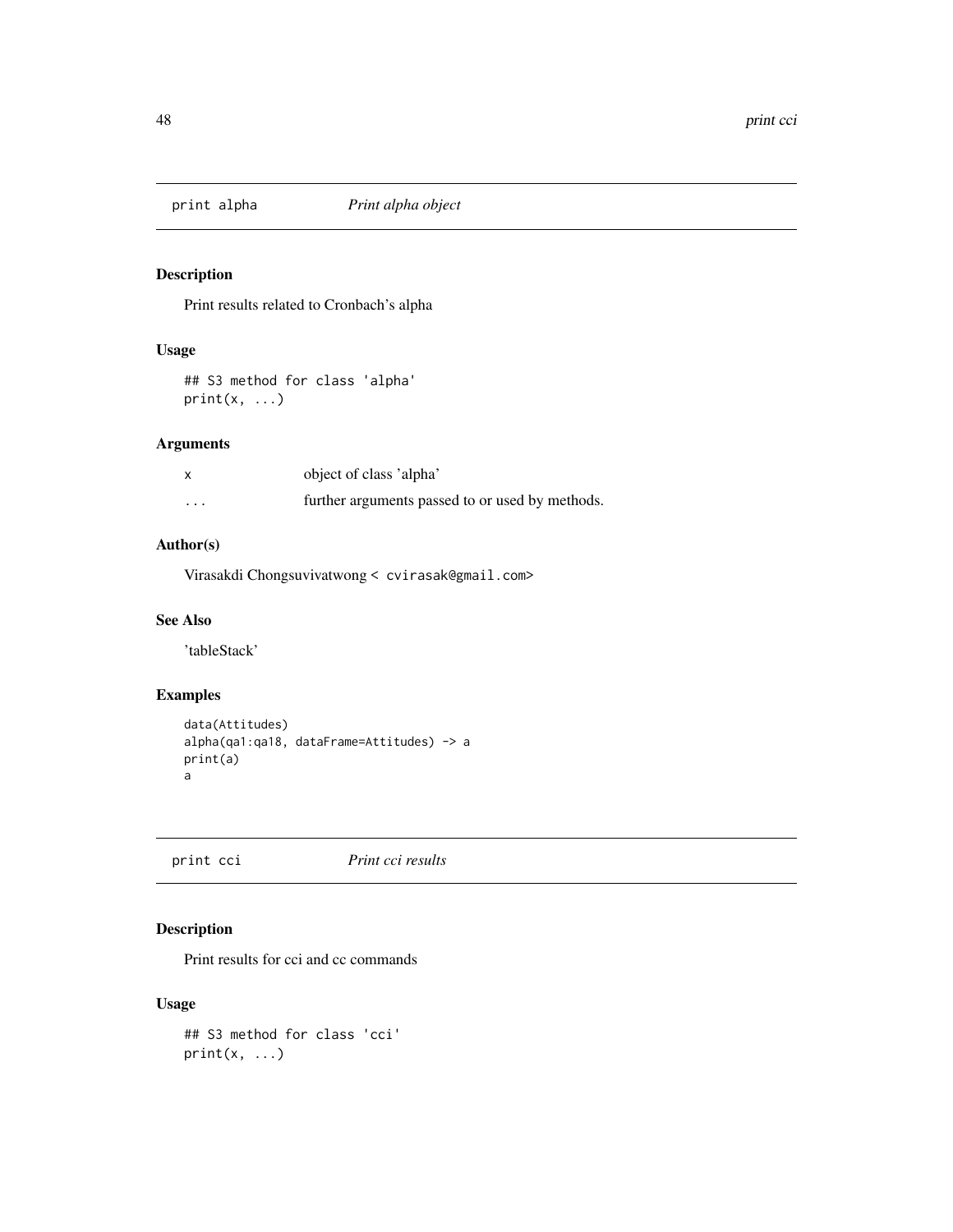#### print des 49

# Arguments

|          | object of class 'cci'                           |
|----------|-------------------------------------------------|
| $\cdots$ | further arguments passed to or used by methods. |

# Author(s)

Virasakdi Chongsuvivatwong < cvirasak@gmail.com>

# See Also

'cci'

# print des *Print 'des' results*

# Description

Print description of data frame of a variable

# Usage

## S3 method for class 'des'  $print(x, \ldots)$ 

# Arguments

|          | object of class 'des'                           |
|----------|-------------------------------------------------|
| $\cdots$ | further arguments passed to or used by methods. |

# Author(s)

Virasakdi Chongsuvivatwong < cvirasak@gmail.com>

# See Also

'des'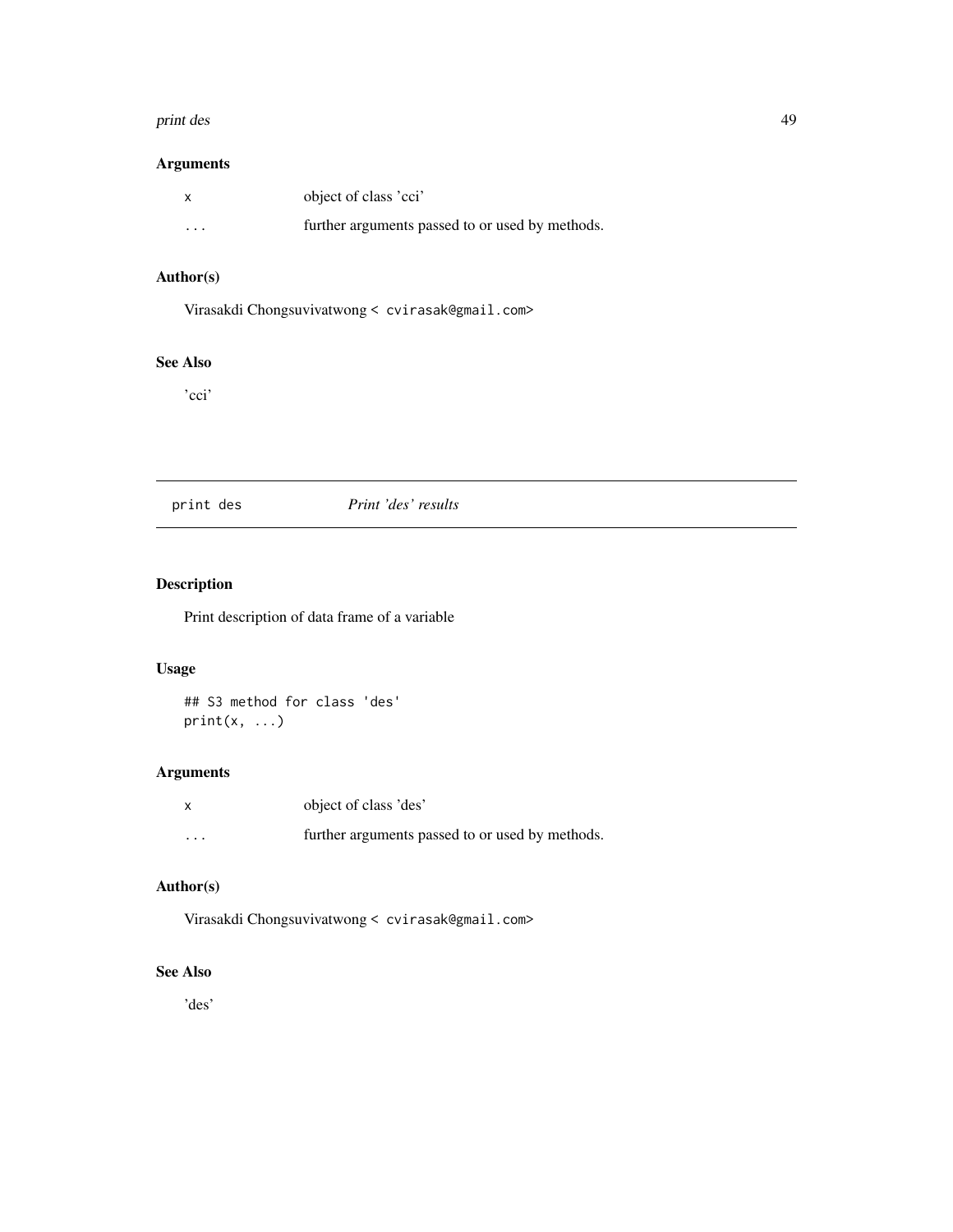print kap.ByCategory *Print kap.ByCategory results*

# Description

Print results for kap.Bycategory commands

### Usage

```
## S3 method for class 'kap.ByCategory'
print(x, \ldots)
```
### Arguments

|                         | object of class 'kap.ByCategory'                |
|-------------------------|-------------------------------------------------|
| $\cdot$ $\cdot$ $\cdot$ | further arguments passed to or used by methods. |

# Author(s)

Virasakdi Chongsuvivatwong < cvirasak@gmail.com>

### See Also

'kap.ByCategory'

print kap.table *Print kap.table results*

# Description

Print results for kap.table commands

# Usage

```
## S3 method for class 'kap.table'
print(x, \ldots)
```
# Arguments

|                         | object of class 'kap.table'                     |
|-------------------------|-------------------------------------------------|
| $\cdot$ $\cdot$ $\cdot$ | further arguments passed to or used by methods. |

# Author(s)

Virasakdi Chongsuvivatwong < cvirasak@gmail.com>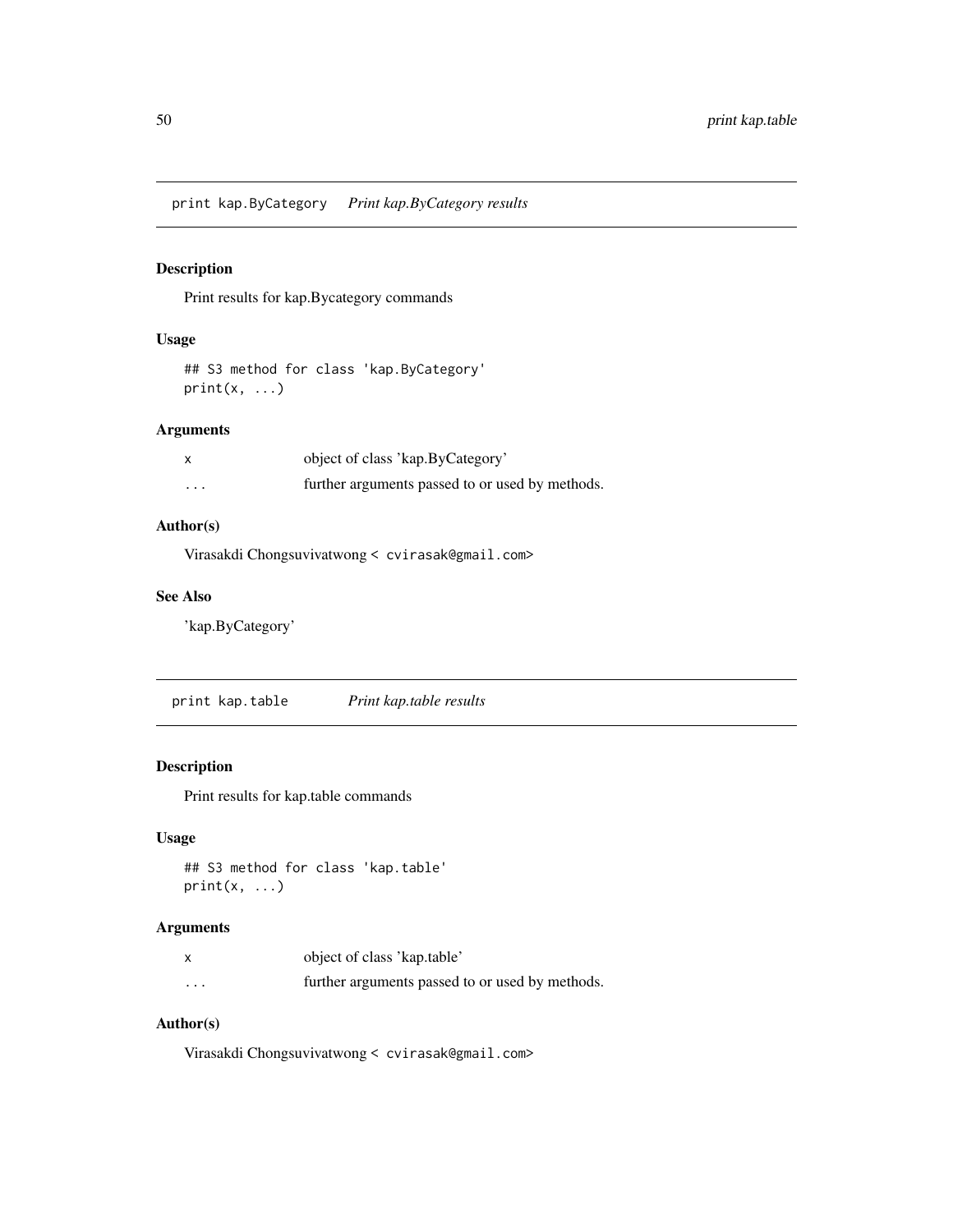# print lrtest 51

# See Also

'kap.table'

print lrtest *Print lrtest results*

# Description

Print results for likelihood ratio test

### Usage

## S3 method for class 'lrtest'  $print(x, \ldots)$ 

# Arguments

| $\mathsf{x}$ | object of class 'lrtest'                        |
|--------------|-------------------------------------------------|
| $\cdots$     | further arguments passed to or used by methods. |

# Author(s)

Virasakdi Chongsuvivatwong < cvirasak@gmail.com>

### See Also

'logistic.display'

```
model0 <- glm(case ~ induced + spontaneous, family=binomial, data=infert)
model1 <- glm(case ~ induced, family=binomial, data=infert)
lrtest (model0, model1)
lrtest (model1, model0) -> a
a
```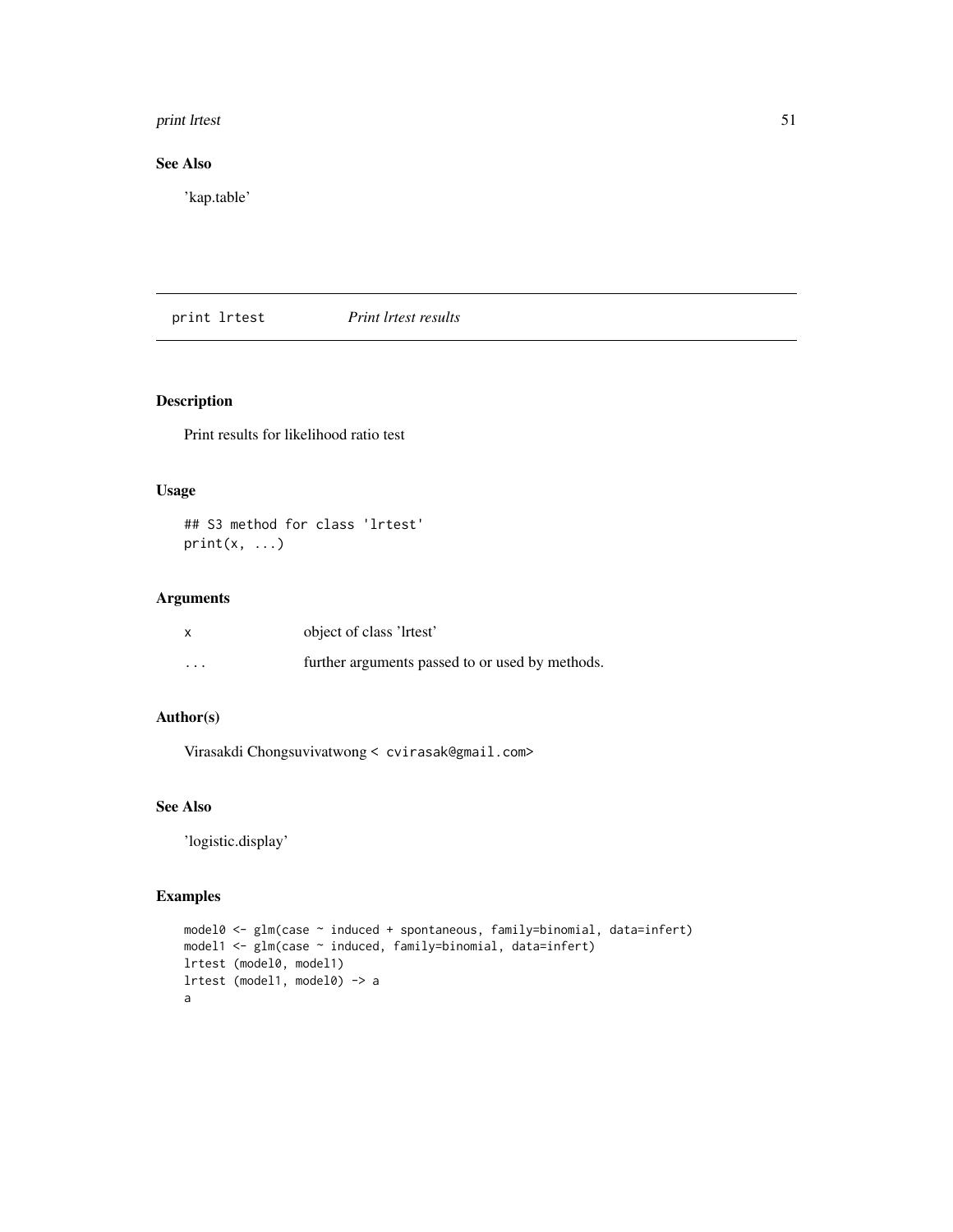# Description

Print matched tabulation results

# Usage

```
## S3 method for class 'matchTab'
print(x, \ldots)
```
# Arguments

|          | object of class 'matchTab'                      |
|----------|-------------------------------------------------|
| $\cdots$ | further arguments passed to or used by methods. |

### Author(s)

Virasakdi Chongsuvivatwong < cvirasak@gmail.com>

### See Also

'matchTab'

print n.for.2means *Print n.for.2means results*

# Description

Print results for sample size for hypothesis testing of 2 means

# Usage

```
## S3 method for class 'n.for.2means'
print(x, \ldots)
```
# Arguments

|          | object of class 'n.for.2means'                  |
|----------|-------------------------------------------------|
| $\cdots$ | further arguments passed to or used by methods. |

# Author(s)

Virasakdi Chongsuvivatwong < cvirasak@gmail.com>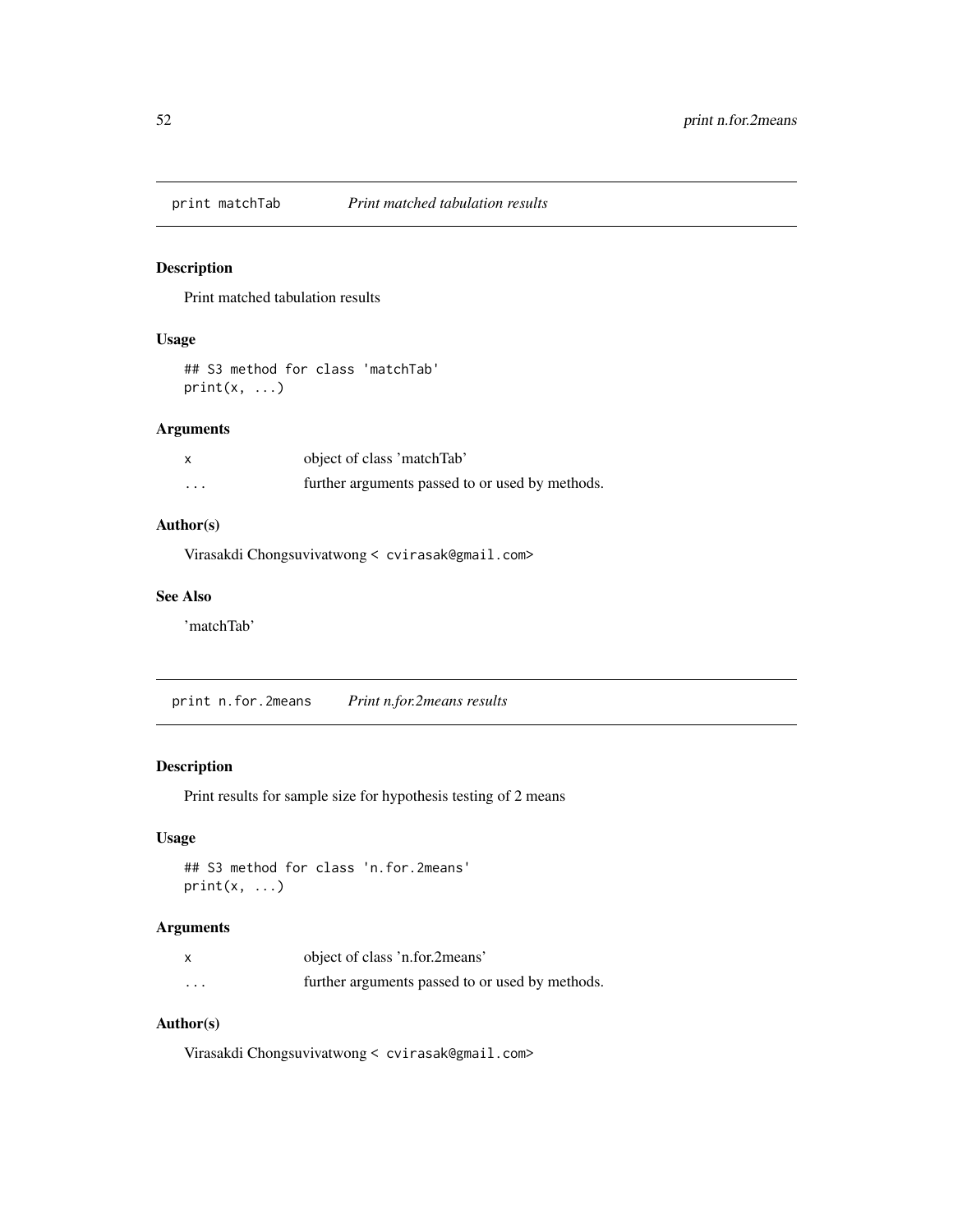# print n.for.2p 53

# See Also

'n.for.2p'

# Examples

n.for.2means(mu1 = 10, mu2 = 14, sd1=3, sd2=3.5) n.for.2means(mu1 = 10, mu2 = 7:14, sd1=3, sd2=3.5) -> a a

print n.for.2p *Print n.for.2p results*

# Description

Print results for sample size for hypothesis testing of 2 proportions

### Usage

```
## S3 method for class 'n.for.2p'
print(x, \ldots)
```
# Arguments

| $\times$ | object of class 'n.for.2p'                      |
|----------|-------------------------------------------------|
| $\cdots$ | further arguments passed to or used by methods. |

# Author(s)

Virasakdi Chongsuvivatwong < cvirasak@gmail.com>

### See Also

'n.for.2p'

```
n.for.2p(p1=.1, p2=.2)
n.for.2p(p1=seq(1,9,.5)/10, p2=.5)
```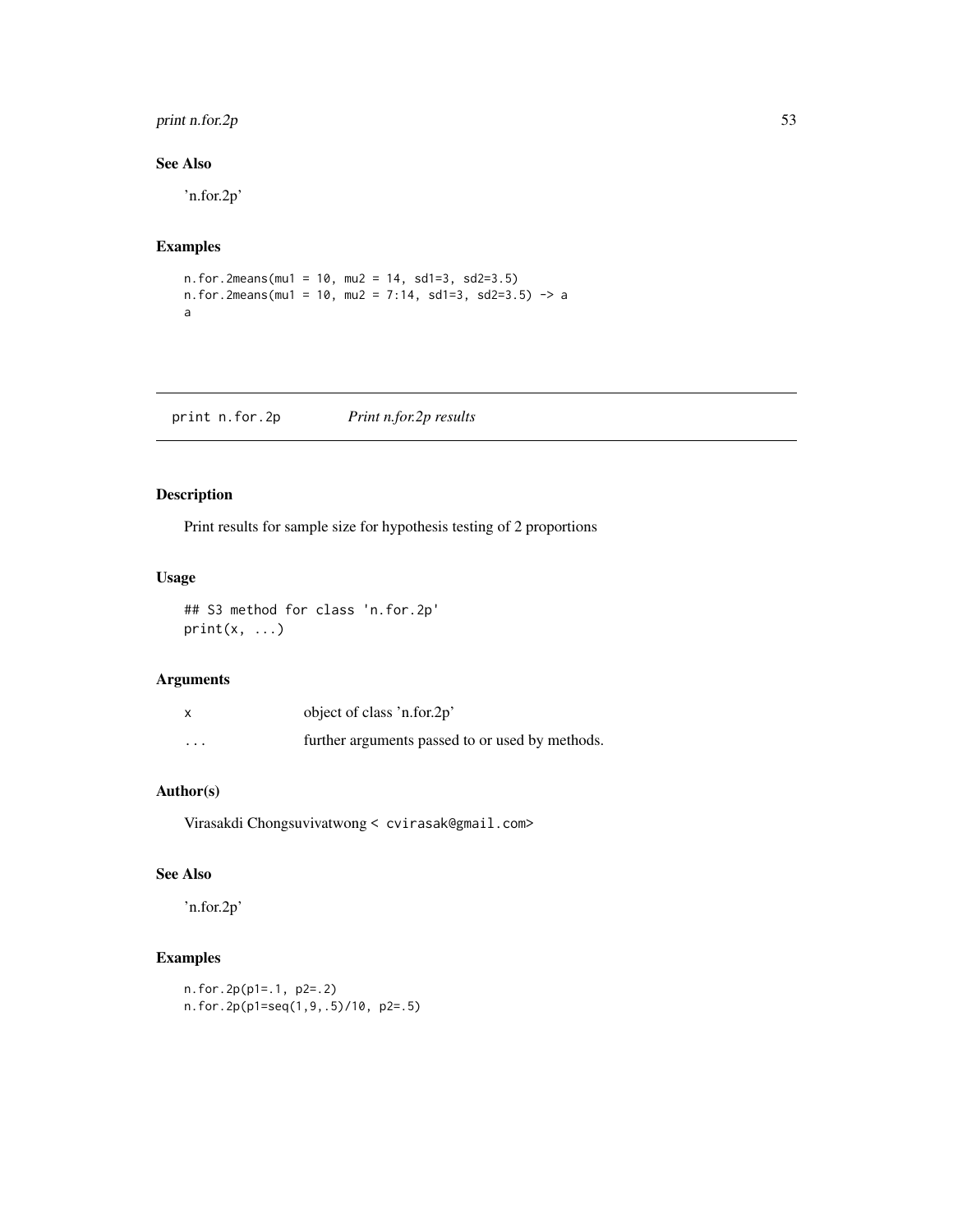print n.for.cluster.2means

*Print n.for.cluster.2means results*

### Description

Print results for sample size for hypothesis testing of 2 means in cluster RCT

# Usage

```
## S3 method for class 'n.for.cluster.2means'
print(x, \ldots)
```
#### Arguments

|          | object of class 'n.for.cluster.2means'          |
|----------|-------------------------------------------------|
| $\cdots$ | further arguments passed to or used by methods. |

### Author(s)

Virasakdi Chongsuvivatwong < cvirasak@gmail.com>

#### See Also

'n.for.cluster.2means'

print n.for.cluster.2p

*Print n.for.cluster.2p results*

# Description

Print results for sample size for hypothesis testing of 2 proportions in cluster RCT

### Usage

```
## S3 method for class 'n.for.cluster.2p'
print(x, \ldots)
```
### Arguments

|          | object of class 'n.for.cluster.2p'              |
|----------|-------------------------------------------------|
| $\cdots$ | further arguments passed to or used by methods. |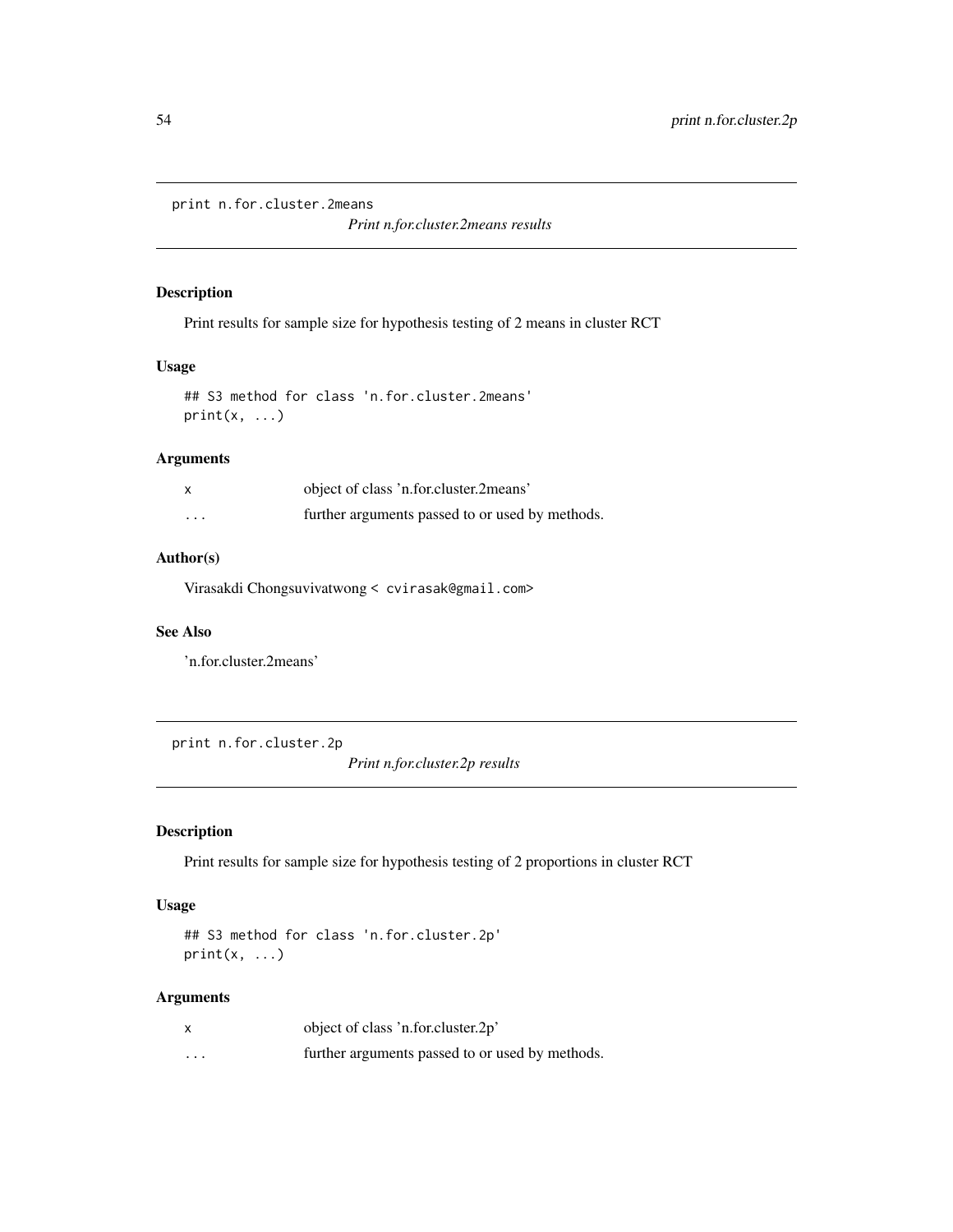# print n.for.equi.2p 55

# Author(s)

Virasakdi Chongsuvivatwong < cvirasak@gmail.com>

### See Also

'n.for.cluster.2p'

print n.for.equi.2p *Print n.for.equi.2p results*

# Description

Print results for sample size for hypothesis testing of 2 proportions in equivalent trial

# Usage

## S3 method for class 'n.for.equi.2p'  $print(x, \ldots)$ 

# Arguments

| x        | object of class 'n.for.equi.2p'                 |
|----------|-------------------------------------------------|
| $\cdots$ | further arguments passed to or used by methods. |

# Author(s)

Virasakdi Chongsuvivatwong < cvirasak@gmail.com>

### See Also

'n.for.2p'

# Examples

n.for.equi.2p(p=.85, sig.diff=.05)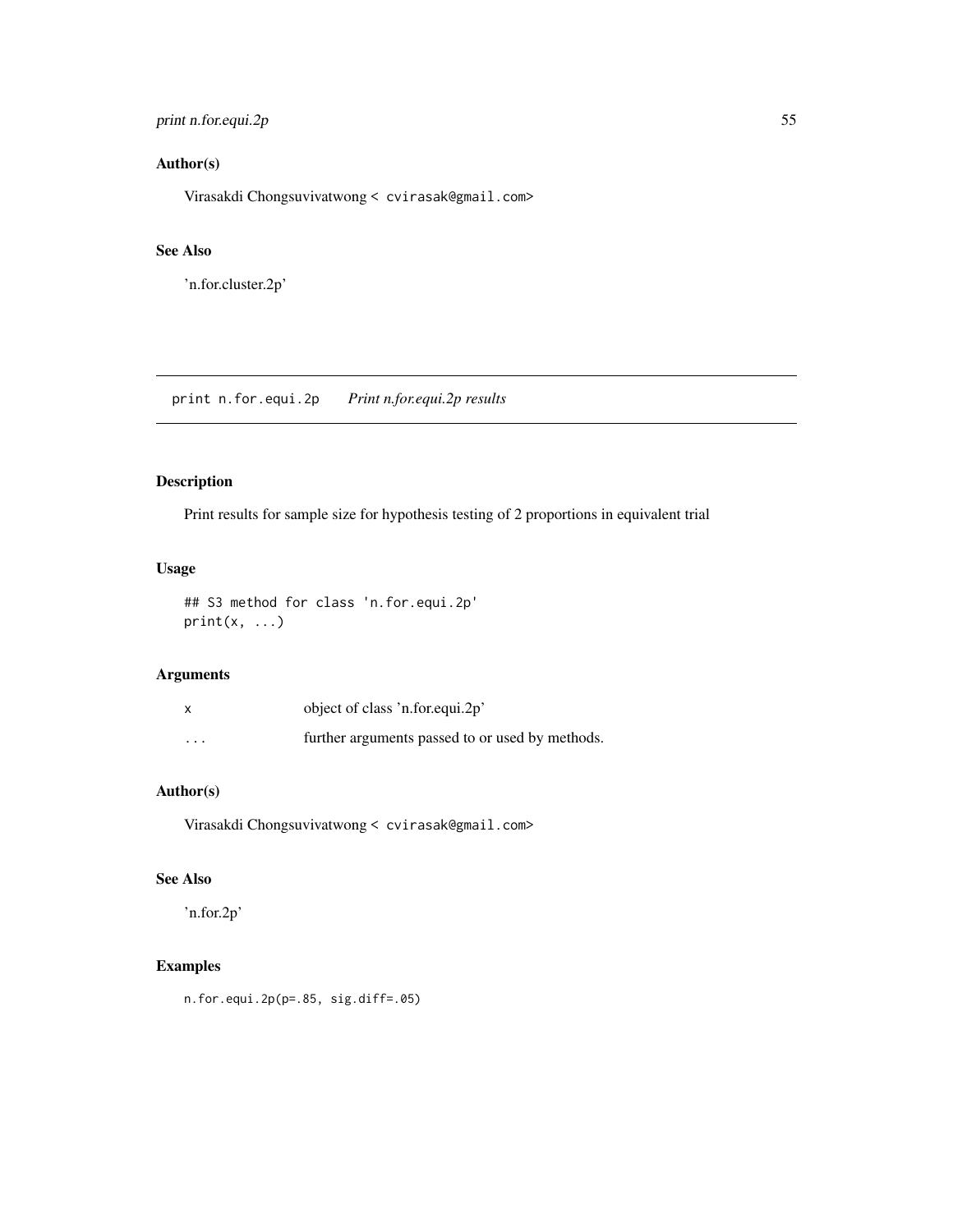print n.for.lqas *Print n.for.lqas results*

# Description

Print results for sample size for lot quality assurance sampling

# Usage

```
## S3 method for class 'n.for.lqas'
print(x, \ldots)
```
# Arguments

|          | object of class 'n.for.lqas'                    |
|----------|-------------------------------------------------|
| $\cdots$ | further arguments passed to or used by methods. |

### Author(s)

Virasakdi Chongsuvivatwong < cvirasak@gmail.com>

### Examples

```
n.for.lqas(p0 = 0.05, q=0)
n.for.lqas(p0 = (10:1)/100, q=0 ) -> a
a
```
print n.for.noninferior.2p *Print n.for.noninferior.2p results*

# Description

Print results for sample size for hypothesis testing of 2 proportions in non-inferior trial

### Usage

```
## S3 method for class 'n.for.noninferior.2p'
print(x, \ldots)
```
# Arguments

| X        | object of class 'n.for.noninferior.2p'          |
|----------|-------------------------------------------------|
| $\cdots$ | further arguments passed to or used by methods. |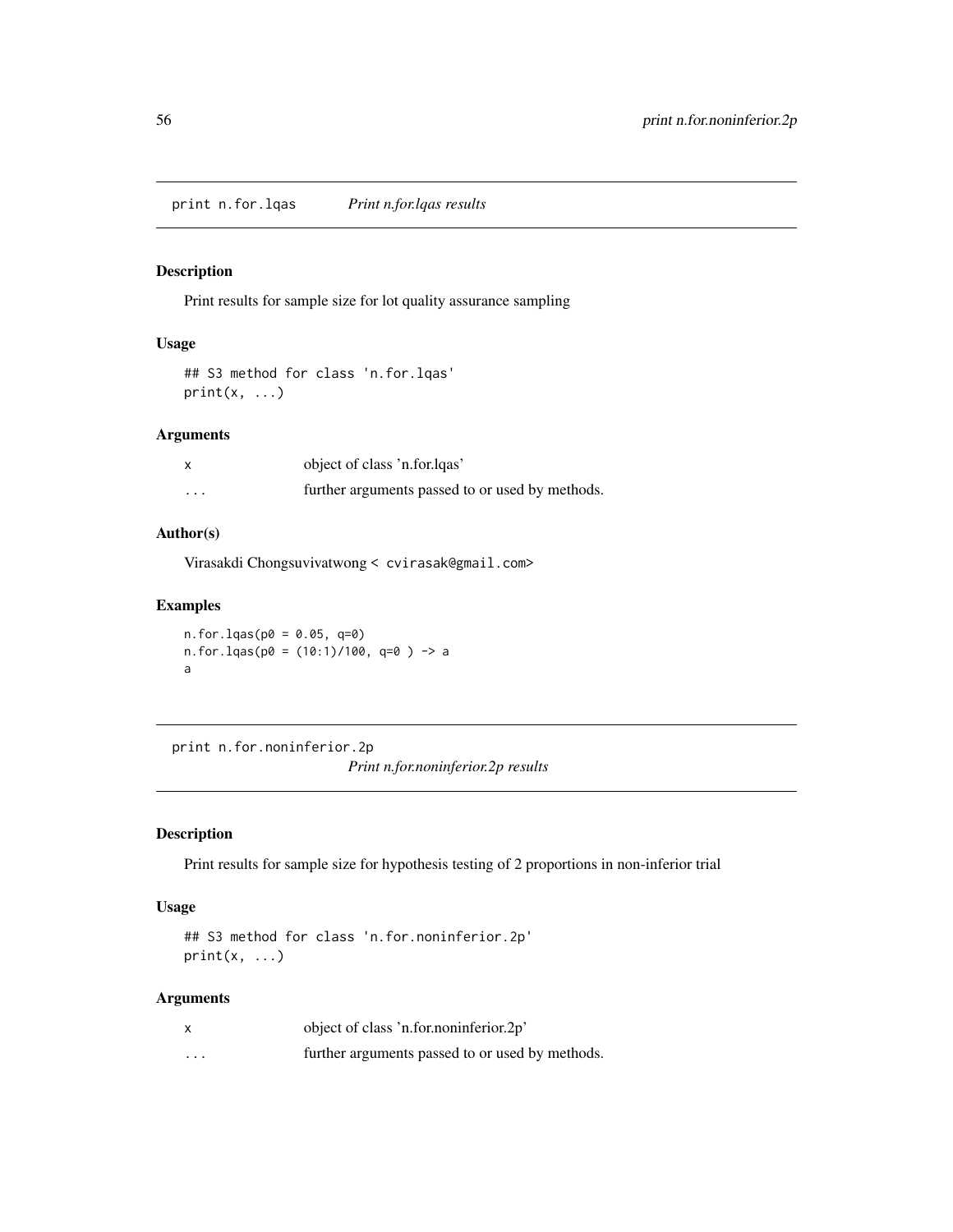# print n.for.survey 57

# Author(s)

Virasakdi Chongsuvivatwong < cvirasak@gmail.com>

# See Also

'n.for.2p'

# Examples

n.for.noninferior.2p(p=.85, sig.inferior=.05)

print n.for.survey *Print n.for.survey results*

# Description

Print results for sample size of a continuous variable

### Usage

```
## S3 method for class 'n.for.survey'
print(x, \ldots)
```
# Arguments

|          | object of class 'n.for.survey'                  |
|----------|-------------------------------------------------|
| $\cdots$ | further arguments passed to or used by methods. |

# Author(s)

Virasakdi Chongsuvivatwong < cvirasak@gmail.com>

# See Also

'n.for.2p'

# Examples

n.for.survey(p=seq(5,95,5)/100)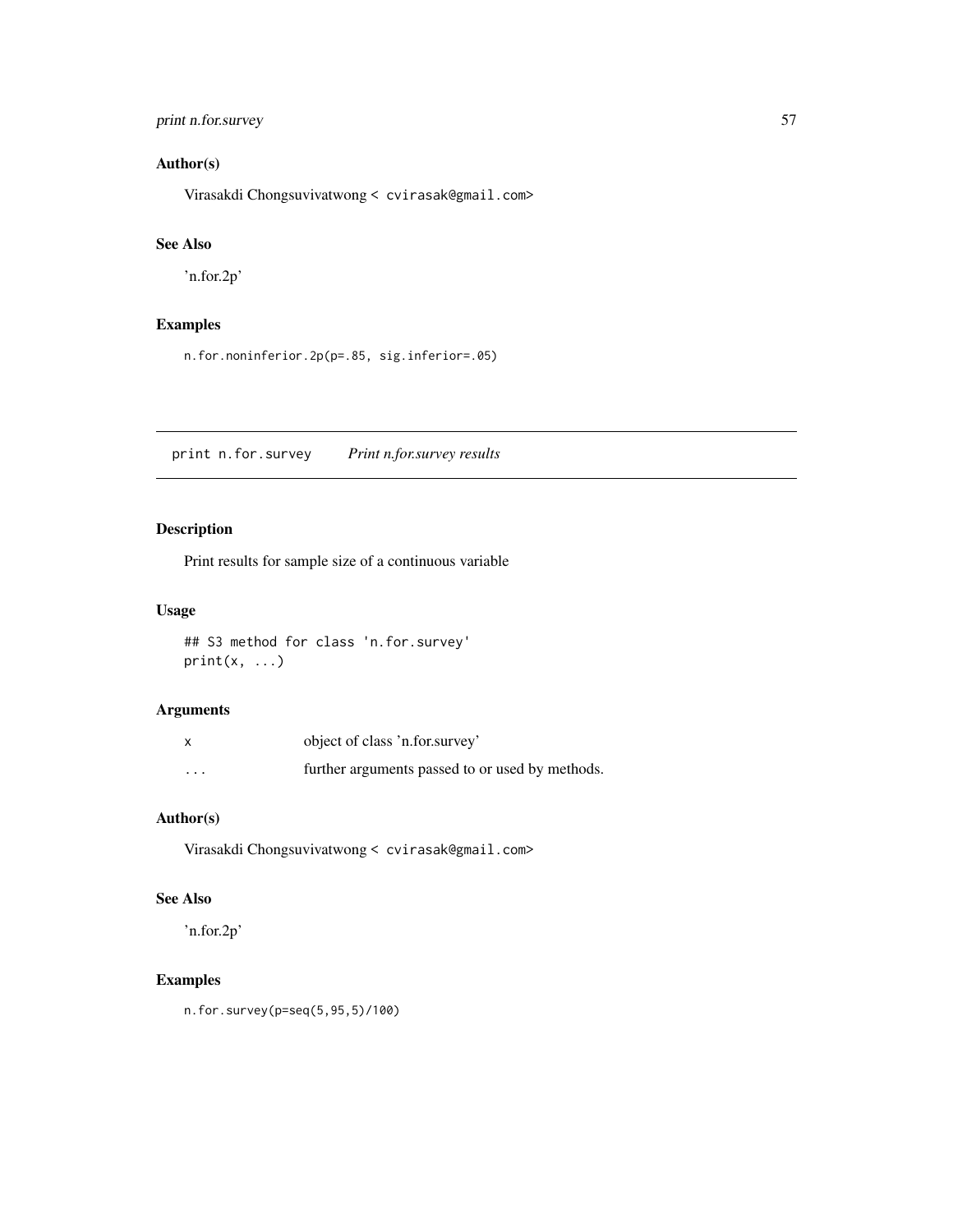print power.for.2means

*Print power.for.2means results*

### Description

Print results for power for hypothesis testing of 2 means

### Usage

```
## S3 method for class 'power.for.2means'
print(x, \ldots)
```
### Arguments

|          | object of class 'power.for.2means'              |
|----------|-------------------------------------------------|
| $\cdots$ | further arguments passed to or used by methods. |

### Author(s)

Virasakdi Chongsuvivatwong < cvirasak@gmail.com>

# See Also

'n.for.2means'

### Examples

```
power.for.2means(mu1 = 10, mu2=14, n1=5, n2=7, sd1=3, sd2=3.5)
power.for.2means(mu1 = 10, mu2=7:14, n1=20, n2=25, sd1=3, sd2=3.5) -> a
a
```
print power.for.2p *Print power.for.2p results*

# Description

Print results for power of hypothesis testing of 2 proportions

### Usage

```
## S3 method for class 'power.for.2p'
print(x, \ldots)
```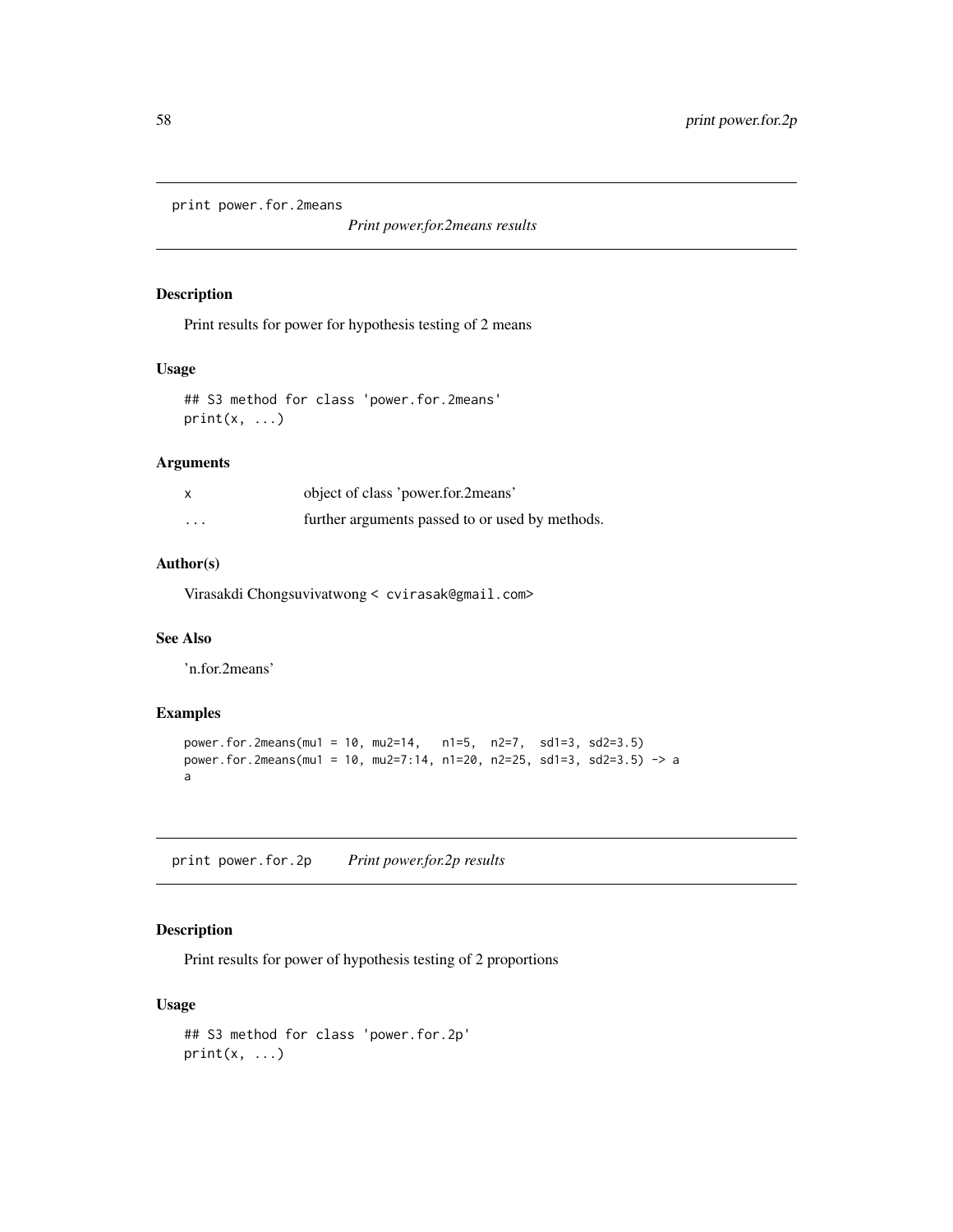# print statStack 59

# Arguments

| X                       | object of class 'power.for.2p'                  |
|-------------------------|-------------------------------------------------|
| $\cdot$ $\cdot$ $\cdot$ | further arguments passed to or used by methods. |

# Author(s)

Virasakdi Chongsuvivatwong < cvirasak@gmail.com>

### See Also

'n.for.2p'

# Examples

```
power.for.2p(p1=.1, p2=.2, n1=10, n2=15)
power.for.2p(p1=seq(1,9,.5)/10, p2=.5, n1=100, n2=120)
```
print statStack *Print statStack object*

# Description

Print a statStack object

### Usage

## S3 method for class 'statStack'  $print(x, \ldots)$ 

# Arguments

| $\boldsymbol{\mathsf{x}}$ | object of class 'statStack'                     |
|---------------------------|-------------------------------------------------|
| $\cdots$                  | further arguments passed to or used by methods. |

### Author(s)

Virasakdi Chongsuvivatwong < cvirasak@gmail.com>

### See Also

'statStack'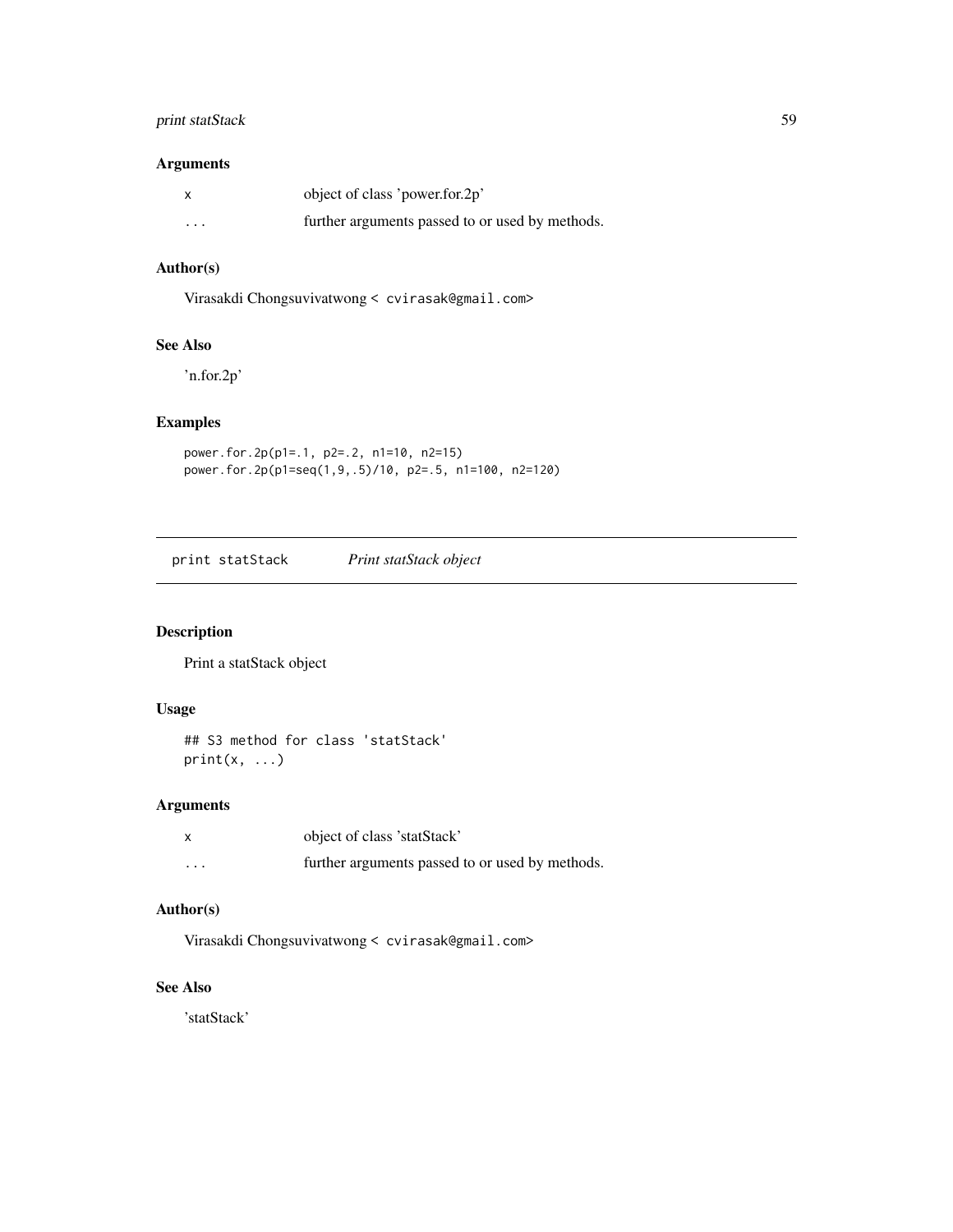print summ.data.frame *Print summary of the data frame*

# Description

Print summary of data frame

### Usage

```
## S3 method for class 'summ.data.frame'
print(x, \ldots)
```
### Arguments

|          | object of class 'summ.data.frame'               |
|----------|-------------------------------------------------|
| $\cdots$ | further arguments passed to or used by methods. |

# Author(s)

Virasakdi Chongsuvivatwong < cvirasak@gmail.com>

### See Also

'summ'

print summ.default *Print summary of a variable*

# Description

Print summary of a variable

### Usage

```
## S3 method for class 'summ.default'
print(x, \ldots)
```
# Arguments

|                         | object of class 'summ.default'                  |
|-------------------------|-------------------------------------------------|
| $\cdot$ $\cdot$ $\cdot$ | further arguments passed to or used by methods. |

# Author(s)

Virasakdi Chongsuvivatwong < cvirasak@gmail.com>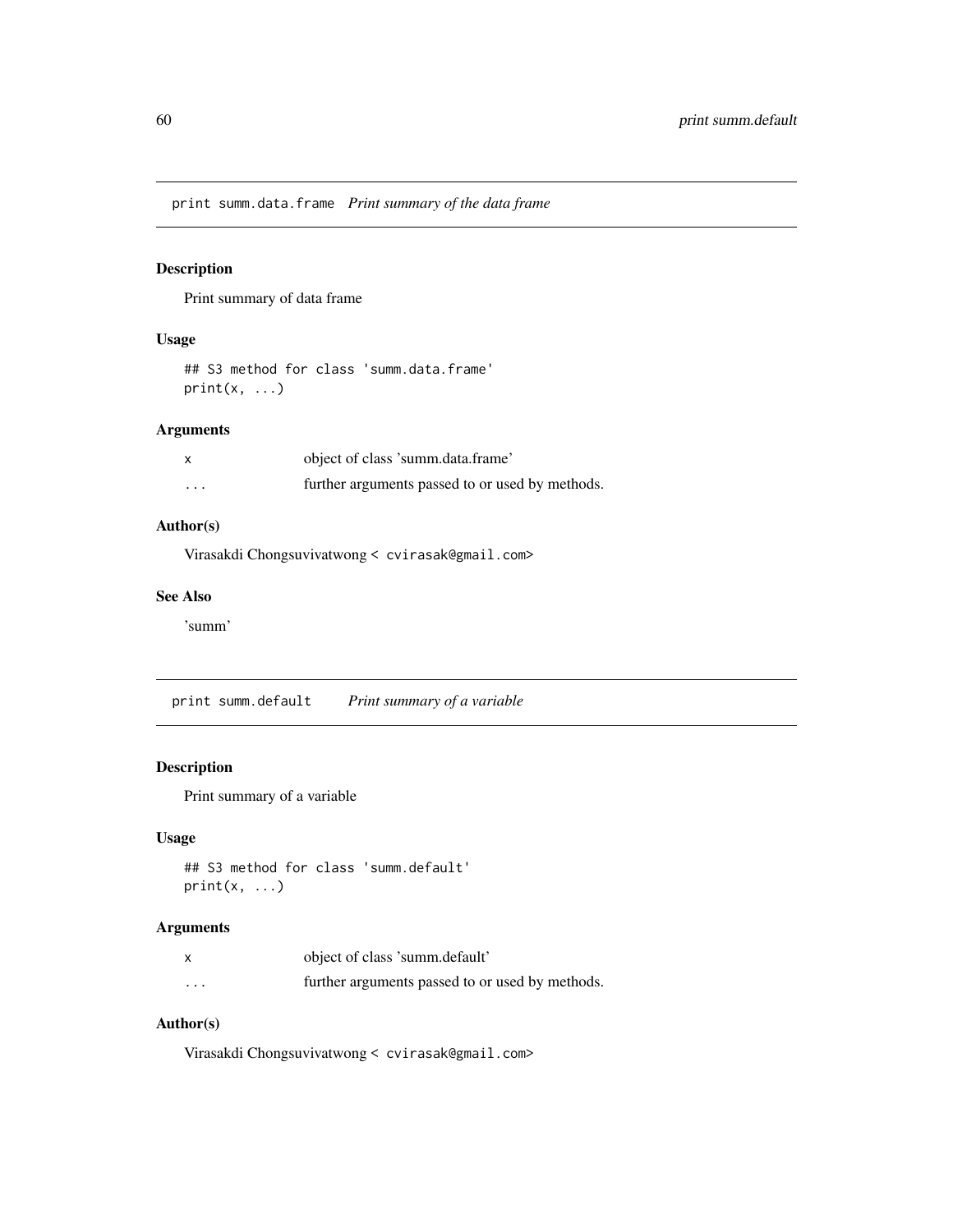# print tableStack 61

# See Also

'summ'

print tableStack *Print tableStack object*

# Description

Print a tableStack object

# Usage

## S3 method for class 'tableStack'  $print(x, \ldots)$ 

# Arguments

|                         | object of class 'tableStack'                    |
|-------------------------|-------------------------------------------------|
| $\cdot$ $\cdot$ $\cdot$ | further arguments passed to or used by methods. |

# Author(s)

Virasakdi Chongsuvivatwong < cvirasak@gmail.com>

# See Also

'tableStack'

```
data(Attitudes)
tableStack(qa1:qa18, dataFrame=Attitudes) -> a
print(a)
data(Ectopic)
tableStack(hia, gravi, by=outc, dataFrame=Ectopic) -> b
print(b)
```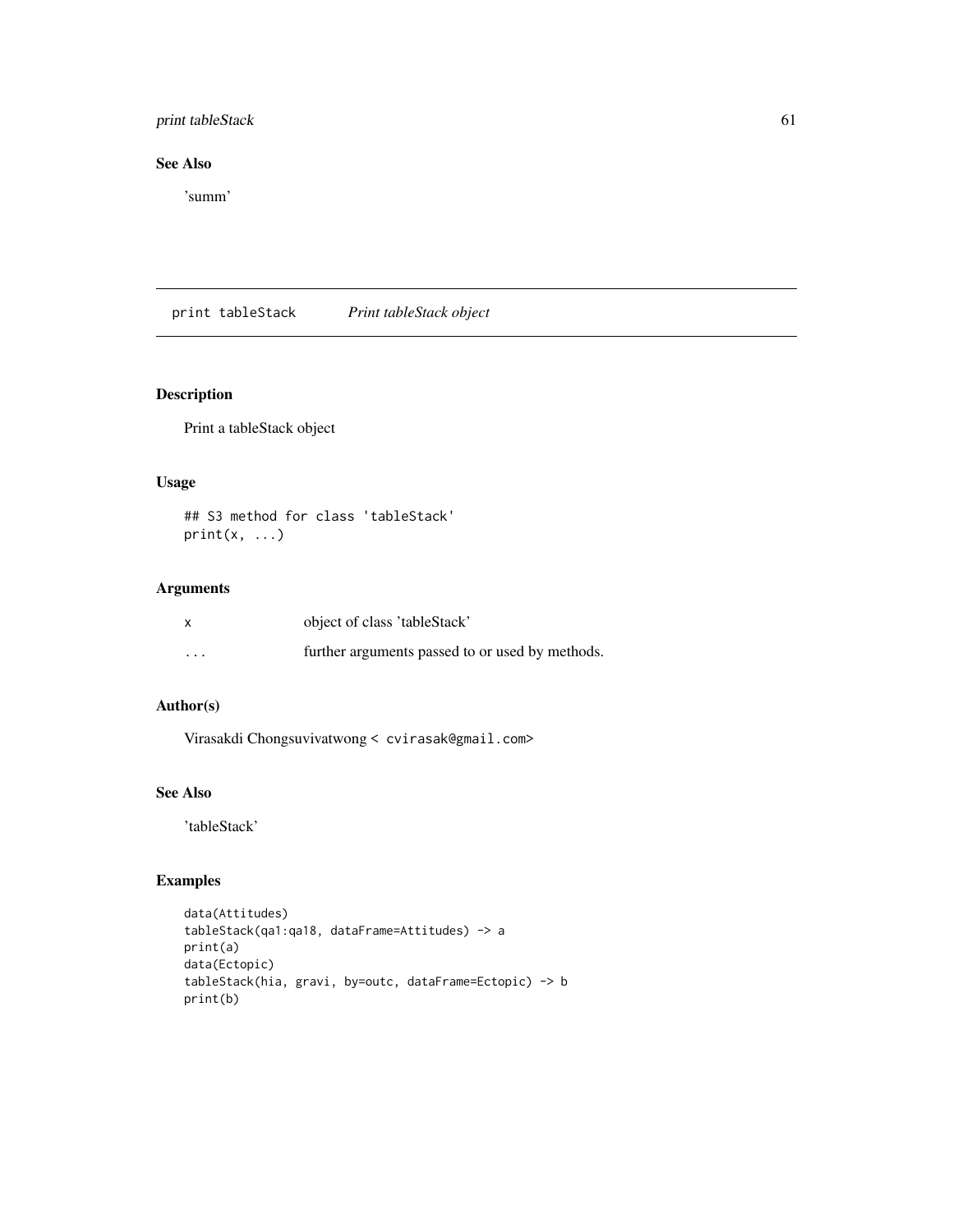# Description

Create a population pyramid from age and sex

### Usage

```
pyramid (age, sex, binwidth = 5, inputTable = NULL, printTable = FALSE,
    percent = "none", col.gender = NULL,
   bar.label = "auto", decimal = 1, col = NULL, cex.bar.value = 0.8,
    cex.axis = 1, main = "auto", cex.main = 1.2, ...)
```
### Arguments

| age           | a numeric variable for age                                                                                                                  |
|---------------|---------------------------------------------------------------------------------------------------------------------------------------------|
| sex           | a variable of two levels for sexes, can be numeric but preferrably factor with<br>labelled levels or characters                             |
| binwidth      | bin width of age for each bar                                                                                                               |
| inputTable    | a table to read in with two columns of sexes and rows of age groups                                                                         |
| printTable    | whether the output table should be displayed on the console                                                                                 |
| percent       | whether the lengths of the bars should be calculated from frequencies ("none" as<br>default), percent of "each" sex or "total"" percentages |
| col.gender    | vector reflecting colours of the two gender                                                                                                 |
| bar.label     | whether the bars would be labelled with the values                                                                                          |
| decimal       | number of decimals displayed in the percent output table                                                                                    |
| col           | $\text{colour}(s)$ of the bars                                                                                                              |
| cex.bar.value | character extension factor of the bar labels                                                                                                |
| cex.axis      | character extension factor of the axis                                                                                                      |
| main          | main title                                                                                                                                  |
| cex.main      | character extension factor of main title                                                                                                    |
| $\cdots$      | graph options for the bars, e.g. col                                                                                                        |
|               |                                                                                                                                             |

# Details

'pyramid' draws a horizontal bar graph of age by sex.

The parameters of graph (par) options can be applied to 'font.lab' and those of the bars, e.g. 'col' but not of others.

Other lower level graph commands should be only for adding a 'title'.

'bar.label' when set as "auto", will be TRUE when 'percent="each"' or 'percent="total"'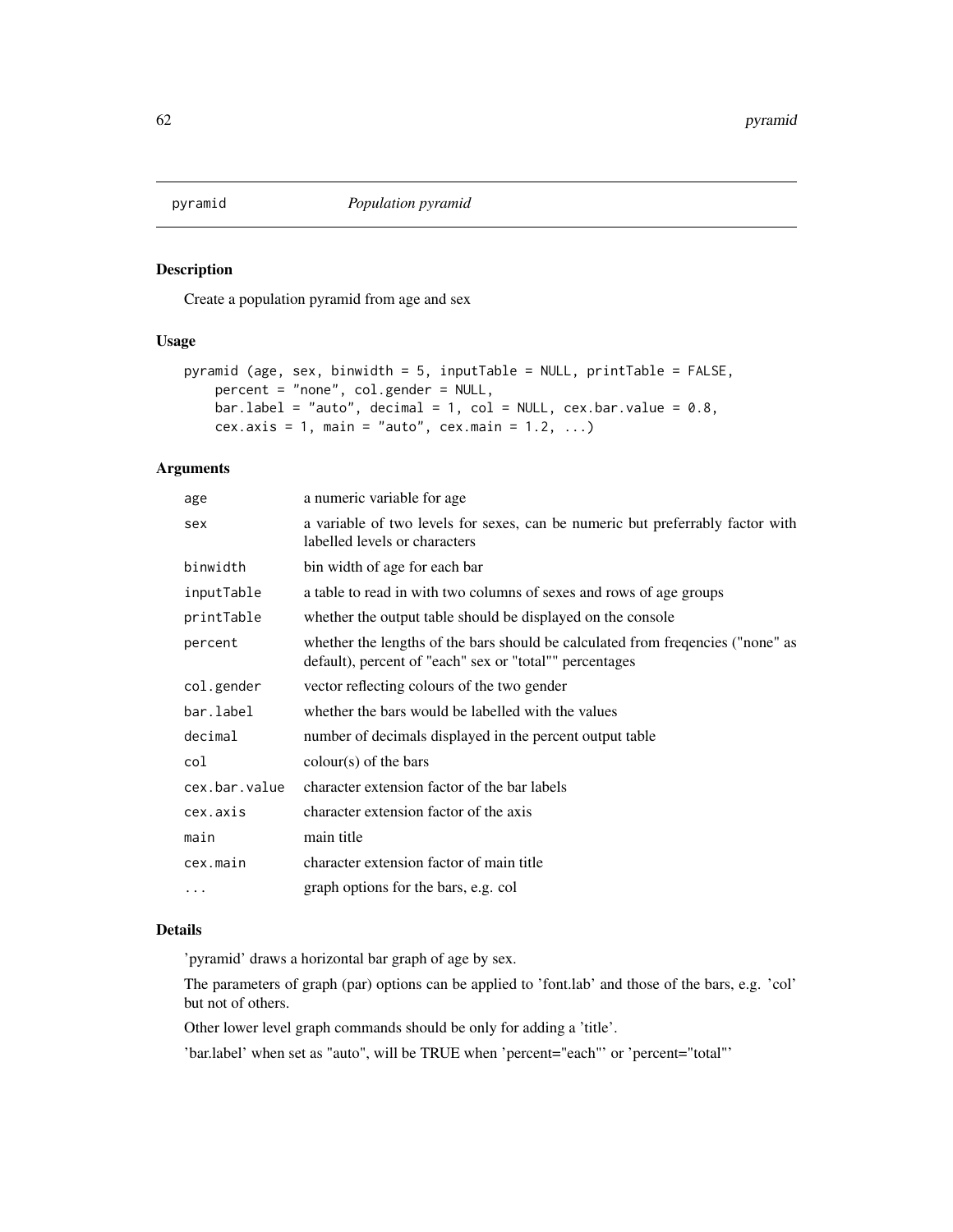# Risk.display 63

### Value

When the variables age and sex are input arguments, the return object includes age group variable and the output table. The argument 'decimal' controls only decimals of the output displayed on the console but not the returned table.

### Author(s)

Virasakdi Chongsuvivatwong < cvirasak@gmail.com>

#### See Also

'barplot', 'levels', 'table'

### Examples

```
data(Oswego)
.data <- Oswego
attach(.data)
pyramid(age, sex)
pyramid(age, sex, bar.label = TRUE)
pyramid(age, sex, printTable=TRUE)
pyramid(age, sex, percent = "each", printTable=TRUE)
pyramid(age, sex, percent = "total", printTable=TRUE)
pyramid(age, sex, percent = "total", bar.label = FALSE)
pyramid(age, sex, percent = "total", cex.bar.value = .5)
pyramid(age, sex, col="red")
pyramid(age, sex, col=1:16) # Too colorful!
pyramid(age, sex, col.gender = c("pink","lightblue"))
output <- pyramid(age, sex, binwidth = 10, percent="each", decimal=2)
agegr <- output$ageGroup
detach(.data)
rm(list=ls())
# Drawing population pyramid from an exisiting table
pyramid(inputTable=VADeaths[,1:2], font.lab=4)
pyramid(inputTable=VADeaths[,1:2], font.lab=4, main=NULL)
title("Death rates per 100 in rural Virginia in 1940")
```
Risk.display *Tables for multivariate odds ratio, incidence density etc*

#### **Description**

Display of various epidemiological modelling results in a medically understandable format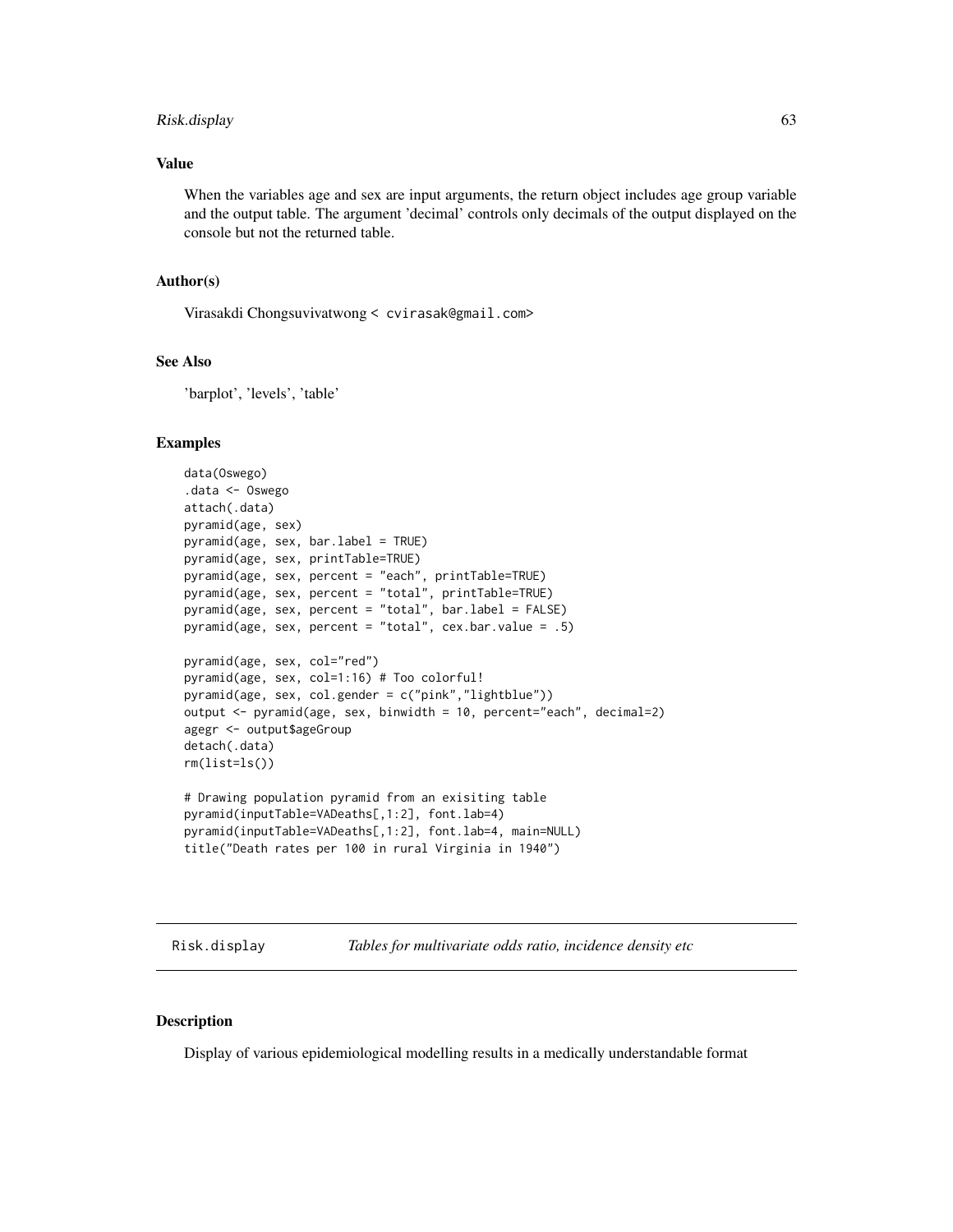### Usage

```
logistic.display(logistic.model, alpha = 0.05, crude = TRUE,
   crude.p.value = FALSE, decimal = 2, simplified = FALSE)
clogistic.display(clogit.model, alpha = 0.05, crude=TRUE,
   crude.p.value=FALSE, decimal = 2, simplified = FALSE)
cox.display (cox.model, alpha = 0.05, crude=TRUE, crude.p.value=FALSE,
    decimal = 2, simplified = FALSE)
regress.display(regress.model, alpha = 0.05, crude = FALSE,
   crude.p.value = FALSE, decimal = 2, simplified = FALSE)
idr.display(idr.model, alpha = 0.05, crude = TRUE, crude.p.value = FALSE,
    decimal = 2, simplified = FALSE)
mlogit.display(multinom.model, decimal = 2, alpha = 0.05)
ordinal.or.display(ordinal.model, decimal = 3, alpha = 0.05)
tableGlm (model, modified.coeff.array, decimal)
## S3 method for class 'display'
print(x, \ldots)
```
### Arguments

|                             | logistic.model a model from a logistic regression                                          |  |
|-----------------------------|--------------------------------------------------------------------------------------------|--|
| clogit.model                | a model from a conditional logistic regression                                             |  |
| regress.model               | a model from a linear regression                                                           |  |
| cox.model                   | a model from a cox regression                                                              |  |
| idr.model                   | a model from a Poisson regression or a negative binomial regression                        |  |
| <code>multinom.model</code> | a model from a multinomial or polytomous regression                                        |  |
| ordinal.model               | a model from an ordinal logistic regression                                                |  |
| alpha                       | significance level                                                                         |  |
| crude                       | whether crude results and their confidence intervals should also be displayed              |  |
| crude.p.value               | whether crude P values should also be displayed if and only if 'crude=TRUE'                |  |
| decimal                     | number of decimal places displayed                                                         |  |
| simplified                  | whether the display should be simplified                                                   |  |
| model                       | model passed from logistic.display or regress.display to tableGlm                          |  |
| modified.coeff.array        |                                                                                            |  |
|                             | array of model coefficients sent to the function 'tableGlm' to produce the final<br>output |  |
| X                           | object obtained from these 'display' functions                                             |  |
| $\ddots$                    | further arguments passed to or used by methods                                             |  |

### Details

R provides several epidemiological modelling techniques. The functions above display these results in a format easier for medical people to understand.

The function 'tableGlm' is not for general use. It is called by other display functions to receive the 'modified.coeff.array' and produce the output table.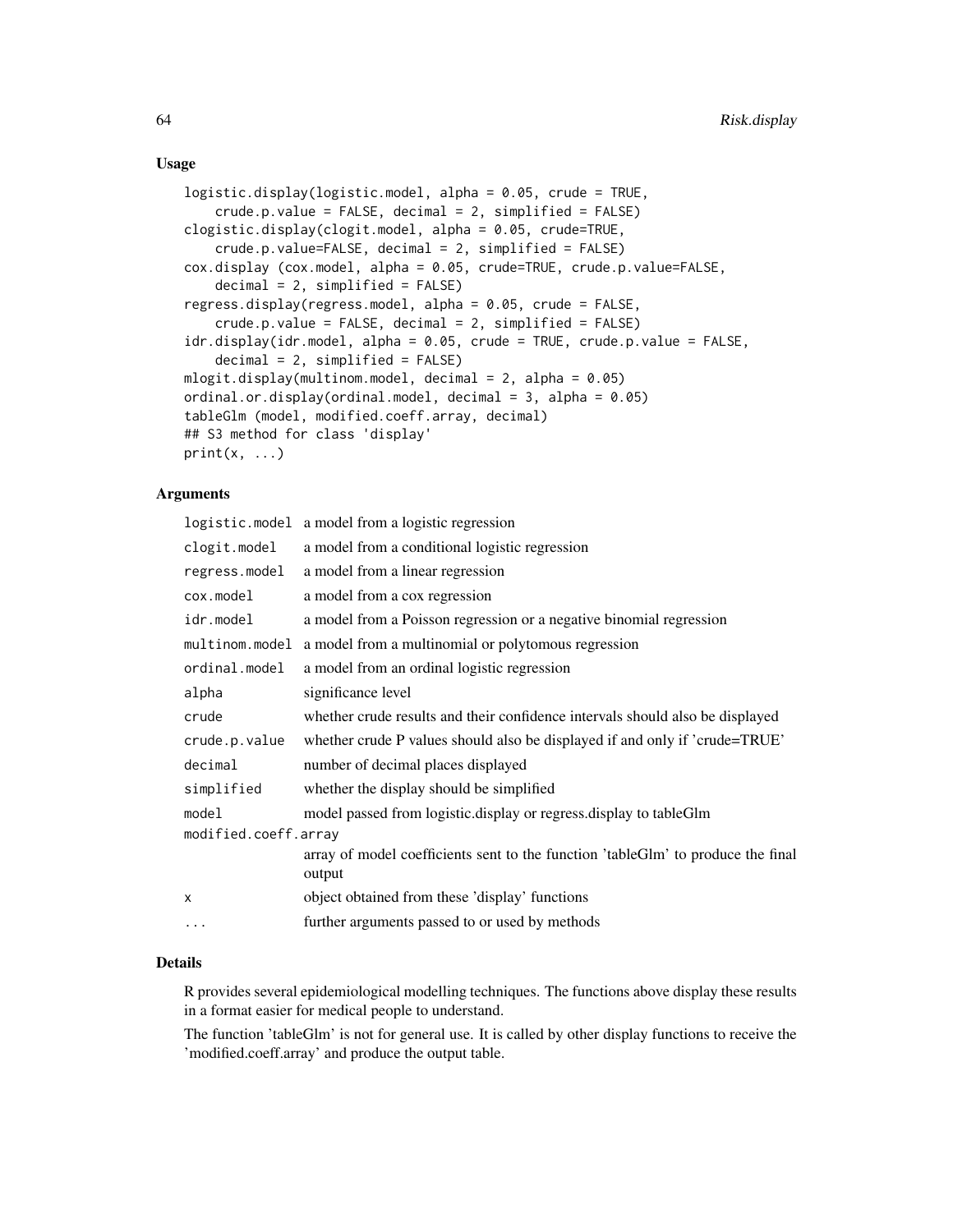#### Risk.display 65

The argument 'simplified' has a default value of 'FALSE'. It works best if the 'data' argument has been supplied during creation of the model. Under this condition, the output has three parts. Part 1 (the first line) indicates the type of the regression and the outcome. For logistic regression, if the outcome is a factor then the referent level is shown. Part 2 shows the main output table where each independent variable coefficient is displayed. If the independent variable is continuous (class numeric) then name of the variable is shown (or the descriptive label if it exists). If the variable is a factor then the name of the level is shown with the referent level omitted. In this case, the name of the referent level and the statistic testing for group effects are displayed. An F-test is used when the model is of class 'lm' or 'glm' with 'family=gaussian' specified. A Likelihood Ratio test is performed when the model is of class 'glm' with 'family = binomial' or 'family = poisson' specified and for models of class 'coxph' and 'clogit'. These tests are carried out with the records available in the model, not necessary all records in the full 'data' argument. The number of records in the model is displayed in the part 3 of the output. When 'simplified=TRUE', the first and the last parts are omitted from the display.

The result is an object of class 'display' and 'list'. Their apparence on the R console is controlled by 'print.display'. The 'table' attribute of these 'display' objects are ready to write (using 'write.csv') to a .csv file which can then be copied to a manuscript document. This approach can substantially reduce both the time and errors produced due to conventional manual copying.

#### Value

'logistic.display', 'regress.display', 'clogit.display' and 'cox.display', each produces an output table. See 'details'.

#### **Note**

Before using these 'display' functions, please note the following limitations.

1) Users should define the 'data' argument of the model.

2) The names of the independent variables **must** be a subset of the names of the variables in the 'data' argument. Sometimes, one of more variables are omitted by the model due to collinearity. In such a case, users have to specify 'simplified=TRUE' in order to get the display function to work.

3) Under the following conditions, 'simplified' will be forced to TRUE and 'crude' forced to FALSE.

3.1) The names of the independent variables contain a function such as 'factor()' or any '\\$' sign.

3.2) The levels of the factor variables contain any ':' sign.

3.3) There are more than one interaction terms in the model

3.4) The 'data' argument is missing in the conditional logistic regression and Cox regression model

4) For any other problems with these display results, users are advised to run 'summary(model)' or 'summary(model)\$coefficients' to check the consistency between variable names in the model and those in the coefficients. The number in the latter may be fewer than that in the former due to collinearity. In this case, it is advised to specify 'simplified=TRUE' to turn off the attempt to tidy up the rownames of the output from 'summary(model)\$coeffients'. The output when 'simplified=TRUE' is more reliable but less understandable.

### Author(s)

Virasakdi Chongsuvivatwong < cvirasak@gmail.com>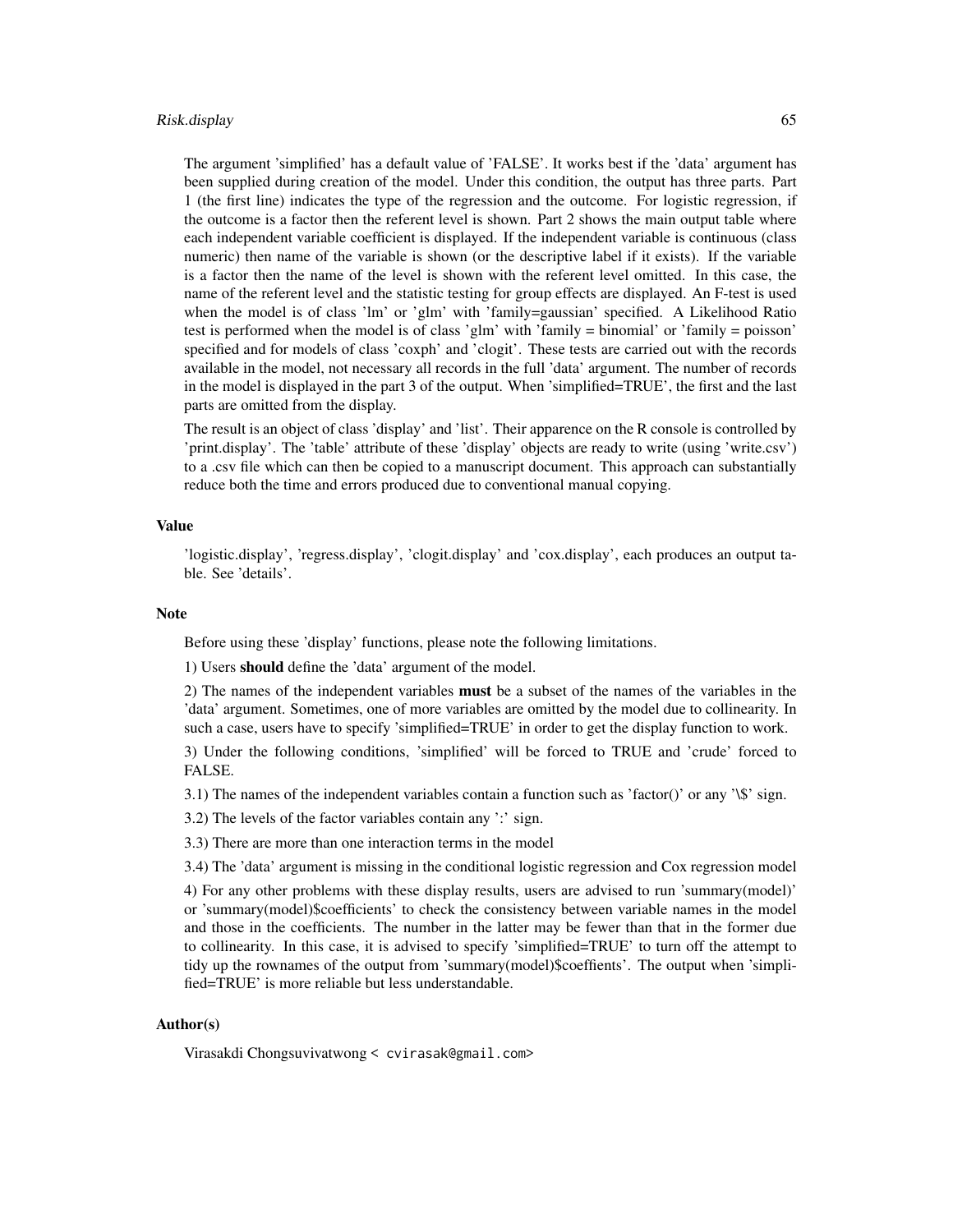### See Also

'glm', 'confint'

```
model0 <- glm(case ~ induced + spontaneous, family=binomial, data=infert)
summary(model0)
logistic.display(model0)
data(ANCdata)
glm1 <- glm(death ~ anc + clinic, family=binomial, data=ANCdata)
logistic.display(glm1)
logistic.display(glm1, simplified=TRUE)
library(MASS) # necessary for negative binomial regression
data(DHF99); .data <- DHF99
attach(.data)
model.poisson \leq glm(containers \sim education + viltype,
    family=poisson, data=DHF99)
model.nb \leq glm.nb(containers \sim education + viltype,
    data=.data)
idr.display(model.poisson) -> poiss
print(poiss) # or print.display(poiss) or poiss
idr.display(model.nb)
detach(.data)
data(VC1to6)
.data <- VC1to6
.data$fsmoke <- factor(.data$smoking)
levels(.data$fsmoke) <- list("no"=0, "yes"=1)
clr1 <- clogit(case ~ alcohol + fsmoke + strata(matset), data=.data)
clogistic.display(clr1)
rm(list=ls())
data(BP)
.data <- BP
attach(.data)
age <- as.numeric(as.Date("2000-01-01") - birthdate)/365.25
agegr <- pyramid(age,sex, bin=20)$ageGroup
.data$hypertension \le sbp >= 140 | dbp >=90
detach(.data)
model1 <- glm(hypertension ~ sex + agegr + saltadd, family=binomial,
          data=.data)
logistic.display(model1) -> table3
attributes(table3)
table3
table3$table
# You may want to save table3 into a spreadsheet
write.csv(table3$table, file="table3.csv") # Note $table
## Have a look at this file in Excel, or similar spreadsheet program
```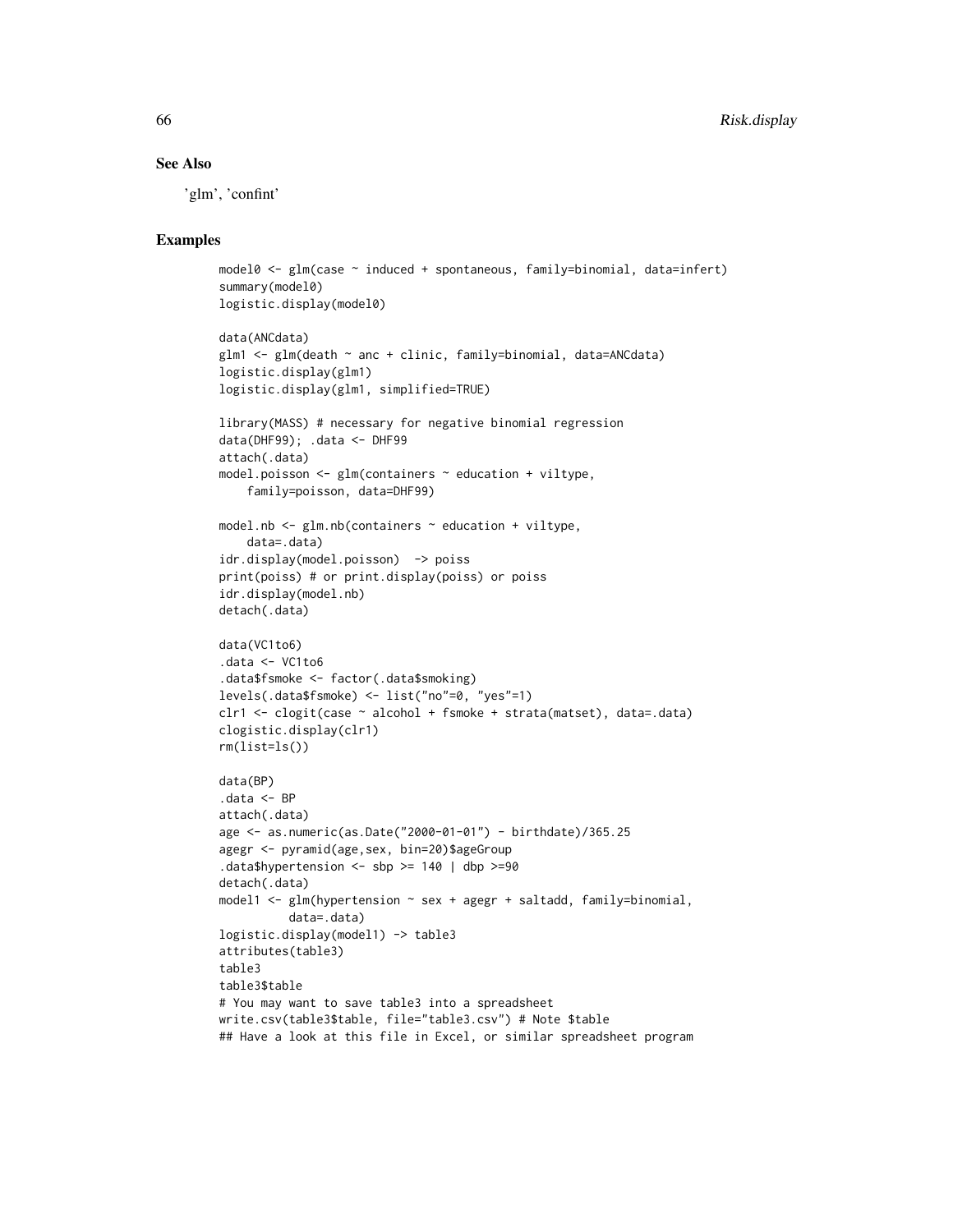```
file.remove(file="table3.csv")
model2 <- glm(hypertension ~ sex ~ age ~ sex ~ saltadd, family=binomial,data=.data)
logistic.display(model2)
# More than 1 interaction term so 'simplified turned to TRUE
reg1 <- lm(sbp ~ sex + agegr + saltadd, data=.data)
regress.display(reg1)
reg2 <- glm(sbp ~ sex + agegr + saltadd, family=gaussian, data=.data)
regress.display(reg2)
data(Compaq)
cox1 <- coxph(Surv(year, status) ~ hospital + stage * ses, data=Compaq)
cox.display(cox1, crude.p.value=TRUE)
# Ordinal logistic regression
library(nnet)
options(contrasts = c("contr.treatment", "contr.poly"))
house.plr \leq polr(Sat \sim Infl + Type + Cont, weights = Freq, data = housing)
house.plr
ordinal.or.display(house.plr)
# Polytomous or multinomial logistic regression
house.multinom \leq multinom(Sat \sim Infl + Type + Cont, weights = Freq,
        data = housing)summary(house.multinom)
mlogit.display(house.multinom, alpha=.01) # with 99% confidence limits.
```
ROC *ROC curve*

#### Description

Receiver Operating Characteristic curve of a logistic regression model and a diagnostic table

#### Usage

```
lroc(logistic.model, graph = TRUE, add = FALSE, title = FALSE,
   line.col = "red", acc.cords = NULL, grid = TRUE, grid.col = "blue", ...roc.from.table(table, graph = TRUE, add = FALSE, title = FALSE,
line.col = "red", auc.coords = NULL, grid = TRUE, grid.col = "blue", ...)
```
#### Arguments

logistic.model A model from logistic regression

table A cross tabulation of the levels of a test (rows) vs a gold standard positive and negative (columns)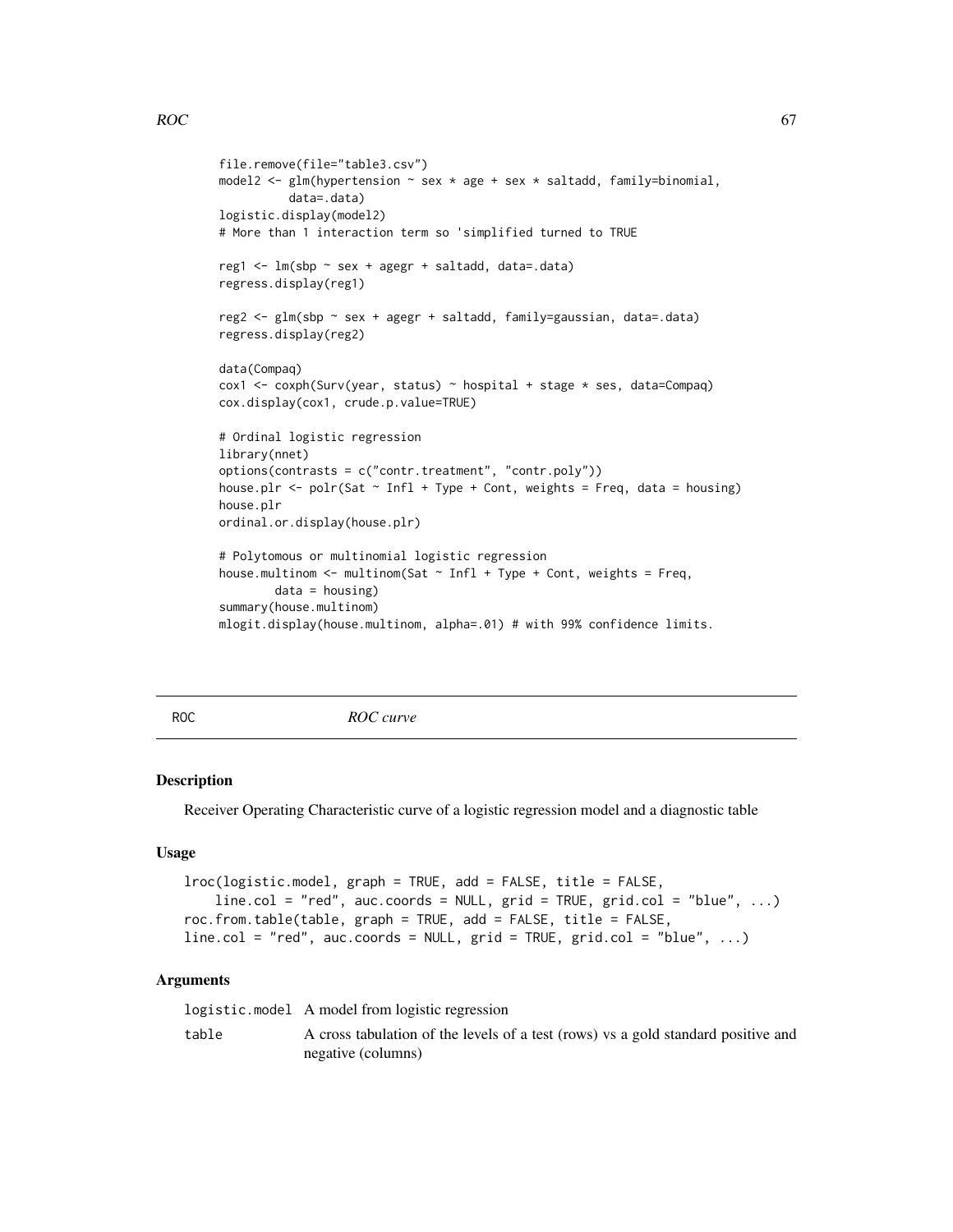| graph      | Draw ROC curve                                      |
|------------|-----------------------------------------------------|
| add        | Whether the line is drawn on the existing ROC curve |
| title      | If true, the model will be displayed as main title  |
| line.col   | Color of the line                                   |
| auc.coords | Coordinates for label of 'auc' (area under curve)   |
| grid       | Whether the grid should be drawn                    |
| grid.col   | Grid colour, if drawn                               |
|            | Additional graphic parameters                       |

### Details

'lroc' graphs the ROC curve of a logistic regression model. If 'table=TRUE', the diagnostic table based on the regression will be printed out.

'roc.from.table' computes the change of sensitivity and specificity of each cut point and uses these for drawing the ROC curve.

In both cases, the area under the curve is computed.

### Author(s)

Virasakdi Chongsuvivatwong < cvirasak@gmail.com>

#### See Also

'glm'

```
# Single ROC curve from logistic regression
# Note that 'induced' and 'spontaneous' are both originally continuous variables
model1 \leq glm(case \sim induced + spontaneous, data=infert, family=binomial)
logistic.display(model1)
# Having two spontaneous abortions is quite close to being infertile!
# This is actually not a causal relationship
lroc(model1, title=TRUE, auc.coords=c(.5,.1))
# For PowerPoint presentation, the graphic elements should be enhanced as followed
lroc(model1, title=TRUE, cex.main=2, cex.lab=1.5, col.lab="blue", cex.axis=1.3,
1wd=3)lroc1 <- lroc(model1) # The main title and auc text have disappeared
model2 <- glm(case ~ spontaneous, data=infert, family=binomial)
logistic.display(model2)
lroc2 <- lroc(model2, add=TRUE, line.col="brown", lty=2)
legend("bottomright",legend=c(lroc1$model.description, lroc2$model.description),
        lty=1:2, col=c("red","brown"), bg="white")
title(main="Comparison of two logistic regression models")
lrtest(model1, model2)
# Number of induced abortions is associated with increased risk for infertility
```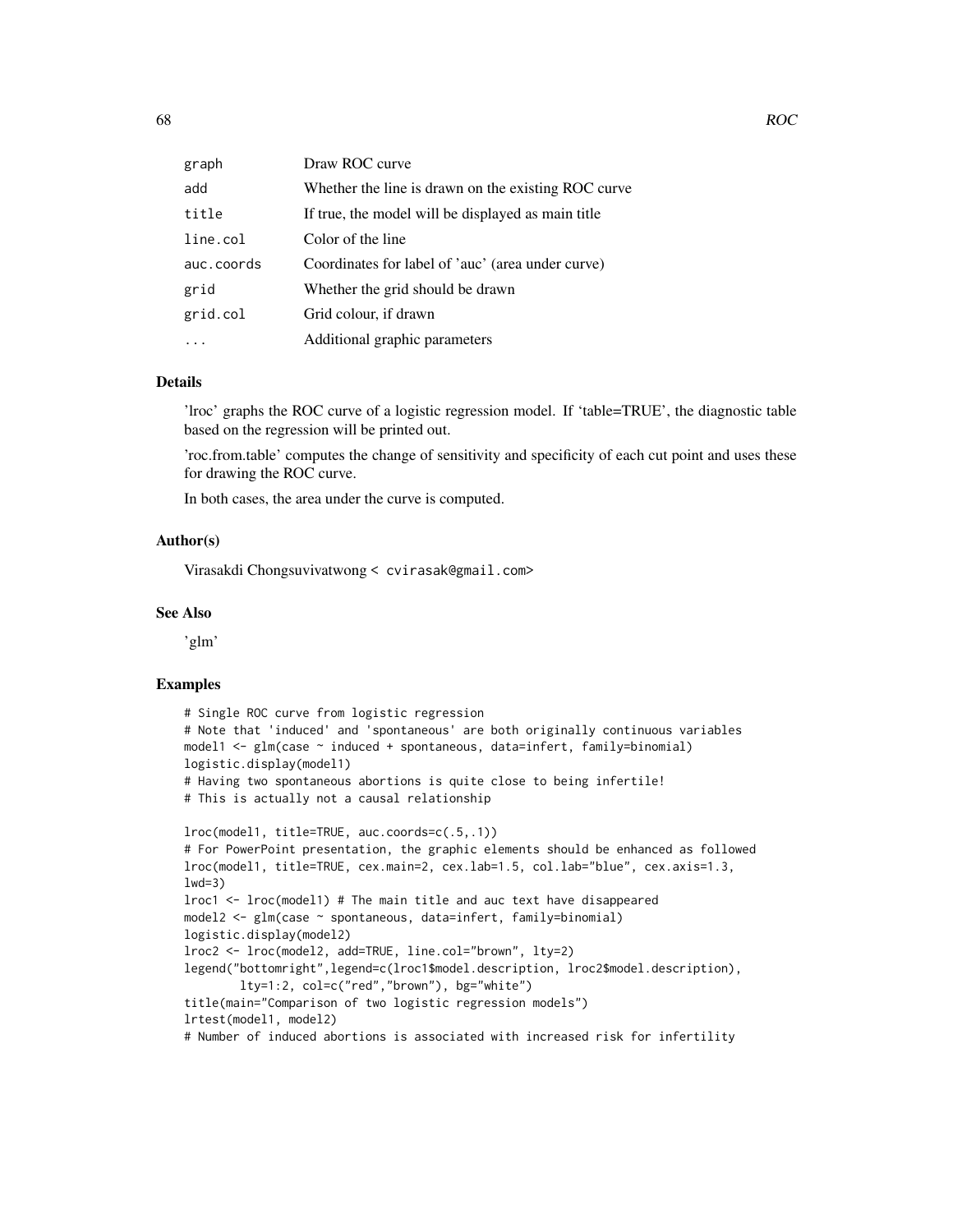#### sampsize 69

```
# Various form of logistic regression
# Case by case data
data(ANCdata)
.data <- ANCdata
glm1 <- glm(death ~ anc + clinic, binomial, data=.data) # Note 'calc'
lroc(glm1)
# Frequency format
data(ANCtable)
ANCtable
.data <- ANCtable
attach(.data)
death <- factor (death)
levels (death) <- c("no","yes")
anc <- with(.data, factor (anc))
levels (anc) <- c("old","new")
clinic <- with(.data, factor (clinic))
levels (clinic) <- c("A","B")
.data <- data.frame(death, anc, clinic)
.data
glm2 <- glm(death ~ anc + clinic, binomial, weights=Freq, data=.data)
lroc(glm2)
detach(.data)
# ROC from a diagnostic table
table1 <- as.table(cbind(c(1,27,56,15,1),c(0,0,10,69,21)))
colnames(table1) <- c("Non-diseased", "Diseased")
rownames(table1) <- c("15-29","30-44","45-59","60-89","90+")
table1
roc.from.table(table1)
roc.from.table(table1, title=TRUE, auc.coords=c(.4,.1), cex=1.2)
# Application of the returned list
roc1 <- roc.from.table(table1, graph=FALSE)
cut.points <- rownames(roc1$diagnostic.table)
text(x=roc1$diagnostic.table[,1], y=roc1$diagnostic.table[,2],
labels=cut.points, cex=1.2, col="brown")
rm(list=ls())
```
sampsize *Sample size calculation*

### Description

Sample size calculations for epidemiological studies

#### Usage

```
n.for.survey (p, delta = "auto", popsize = NULL, deff = 1, alpha = 0.05)
n.for.2means (mu1, mu2, sd1, sd2, ratio = 1, alpha = 0.05, power = 0.8)
```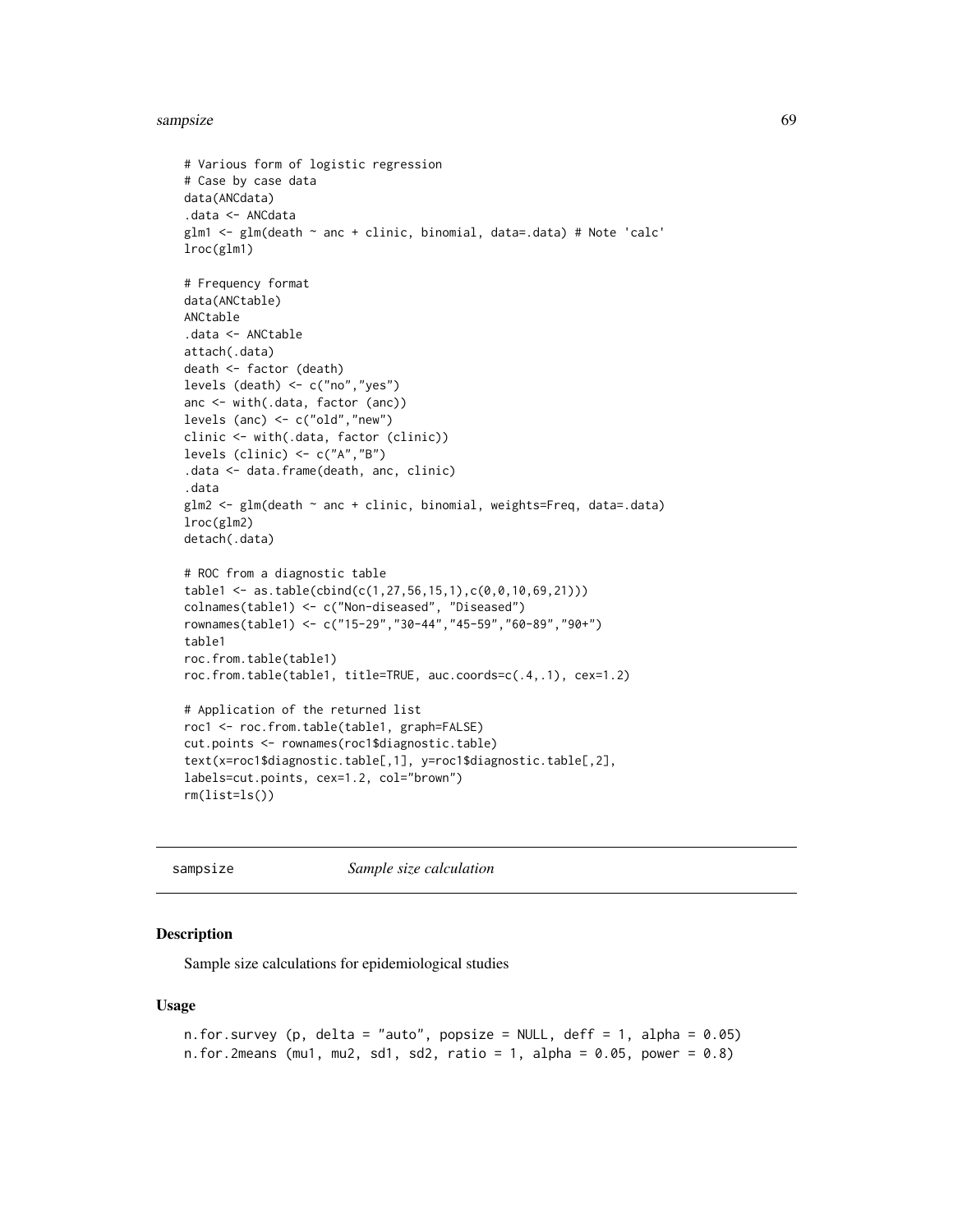```
n.for.cluster.2means (mu1, mu2, sd1, sd2, alpha = 0.05, power = 0.8, ratio = 1,
mean.cluster.size = 10, previous.mean.cluster.size = NULL,
previous.sd.cluster.size = NULL, max.cluster.size = NULL, min.cluster.size =
NULL, \text{icc} = 0.1)
n. for. 2p (p1, p2, alpha = 0.05, power = 0.8, ratio = 1)
n.for.cluster.2p (p1, p2, alpha = 0.05, power = 0.8, ratio = 1,
mean.cluster.size = 10, previous.mean.cluster.size = NULL,
previous.sd.cluster.size = NULL, max.cluster.size = NULL,
min.cluster.size = NULL, icc = 0.1)
n.for.equi.2p(p, sig.diff, alpha=.05, power=.8)
n.for.noninferior.2p (p, sig.inferior, alpha = 0.05, power = 0.8)
n. for.lqas (p0, q = 0, N = 10000, alpha = 0.05, exact = FALSE)
```
### Arguments

| p                 | estimated probability                                                                                        |
|-------------------|--------------------------------------------------------------------------------------------------------------|
| delta             | difference between the estimated prevalence and one side of the 95 percent con-<br>fidence limit (precision) |
| popsize           | size of the finite population                                                                                |
| deff              | design effect for cluster sampling                                                                           |
| alpha             | significance level                                                                                           |
| $mu1$ , $mu2$     | estimated means of the two populations                                                                       |
| sd1, sd2          | estimated standard deviations of the two populations                                                         |
| ratio             | n2/n1                                                                                                        |
| mean.cluster.size |                                                                                                              |
|                   | mean of the cluster size planned in the current study                                                        |
|                   | previous.mean.cluster.size, previous.sd.cluster.size                                                         |
|                   | mean and sd of cluster size from a previous study                                                            |
|                   | max.cluster.size, min.cluster.size<br>maximum and minimum of cluster size in the current study               |
| icc               | intraclass correlation coefficient                                                                           |
| p1, p2            | estimated probabilities of the two populations                                                               |
| power             | power of the study                                                                                           |
| sig.diff          | level of difference consider as being clinically significant                                                 |
| sig.inferior      | level of reduction of effectiveness as being clinically significant                                          |
| p0                | critical proportion beyond which the lot will be rejected                                                    |
| q                 | critical number of faulty pieces found in the sample, beyond which the lot will<br>be rejected               |
| N                 | lot size                                                                                                     |
| exact             | whether the exact probability is to be computed                                                              |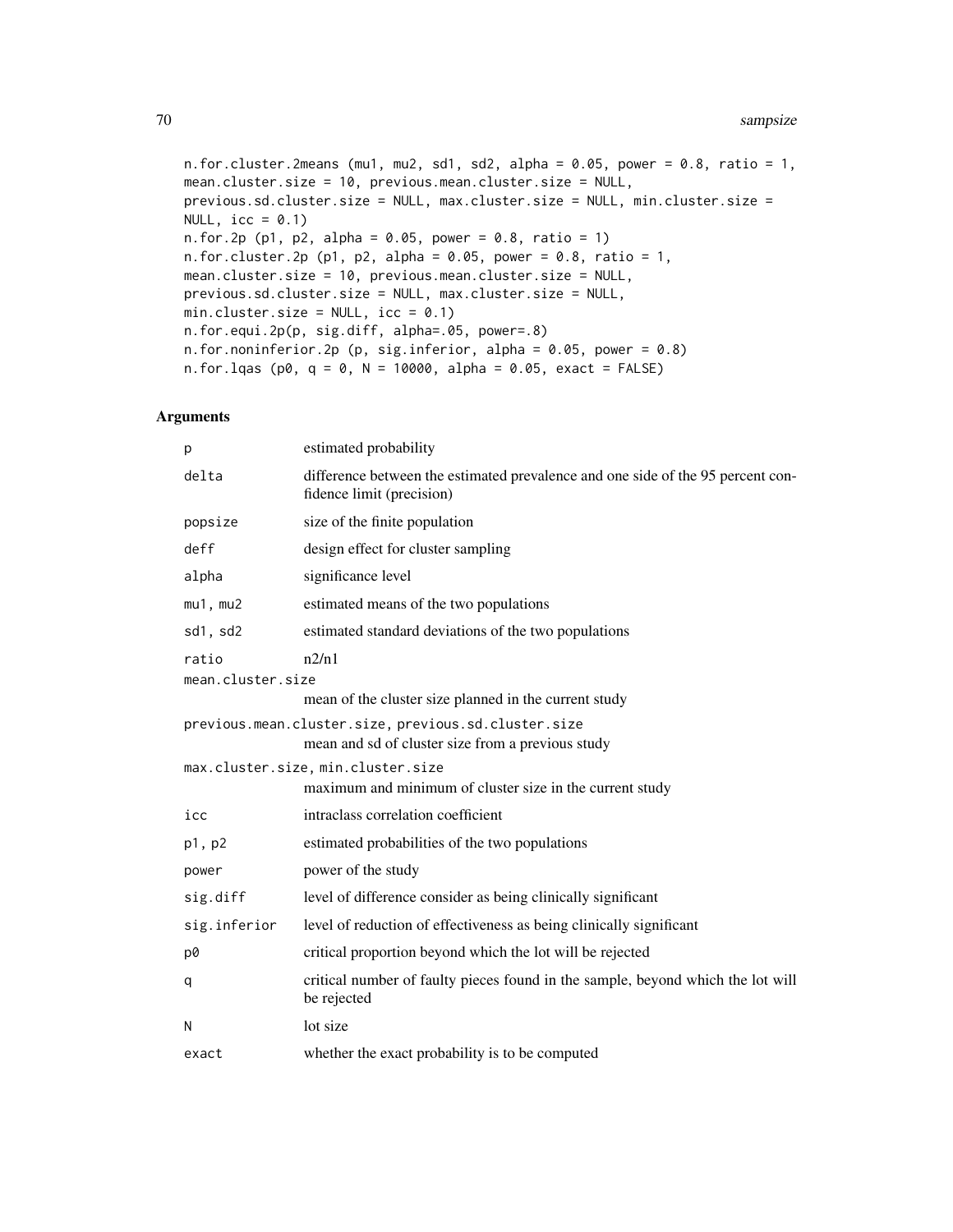#### sampsize 71

#### Details

'n.for.survey' is used to compute the sample size required to conduct a survey.

When 'delta="auto"', delta will change according to the value of p. If  $0.3 \le p \le 0.7$ , delta = 0.1. If 0.1  $\leq$  p  $\leq$  .3, or 0.7 $\leq$  p  $\leq$ =0.9, then delta=.05. Finally, if p  $\leq$  0.1, then delta = p/2. If 0.9  $\leq$  p, then  $delta = (1-p)/2.$ 

When cluster sampling is employed, the design effect (deff) has to be taken into account.

'n.for.2means' is used to compute the sample size needed for testing the hypothesis that the difference of two population means is zero.

'n.for.cluster.2means' and 'n.for.cluster.2p' are for cluster (usually randomized) controlled trial.

'n.for.2p' is used to the compute the sample size needed for testing the hypothesis that the difference of two population proportions is zero.

'n.for.equi.2p' is used for equivalent trial with equal probability of success or fail being p for both groups. 'sig.diff' is a difference in probability considered as being clinically significant. If both sides of limits of 95 percent CI of the difference are within +sig.diff or -sig.diff, there would be neither evidence of inferiority nor of superiority of any arm.

'n.for.noninferior.2p' is similar to 'n.for.equi.2p' except if the lower limit of 95 percent CI of the difference is higher than the sig.inferior level, the hypothesis of inferiority would be rejected.

For a case control study, p1 and p2 are the proportions of exposure among cases and controls.

For a cohort study, p1 and p2 are proportions of positive outcome among the exposed and nonexposed groups.

'ratio' in a case control study is controls:case. In cohort and cross-sectional studies, it is nonexposed:exposed.

LQAS stands for Lot Quality Assurance Sampling. The sample size n is determined to test whether the lot of a product has a defective proportion exceeding a critical proportion, p0. Out of the sample tested, if the number of defective specimens is greater than q, the lot is considered not acceptable. This concept can be applied to quality assurance processes in health care.

When any parameter is a vector of length  $> 5$ , a table of sample size by the varying values of parameters is displayed.

#### Value

a list.

'n.for.survey' returns an object of class "n.for.survey"

'n.for.2p' returns an object of class "n.for.2p"

'n.for.2means' returns an object of class "n.for.2means"

'n.for.lqas' returns an object of class "n.for.lqas"

Each type of returned values consists of vectors of various parameters in the formula and the required sample size(s).

### Author(s)

Virasakdi Chongsuvivatwong < cvirasak@gmail.com>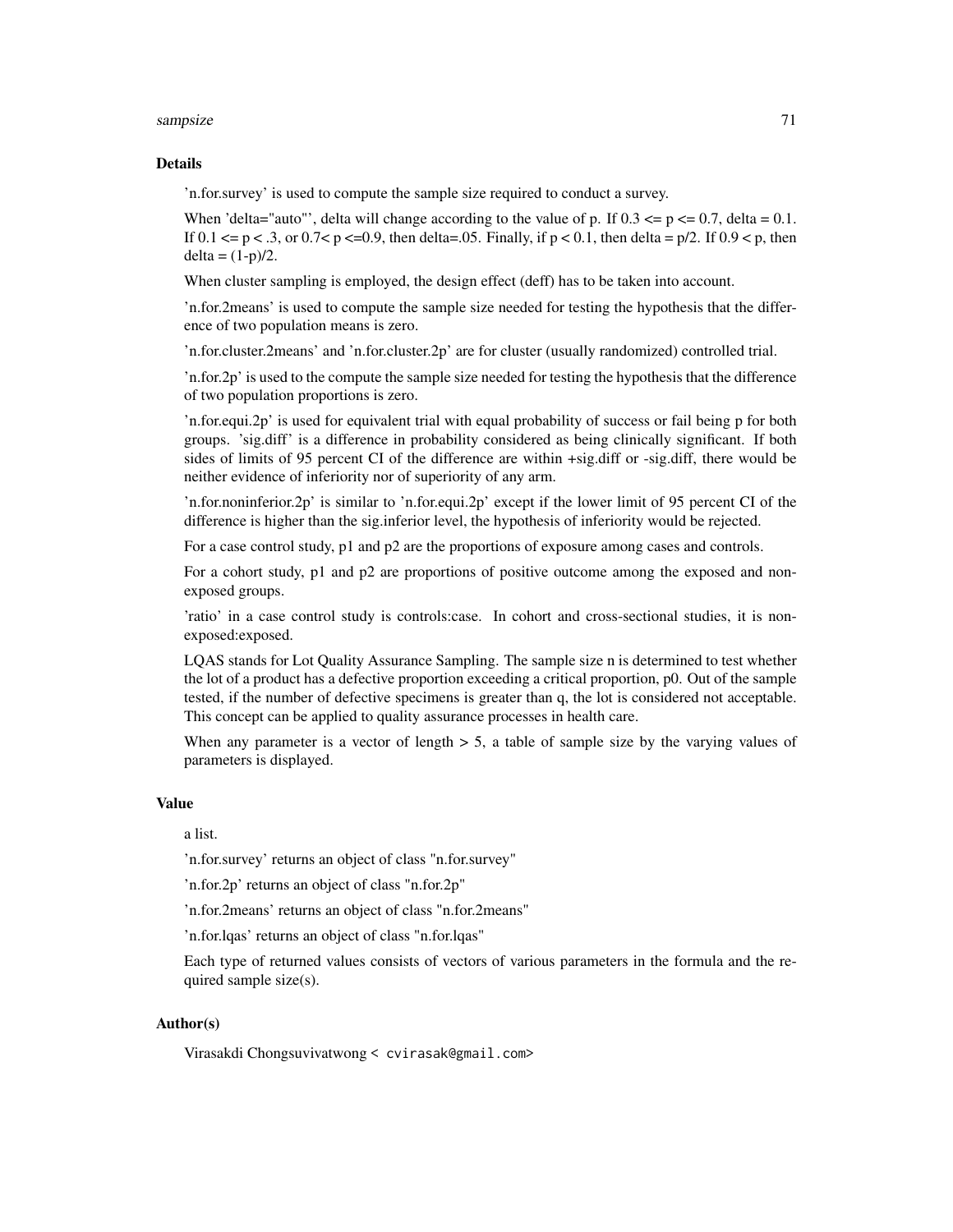#### References

Eldridge SM, Ashby D, Kerry S. 2006 Sample size for cluster randomized trials: effect of coefficient of variation of cluster size and analysis method. *Int J Epidemiol* 35(5): 1292-300.

#### See Also

'power.for.2means', 'power.for.2p'

#### Examples

# In a standard survey to determine the coverage of immunization needed using # a cluster sampling technique on a population of approximately 500000, and # an estimated prevalence of 70 percent, design effect is assumed to be 2. n.for.survey(  $p = .8$ , delta = .1, popsize = 500000, deff = 2) # 123 needed # To see the effect of prevalence on delta and sample size n.for.survey( $p = c(.5, .6, .7, .8, .9, .95, .99)$ ) # Testing the efficacy of measles vaccine in a case control study . # The coverage in the non-diseased population is estimated at 80 percent. # That in the diseased is 60 percent. n.for.2p(p1=.8, p2=.6) # n1=n2=91 needed # A randomized controlled trial testing cure rate of a disease of # 90 percent by new drugs and 80 percent by the old one. n.for.2p(p1=.9, p2=.8) # 219 subjects needed in each arm. # To see the effect of p1 on sample size n.for.2p(p1=seq(1,9,.5)/10, p2=.5) # A table output # The same randomized trial to check whether the new treatment is 5 percent # different from the standard treatment assuming both arms has a common # cure rate of 85 percent would be n.for.equi.2p(p=.85, sig.diff=0.05) # 801 each. # If inferior arm is not allow to be lower than -0.05 (5 percent less effective) n.for.noninferior.2p(p=.85, sig.inferior=0.05) # 631 each. # A cluster randomized controlled trial to test whether training of village # volunteers would result in reduction of prevalence of a disease from 50 percent # in control villages to 30 percent in the study village with a cluster size # varies from 250 to 500 eligible subjects per village (mean of 350) and the # intraclass correlation is assumed to be 0.15 n.for.cluster.2p( $p1 = .5$ ,  $p2 = .3$ , mean.cluster.size = 350, max.cluster.size = 500, min.cluster.size =  $250$ , icc =  $0.15$ )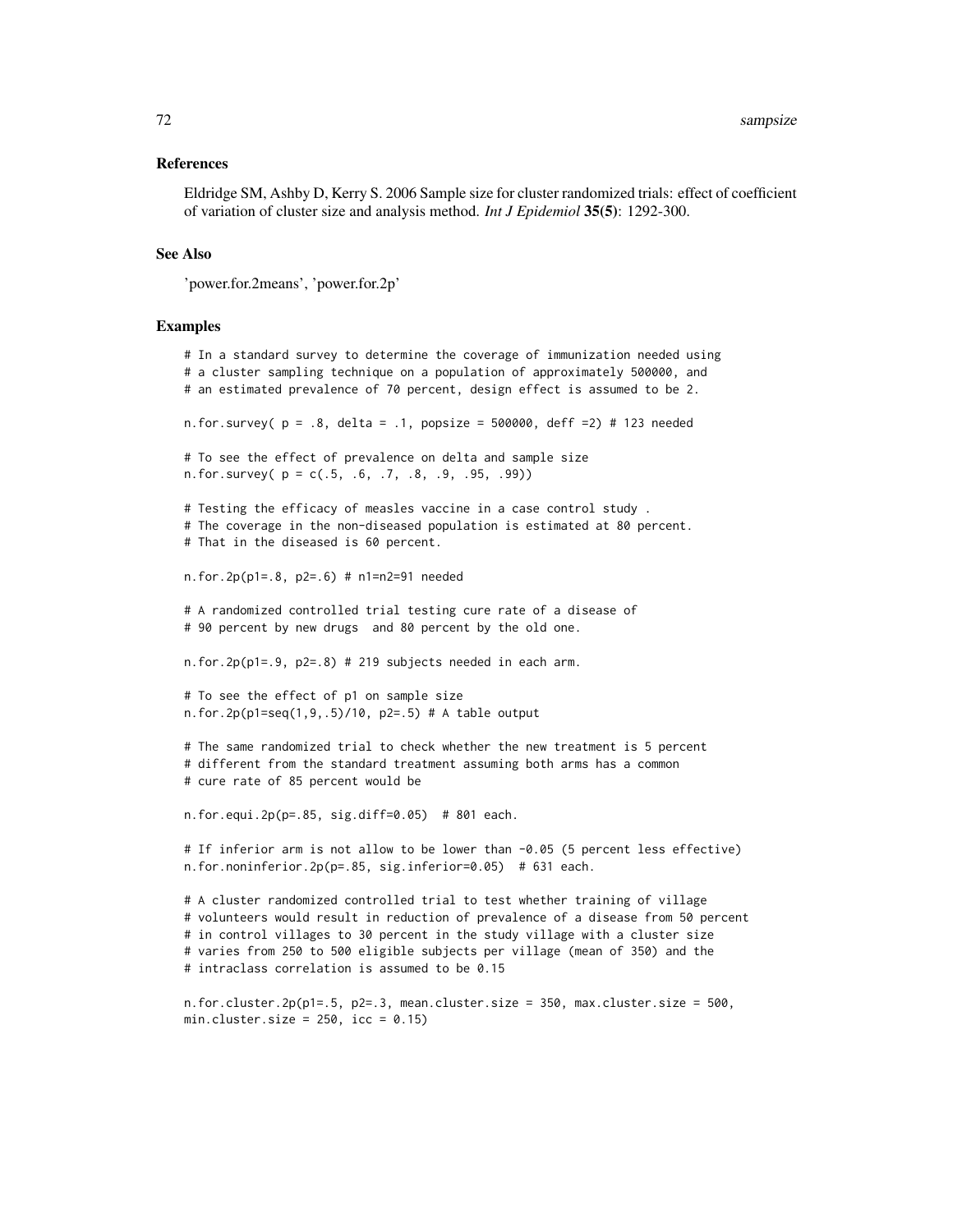#### <span id="page-72-0"></span>setTitle 73

```
# A quality assurance to check whether the coding of ICD-10 is faulty
# by no more than 2 percent.The minimum sample is required.
# Thus any faulty coding in the sample is not acceptable.
n.for.lqas(p0 = .02, q=0, exact = TRUE) # 148 non-faulty checks is required
# to support the assurance process.
n. for. lqas(p0 = (1:10)/100, q=0, exact = FALSE)
```
setTitle *Setting the displayed language of Epicalc graph title*

#### **Description**

Setting locale and internationalizing Epicalc graph title

#### Usage

```
setTitle(locale)
```
#### **Arguments**

locale A string denoting international language of choice

#### Details

On calling 'library(epicalc)', '.locale()' has an inital value of FALSE, ie. the titles of Epicalc's automatic graphs are displayed in the English language. 'setTitle' has two effects. It selects the locale and resets the hidden object '.locale()' to TRUE. The command internationalizes the title of automatic graphs created by Epicalc according to 'locale' given in the function's argument.

If '.locale()' is TRUE, then the automatic graphs produced by Epicalc commands, such as 'summ(var)' or 'tab1(var)' or 'tabpct(var1,var2)', will lookup a language conversion table for the graph title and the title will be changed accordingly.

Internationalization of the title can be disabled by typing '.locale(FALSE)'. This has no effect of locale as a whole unless it is reset to English by issuing the command 'setTitle("English")'.

#### Author(s)

Virasakdi Chongsuvivatwong < cvirasak@gmail.com>

### See Also

'Sys.setlocale', 'Sys.getlocale' and 'titleString'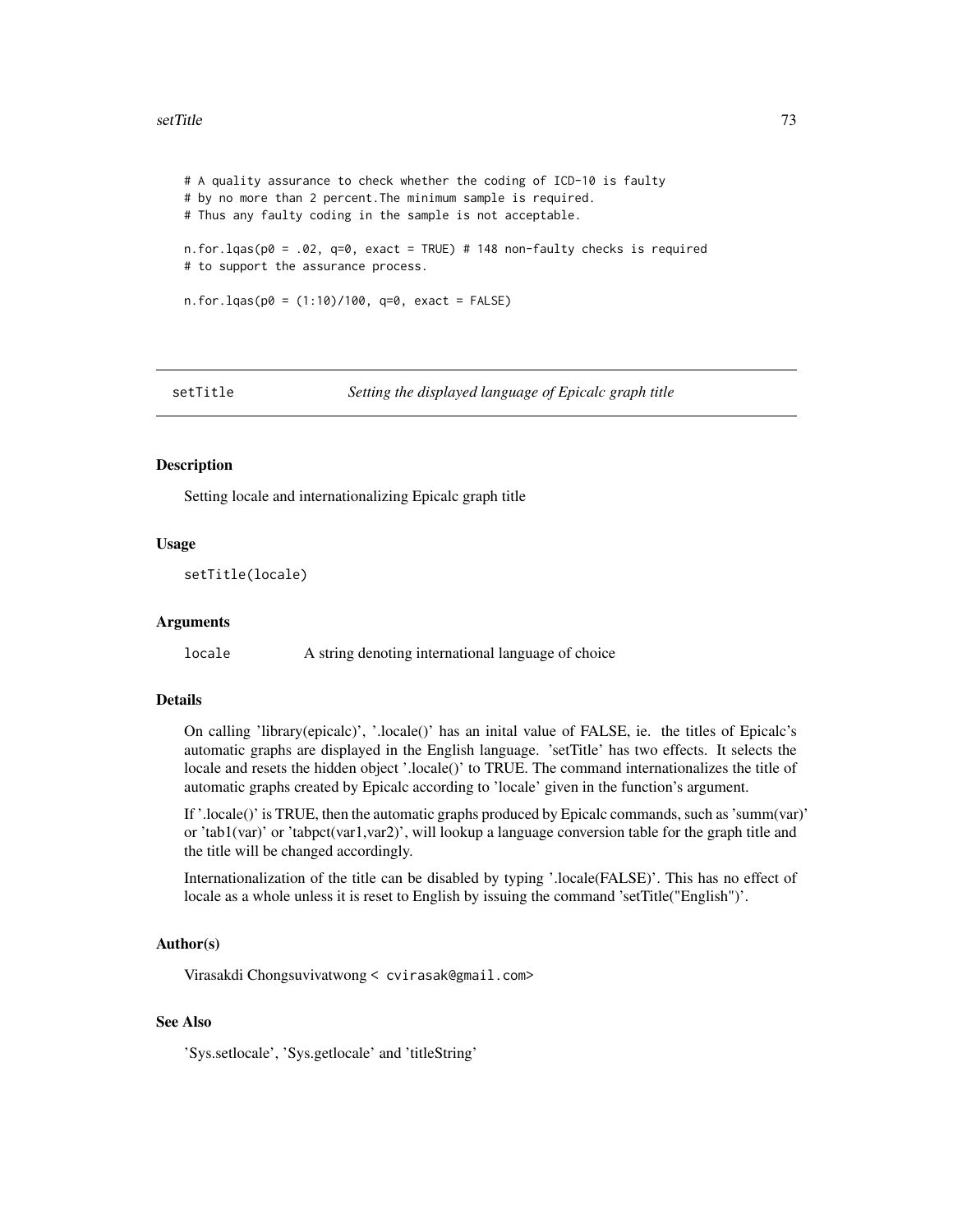# Examples

```
.data <- iris
attach(.data)
summ(Sepal.Length, by=Species)
setTitle("English")
dotplot(Sepal.Length, by=Species)
setTitle("Malay")
dotplot(Sepal.Length, by=Species)
setTitle("Spanish")
dotplot(Sepal.Length, by=Species)
detach(.data)
rm(.data)
```
shapiro.qqnorm *Qqnorm plots with Shapiro-Wilk's test*

#### Description

Quantile-normal plots with Shapiro-Wilk's test result integrated

# Usage

shapiro.qqnorm (x, ...)

# Arguments

|                   | A numeric vector                     |
|-------------------|--------------------------------------|
| $\cdot\cdot\cdot$ | Graphical parameters passed to 'par' |

# Details

To test a variable 'x' against the normal distribution, a qqnorm plot is integrated with the Shapiro-Wilk test to enhance interpretation.

# Author(s)

Virasakdi Chongsuvivatwong < cvirasak@gmail.com>

### See Also

'shapiro.test', 'qqnorm', 'par'

# Examples

```
x \le - rnorm(10)
a <- LETTERS[1:10]
shapiro.qqnorm(x, pch=a, col="red")
qqline(x, lty=2, col="black")
```
<span id="page-73-0"></span>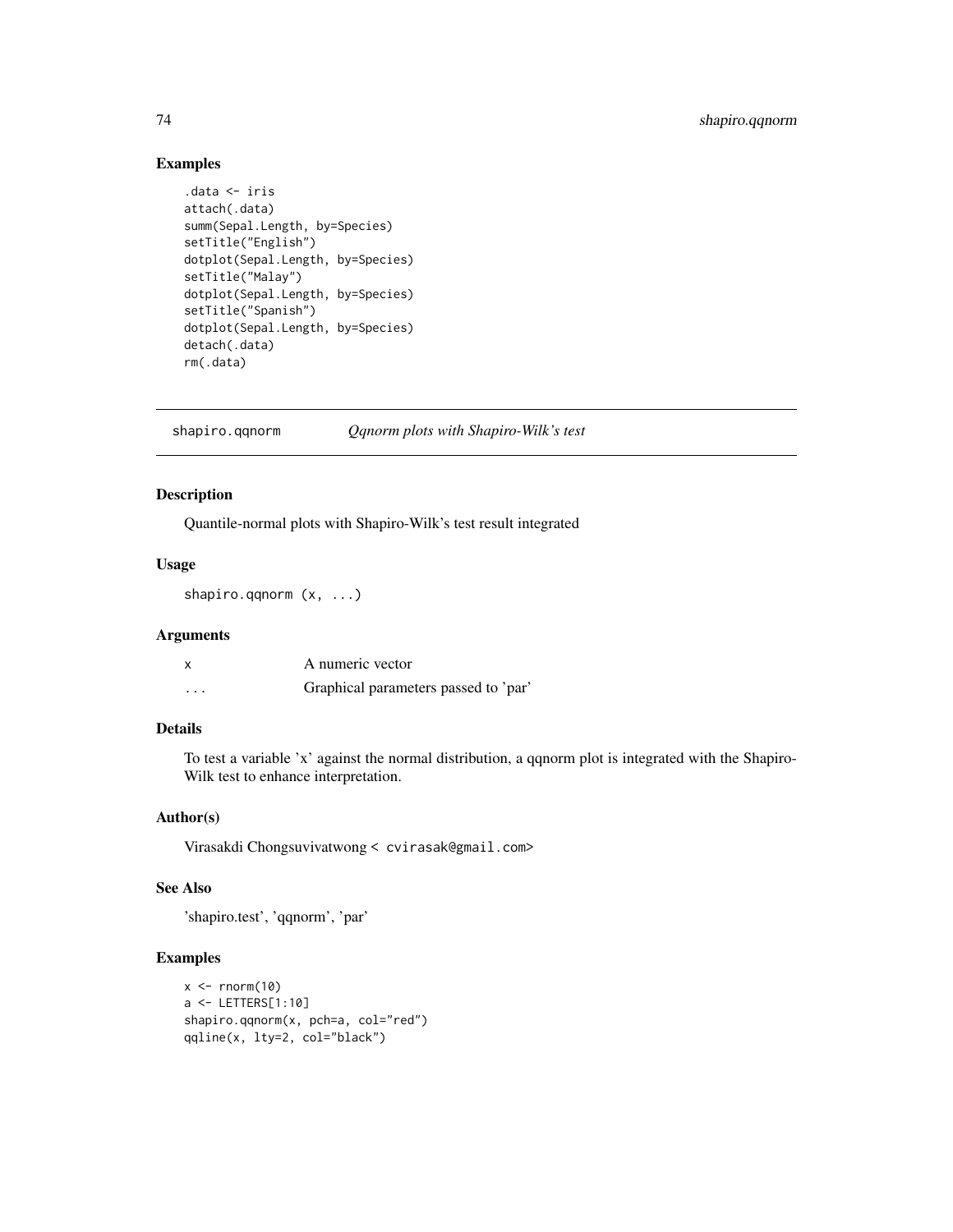<span id="page-74-0"></span>

# Description

Sleepiness among participants in a workshop

#### Usage

```
data(Sleep3)
```
# Format

A data frame with 15 observations on the following 8 variables.

id a numeric vector gender a factor with levels male female dbirth a Date vector for birth date sleepy a numeric vector for any experience of sleepiness in the class: 0=no 1=yes lecture a numeric vector for ever felt sleepy during a lecture: 0=no 1=yes grwork a numeric vector for ever felt sleepy during a group work: 0=no 1=yes kg a numeric vector cm a numeric vector

# Examples

data(Sleep3) des(Sleep3)

statStack *Statistics of a continuous variable stratified by factors*

# Description

Compares the difference in means or medians of the levels of a factor or list of factors

#### Usage

```
statStack (cont.var, by, dataFrame, iqr="auto", var.labels = TRUE, decimal = 1,
   assumption.p.value = .01)
```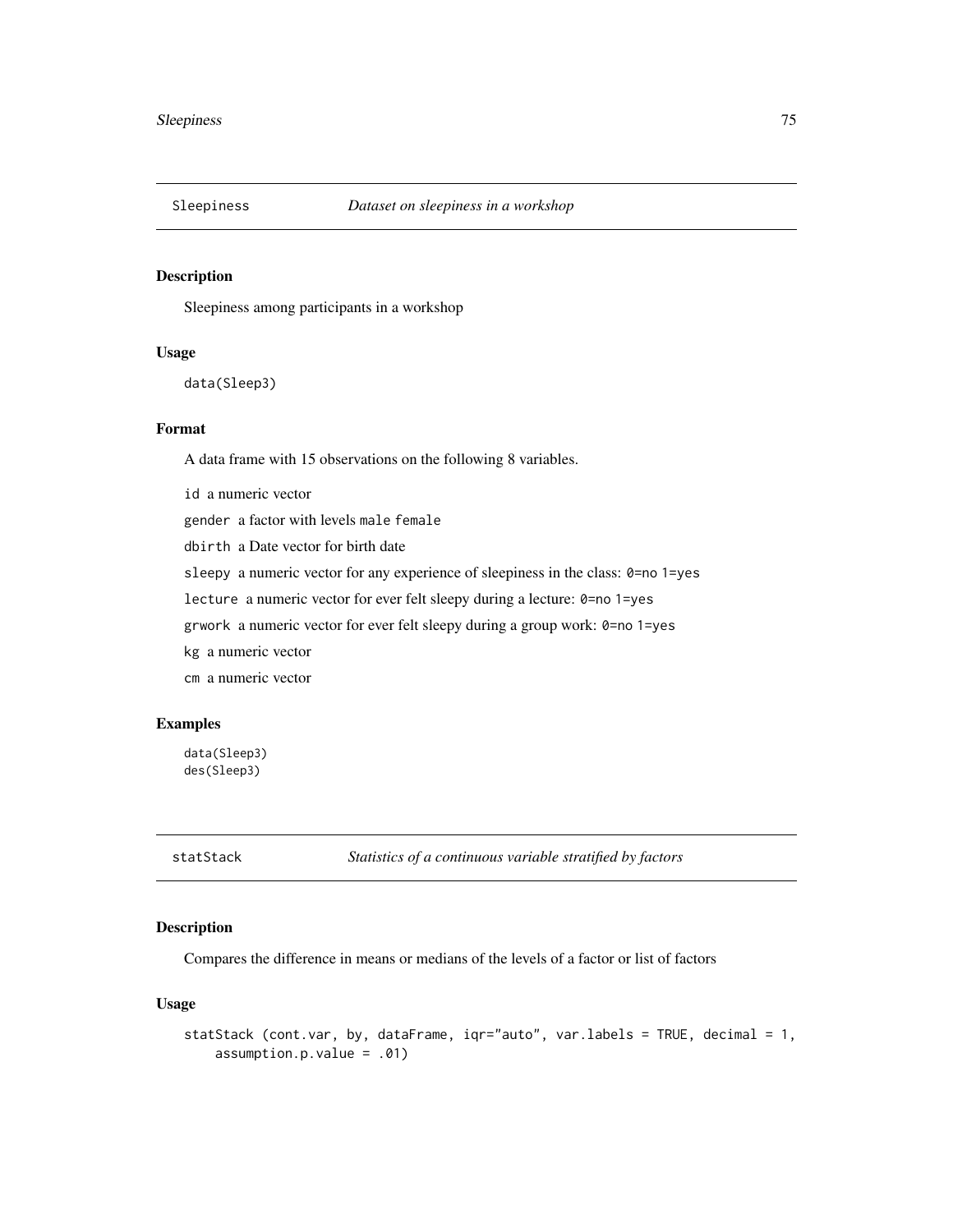#### Arguments

| cont.var           | a single continuous variable in the data frame.                                                       |
|--------------------|-------------------------------------------------------------------------------------------------------|
| by                 | a factor, or list of factors, each of length <code>nrow(dataFrame)</code>                             |
| igr                | to display median and inter-quartile range instead of mean and sd.                                    |
| var.labels         | use descriptions of the 'by' variables if available                                                   |
| dataFrame          | source data frame of the variables                                                                    |
| decimal            | number of digits displayed after decimal point                                                        |
| assumption.p.value |                                                                                                       |
|                    | level of Bartlett's test P value to judge whether the comparison and the test<br>should be parametric |

#### Details

This function computes means/medians of a continuous variable in each level of the specified factor(s) and performs an appropriate statistical test.

The classes of the variable to compute statistics must be either 'integer' or 'numeric' why all 'by' variables must be 'factor'.

Like in 'tableStack', the argument 'iqr' has a default value being "auto". Non-parametric comparison and test will be automatically chosen if Bartlette's test P value is below the 'assumption.p.value'.Like in 'tableStack', the default value for the 'iqr' argument is "auto", which means non-parametric comparison and test will be automatically chosen if the P-value from Bartlett's test is below the value of the 'assumption.p.value' argument (0.01).

The user can force the function to perform a parametric test by setting 'iqr=NULL' and to perform a non-parametric test by setting 'iqr' to the name or index of the continuous variable.

By default, 'var.labels=TRUE' in order to give nice output.

#### Value

an object of class 'statStack' and 'table'

#### Author(s)

Virasakdi Chongsuvivatwong < cvirasak@gmail.com>

#### See Also

'tableStack'

### Examples

statStack(Price, by=c(DriveTrain, Origin), dataFrame=Cars93) statStack(Price, by=c(DriveTrain, Origin), dataFrame=Cars93, iqr=NULL)

Cars93\$log10.Price <- log10(Cars93\$Price)# added as the 28th variable statStack(log10.Price, by=c(DriveTrain, Origin), dataFrame=Cars93) statStack(log10.Price, by=c(DriveTrain, Origin), dataFrame=Cars93, iqr=28)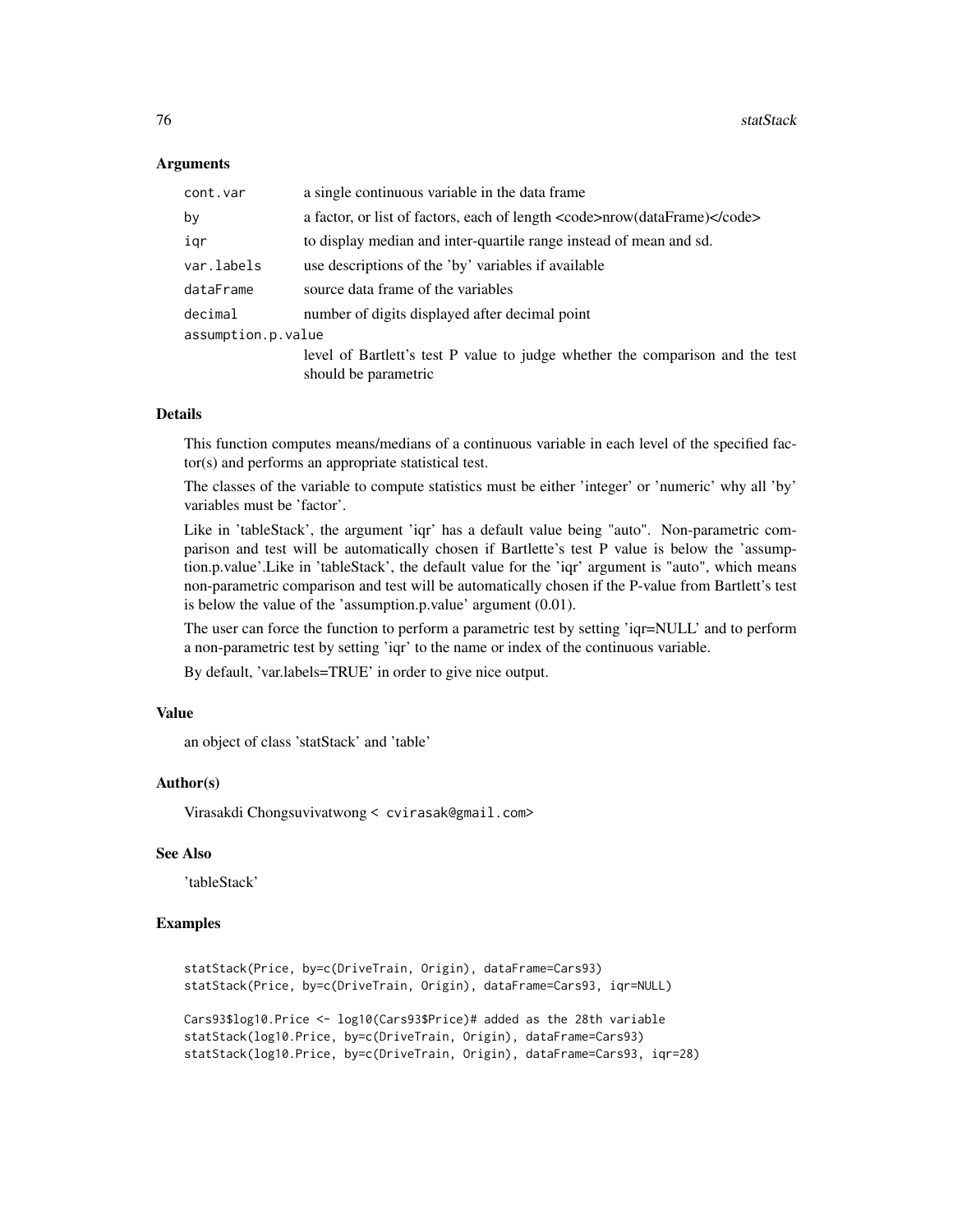<span id="page-76-0"></span>summ and the contract of the contract of the contract of the contract of the contract of the contract of the contract of the contract of the contract of the contract of the contract of the contract of the contract of the c

rm(Cars93)

```
data(Compaq)
statStack(year, by=c(hospital, stage:ses), dataFrame=Compaq)
# Note that var.labels 'Age group' is displayed instead of var. name 'agegr'
```
summ *Summary with graph*

#### Description

Summary of data frame in a convenient table. Summary of a variable with statistics and graph

#### Usage

```
summ(x, \ldots)## Default S3 method:
summ(x, by=NULL, graph = TRUE, box = FALSE, pch = 18,
    ylab = "auto", main = "auto", cex.X.axis = 1, cex.Y.axis = 1,
    dot.col = "auto", ...)## S3 method for class 'factor'
summ(x, by=NULL, graph=TRUE, ...)
## S3 method for class 'logical'
summ(x, by=NULL, graph=TRUE, ...)
## S3 method for class 'data.frame'
summ(x, \ldots)
```
# **Arguments**

| X          | 'x' can be a data frame or a vector                      |
|------------|----------------------------------------------------------|
| by         | a stratification variable, valid only when x is a vector |
| graph      | automatic plot (sorted dot chart) if 'x' is a vector     |
| box        | add a boxplot to the graph (by=NULL)                     |
| pch        | plot characters                                          |
| ylab       | annotation on Y axis                                     |
| main       | main title of the graph                                  |
| cex.X.axis | character extension scale of X axis                      |
| cex.Y.axis | character extension scale of Y axis                      |
| dot.col    | $\text{colour}(s)$ of plot character(s)                  |
|            | additional graph parameters                              |

#### Details

For data frames, 'summ' gives basic statistics of each variable in the data frame. The other arguments are ignored.

For single vectors, a sorted dot chart is also provided, if graph=TRUE (default).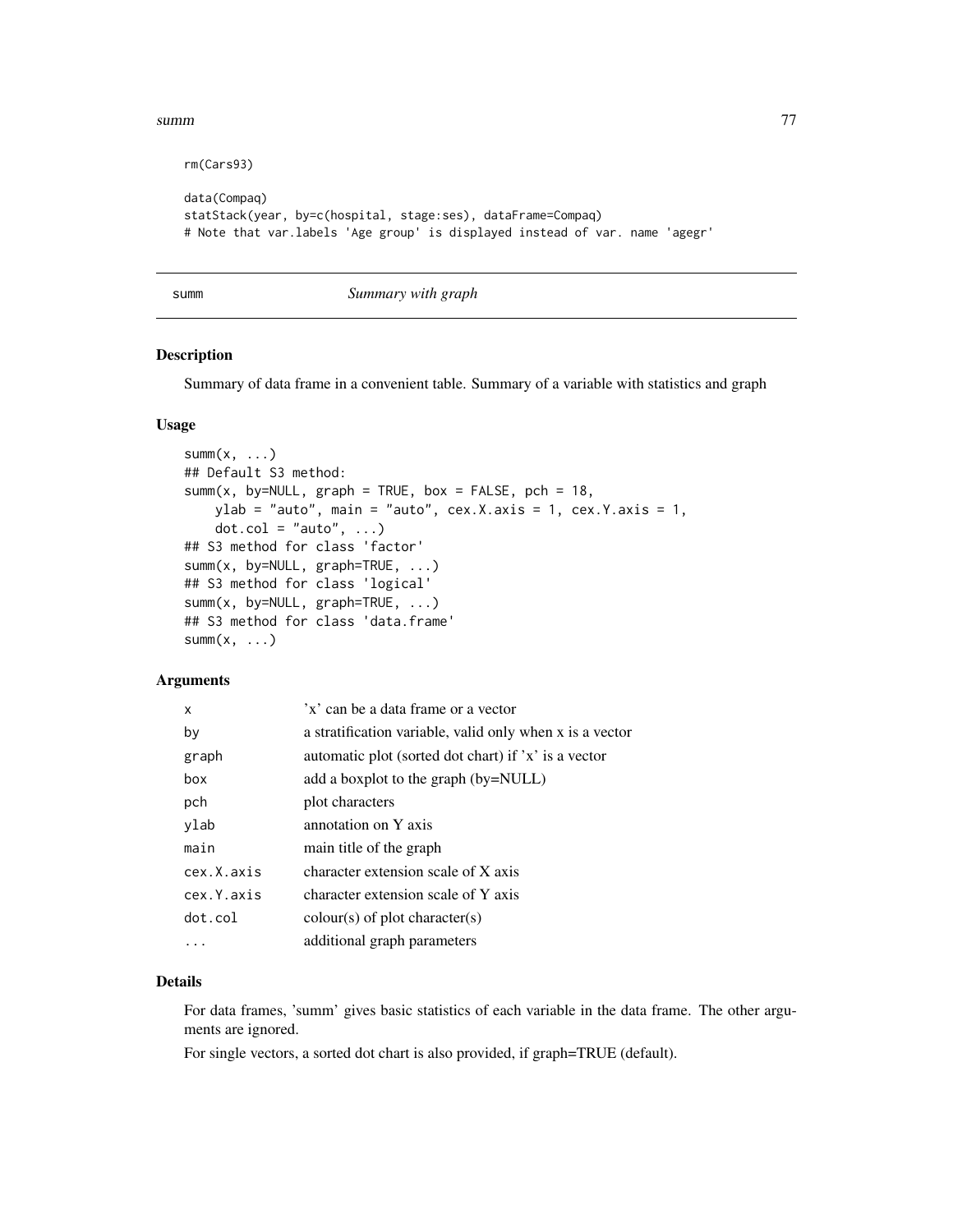# <span id="page-77-0"></span>Author(s)

Virasakdi Chongsuvivatwong < cvirasak@gmail.com>

# See Also

'summary', 'use', 'des'

#### Examples

```
data(Oswego)
.data <- Oswego
summ(.data)
with(.data, summ(age))
with(.data, summ(age, box=TRUE))
with(.data, summ(age, dot.col="brown"))
with(.data, summ(age, by=sex))
# Changing dot colours
with(.data, summ(age, by=sex, dot.col = c("blue","orange")))
# Enlarging main title and other elements
with(.data, summ(age, by=sex, cex.main=1.5, cex.X.axis=1.5, cex.Y.axis=1.7))
# Free vector
summ(rnorm(1000))
summ((1:100)^2, by=rep(1:2, 50))
summ((1:100)^2, by=rep(c("Odd","Even"), 50), main="Quadratic distribution by odd and even numbers")
```
tab1 *One-way tabulation*

# Description

One-way tabulation with automatic bar chart and optional indicator variables generation

#### Usage

```
tab1(x0, decimal = 1, sort.group = FALSE,cum.percent = !\text{any}(is.na(x0)), graph = TRUE,
   missing = TRUE, bar.values = "frequency",
    horiz = FALSE, cex = 1, cex.name = 1, main = "auto", xlab = "auto",ylab = "auto", col = "auto", gen.ind.vars = FALSE, ...)
## S3 method for class 'tab1'
print(x, \ldots)
```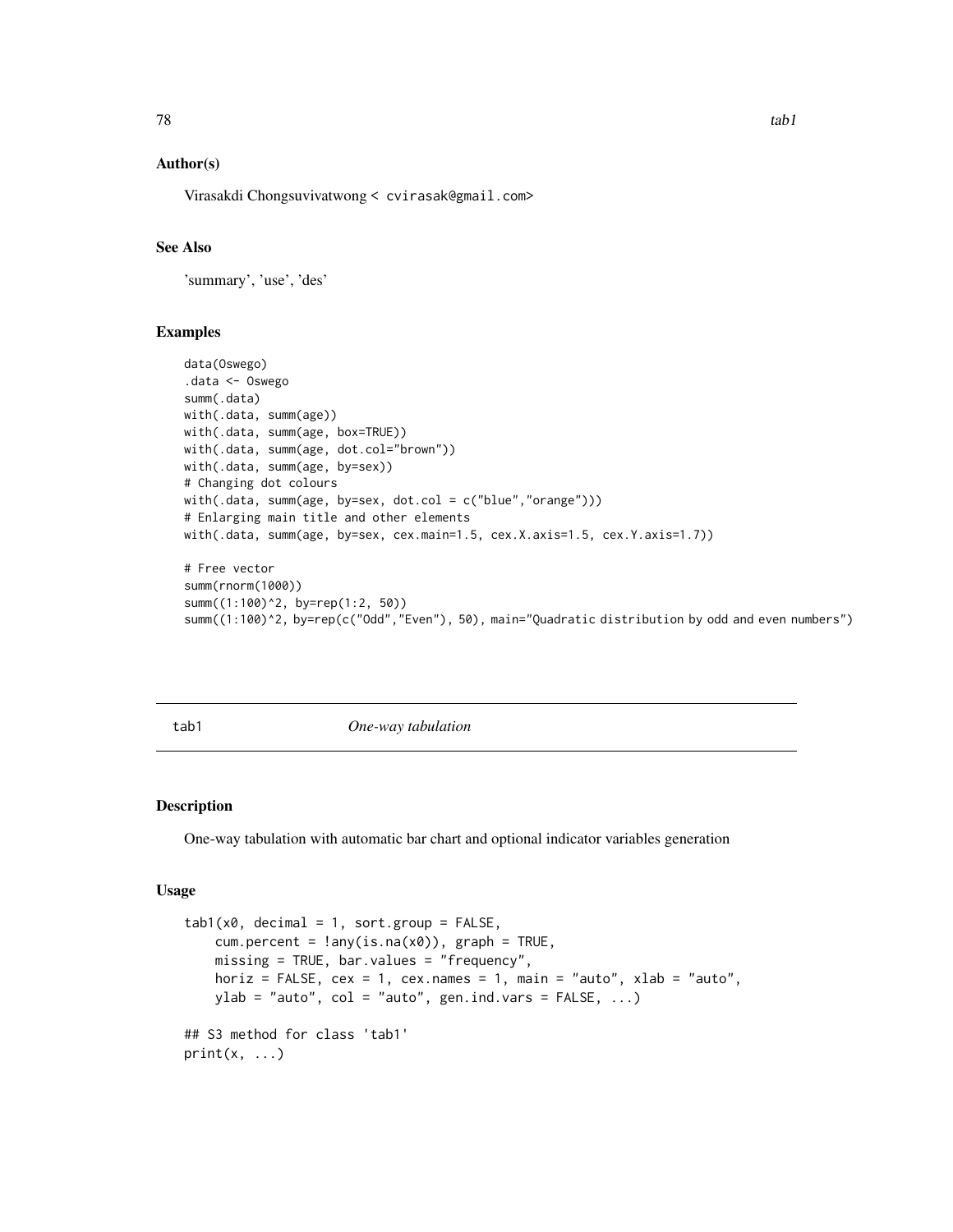# $t$ ab1 79

# Arguments

| x0           | a variable                                                                                                                          |
|--------------|-------------------------------------------------------------------------------------------------------------------------------------|
| decimal      | number of decimals for the percentages in the table                                                                                 |
| sort.group   | pattern for sorting categories in the table and in the chart. Default is no sorting.<br>I can also be "decreasing" or "increasing". |
| cum.percent  | presence of cumulative percentage in the output table. Default is TRUE for a<br>variable without any missing values.                |
| graph        | whether a graph should be shown                                                                                                     |
| missing      | include the missing values category or <na> in the graphic display</na>                                                             |
| bar.values   | include the value of frequency. This can also be "percent" or "none" at the end<br>of each bar                                      |
| horiz        | set the bar chart to horizontal orientation                                                                                         |
| cex          | parameter for extension of characters or relative size of the bar values                                                            |
| cex.names    | character extension or relative scale of the name labels for the bars                                                               |
| main         | main title of the graph                                                                                                             |
| xlab         | label of X axis                                                                                                                     |
| ylab         | label of Y axis                                                                                                                     |
| col          | colours of the bar                                                                                                                  |
| gen.ind.vars | whether the indicator variables will be generated                                                                                   |
| X            | object of class 'tab1' obtained from saving 'tab1' results                                                                          |
| $\cdots$     | further arguments passed to or used by other methods                                                                                |

# Details

'tab1' is an advanced one-way tabulation providing a nice frequency table as well as a bar chart. The description of the variable is also used in the main title of the graph.

The bar chart is vertical unless the number of categories is more than six and any of the labels of the levels consists of more than 8 characters or 'horiz' is set to TRUE.

For table has less than categories, the automatic colour is "grey". Otherwise, the graph will be colourful. The argument, 'col' can be overwritten by the user.

The argument 'gen.ind.vars' is effective only if x0 is factor.

# Value

Output table

# Author(s)

Virasakdi Chongsuvivatwong < cvirasak@gmail.com>

# See Also

'tabpct', 'label.var', 'table', 'barplot', 'model.matrix'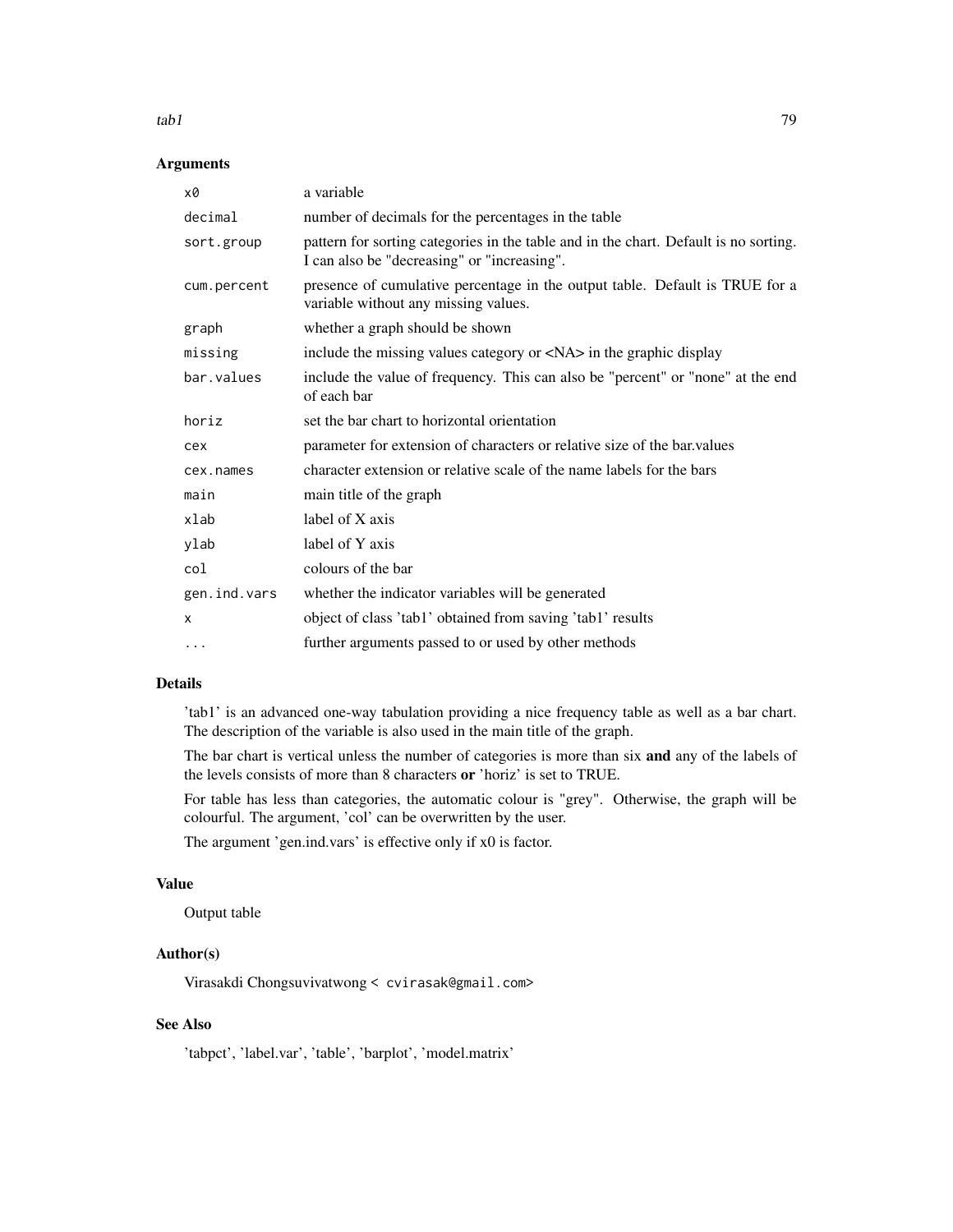#### Examples

```
tab1(state.division)
tab1(state.division, bar.values ="percent")
tab1(state.division, sort.group ="decreasing")
tab1(state.division, sort.group ="increasing")
tab1(state.division, col=c("chocolate","brown1","brown4"),
 main="Number of states in each zone")
# For presentation, several 'cex' parameters should increase
tab1(state.division, col=c("chocolate","brown1","brown4"),
 main="Number of states in each zone",
 cex.main=1.7, cex.name=1.2, cex.axis=1.3, cex.lab=1.3)
data(Oswego)
.data <- Oswego
attach(.data)
tab1(ill) # Note the column of cumulative percentages in the table.
tab1(ill, cum.percent=FALSE)
tab1(chocolate)
# Due to missing values, cumulative percentages are now automatically turned off.
tab1(chocolate, cum.percent=TRUE)
# Slightly too many columns in text!
tab1(chocolate, missing=FALSE, bar.values="percent")
agegr <- cut(age, breaks=c(0,10,20,30,40,50,60,70,80))
tab1(agegr) # No need to start with 'calc' as it is outside .data
tab1(agegr, col="grey") # graphic output from older versions of 'tab1'
tab1(agegr, col=c("red","yellow","blue")) # Colours recycled
tab1(agegr, horiz=TRUE)
# Keeping output table
dev.off()
tab1(ager, graph = FALSE) -> a
print(a)
a # same results
attributes(a)
a$output.table
class(a$output.table) # "matrix"
# 'a$output.table' is ready for exporting to a .csv file by
# write.csv(a$output.table, file="table1.csv")
# "table1.csv" is now readable by a spreadsheet program
detach(.data)
rm(list=ls())
```
tableStack *Tabulation of variables in a stack form*

#### **Description**

Tabulation of variables with the same possible range of distribution and stack into a new table with or without other descriptive statistics or to breakdown distribution of more than one row variables against a column variable

<span id="page-79-0"></span>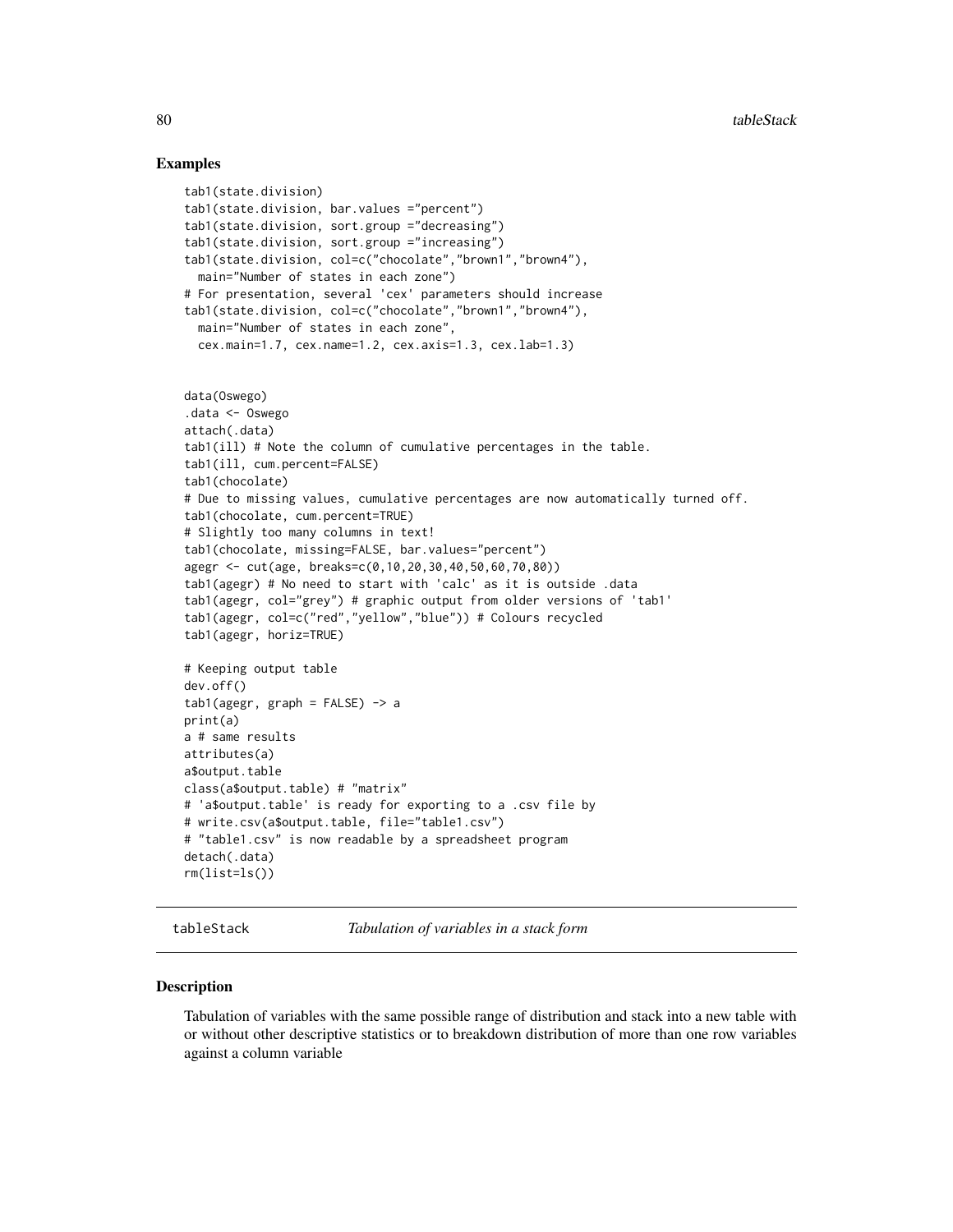#### tableStack 81

# Usage

```
tableStack (vars, dataFrame, minlevel = "auto", maxlevel = "auto", count = TRUE,
   na.rm =FALSE, means = TRUE, medians = FALSE, sds = TRUE, decimal = 1,
   total = TRUE, var.labels = TRUE, var.labels.trunc =150, reverse = FALSE,
   vars.to.reverse = NULL, by = NULL, vars.to.factor = NULL, iqr = "auto",
   prevalence = FALSE, percent = "column", frequency=TRUE,
   test = TRUE, name.test = TRUE, total.column = FALSE, simulate.p.value = FALSE,
   sample.size=TRUE, assumption.p.value = .01)
```
# Arguments

| vars             | a vector of variables in the data frame                                                                                     |
|------------------|-----------------------------------------------------------------------------------------------------------------------------|
| dataFrame        | source data frame of the variables                                                                                          |
| minlevel         | possible minimum value of items specified by user                                                                           |
| maxlevel         | possible maximum value of items specified by user                                                                           |
| count            | whether number of valid records for each item will be displayed                                                             |
| na.rm            | whether missing value would be removed during calculation mean score of each<br>person                                      |
| means            | whether means of all selected items will be displayed                                                                       |
| medians          | whether medians of all selected items will be displayed                                                                     |
| sds              | whether standard deviations of all selected items will be displayed                                                         |
| decimal          | number of decimals displayed in the statistics                                                                              |
| total            | display of means and standard deviations of total and average scores                                                        |
| var.labels       | presence of descriptions of variables on the last column of output                                                          |
| var.labels.trunc |                                                                                                                             |
|                  | number of characters used for variable description                                                                          |
| reverse          | whether item(s) negatively correlated with other majority will be reversed                                                  |
| vars.to.reverse  |                                                                                                                             |
|                  | variable(s) to reverse                                                                                                      |
| by               | a variable for column breakdown. If a single character (with quotes) is given,<br>only the 'total column' will be displayed |
| vars.to.factor   | variable(s) to be converted to factor for tabulaton                                                                         |
| igr              | variable(s) to display median and inter-quartile range                                                                      |
| prevalence       | for logical variable, whether prevalence of the dichotomous row variable in each<br>column subgroup will be displayed       |
| percent          | type of percentage displayed when the variable is categorical. Default is "col-<br>umn". It can be "row", or "none"         |
| frequency        | whether to display frequency in the cells when the variable is categorical                                                  |
| test             | whether statistical test(s) will be computed                                                                                |
| name.test        | display name of the test and relevant degrees of freedom                                                                    |
| total.column     | whether to add 'total column' to the output or not                                                                          |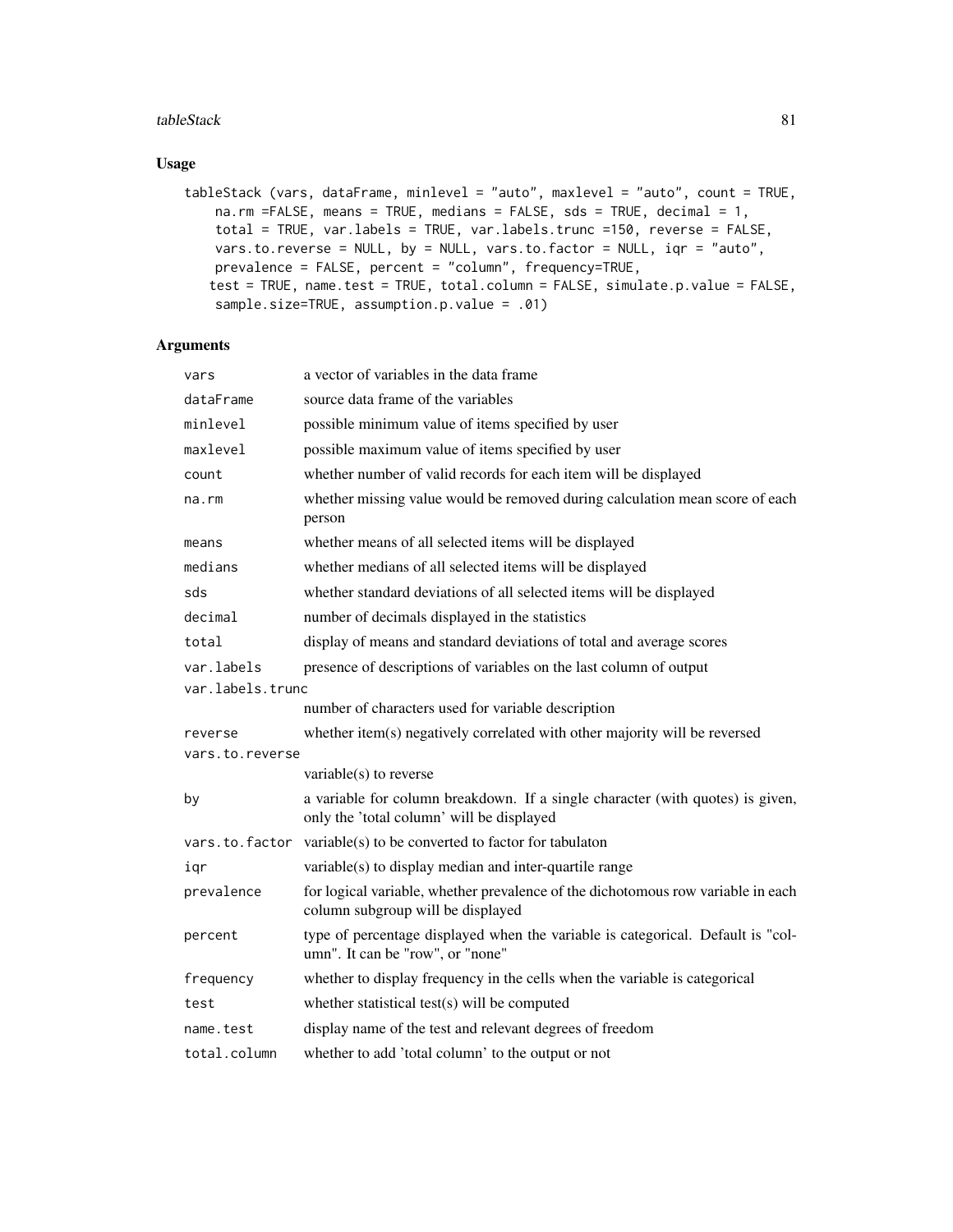| simulate.p.value   |                                                                                                       |
|--------------------|-------------------------------------------------------------------------------------------------------|
|                    | simulate P value for Fisher's exact test                                                              |
| sample.size        | whether to display non-missing sample size of each column                                             |
| assumption.p.value |                                                                                                       |
|                    | level of Bartlett's test P value to judge whether the comparison and the test<br>should be parametric |
|                    |                                                                                                       |

#### Details

This function simultaneously explores several variables with a fixed integer rating scale. For nonfactor variables, the default values for tabulation are the minimum and the maximum of all variables but can be specified by the user.

When 'by' is omitted, all variables must be of the same class, and must be 'integer', 'factor' or 'logical.

Unlike function 'alpha', the argument 'reverse' has a default value of FALSE. This argument is ignored if 'vars.to.reverse' is specified.

Options for 'reverse', 'vars.to.reverse' and statistics of 'means', 'medians', 'sds' and 'total' are available only if the items are not factor. To obtain statistics of factor items, users need to use 'unclassDataframe' to convert them into integer.

When the 'by' argument is given, 'reverse' and 'vars.to.reverse' do not apply. Instead, columns of the 'by' variable will be formed. A table will be created against each selected variable. If the variable is a factor or coerced to factor with 'vars.to.factor', cross-tabulation will result with percents as specified, ie. "column", "row", or "none" (FALSE). For a dichotomous row variable, if set to 'TRUE', the prevalence of row variable in the form of a fraction is displayed in each subgroup column. For objects of class 'numeric' or 'integer', means with standard deviations will be displayed. For variables with residuals that are not normally distributed or where the variance of subgroups are significantly not normally distributed (using a significance level of 0.01), medians and inter-quartile ranges will be presented if the argument 'iqr' is set to "auto" (by default). Users may specify a subset of the selected variables (from the 'vars' argument) to be presented in such a form. Otherwise, the argument could be set as any other character string such as "none", to insist to present means and standard deviations.

When 'test = TRUE' (default), Pearson's chi-squared test (or a two-sided Fisher's exact test, if the sample size is small) will be carried out for a categorical variable or a factor. Parametric or nonparametric comparison and test will be carried out for a object of class 'numeric' or 'integer' (See 'iqr' and 'assumption.p.value' below). If the sample size of the numeric variable is too small in any group, the test is omitted and the problem reported.

For Fisher's exact test, the default method employs 'simulate.p.value = FALSE'. See further explanation in 'fisher.test' procedure. If the dataset is extraordinarily large, the option may be manually set to TRUE.

When 'by' is specified as a single character object (such as 'by="none"'), there will be no column breakdown and all tests will be omitted. Only the total column is displayed. Only the 'total' column is shown.

If this 'total column' is to accompany the 'by' breakdown, the argument 'total.column=TRUE' should be specified. The 'sample.size' is TRUE by default. The total number of records for each group is displayed in the first row of the output. However, the variable in each row may have some missing records, the information on which is not reported by tableStack.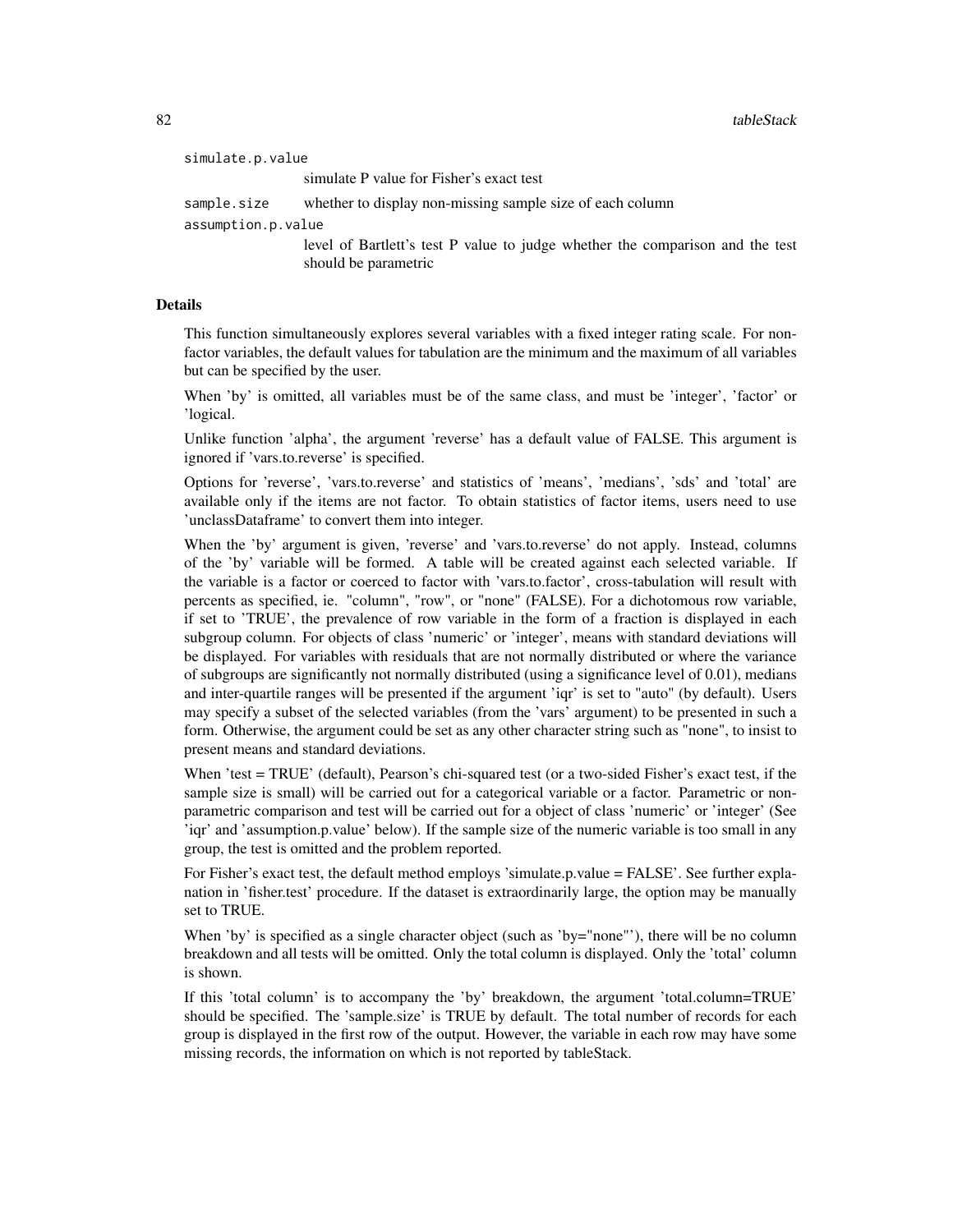#### tableStack 83

By default, Epicalc sets 'var.labels=TRUE' in order to give nice output. However, 'var.labels=FALSE' can sometimes be more useful during data exploration. Variable numbers as well as variable names are displayed instead of variable labels. Names and numbers of abnormally distributed variables, especially factors with too many levels, can be easily identified for further relevelling or recoding.

The argument 'iqr' has a default value being "auto". Non-parametric comparison and test will be automatically chosen if Bartlett's test P value is below the 'assumption.p.value'.

The test can be forced to parametric by setting 'iqr=NULL' and to non-parametric by if iqr is set to the variable number of cont.var (See examples.).

#### Value

an object of class 'tableStack' and 'list' when by=NULL

results an object of class 'noquote' which is used for print out

items.reversed name(s) of variable(s) reversed

total.score a vector from 'rowSums' of the columns of variables specified in 'vars'

mean.score a vector from 'rowMeans' of the columns of variables specified in 'vars'

mean.of.total.scores

mean of total scores sd.of.total.scores

standard deviation of total scores

mean.of.average.scores

mean of mean scores sd.of.average.scores

standard deviation of mean scores

When 'by' is specified, an object of class 'tableStack' and 'table is returned.

#### Author(s)

Virasakdi Chongsuvivatwong < cvirasak@gmail.com>

#### See Also

'table', 'tab1', 'summ', 'alpha', 'unclassDataframe'

# Examples

```
data(Oswego)
tableStack(bakedham:fruitsalad, dataFrame=Oswego)
.data <- Oswego
des(.data)
attach(.data)
tableStack(bakedham:fruitsalad, .data) # Default data frame is .data
tableStack(bakedham:fruitsalad, .data, by= ill)
tableStack(bakedham:fruitsalad, .data, by= ill, prevalence=TRUE)
tableStack(bakedham:fruitsalad, .data, by= ill, percent=FALSE)
tableStack(bakedham:fruitsalad, .data, by= ill, percent=FALSE, name.test=FALSE)
detach(.data)
```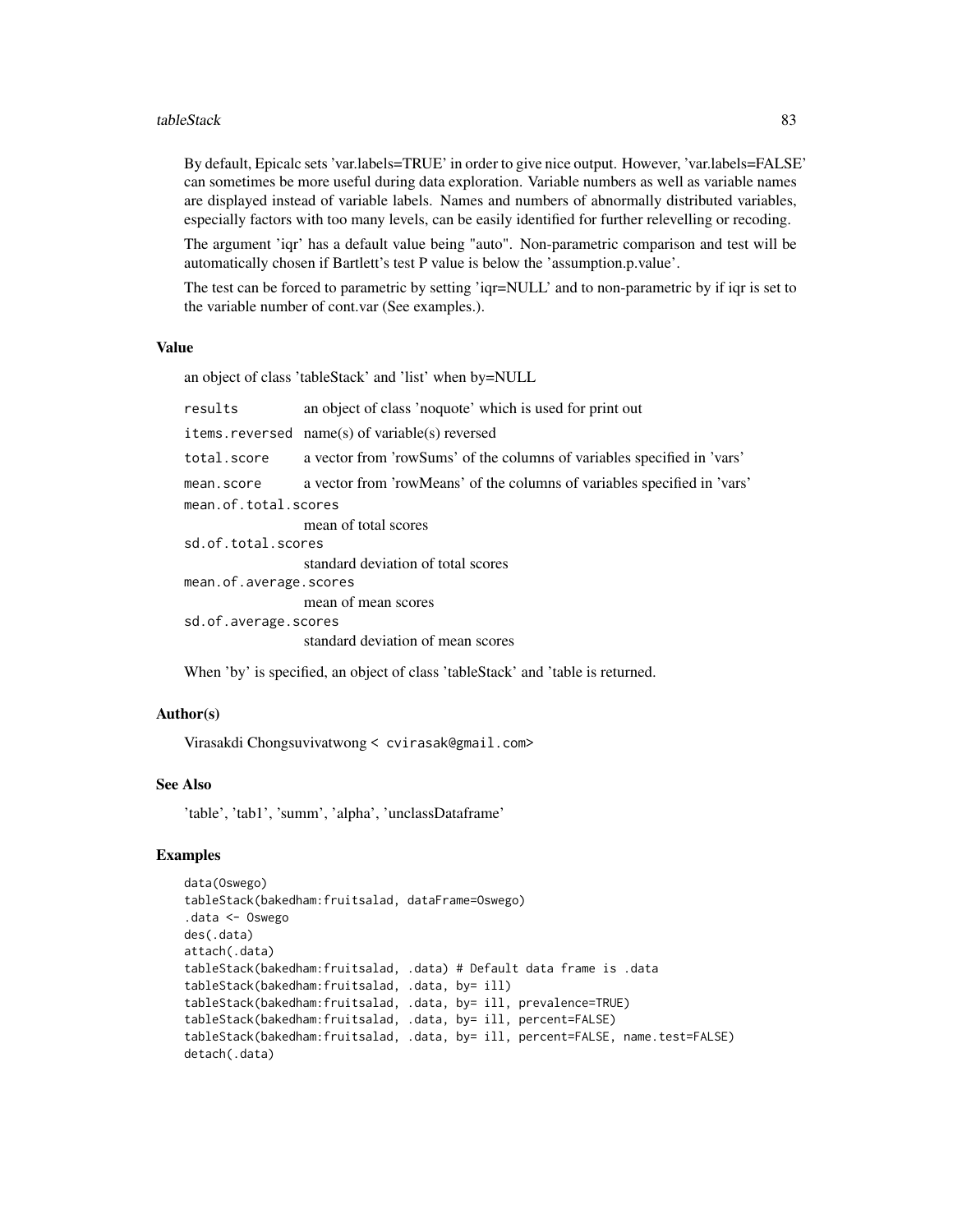```
data(Cars93, package="MASS")
.data <- Cars93
des(.data)
tableStack(vars=4:25, .data, by=Origin)
tableStack(vars=4:25, .data, by="none")
tableStack(vars=4:25, .data, by=Origin, total.column=TRUE)
data(Attitudes)
.data <- Attitudes
attach(.data)
tableStack(qa1:qa18, .data) # May need full screen of Rconsole
tableStack(qa1:qa18, .data, var.labels.trunc=35)
                      # Fits in with default R console screen
tableStack(qa1:qa18, .data, reverse=TRUE) -> a
a
## Components of 'a' have appropriate items reversed
a$mean.score -> mean.score
a$total.score -> total.score
.data$mean.score <- mean.score
.data$total.score <- total.score
rm(total.score, mean.score)
detach(.data)
attach(.data)
tableStack(c(qa1,qa13:qa18,mean.score,total.score), .data, by=sex, test=FALSE)
tableStack(c(qa15, qa17, mean.score:total.score), .data, by=sex, iqr=c(qa17,total.score))
tableStack(c(qa15, qa17, mean.score:total.score), .data, by=dep, iqr=c(qa17,total.score))
## 'vars' can be mixture of different classes of variables
.data$highscore <- mean.score > 4
tableStack(mean.score:highscore, .data, by=sex, iqr=total.score)
detach(.data)
rm(list=ls())
data(Ectopic)
.data <- Ectopic
des(.data)
tableStack(vars=3:4, .data, by=outc)
tableStack(vars=3:4, .data, by=outc, percent="none")
tableStack(vars=3:4, .data, by=outc, prevalence = TRUE)
tableStack(vars=3:4, .data, by=outc, name.test = FALSE)
## Variable in numeric or factor
data(Outbreak)
.data <- Outbreak
des(.data)
# Comparison of exposure to food items between the two gender
tableStack(vars=5:8, .data, by=sex) # as continuous varaibles
tableStack(vars=5:8, .data, by=sex, vars.to.factor = 5:8) # as factors
```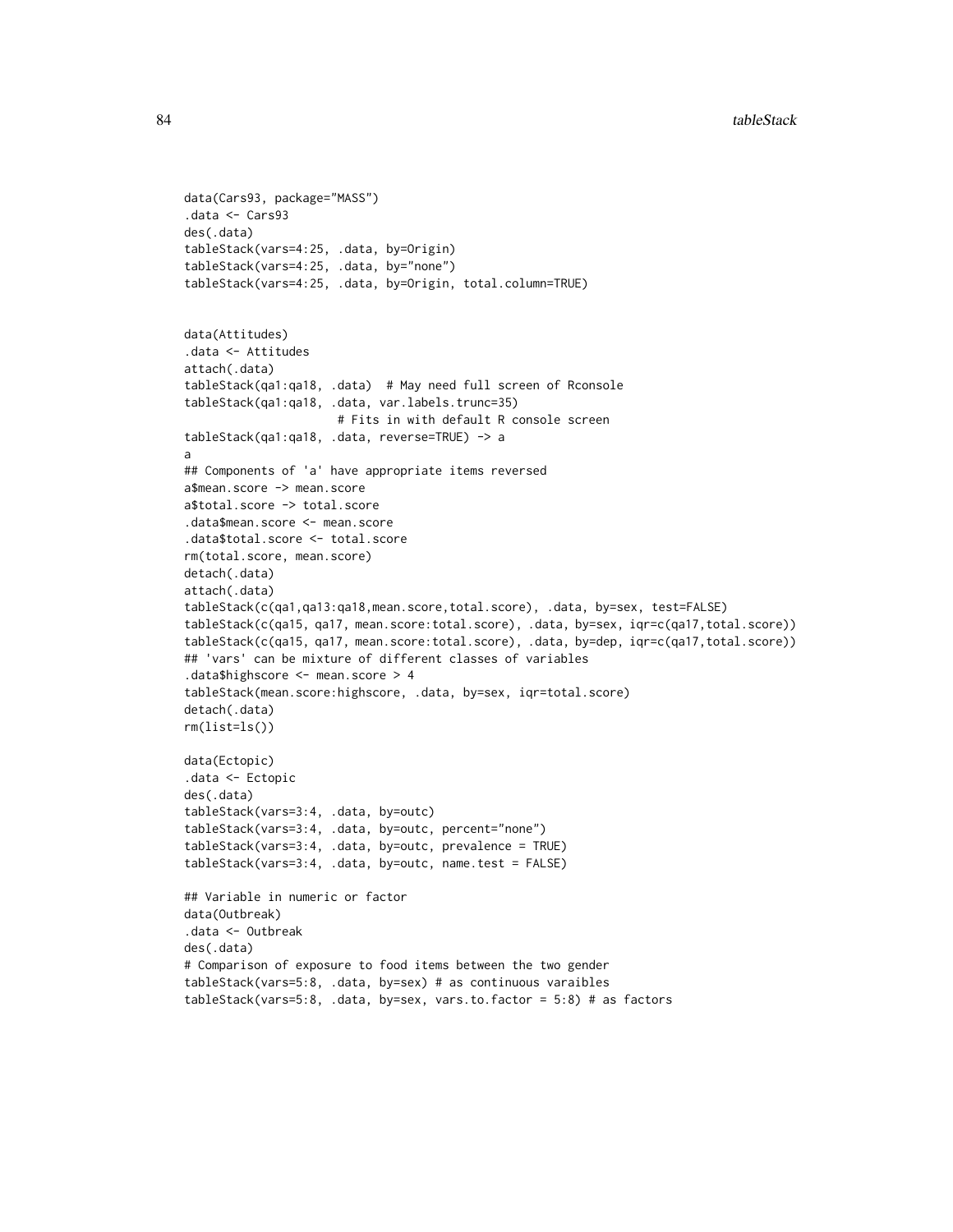#### <span id="page-84-0"></span>Description

Two-way tabulation with automatic mosaic plot

#### Usage

```
tabpet(row, column, decimal = 1, percent = "both",graph = TRUE, las = 0, main = "auto", xlab = "auto",ylab = "auto", col = "auto", ...)
```
# Arguments

| row, column | variables                                          |
|-------------|----------------------------------------------------|
| decimal     | number of decimals for the percentage in the table |
| percent     | orientation of the percentage in the table         |
| graph       | automatic graphing                                 |
| las         | orientation of group labelling                     |
| main        | main title                                         |
| xlab        | X axis label                                       |
| ylab        | Y axis label                                       |
| col         | colours of the bars                                |
| .           | additional arguments for 'table'                   |
|             | 0: always parallel to axis                         |
|             | 1: always horizontal,                              |
|             | 2: always perpendicular to the axis,               |
|             | 3: always vertical.                                |
|             |                                                    |

### Details

'tabpct' gives column and row percent cross-tabulation as well as mosaic plot.

The width of the bar in the plot denotes the relative proportion of the row variable.

Inside each bar, the relative proportion denotes the distribution of column variables within each row variable.

The default value for the 'percent' orientation is "both". It can also be "col" or "row".

Due to limitation of 'mosaicplot', certain graphic parameters such as 'cex.main', 'cex.lab' are not acceptable. The parameter 'main', 'xlab' and 'ylab' can be suppressed by making equal to " ". An additional line starting with 'title' can be used to write new main and label titles with 'cex.main' and 'cex.lab' specified.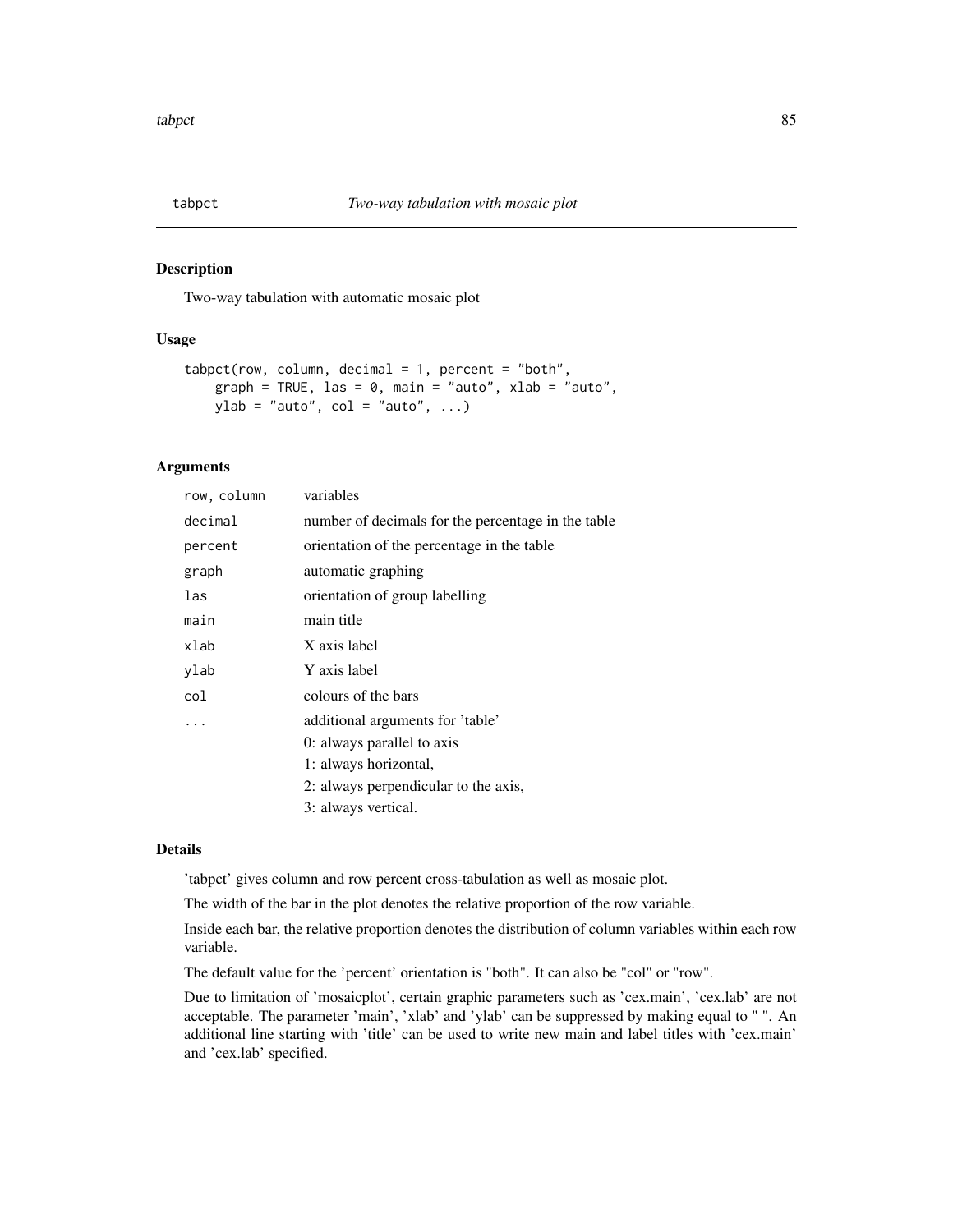#### <span id="page-85-0"></span>Value

Tables of row and column percentage

#### Author(s)

Virasakdi Chongsuvivatwong < cvirasak@gmail.com>

# See Also

'tab1', 'table', 'mosaicplot'

#### Examples

```
data(Oswego)
.data <- Oswego
attach(.data)
agegr <- cut(age, breaks=c(0,20,40,60,80))
tabpct(agegr, ill)
tabpct(agegr, ill, cex.axis=1) # enlarge value labels
# To increase the size of the various titles:
tabpct(agegr, ill, cex.axis=1, main="", xlab="", ylab="", col=c("blue","purple"))
title(main="Diseased by Age group", cex.main=1.8,
   xlab="Age (years)",ylab="Diseased", cex.lab=1.5)
detach(.data)
rm(list=ls())
```
Timing exercise *Dataset on time going to bed, waking up and arrival at a workshop*

# Description

This dataset came from an interview survey on the workshop attendants on 2004-12-14.

Note that the date of bed time is 2004-12-13 if the respondent went to bed before midnight.

#### Usage

data(Timing)

#### Format

A data frame with 18 observations on the following 11 variables.

id a numeric vector

gender a factor with levels male female

age a numeric vector

marital a factor with levels single married others

child a numeric vector indicating number of children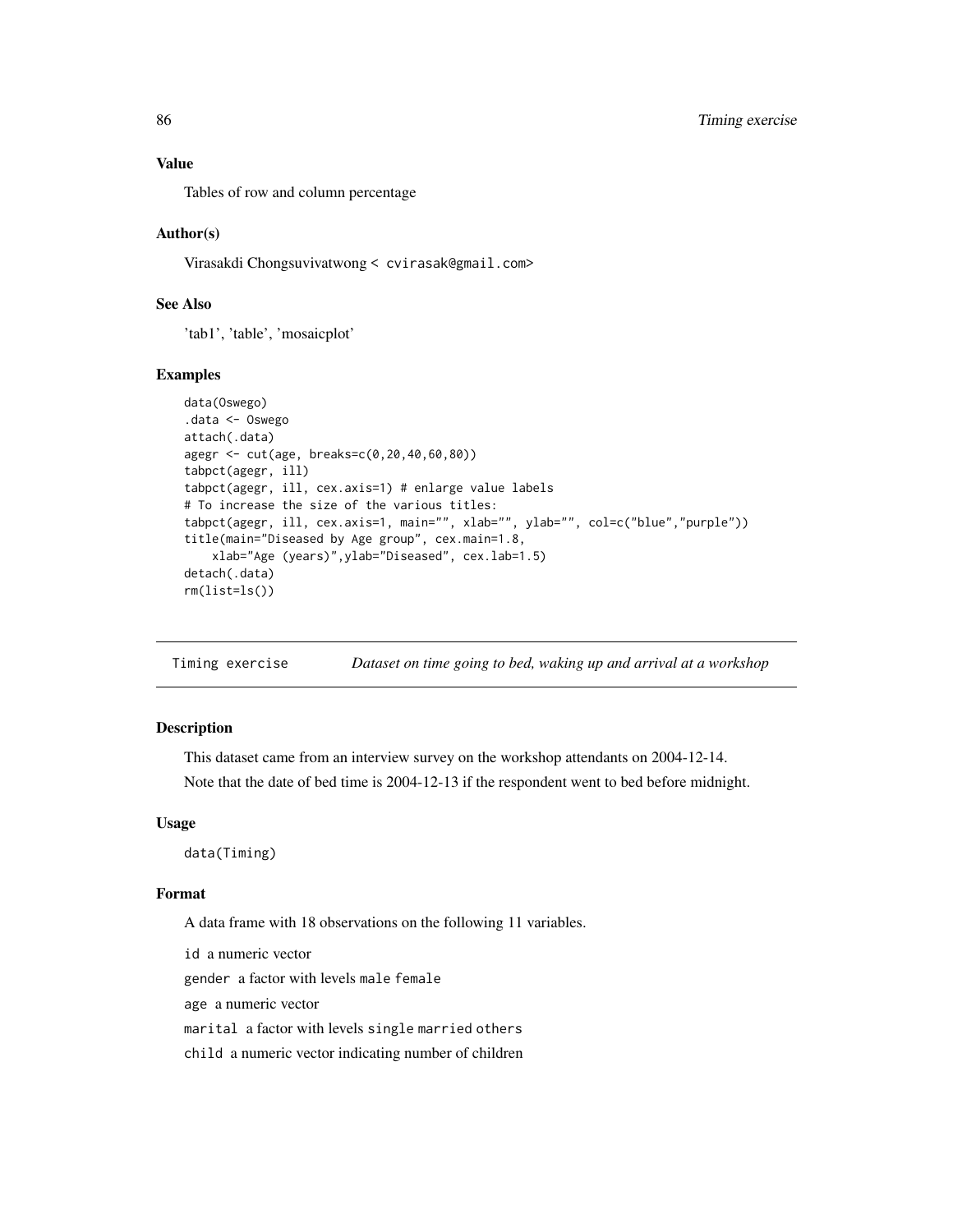#### <span id="page-86-0"></span>titleString 87

bedhr a numeric vector indicating the hour of going to bed bedmin a numeric vector indicating the minute of going to bed wokhr a numeric vector indicating the hour of waking up wokmin a numeric vector indicating the minute of waking up arrhr a numeric vector indicating the hour of arrival at the workshop arrmin a numeric vector indicating the minute of arrival at the workshop

#### Examples

data(Timing) des(Timing)

titleString *Replace commonly used words in Epicalc graph title*

#### **Description**

Setting vocabularies for Epicalc graph title

#### Usage

```
titleString (distribution.of = .distribution.of, by = .by,
frequency = .frequency, locale = .locale(),
return.look.up.table=FALSE)
```
#### Arguments

distribution.of

|                      | A string denoting "Distribution of"                              |
|----------------------|------------------------------------------------------------------|
| by                   | That for "by"                                                    |
| frequency            | That for "Frequency"                                             |
| locale               | Logical value to overwrite .locale(). The initial value is FALSE |
| return.look.up.table |                                                                  |
|                      | Should the look-up table be returned?                            |

#### Details

The two internationalization commands of Epicalc, 'setTitle' and 'titleString', work together to set the langauge and wording of titles of automatic graphs obtained from certain Epicalc functions.

In general, 'setTitle' is simple and works well if the locale required fits in with the version of the operating system. The three commonly used words in the graph titles: "Distribution of", "by" and "Frequency", which are in English, are initially stored in three respective hidden objects '.distribution.of', '.by' and '.frequency' as well as in the look-up table within the 'titleString' function. When the locale is changed to a language other than English, the look-up table is used and wordings are changed accordingly.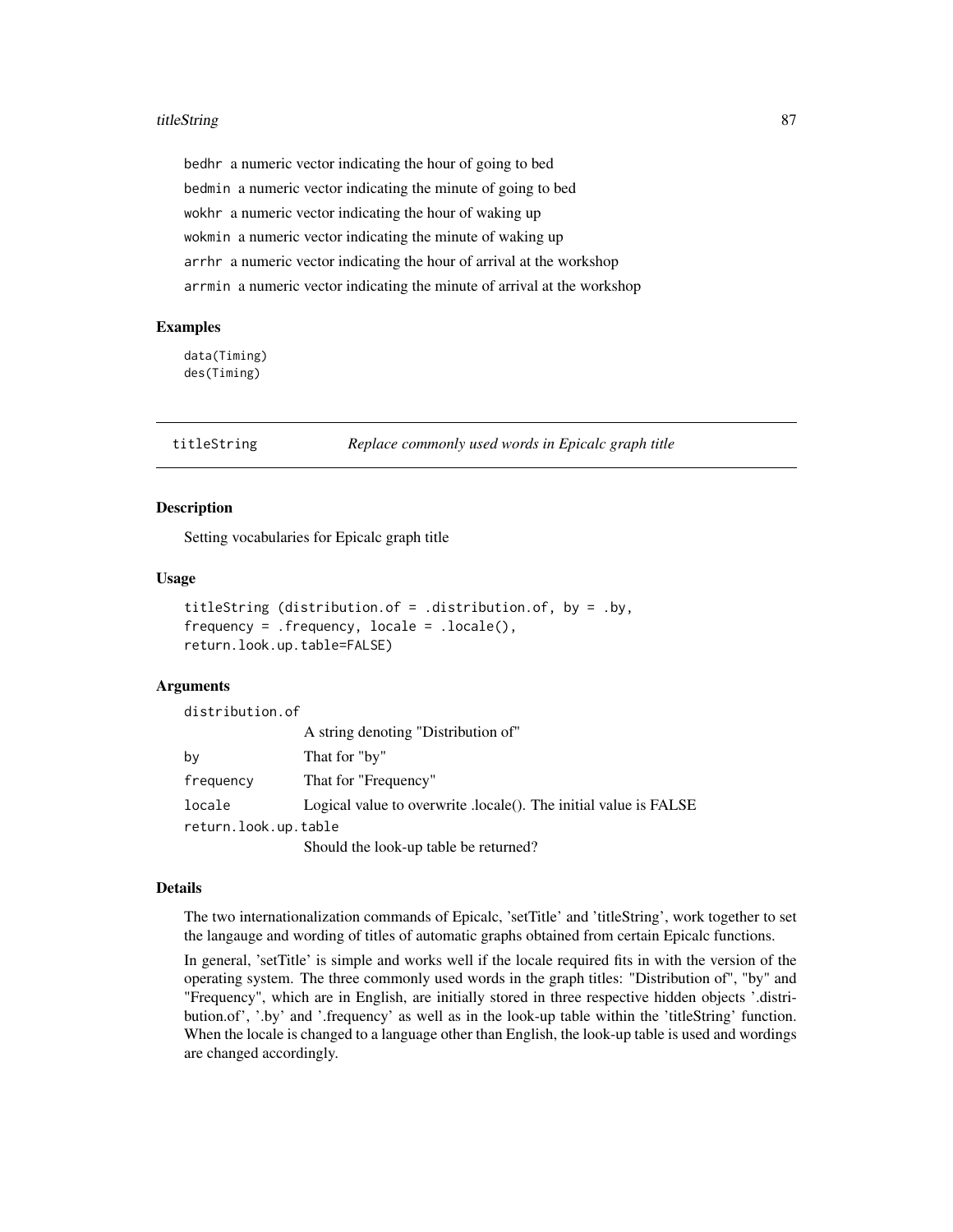The function 'titleString' is useful when the user wants to change the strings stored in the look-up table. It changes the initial values of '.distribution.of', '.by' and '.frequency', respectively. The argument, 'locale', must be manually set to FALSE by the user to disable the use of the look-up table and to enable the use of the three objects assigned by the command instead.

The two functions suppress each other. Use of 'setTitle' disables the effects of 'titleString', switching .locale() to TRUE and forcing Epicalc to read from the look-up table in 'titleString'. However, 'setTitle' does not overwrite the values assigned by the arguments of 'titleString'.

The key and decisive switch object is .locale(). Once .locale() is set to FALSE, either manually or inside the 'titleString' command, the values of the three hidden objects will be used. Setting .locale() to TRUE, either manually or automatically by the 'setTitle' function, points the graph title to use the look-up table inside 'titleString'.

Typing 'titleString()' without an argument displays the current contents of these three objects. The look-up table is also displayed if the return.look.up.table argument is set to TRUE.

International users who want to add their specific locales and corresponding terminology to the look-up table or to suggest more appropriate terminology can contact the author.

#### Author(s)

Virasakdi Chongsuvivatwong < cvirasak@gmail.com>

#### See Also

'setTitle'

# Examples

```
.data <- iris
attach(.data)
dotplot(Sepal.Length, by=Species)
titleString(distribution.of="", by="grouped by", locale=FALSE)
## The above command is equivalent to the following three lines:
## .distribution.of <- ""
## .by <- "grouped by"
## .locale(FALSE)
dotplot(Sepal.Length, by=Species)
titleString()
setTitle("English")
dotplot(Sepal.Length, by=Species)
titleString(return.look.up.table=TRUE)
.locale(FALSE)
dotplot(Sepal.Length, by=Species)
titleString()
.distribution.of <- "Distribution of"
titleString()
```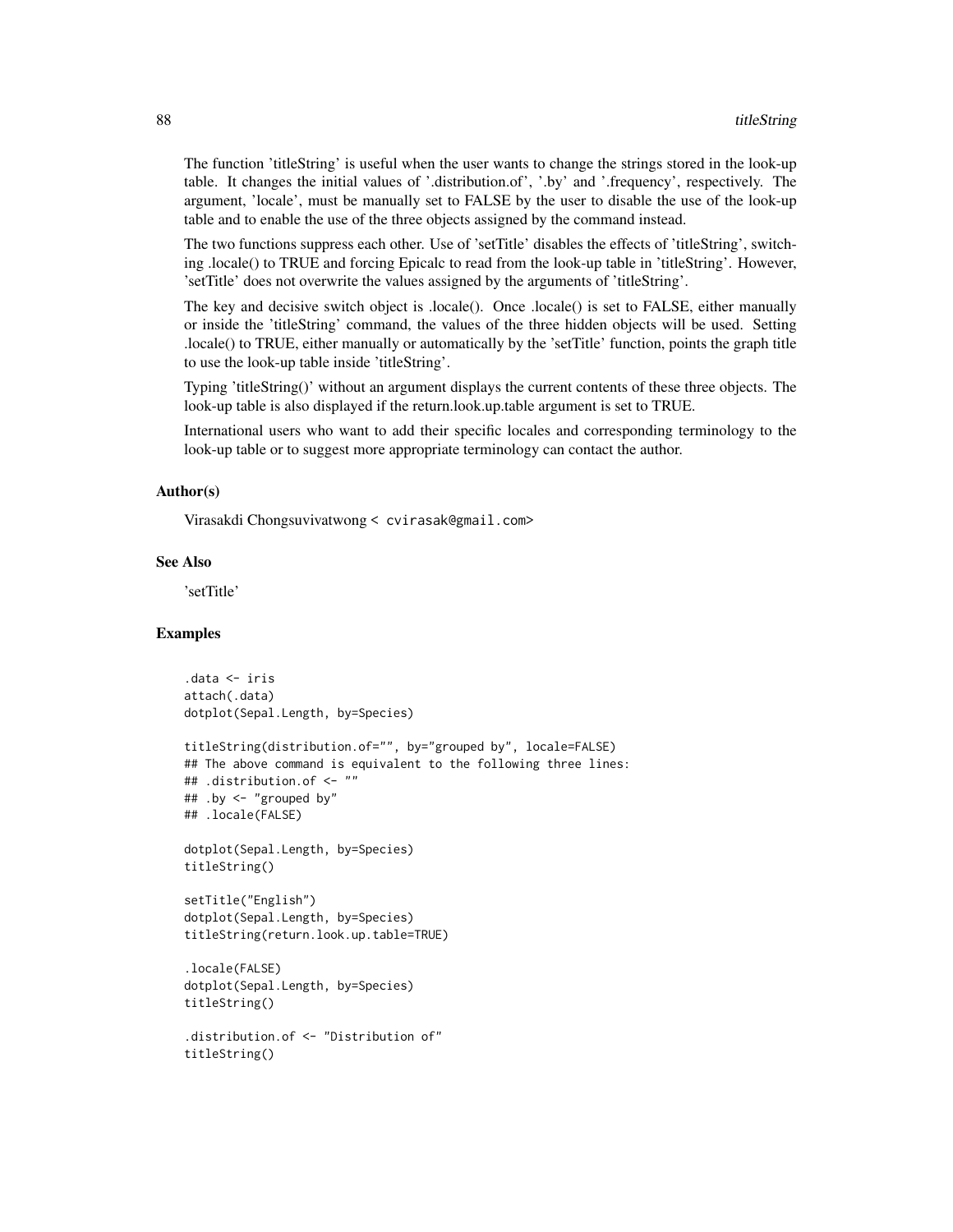# <span id="page-88-0"></span>Tooth decay 89

.by  $\leftarrow$  "by" titleString() detach(.data) rm(.data)

Tooth decay *Dataset on tooth decay and mutan streptococci*

# Description

Relationship between bacteria and presence of any decayed tooth.

#### Usage

data(Decay)

# Format

A data frame with 436 observations on the following 2 variables.

decay a numeric vector indicating presence of tooth decay

strep a numeric vector indicating number of colony-forming-units (CFUs) of *Streptococcus mutan* in the saliva

#### Source

Teanpaisan, R., Kintarak, S., Chuncharoen, C., Akkayanont, P. 1995 Mutans Streptococci and dental -caries in schoolchildren in Southern Thailand. *Community Dentistry and Oral Epidemiology* 23: 317-318.

### Examples

data(Decay) des(Decay)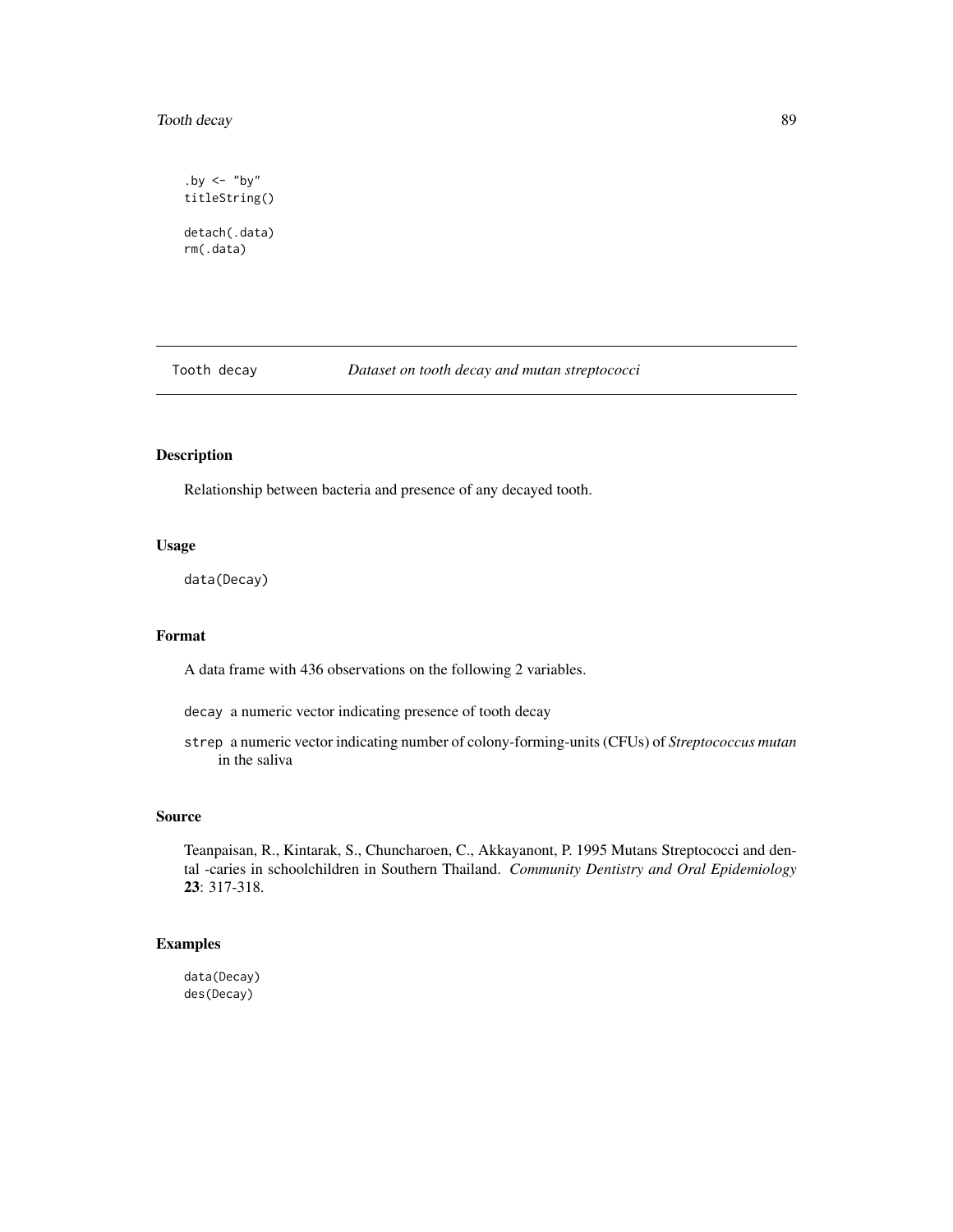# <span id="page-89-0"></span>Voluntary counselling and testing *Dataset on attitudes toward VCT*

# Description

This dataset contains information on the records of 200 women working at a tourist destination community.

#### Usage

data(VCT)

# Format

A subset of a data frame containing 200 observations and 12 variables with variable descriptions.

Details of the codes can be seen from the results of the function 'codebook()' below.

#### Examples

data(VCT) codebook(VCT)

Xerophthalmia and respiratory infection *Dataset from an Indonesian study on vitamin A deficiency and risk of respiratory infection*

#### Description

This dataset was adopted from Diggle et al: Analysis of Longitudinal Data. REFERENCE – Zeger and Karim, JASA (1991)

Note that there are some duplications of id and time combination.

# Usage

data(Xerop)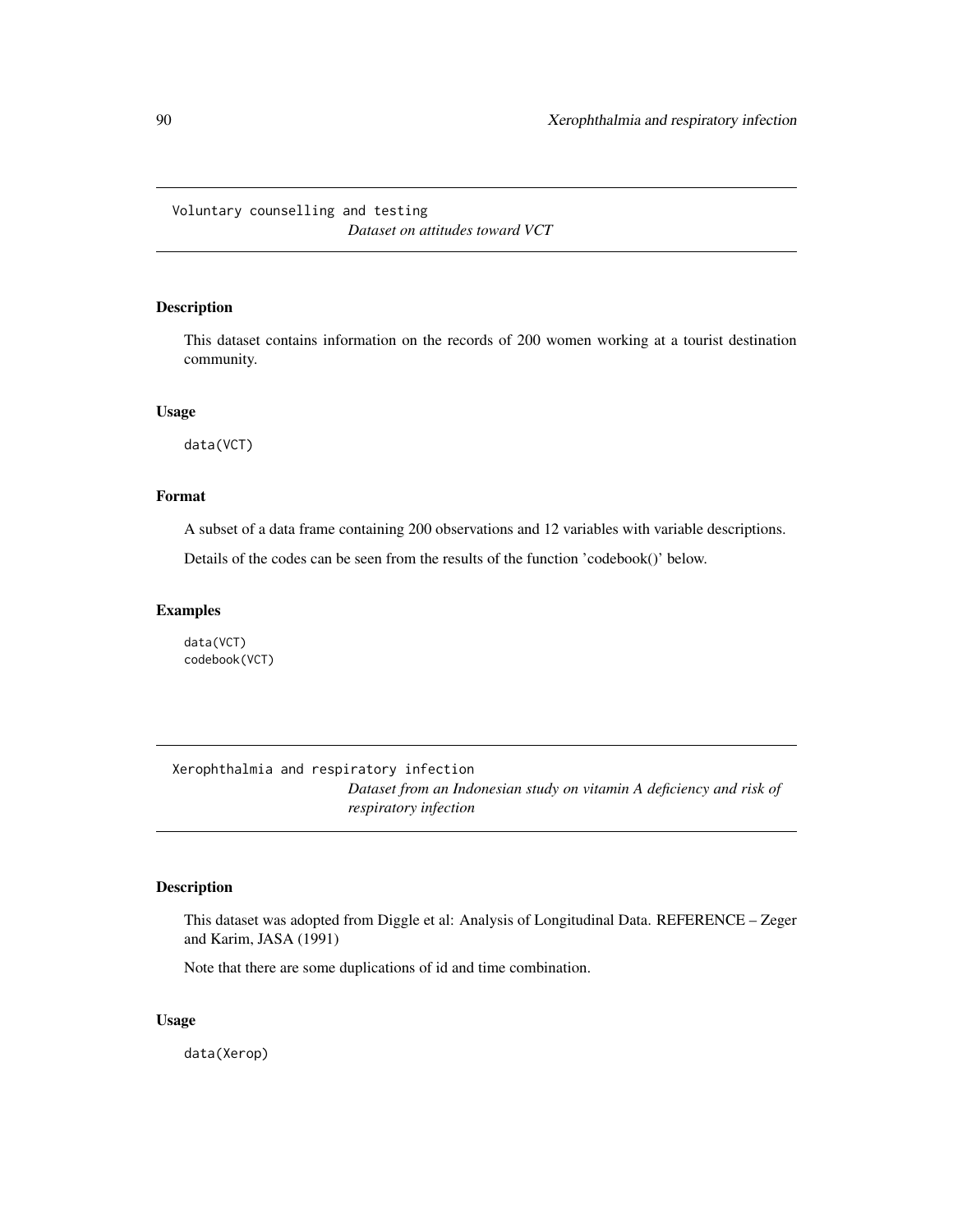# Format

A data frame containing 1200 observations and 10 variables.

id a numeric vector for personal identification number respinfect whether the child had respiratory infection in that visit age.month current age in month xerop whether the child currently had vitamin A deficiency sex gender of the child no detail on the code ht.for.age height for age stunted whether the child has stunted growth time time of scheduled visit baseline.age baseline age season season

# Examples

data(Xerop)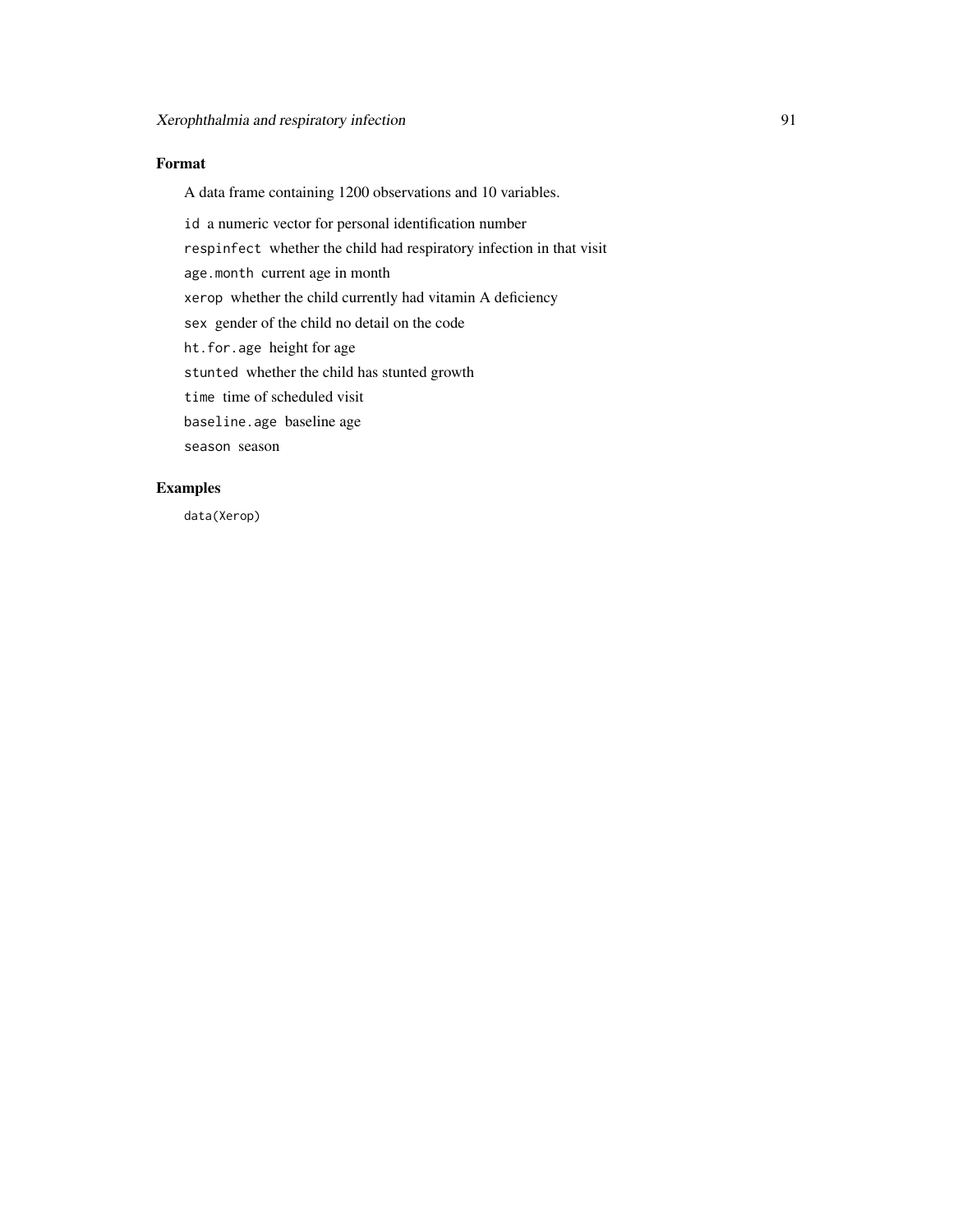# Index

∗ aplot dotplot, [25](#page-24-0) Follow-up Plot, [29](#page-28-0) pyramid, [62](#page-61-0) statStack, [75](#page-74-0) tab1, [78](#page-77-0) tableStack, [80](#page-79-0) tabpct, [85](#page-84-0) ∗ array cc, [16](#page-15-0) kap, [35](#page-34-0) matchTab, [41](#page-40-0) mhor, [42](#page-41-0) ROC, [67](#page-66-0) ∗ database aggregate numeric, [4](#page-3-0) aggregate plot, [6](#page-5-0) alpha, [9](#page-8-0) CI, [18](#page-17-0) Codebook, [21](#page-20-0) des, [23](#page-22-0) List non-function objects, [37](#page-36-0) lookup, [38](#page-37-0) print alpha, [48](#page-47-0) print cci, [48](#page-47-0) print des, [49](#page-48-0) print kap.ByCategory, [50](#page-49-0) print kap.table, [50](#page-49-0) print lrtest, [51](#page-50-0) print matchTab, [52](#page-51-0) print n.for.2means, [52](#page-51-0) print n.for.2p, [53](#page-52-0) print n.for.cluster.2means, [54](#page-53-0) print n.for.cluster.2p, [54](#page-53-0) print n.for.equi.2p, [55](#page-54-0) print n.for.lqas, [56](#page-55-0) print n.for.noninferior.2p, [56](#page-55-0) print n.for.survey, [57](#page-56-0) print power.for.2means, [58](#page-57-0)

print power.for.2p, [58](#page-57-0) print statStack, [59](#page-58-0) print summ.data.frame, [60](#page-59-0) print summ.default, [60](#page-59-0) print tableStack, [61](#page-60-0) Risk.display, [63](#page-62-0) setTitle, [73](#page-72-0) summ, [77](#page-76-0) ∗ datasets Age at marriage, [3](#page-2-0) Air Pollution, [9](#page-8-0) ANC Table, [12](#page-11-0) Antenatal care data, [12](#page-11-0) Attitudes dataset, [13](#page-12-0) Bangladesh Fertility Survey, [14](#page-13-0) Blood pressure, [14](#page-13-0) Cancer survival, [15](#page-14-0) Data for cleaning, [22](#page-21-0) DHF99, [24](#page-23-0) Ectopic pregnancy, [27](#page-26-0) Familydata, [28](#page-27-0) Hakimi's data, [31](#page-30-0) Hookworm 1993, [32](#page-31-0) Hookworm and blood loss, [32](#page-31-0) IUD trial admission data, [33](#page-32-0) IUD trial discontinuation data, [34](#page-33-0) IUD trial follow-up data, [34](#page-33-0) Matched case-control study, [40](#page-39-0) Montana, [43](#page-42-0) Oswego, [44](#page-43-0) Outbreak investigation, [44](#page-43-0) Sleepiness, [75](#page-74-0) Timing exercise, [86](#page-85-0) Tooth decay, [89](#page-88-0) Voluntary counselling and testing, [90](#page-89-0) Xerophthalmia and respiratory infection, [90](#page-89-0)

```
∗ htest
```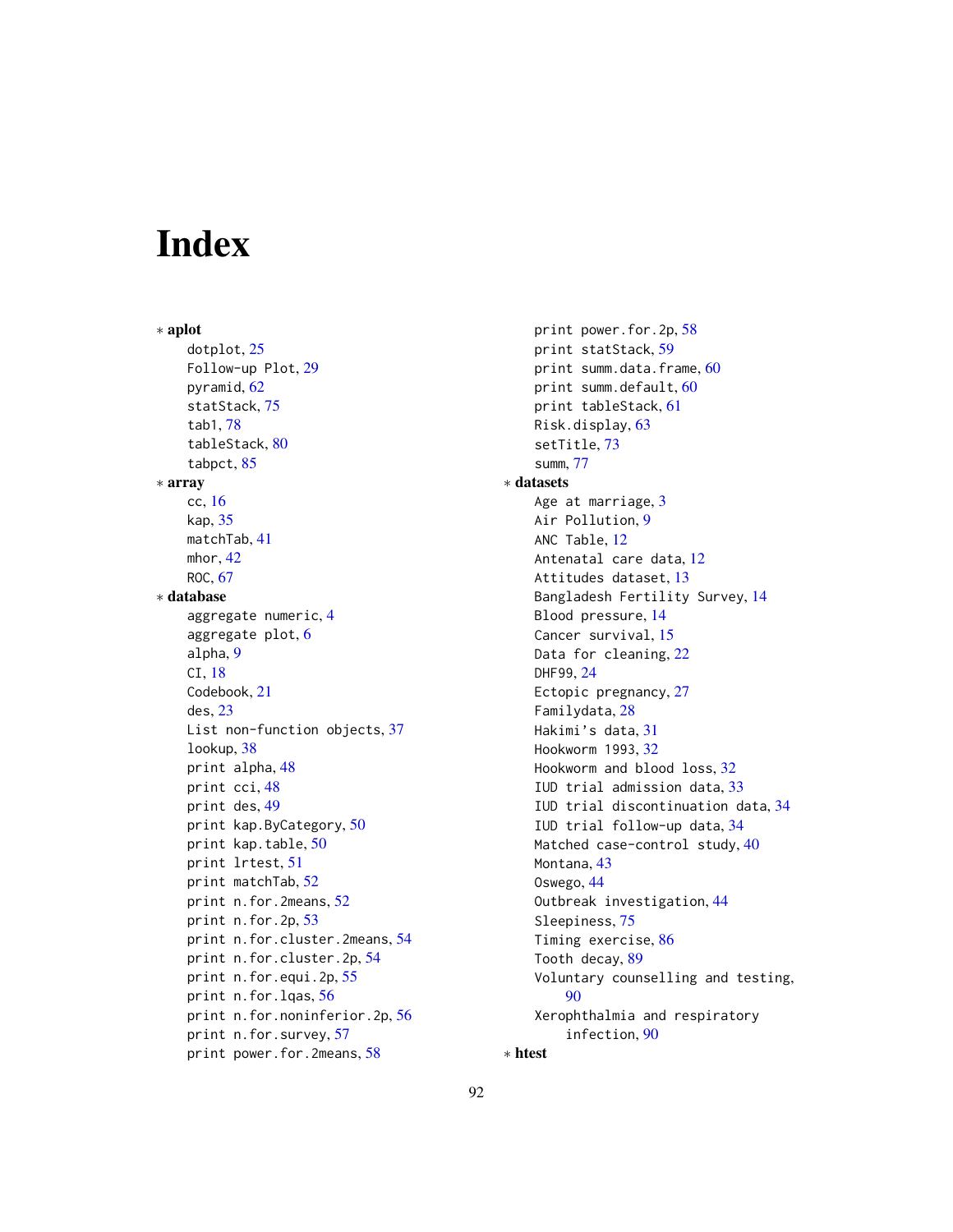#### INDEX  $\sim$  93

lrtest, [39](#page-38-0) poisgof, [46](#page-45-0) shapiro.qqnorm, [74](#page-73-0) ∗ math Power, [47](#page-46-0) sampsize, [69](#page-68-0) ∗ misc titleString, [87](#page-86-0) Age at marriage, [3](#page-2-0) aggregate numeric, [4](#page-3-0) aggregate plot, [6](#page-5-0) aggregate.numeric *(*aggregate numeric*)*, [4](#page-3-0) aggregate.plot *(*aggregate plot*)*, [6](#page-5-0) Air Pollution, [9](#page-8-0) alpha, [9](#page-8-0) alphaBest *(*alpha*)*, [9](#page-8-0) ANC Table, [12](#page-11-0) ANCdata *(*Antenatal care data*)*, [12](#page-11-0) ANCtable *(*ANC Table*)*, [12](#page-11-0) Antenatal care data, [12](#page-11-0) Attitudes *(*Attitudes dataset*)*, [13](#page-12-0) Attitudes dataset, [13](#page-12-0) Bang *(*Bangladesh Fertility Survey*)*, [14](#page-13-0) Bangladesh Fertility Survey, [14](#page-13-0) Blood pressure, [14](#page-13-0) BP *(*Blood pressure*)*, [14](#page-13-0) Cancer survival, [15](#page-14-0) cc, [16](#page-15-0) cci *(*cc*)*, [16](#page-15-0) CI, [18](#page-17-0) ci *(*CI*)*, [18](#page-17-0) clogistic.display *(*Risk.display*)*, [63](#page-62-0) Codebook, [21](#page-20-0) codebook *(*Codebook*)*, [21](#page-20-0) Compaq *(*Cancer survival*)*, [15](#page-14-0) cox.display *(*Risk.display*)*, [63](#page-62-0) cs *(*cc*)*, [16](#page-15-0) csi *(*cc*)*, [16](#page-15-0) Data for cleaning, [22](#page-21-0) Decay *(*Tooth decay*)*, [89](#page-88-0) des, [23](#page-22-0) DHF99, [24](#page-23-0)

Ectopic *(*Ectopic pregnancy*)*, [27](#page-26-0)

dotplot, [25](#page-24-0)

Ectopic pregnancy, [27](#page-26-0) Familydata, [28](#page-27-0) Follow-up Plot, [29](#page-28-0) followup.plot *(*Follow-up Plot*)*, [29](#page-28-0) graph.casecontrol *(*cc*)*, [16](#page-15-0) graph.prospective *(*cc*)*, [16](#page-15-0) Hakimi *(*Hakimi's data*)*, [31](#page-30-0) Hakimi's data, [31](#page-30-0) Hookworm 1993, [32](#page-31-0) Hookworm and blood loss, [32](#page-31-0) HW93 *(*Hookworm 1993*)*, [32](#page-31-0) idr.display *(*Risk.display*)*, [63](#page-62-0) IUD trial admission data, [33](#page-32-0) IUD trial discontinuation data, [34](#page-33-0) IUD trial follow-up data, [34](#page-33-0) IudAdmit *(*IUD trial admission data*)*, [33](#page-32-0) IudDiscontinue *(*IUD trial discontinuation data*)*, [34](#page-33-0) IudFollowup *(*IUD trial follow-up data*)*, [34](#page-33-0) kap, [35](#page-34-0) labelTable *(*cc*)*, [16](#page-15-0) List non-function objects, [37](#page-36-0) logistic.display *(*Risk.display*)*, [63](#page-62-0) lookup, [38](#page-37-0) lroc *(*ROC*)*, [67](#page-66-0) lrtest, [39](#page-38-0) lsNoFunction *(*List non-function objects*)*, [37](#page-36-0) make2x2 *(*cc*)*, [16](#page-15-0) Marryage *(*Age at marriage*)*, [3](#page-2-0) Matched case-control study, [40](#page-39-0) matchTab, [41](#page-40-0) mhor, [42](#page-41-0) mlogit.display *(*Risk.display*)*, [63](#page-62-0) Montana, [43](#page-42-0) n.for.2means *(*sampsize*)*, [69](#page-68-0) n.for.2p *(*sampsize*)*, [69](#page-68-0) n.for.cluster.2means *(*sampsize*)*, [69](#page-68-0) n.for.cluster.2p *(*sampsize*)*, [69](#page-68-0) n.for.equi.2p *(*sampsize*)*, [69](#page-68-0) n.for.lqas *(*sampsize*)*, [69](#page-68-0)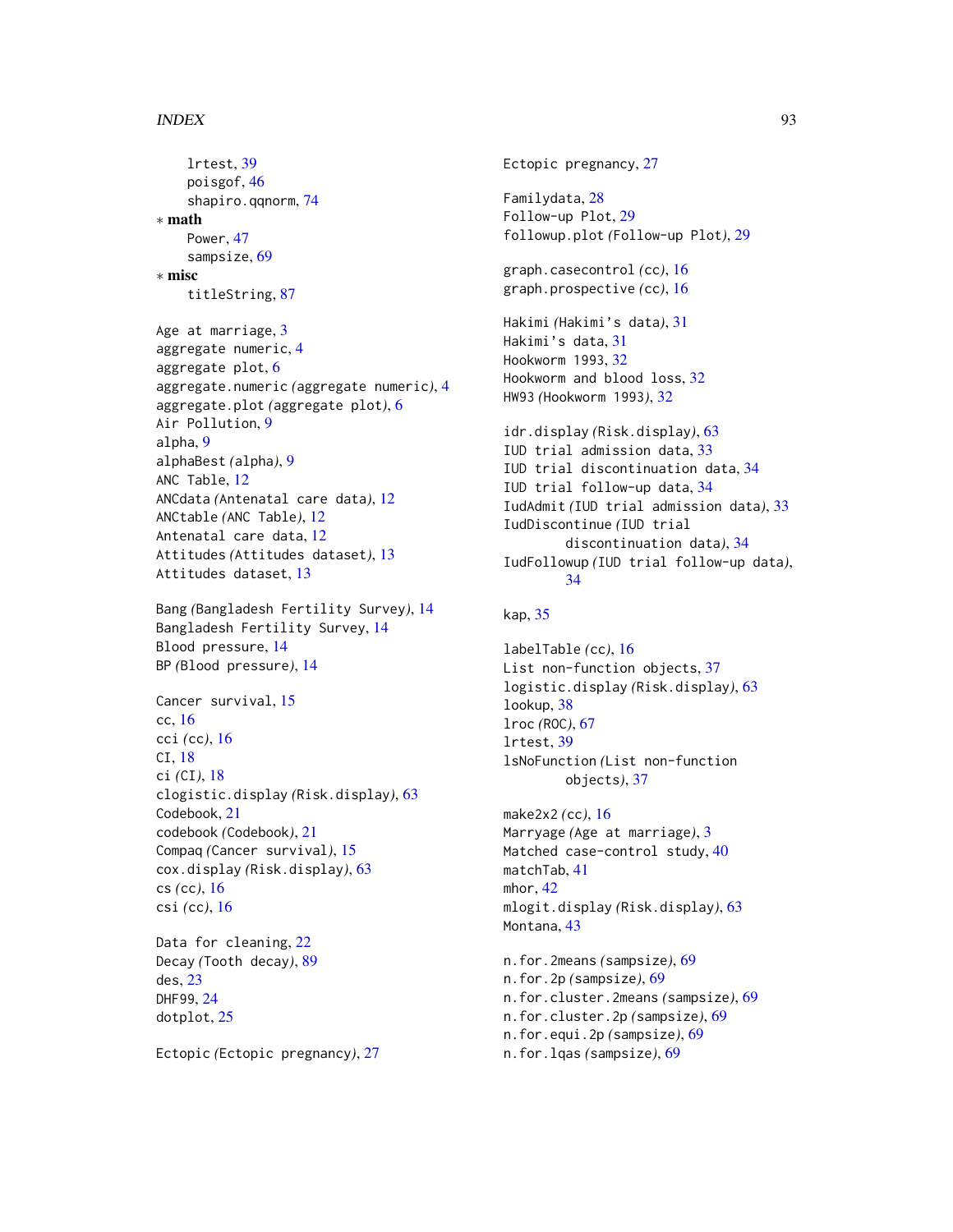n.for.noninferior.2p *(*sampsize*)*, [69](#page-68-0) n.for.survey *(*sampsize*)*, [69](#page-68-0) ordinal.or.display *(*Risk.display*)*, [63](#page-62-0) Oswego, [44](#page-43-0) Outbreak *(*Outbreak investigation*)*, [44](#page-43-0) Outbreak investigation, [44](#page-43-0) Planning *(*Data for cleaning*)*, [22](#page-21-0) poisgof, [46](#page-45-0) Power, [47](#page-46-0) power.for.2means *(*Power*)*, [47](#page-46-0) power.for.2p *(*Power*)*, [47](#page-46-0) print alpha, [48](#page-47-0) print cci, [48](#page-47-0) print des, [49](#page-48-0) print kap.ByCategory, [50](#page-49-0) print kap.table, [50](#page-49-0) print lrtest, [51](#page-50-0) print matchTab, [52](#page-51-0) print n.for.2means, [52](#page-51-0) print n.for.2p, [53](#page-52-0) print n.for.cluster.2means, [54](#page-53-0) print n.for.cluster.2p, [54](#page-53-0) print n.for.equi.2p, [55](#page-54-0) print n.for.lqas, [56](#page-55-0) print n.for.noninferior.2p, [56](#page-55-0) print n.for.survey, [57](#page-56-0) print power.for.2means, [58](#page-57-0) print power.for.2p, [58](#page-57-0) print statStack, [59](#page-58-0) print summ.data.frame, [60](#page-59-0) print summ.default, [60](#page-59-0) print tableStack, [61](#page-60-0) print.alpha *(*print alpha*)*, [48](#page-47-0) print.cci *(*print cci*)*, [48](#page-47-0) print.des *(*print des*)*, [49](#page-48-0) print.display *(*Risk.display*)*, [63](#page-62-0) print.kap.ByCategory *(*print kap.ByCategory*)*, [50](#page-49-0) print.kap.table *(*print kap.table*)*, [50](#page-49-0) print.lrtest *(*print lrtest*)*, [51](#page-50-0) print.matchTab *(*print matchTab*)*, [52](#page-51-0) print.n.for.2means *(*print n.for.2means*)*, [52](#page-51-0) print.n.for.2p *(*print n.for.2p*)*, [53](#page-52-0) print.n.for.cluster.2means *(*print n.for.cluster.2means*)*, [54](#page-53-0)

print.n.for.cluster.2p *(*print n.for.cluster.2p*)*, [54](#page-53-0) print.n.for.equi.2p *(*print n.for.equi.2p*)*, [55](#page-54-0) print.n.for.lqas *(*print n.for.lqas*)*, [56](#page-55-0) print.n.for.noninferior.2p *(*print n.for.noninferior.2p*)*, [56](#page-55-0) print.n.for.survey *(*print n.for.survey*)*, [57](#page-56-0) print.power.for.2means *(*print power.for.2means*)*, [58](#page-57-0) print.power.for.2p *(*print power.for.2p*)*, [58](#page-57-0) print.statStack *(*print statStack*)*, [59](#page-58-0) print.summ.data.frame *(*print summ.data.frame*)*, [60](#page-59-0) print.summ.default *(*print summ.default*)*, [60](#page-59-0) print.tab1 *(*tab1*)*, [78](#page-77-0) print.tableStack *(*print tableStack*)*, [61](#page-60-0) pyramid, [62](#page-61-0) regress.display *(*Risk.display*)*, [63](#page-62-0) Risk.display, [63](#page-62-0) ROC, [67](#page-66-0) roc.from.table *(*ROC*)*, [67](#page-66-0) sampsize, [69](#page-68-0) setTitle, [73](#page-72-0) shapiro.qqnorm, [74](#page-73-0) Sleep3 *(*Sleepiness*)*, [75](#page-74-0) Sleepiness, [75](#page-74-0) SO2 *(*Air Pollution*)*, [9](#page-8-0) statStack, [75](#page-74-0) summ, [77](#page-76-0) Suwit *(*Hookworm and blood loss*)*, [32](#page-31-0) tab1, [78](#page-77-0) tableGlm *(*Risk.display*)*, [63](#page-62-0)

tableStack, [80](#page-79-0) tabpct, [85](#page-84-0) Timing *(*Timing exercise*)*, [86](#page-85-0) Timing exercise, [86](#page-85-0) titleString, [87](#page-86-0) Tooth decay, [89](#page-88-0)

VC1to1 *(*Matched case-control study*)*, [40](#page-39-0) VC1to6 *(*Matched case-control study*)*, [40](#page-39-0) VCT *(*Voluntary counselling and testing*)*, [90](#page-89-0)